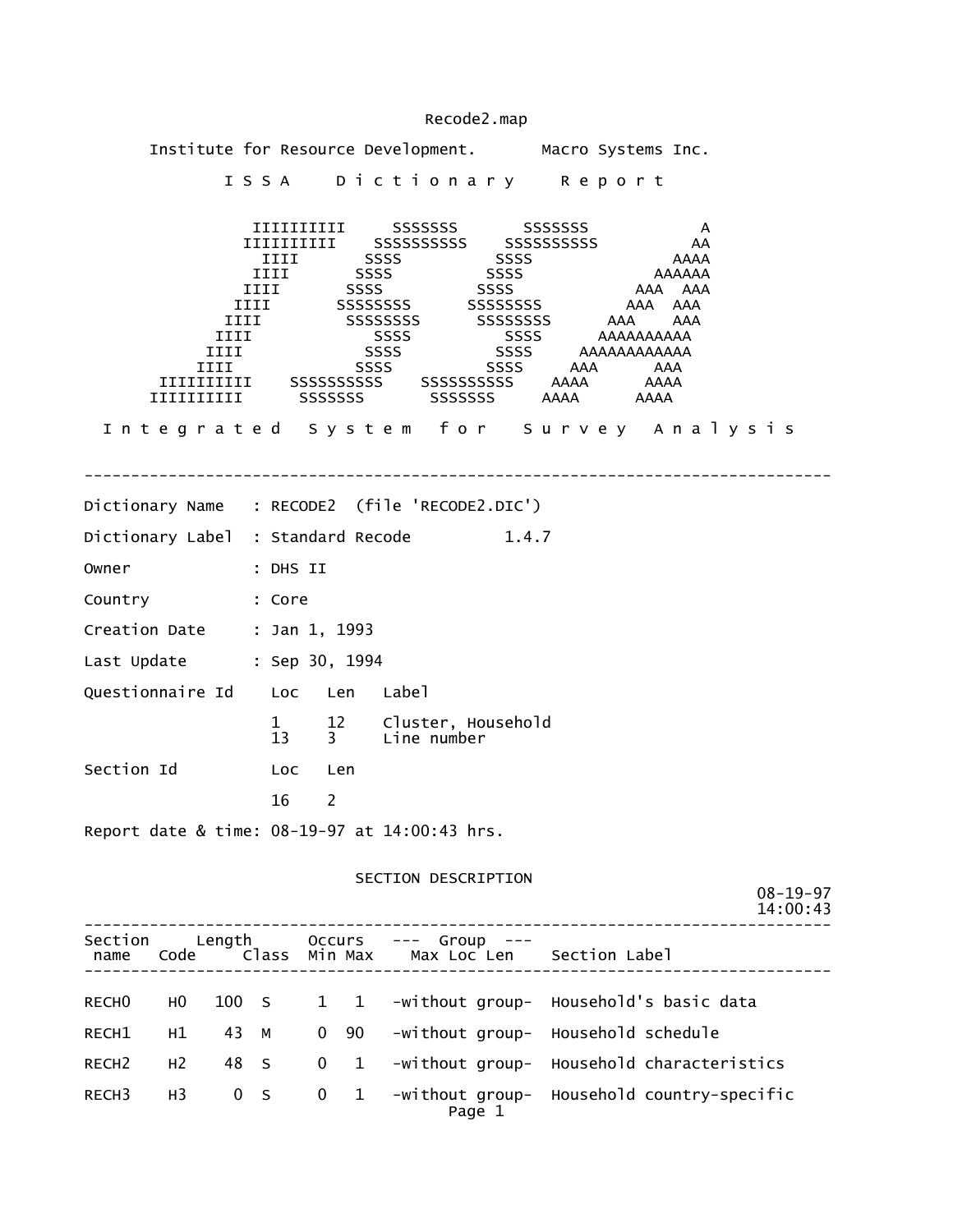| RECH4             | H <sub>4</sub> | 19          | M       | 0            | 90           | -without group-           | Household schedule CS          |
|-------------------|----------------|-------------|---------|--------------|--------------|---------------------------|--------------------------------|
| RECH <sub>5</sub> | H <sub>5</sub> | $\mathbf 0$ | M       | $\pmb{0}$    | 9            | -without group-           | Country-specific               |
| RECH <sub>6</sub> | H <sub>6</sub> | $\mathbf 0$ | M       | $\mathbf 0$  | 9            | -without group-           | Country-specific               |
| REC01             | 01             | 99          | $\sf S$ | $\mathbf{1}$ | $\mathbf{1}$ | -without group-           | Respondent's basic data        |
| REC11             | 11             | 107         | $\sf S$ | $\pmb{0}$    | $\mathbf{1}$ | -without group-           | Respondent's basic data        |
| REC21             | 21             | 49          | M       | $\pmb{0}$    | 20           | -without group-           | Reproduction                   |
| REC22             | 22             | 82          | $\sf S$ | $\pmb{0}$    | $\mathbf{1}$ | -without group-           | Reproduction (cont.)           |
| REC31             | 31             | 80          | $\sf S$ | $\pmb{0}$    | $\mathbf{1}$ | 15<br>21<br>4             | Contraception Table            |
| REC32             | 32             | 112         | $\sf S$ | $\pmb{0}$    | $\mathbf{1}$ | -without group-           | Contraception knowledge & use  |
| REC41             | 41             | 93          | М       | $\pmb{0}$    | 6            | -without group-           | Maternity                      |
| REC42             | 42             | 152         | $\sf S$ | $\pmb{0}$    | $\mathbf{1}$ | -without group-           | Health & Breastfeeding         |
| REC43             | 43             | 172         | M       | $\mathbf 0$  | 6            | -without group-           | Health                         |
| REC44             | 44             | 106         | М       | $\pmb{0}$    | 6            | -without group-           | Height and Weight              |
| REC51             | 51             | 57          | $\sf S$ | $\mathbf 0$  | $\mathbf{1}$ | -without group-           | Marriage/Exposure              |
| REC61             | 61             | 49          | $\sf S$ | 0            | $\mathbf{1}$ | -without group-           | Fertility preferences          |
| REC71             | 71             | 51          | S       | $\mathbf 0$  | $\mathbf{1}$ | -without group-           | Partner's Characteristics      |
| REC81             | 81             | 37          | $\sf S$ | $\pmb{0}$    | $\mathbf{1}$ | -without group-           | Characteristics of Interview   |
| REC82             | 82             | 98          | M       | $\mathbf 0$  | 9            | -without group-           | Calendar                       |
| REC83             | 83             | 48          | М       | $\pmb{0}$    | 20           | -without group-           | Maternal mortality             |
| REC84             | 84             | 37          | S       | $\mathbf 0$  | $\mathbf{1}$ | 6<br>24<br>$\overline{2}$ | Maternal mortality (suite)     |
| REC91             | 91             | $\pmb{0}$   | S       | $\pmb{0}$    | $\mathbf{1}$ | -without group-           | Country specific - single vars |
|                   |                |             |         |              |              |                           |                                |

#### SECTION DESCRIPTION

08-19-97

|                 |                |             |                         |                |                               |               | 14:00:43                                      |  |
|-----------------|----------------|-------------|-------------------------|----------------|-------------------------------|---------------|-----------------------------------------------|--|
| Section<br>name | Length<br>Code |             | Occurs<br>Class Min Max |                | Group<br>$---$<br>Max Loc Len | Section Label |                                               |  |
| REC92           | 92             | 19 M        |                         | $\overline{0}$ | 20                            |               | -without group- Country specific - births     |  |
| REC94           | 94             | 18 M        |                         | $\Omega$       | 6                             |               | -without group- Country specific - Maternity  |  |
| REC95           | 95             | 18 M        |                         | $\Omega$       | 6                             |               | -without group- Country specific - Health     |  |
| REC96           | 96             | 18 M        |                         | $\Omega$       | 6                             |               | $-wit$ hout group- Country specific - $Ht/Wt$ |  |
| REC97           | 97             | $0 \quad M$ |                         | $\mathbf{0}$   | 6                             |               | -without group- Country specific              |  |
| REC98           | 98             | $0 \quad M$ |                         | $\mathbf{0}$   | 6                             | Page 2        | -without group- Country specific              |  |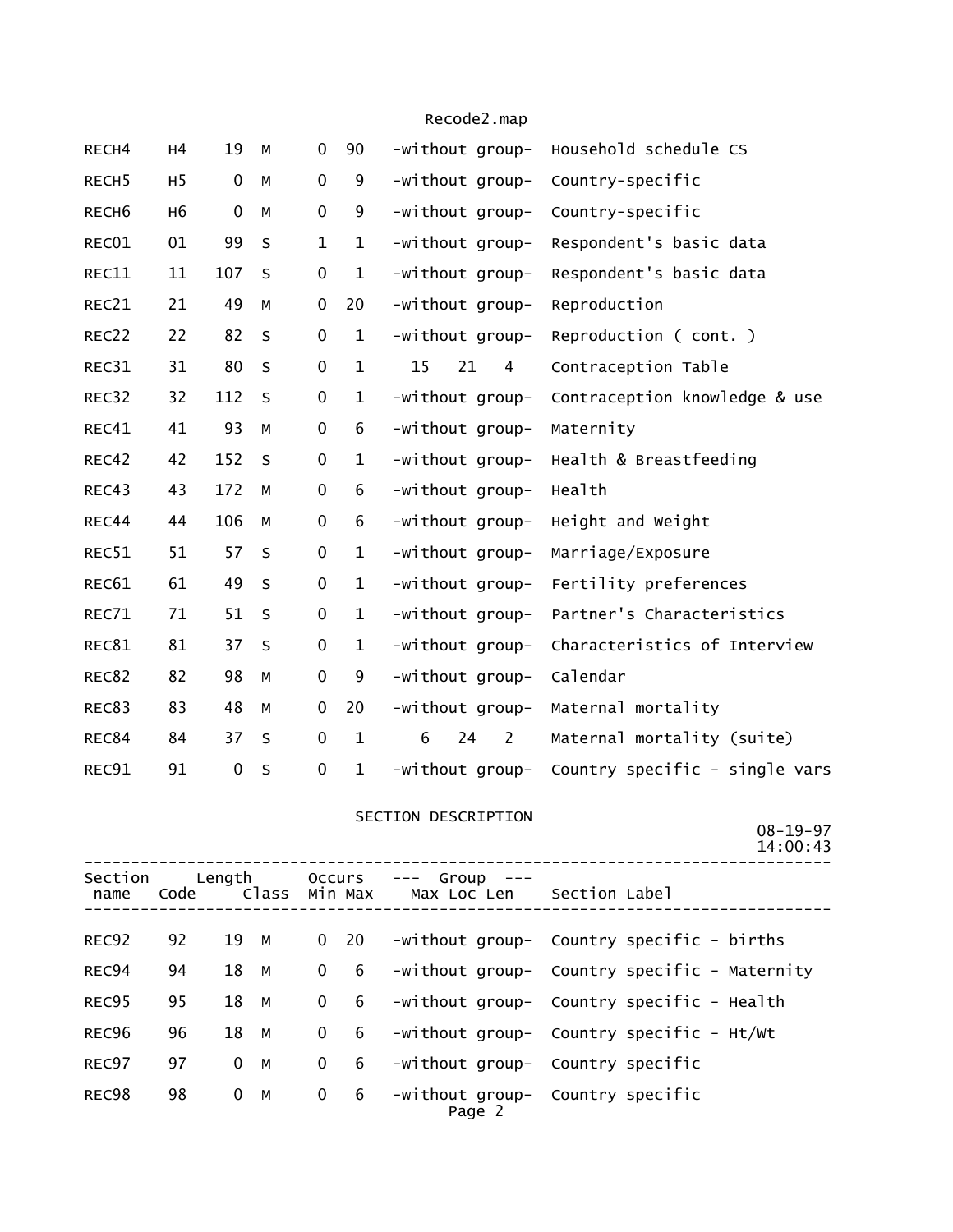|  | Recode2.map |
|--|-------------|
|  |             |

| REC99            | 99           | 0<br>M                | 0            | 6          |    | -without group- Country specific                                         |                            |
|------------------|--------------|-----------------------|--------------|------------|----|--------------------------------------------------------------------------|----------------------------|
| Section          | : RECHO      |                       |              |            |    | VARIABLE DESCRIPTION                                                     | $08 - 19 - 97$<br>14:00:43 |
| Variable<br>Name | Loca<br>tion | Len<br>gth            | Deci<br>mals | For<br>mat |    | Class Variable Label<br>Value<br>Label                                   |                            |
| HHID             | $\mathbf{1}$ | 12                    | 0            | A          | S. | Case Identification                                                      |                            |
| <b>HV000</b>     | 18           | 3                     | 0            | A          | S  | Country code and phase                                                   |                            |
| HV001            | 21           | 8                     | 0            | N          | S  | Cluster number                                                           |                            |
| <b>HV002</b>     | 29           | 4                     | 0            | N          | S  | Household number                                                         |                            |
| HV003            | 33           | 3                     | 0            | N          | S  | Respondent's line number                                                 |                            |
| <b>HV004</b>     | 36           | 4                     | $\mathbf 0$  | N          | S  | Ultimate area unit                                                       |                            |
| HV005            | 40           | 8                     | 0            | N          | S  | Sample weight                                                            |                            |
| <b>HV006</b>     | 48           | $\overline{2}$        | 0            | N          | S  | Month of interview<br>ranges: lower<br>upper<br>1<br>12                  |                            |
| <b>HV007</b>     | 50           | $\overline{2}$        | 0            | N          | S  | Year of interview<br>ranges:<br>lower<br>upper<br>90<br>93               |                            |
| <b>HV008</b>     | 52           | 4                     | 0            | N          | S. | Date of interview (CMC)                                                  |                            |
| HV009            | 56           | $\overline{2}$        | 0            | N          | S  | Number of household members<br>ranges:<br>lower<br>upper<br>90<br>0      |                            |
| HV010            | 58           | $\mathbf{2}^{\prime}$ | $\pmb{0}$    | N          | S  | Number of eligible women in HH<br>lower<br>ranges:<br>upper<br>20<br>0   |                            |
| HV011            | 60           | $\overline{2}$        | 0            | N          | S  | Number of eligible men in HH<br>ranges:<br>lower<br>upper<br>20<br>0     |                            |
| HV012            | 62           | $\overline{2}$        | $\mathbf 0$  | N          | S  | Number of de jure members<br><b>lower</b><br>ranges:<br>upper<br>90<br>0 |                            |
| HV013            | 64           | $\overline{2}$        | $\pmb{0}$    | ${\sf N}$  | S  | Number of de facto members<br>lower<br>ranges:<br>upper<br>90<br>0       |                            |
| HV014            | 66           | $\overline{2}$        | $\pmb{0}$    | ${\sf N}$  | S  | Number of children 5 and under<br>ranges:<br>lower<br>upper<br>20<br>0   |                            |

VARIABLE DESCRIPTION

Section : RECHO MANIABLE DESCRIPTION 08-19-97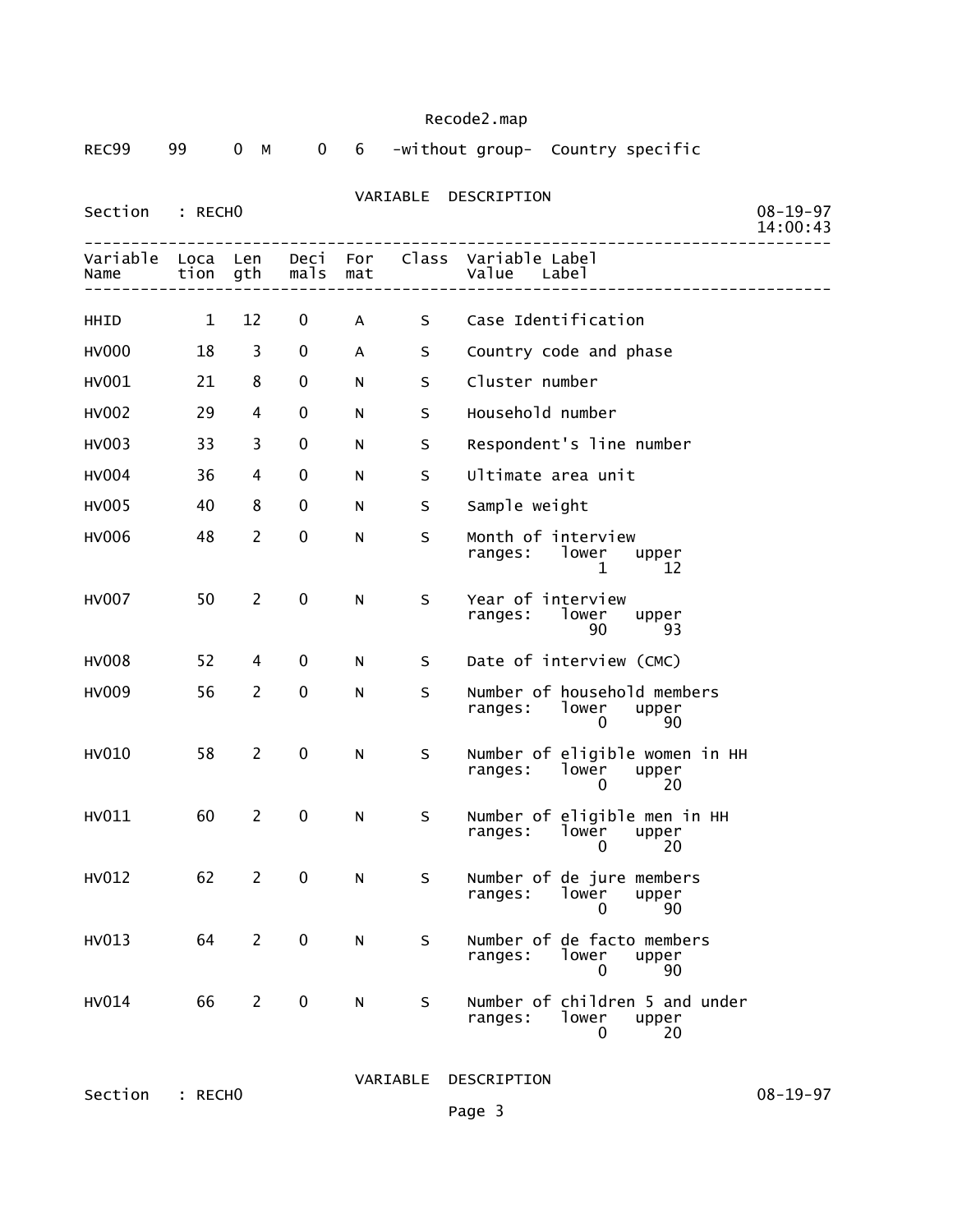|                           |    |                         |             |              |   |                                                 |                                                                                                                  | 14:00:43                                                                                                                                                                                              |
|---------------------------|----|-------------------------|-------------|--------------|---|-------------------------------------------------|------------------------------------------------------------------------------------------------------------------|-------------------------------------------------------------------------------------------------------------------------------------------------------------------------------------------------------|
| Variable Loca Len<br>Name |    | tion gth                | mals        | mat          |   | Deci For Class Variable Label<br>Value Label    |                                                                                                                  |                                                                                                                                                                                                       |
| HV015                     | 68 | $\mathbf{1}$            | $\mathbf 0$ | $N$ and $N$  | S | values:<br>ranges:                              | value<br>1<br>$\overline{c}$<br>3<br>$\overline{\mathbf{4}}$<br>5<br>6<br>$\overline{7}$<br>8<br>9<br>lower<br>1 | Result of household interview<br>label<br>Completed<br>HH present, no resp<br>HH absent<br>Postponed<br>Refused<br>Dwelling vacant<br>Dwelling destroyed<br>Dwelling not found<br>Other<br>upper<br>9 |
| HV016                     | 69 | $\overline{2}$          | 0           | N            | S | Day of interview<br>ranges: lower               | 1                                                                                                                | upper<br>31                                                                                                                                                                                           |
| HV017                     | 71 | $\mathbf{1}$            | 0           | N            | S | Number of visits<br>ranges: lower upper         | 1                                                                                                                | 4                                                                                                                                                                                                     |
| HV018                     | 72 | $\overline{3}$          | 0           | N            | S | values: value label                             | 999                                                                                                              | Interviewer identification<br>Missing value                                                                                                                                                           |
| HV019                     | 75 | $\overline{2}$          | 0           | N            | S | Keyer identification<br>values: value label     |                                                                                                                  | 99 Missing value                                                                                                                                                                                      |
| <b>HV020</b>              | 77 | $\mathbf{1}$            | 0           | $\mathsf{N}$ | S | Ever-married sample<br>values:<br>ranges:       | value label<br>$\mathbf{1}$<br>lower<br>0                                                                        | 0 All woman sample<br>Ever married sample<br>upper<br>1                                                                                                                                               |
| HV021                     | 78 | $\overline{4}$          | $\mathbf 0$ | N            | S | Primary sampling unit                           |                                                                                                                  |                                                                                                                                                                                                       |
| <b>HV022</b>              | 82 | 4                       | 0           | N            | S | Sample stratum number                           |                                                                                                                  |                                                                                                                                                                                                       |
| HV023                     | 86 | $\overline{\mathbf{c}}$ | $\mathbf 0$ | $\mathsf{N}$ | S | Sample domain<br>values: value label            | $\mathbf{1}$                                                                                                     | 0 National<br>Country specific                                                                                                                                                                        |
| Section : RECHO           |    |                         |             |              |   | VARIABLE DESCRIPTION                            |                                                                                                                  | $08 - 19 - 97$<br>14:00:43                                                                                                                                                                            |
|                           |    |                         |             |              |   | Variable Loca Len Deci For Class Variable Label |                                                                                                                  | _______________________                                                                                                                                                                               |
| HV024 88                  |    | $2^{\circ}$             | $\mathbf 0$ | $N$ and $N$  | S | Region<br>values:                               | value label                                                                                                      |                                                                                                                                                                                                       |

Page 4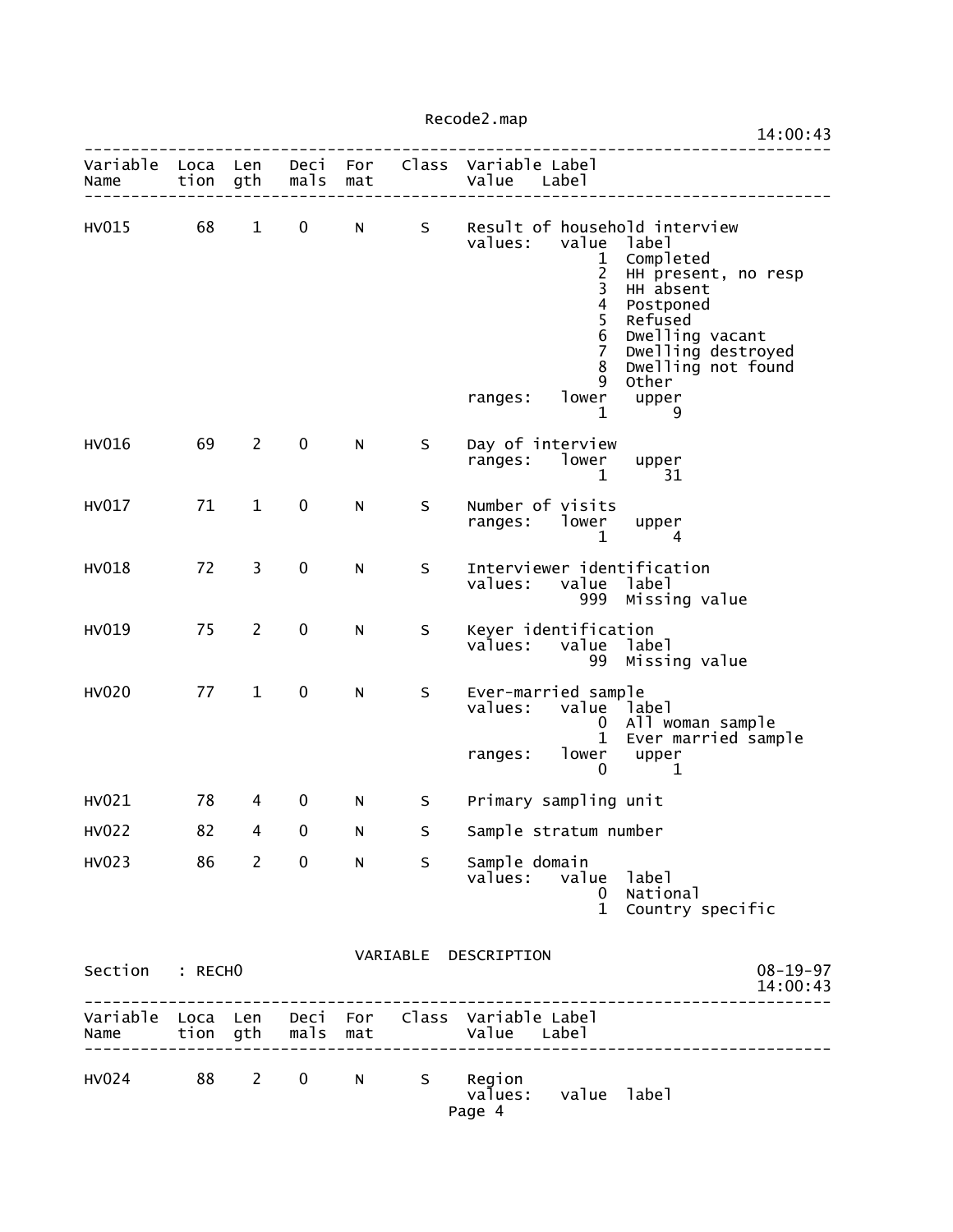|    |                |                                             |     |      |                      | 1<br>$\overline{2}$                                                                            | Region 1<br>Region 2                                                                           |                                                                                                                                                                                                                                                                                                                                                                                                   |
|----|----------------|---------------------------------------------|-----|------|----------------------|------------------------------------------------------------------------------------------------|------------------------------------------------------------------------------------------------|---------------------------------------------------------------------------------------------------------------------------------------------------------------------------------------------------------------------------------------------------------------------------------------------------------------------------------------------------------------------------------------------------|
|    |                |                                             |     |      | ranges:              | $\overline{4}$<br>lower<br>1                                                                   | Region 4<br>upper<br>4                                                                         |                                                                                                                                                                                                                                                                                                                                                                                                   |
| 90 | $\mathbf{1}$   | $\mathbf 0$                                 | N   | S    | values:              | $\mathbf{1}$<br>$2^{\circ}$                                                                    | label<br>Urban<br>Rural                                                                        |                                                                                                                                                                                                                                                                                                                                                                                                   |
|    |                |                                             |     |      | ranges:              | $\mathbf{1}$                                                                                   | upper<br>2                                                                                     |                                                                                                                                                                                                                                                                                                                                                                                                   |
| 91 | $\mathbf{1}$   | $\mathbf 0$                                 | N   | S    | values:              | 0<br>$\mathbf{1}$<br>$\overline{2}$<br>3<br>9                                                  | label<br>Small city<br>Town<br>Countryside<br>Missing value                                    |                                                                                                                                                                                                                                                                                                                                                                                                   |
|    |                |                                             |     |      |                      | 0                                                                                              | 3                                                                                              |                                                                                                                                                                                                                                                                                                                                                                                                   |
|    |                | $\mathbf 0$                                 | N   | S    | values:              | 0                                                                                              | label<br>Not selected<br>Men's survey                                                          |                                                                                                                                                                                                                                                                                                                                                                                                   |
|    |                |                                             |     |      | ranges:              | 0                                                                                              | upper<br>2                                                                                     |                                                                                                                                                                                                                                                                                                                                                                                                   |
| 93 | 8              | $\mathbf 0$                                 | N   | S.   |                      |                                                                                                |                                                                                                |                                                                                                                                                                                                                                                                                                                                                                                                   |
|    |                |                                             |     |      |                      |                                                                                                |                                                                                                | $08 - 19 - 97$<br>14:00:43                                                                                                                                                                                                                                                                                                                                                                        |
|    |                |                                             | mat |      |                      |                                                                                                |                                                                                                |                                                                                                                                                                                                                                                                                                                                                                                                   |
| 18 | $\mathbf{2}$   | $\mathbf 0$                                 | N.  |      | ranges:              | lower<br>$\mathbf 1$                                                                           | upper<br>90                                                                                    |                                                                                                                                                                                                                                                                                                                                                                                                   |
| 20 | $\overline{2}$ | 0                                           | N   | S    | values:              | value<br>1<br>$\overline{c}$<br>3<br>4<br>5<br>6<br>$\overline{7}$<br>8<br>9<br>10<br>11<br>12 | label<br>Head<br>Son/daughter<br>Parent<br>Parent-in-law<br>Co-spouse<br>Not related<br>DK     |                                                                                                                                                                                                                                                                                                                                                                                                   |
|    | 92             | $\mathbf{1}$<br>: RECH1<br>Loca Len<br>tion | gth | mals | VARIABLE<br>Deci For | Recode2.map<br>ranges:<br>DESCRIPTION                                                          | $\overline{\mathbf{3}}$<br>lower<br>Class Variable Label<br>Value Label<br>S Line number<br>98 | Region 3<br>Type of place of residence<br>value<br>lower<br>Place of residence<br>value<br>Capital, large city<br>upper<br>Selection for male/husb. int.<br>value<br>$\mathbf{1}$<br>Husband's survey<br>2<br>lower<br>Sample weight for male subsamp<br>Relationship to head<br>Wife or husband<br>Son/daughter-in-law<br>Grandchild<br>Brother/sister<br>Other relative<br>Adopted/foster child |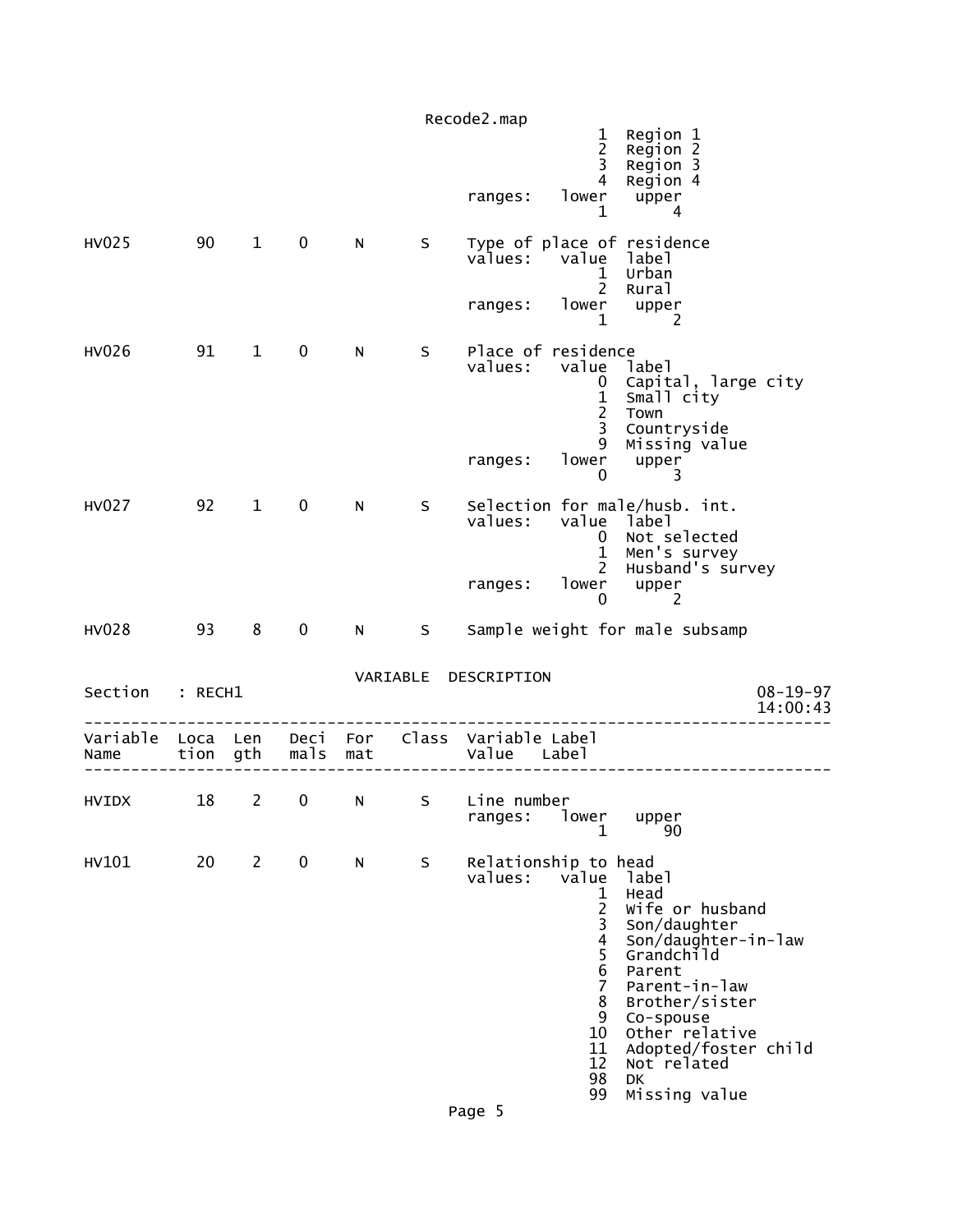|                           |    |                |                   |     |    | Recode2.map<br>ranges:                       | lower upper<br>1<br>98                                                        | 12<br>98                                                                                                    |                            |
|---------------------------|----|----------------|-------------------|-----|----|----------------------------------------------|-------------------------------------------------------------------------------|-------------------------------------------------------------------------------------------------------------|----------------------------|
| HV102                     |    | $22 \t 1$      | $\mathbf 0$       | N   | S  | Usual resident<br>values:                    | value<br>$\mathbf 0$<br>$\mathbf{1}$                                          | label<br>No<br>Yes                                                                                          |                            |
|                           |    |                |                   |     |    | ranges:                                      | 9<br>lower<br>0                                                               | Missing value<br>upper<br>1                                                                                 |                            |
| HV103                     |    | $23 \t 1$      | $\mathbf 0$       | N   | S  |                                              | Slept last night<br>values: value label<br>0<br>$\mathbf{1}$<br>9             | No<br>Yes                                                                                                   |                            |
|                           |    |                |                   |     |    | ranges:                                      | lower<br>0                                                                    | Missing value<br>upper<br>1                                                                                 |                            |
| HV104                     | 24 | $\mathbf{1}$   | $\mathbf 0$       | N.  | S  | values:                                      | Sex of household member<br>$\mathbf{1}$<br>$2^{\circ}$                        | value label<br>male<br>Female<br>9 Missing value                                                            |                            |
|                           |    |                |                   |     |    | ranges:                                      | $\mathbf{1}$                                                                  | lower upper<br>$\overline{2}$                                                                               |                            |
| Section : RECH1           |    |                |                   |     |    | VARIABLE DESCRIPTION                         |                                                                               |                                                                                                             | $08 - 19 - 97$<br>14:00:43 |
| Variable Loca Len<br>Name |    | tion gth       | mals              | mat |    | Deci For Class Variable Label<br>Value Label |                                                                               |                                                                                                             |                            |
| HV105                     | 25 | $2^{\sim}$     | $0 \qquad \qquad$ | N   |    | S Age of household members<br>values:        | 97<br>98<br>99                                                                | value label<br>$97+$<br>DK<br>Missing value                                                                 |                            |
|                           |    |                |                   |     |    | ranges:                                      | lower                                                                         | upper<br>$0$ 98                                                                                             |                            |
| HV106                     | 27 | $\mathbf{1}$   | $\mathbf 0$       | N   | S. | values:                                      | value<br>0<br>$\mathbf{1}$<br>$\begin{array}{c} 2 \\ 3 \\ 8 \end{array}$<br>9 | Highest educational level<br>label<br>No education<br>Primary<br>Secondary<br>Higher<br>DK<br>Missing value |                            |
|                           |    |                |                   |     |    | ranges:                                      | lower<br>0<br>8                                                               | upper<br>3<br>$\overline{8}$                                                                                |                            |
| HV107                     | 28 | $\overline{2}$ | $\mathbf 0$       | N   | S  | values:                                      | value<br>98<br>99<br><b>BLANK</b>                                             | Highest year of education<br>label<br>DK<br>Missing value<br>Not applicable value                           |                            |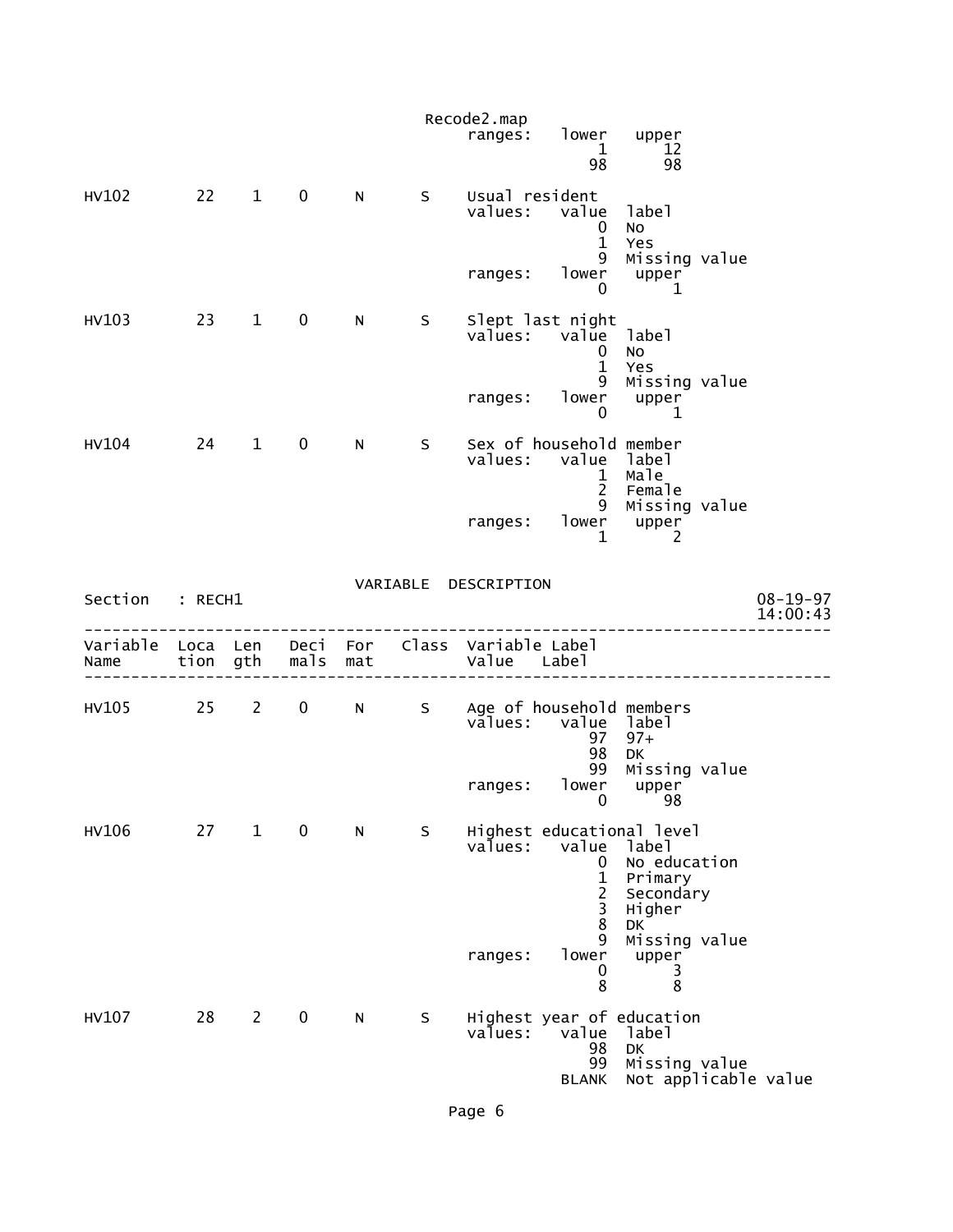|                           |         |                        |             |                 |    | Recode2.map                         |                                                                                                                                                                            |                                                                                                                                                                   |
|---------------------------|---------|------------------------|-------------|-----------------|----|-------------------------------------|----------------------------------------------------------------------------------------------------------------------------------------------------------------------------|-------------------------------------------------------------------------------------------------------------------------------------------------------------------|
| <b>HV108</b>              | 30      | $\overline{2}$         | 0           | N               | S. | values:<br>ranges:                  | value<br>97<br>98<br>99<br>lower<br>$\mathbf 0$<br>97                                                                                                                      | Education in single years<br>Iabel -<br>Inconsistent<br>DK<br>Missing value<br>upper<br>20<br>98                                                                  |
| HV109                     | $32 -$  | $\mathbf 1$            | $\mathbf 0$ | N               | S  | values:<br>ranges:                  | Educational attainment<br>value<br>$\mathbf{0}$<br>$\begin{array}{c} 1 \\ 2 \\ 3 \end{array}$<br>$\overline{\mathbf{4}}$<br>5<br>$\bf 8$<br>9<br>lower<br>$\mathbf 0$<br>8 | label<br>No education<br>Incomplete primary<br>Complete primary<br>Incomplete secondary<br>Complete secondary<br>Higher<br>DK<br>Missing value<br>upper<br>5<br>8 |
| Section                   | : RECH1 |                        |             |                 |    | VARIABLE DESCRIPTION                |                                                                                                                                                                            | $08 - 19 - 97$<br>14:00:43                                                                                                                                        |
| Variable Loca Len<br>Name |         | tion gth               | mals        | Deci For<br>mat |    | Class Variable Label<br>Value Label |                                                                                                                                                                            |                                                                                                                                                                   |
| HV110                     | 33      | $1 \quad \blacksquare$ | $\mathbf 0$ | N               | S  | values:                             | Member still in school<br>value label<br>$\mathbf 0$<br>$\mathbf{1}$<br>9                                                                                                  | <b>NO</b><br>Yes                                                                                                                                                  |
|                           |         |                        |             |                 |    | ranges:                             | lower<br>0                                                                                                                                                                 | Missing value<br>upper<br>1                                                                                                                                       |
| HV111                     | 34      | $\mathbf{1}$           | $\mathbf 0$ | N               | S  | Mother alive<br>values:<br>ranges:  | value<br>0<br>$\mathbf{1}$<br>8<br>9<br><b>BLANK</b><br>lower                                                                                                              | label<br>NO<br>Yes<br>DK<br>Missing value<br>Not applicable value<br>upper                                                                                        |
|                           |         |                        |             |                 |    |                                     | 0<br>8                                                                                                                                                                     | 1<br>8                                                                                                                                                            |
| HV112                     | $35 -$  | $2^{\sim}$             | $\mathbf 0$ | N               | S  | values:                             | Mother's line number<br>value<br>0<br>99<br><b>BLANK</b><br>lower                                                                                                          | label<br>Mother not in HH<br>Missing value<br>Not applicable value                                                                                                |
|                           |         |                        |             |                 |    | ranges:                             | $\mathbf 0$                                                                                                                                                                | upper<br>90                                                                                                                                                       |
| HV113                     | 37      | $\mathbf{1}$           | $\mathbf 0$ | N.              | S  | Father alive<br>values:             | value<br>$\mathbf 0$<br>$\mathbf{1}$                                                                                                                                       | label<br>$\rm No$<br>Yes                                                                                                                                          |
|                           |         |                        |             |                 |    | Page 7                              |                                                                                                                                                                            |                                                                                                                                                                   |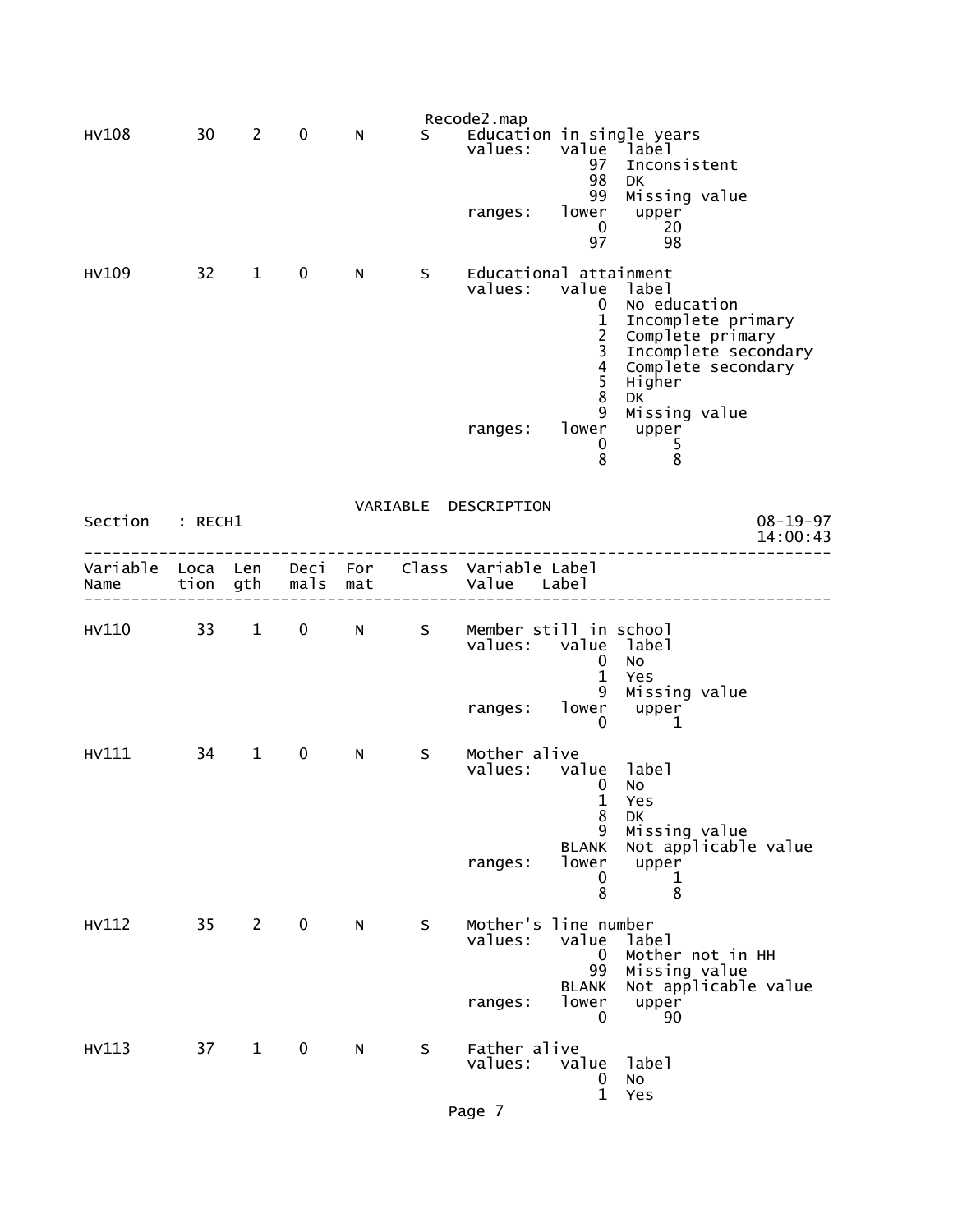|                           |         |                |             |     |   | Recode2.map                                  |                                                                                             |                                                                                                                                                                 |
|---------------------------|---------|----------------|-------------|-----|---|----------------------------------------------|---------------------------------------------------------------------------------------------|-----------------------------------------------------------------------------------------------------------------------------------------------------------------|
|                           |         |                |             |     |   | ranges:                                      | 8<br>9<br><b>BLANK</b><br>lower<br>0<br>8                                                   | DK<br>Missing value<br>Not applicable value<br>upper<br>1<br>8                                                                                                  |
| HV114                     | 38      | $\overline{2}$ | $\mathbf 0$ | N   | S | values:                                      | Father's line number<br>value<br>$\overline{0}$<br>99<br>BLANK                              | label<br>Father not in HH<br>Missing value<br>Not applicable value                                                                                              |
|                           |         |                |             |     |   | ranges:                                      | lower<br>0                                                                                  | upper<br>90                                                                                                                                                     |
| Section                   | : RECH1 |                |             |     |   | VARIABLE DESCRIPTION                         |                                                                                             | $08 - 19 - 97$<br>14:00:43                                                                                                                                      |
| Variable Loca Len<br>Name |         | tion gth       | mals        | mat |   | Deci For Class Variable Label<br>Value Label |                                                                                             |                                                                                                                                                                 |
| HV115                     | 40      | $\mathbf{1}$   | $\mathbf 0$ | N   | S | Current marital status<br>values:<br>ranges: | 0<br>$\mathbf 1$<br>$\frac{2}{3}$<br>$\overline{4}$<br>5<br>9<br><b>BLANK</b><br>lower<br>0 | value label<br>Never married<br>Married<br>Living together<br>Widowed<br>Divorced<br>Not living together<br>Missing value<br>Not applicable value<br>upper<br>5 |
| HV116                     | 41      | $\mathbf{1}$   | $\mathbf 0$ | N   | S | values: value label<br>ranges:               | $\mathbf{0}$<br>$\mathbf{1}$<br>2 <sup>7</sup><br>9<br><b>BLANK</b><br>lower<br>0           | Currently, formerly, never m.<br>Never married<br>Currently married<br>Formerly/ever marr.<br>Missing value<br>Not applicable value<br>upper<br>2               |
| HV117                     | 42      | $\mathbf{1}$   | $\mathbf 0$ | N   | S | values:<br>ranges:                           | value<br>$\mathbf{0}$<br>$\mathbf 1$<br><b>BLANK</b><br>lower<br>0                          | Eligibility for female intview<br>label<br>Not eligible<br>Eligible<br>Not applicable value<br>upper<br>1                                                       |
| <b>HV118</b>              | 43      | $\mathbf{1}$   | 0           | N   | S | values:<br>ranges:                           | value<br>$\mathbf 0$<br>$\mathbf{1}$<br><b>BLANK</b><br>lower<br>0                          | Eligibility for male interview<br>label<br>Not eligible<br>Eligible<br>Not applicable value<br>upper<br>1                                                       |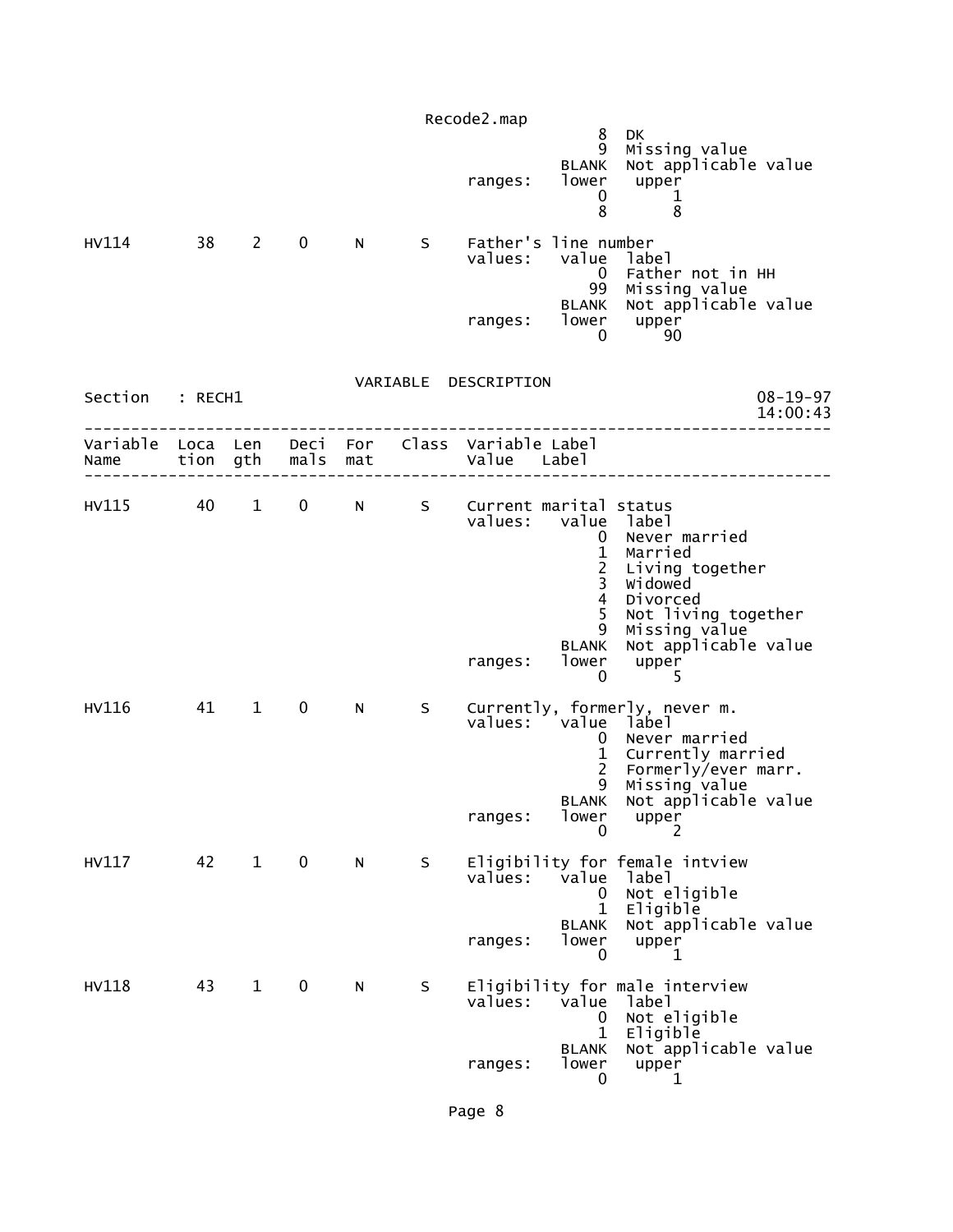| Section : RECH2 |    |              |                   |             |   | VARIABLE DESCRIPTION                                           |                                                                                                                                            |                                                                                                                                                                                                                                                                                                                     | $08 - 19 - 97$<br>14:00:43 |
|-----------------|----|--------------|-------------------|-------------|---|----------------------------------------------------------------|--------------------------------------------------------------------------------------------------------------------------------------------|---------------------------------------------------------------------------------------------------------------------------------------------------------------------------------------------------------------------------------------------------------------------------------------------------------------------|----------------------------|
| Name            |    |              | tion gth mals mat |             |   | Variable Loca Len Deci For Class Variable Label<br>Value Label |                                                                                                                                            |                                                                                                                                                                                                                                                                                                                     |                            |
| HV201 18        |    | $\mathbf{2}$ | $\mathbf{0}$      | $N$ and $N$ |   | S Source of drinking water<br>values:<br>ranges:               | value label<br>12<br>20<br>21<br>22<br>30<br>31<br>32<br>33<br>34<br>41<br>51<br>61<br>71<br>99<br><b>BLANK</b><br>lower<br>10             | 10 PIPED WATER<br>11 Piped into residence<br>Public tap<br>WELL WATER<br>Well in residence<br>Public well<br>SURFACE WATER<br>Spring<br>River, stream<br>Pond, lake<br>Dam<br>Rainwater<br>Tanker truck<br>Bottled water<br>Other<br>Missing value<br>Not applicable value<br>upper<br>71                           |                            |
| HV202           | 20 | $\mathbf{2}$ | $\mathbf 0$       | N           | S | values:<br>ranges:                                             | value label<br>10<br>11<br>12<br>20<br>21<br>22<br>30<br>31<br>32<br>33<br>34<br>41<br>51<br>61<br>71<br>99<br><b>BLANK</b><br>lower<br>10 | Source of non-drinking water<br>PIPED WATER<br>Piped into residence<br>Public tap<br>WELL WATER<br>Well in residence<br>Public well<br>SURFACE WATER<br>Spring<br>River, stream<br>Pond, lake<br>Dam<br>Rainwater<br>Tanker truck<br>Bottled water<br>Other<br>Missing value<br>Not applicable value<br>upper<br>71 |                            |
| Section : RECH2 |    |              |                   |             |   | VARIABLE DESCRIPTION                                           |                                                                                                                                            |                                                                                                                                                                                                                                                                                                                     | $08 - 19 - 97$<br>14:00:43 |
| Name            |    |              | tion gth mals mat |             |   | Variable Loca Len Deci For Class Variable Label<br>Value Label |                                                                                                                                            |                                                                                                                                                                                                                                                                                                                     |                            |

| HV203 |  |  |        | 22 1 0 N S Same source of water |
|-------|--|--|--------|---------------------------------|
|       |  |  | Page 9 |                                 |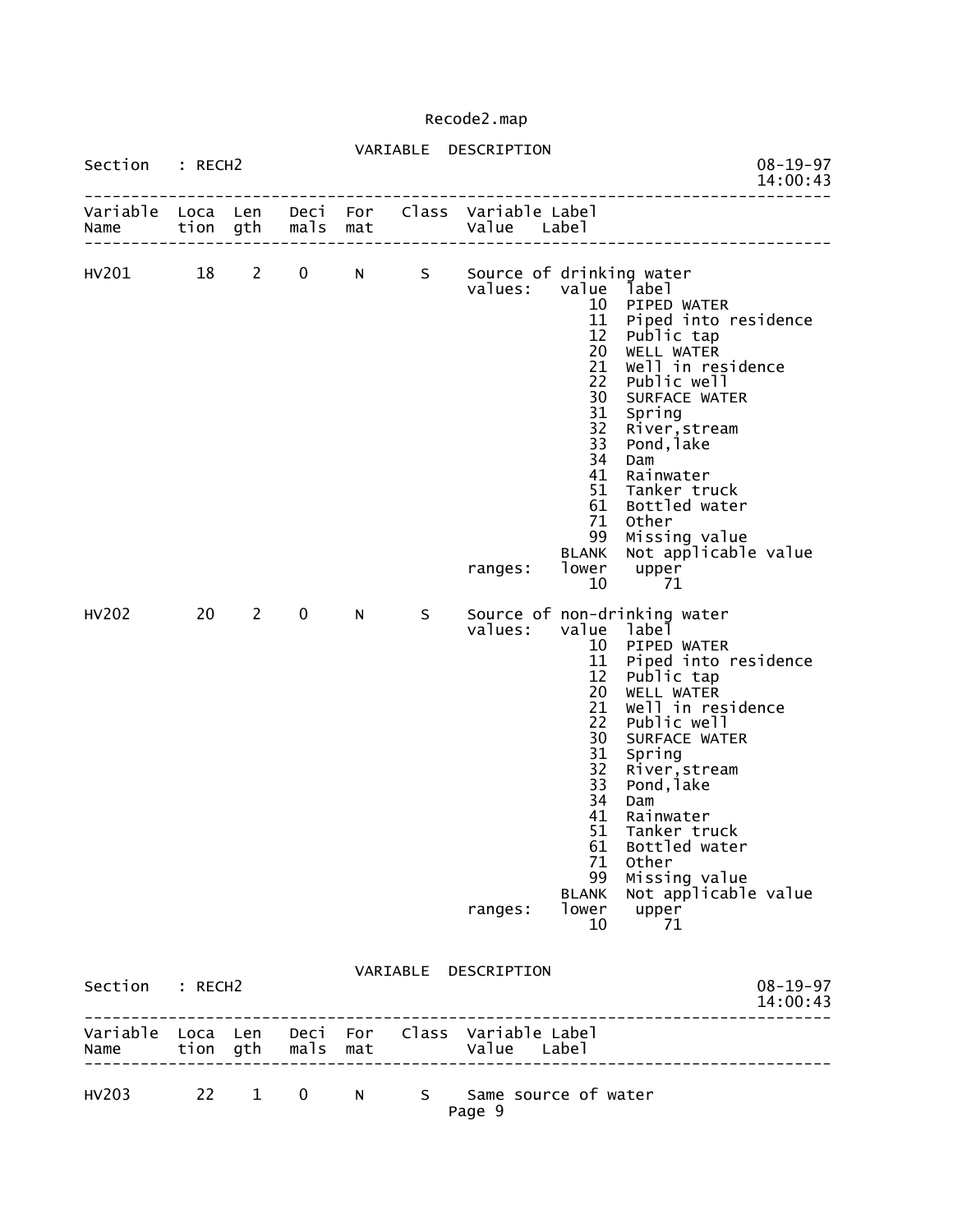|                                                         |                 |                |             |           |   | Recode2.map<br>values:                | value<br>0<br>$\mathbf{1}$<br>9                                                                                                   | label<br>No<br>Yes<br>Missing value                                                                                                                                                                                                                     |
|---------------------------------------------------------|-----------------|----------------|-------------|-----------|---|---------------------------------------|-----------------------------------------------------------------------------------------------------------------------------------|---------------------------------------------------------------------------------------------------------------------------------------------------------------------------------------------------------------------------------------------------------|
|                                                         |                 |                |             |           |   | ranges:                               | lower<br>0                                                                                                                        | upper<br>1                                                                                                                                                                                                                                              |
| <b>HV204</b>                                            | 23              | 3              | 0           | N         | S | values:                               | value<br>996<br>999<br><b>BLANK</b>                                                                                               | Time to get to water source<br>label<br>On premises<br>Missing value<br>Not applicable value                                                                                                                                                            |
| HV205                                                   | 26              | $\overline{2}$ | 0           | ${\sf N}$ | S | values:<br>ranges:                    | Type of toilet facility<br>value<br>10<br>11<br>12<br>20<br>21<br>22<br>30<br>31<br>40<br>41<br>99<br><b>BLANK</b><br>lower<br>10 | label<br>FLUSH TOILET<br>Own flush toilet<br>Shared flush toilet<br>PIT TOILET LATRINE<br>Trad. pit toilet<br>Vent.imp.pit latrine<br>NO FACILITY<br>No facility, bush<br><b>OTHER</b><br>Other<br>Missing value<br>Not applicable value<br>upper<br>41 |
| <b>HV206</b>                                            | 28              | $\mathbf{1}$   | 0           | N         | S | Has electricity<br>values:<br>ranges: | value<br>0<br>$\mathbf{1}$<br>9<br><b>BLANK</b><br>lower<br>0                                                                     | label<br>No<br>Yes<br>Missing value<br>Not applicable value<br>upper<br>1                                                                                                                                                                               |
| <b>HV207</b>                                            | 29              | $\mathbf{1}$   | 0           | N         | S | Has radio<br>values:<br>ranges:       | value<br>0<br>$\mathbf{1}$<br>9<br>lower<br>0                                                                                     | label<br>No<br>Yes<br>Missing value<br>BLANK Not applicable value<br>upper<br>1                                                                                                                                                                         |
| Section : RECH2                                         |                 |                |             |           |   | VARIABLE DESCRIPTION                  |                                                                                                                                   | $08 - 19 - 97$<br>14:00:43                                                                                                                                                                                                                              |
| Variable Loca Len Deci For Class Variable Label<br>Name |                 | tion gth       | mals        | mat       |   | Value Label                           |                                                                                                                                   |                                                                                                                                                                                                                                                         |
| HV208                                                   | 30 <sub>2</sub> | $\mathbf{1}$   | $\mathbf 0$ | N         |   | S Has television<br>values:           | value<br>0<br>$\mathbf{1}$<br>9<br>BLANK                                                                                          | label<br><b>NO</b><br>Yes<br>Missing value<br>Not applicable value                                                                                                                                                                                      |
|                                                         |                 |                |             |           |   | Page 10                               |                                                                                                                                   |                                                                                                                                                                                                                                                         |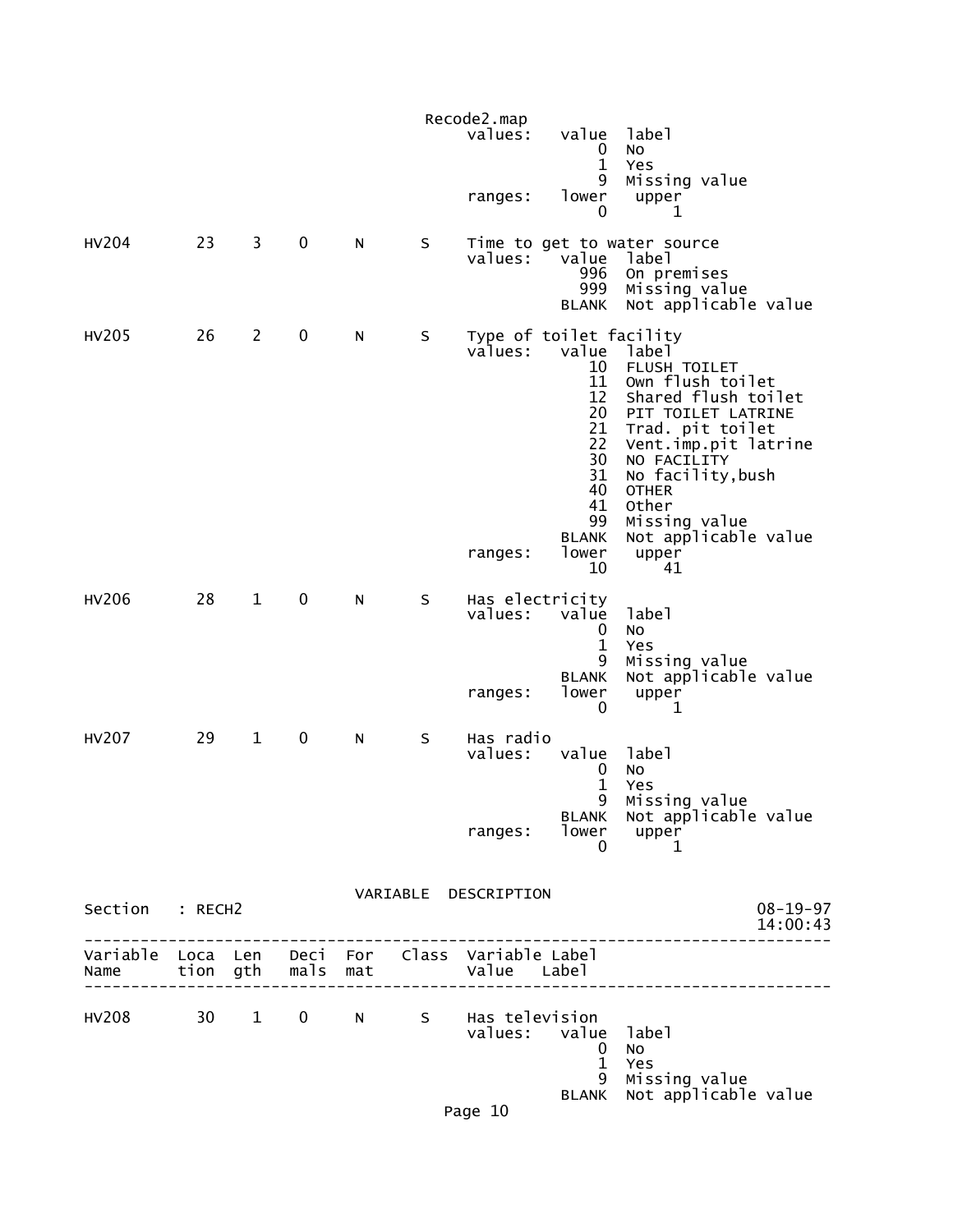|                  |              |              |              |            |          | Recode2.map<br>ranges:         | lower<br>0                                                                                         | upper<br>1                                                                                                                                                                                                     |                            |
|------------------|--------------|--------------|--------------|------------|----------|--------------------------------|----------------------------------------------------------------------------------------------------|----------------------------------------------------------------------------------------------------------------------------------------------------------------------------------------------------------------|----------------------------|
| <b>HV209</b>     | 31           | $\mathbf{1}$ | $\mathbf 0$  | N          | S        | Has refrigerator<br>values:    | value<br>0<br>$\mathbf{1}$<br>9                                                                    | label<br>No<br>Yes<br>Missing value                                                                                                                                                                            |                            |
|                  |              |              |              |            |          | ranges:                        | <b>BLANK</b><br>lower<br>0                                                                         | Not applicable value<br>upper<br>1                                                                                                                                                                             |                            |
| HV210            | 32           | $\mathbf{1}$ | 0            | N          | S        | Has bicycle<br>values:         | value<br>0<br>$\mathbf{1}$<br>9                                                                    | label<br>No<br>Yes<br>Missing value                                                                                                                                                                            |                            |
|                  |              |              |              |            |          | ranges:                        | <b>BLANK</b><br>lower<br>0                                                                         | Not applicable value<br>upper<br>1                                                                                                                                                                             |                            |
| HV211            | 33           | $\mathbf{1}$ | $\pmb{0}$    | N          | S        | Has motorcycle<br>values:      | value<br>0<br>$\mathbf{1}$<br>9                                                                    | label<br><b>NO</b><br>Yes<br>Missing value                                                                                                                                                                     |                            |
|                  |              |              |              |            |          | ranges:                        | <b>BLANK</b><br>lower<br>0                                                                         | Not applicable value<br>upper<br>1                                                                                                                                                                             |                            |
| HV212            | 34           | $\mathbf{1}$ | $\mathbf 0$  | N          | S        | Has car<br>values:             | value<br>0<br>$\mathbf{1}$                                                                         | label<br>No<br>Yes                                                                                                                                                                                             |                            |
|                  |              |              |              |            |          | ranges:                        | 9<br><b>BLANK</b><br>lower<br>0                                                                    | Missing value<br>Not applicable value<br>upper<br>1                                                                                                                                                            |                            |
| Section          | : RECH2      |              |              |            | VARIABLE | DESCRIPTION                    |                                                                                                    |                                                                                                                                                                                                                | $08 - 19 - 97$<br>14:00:43 |
| Variable<br>Name | Loca<br>tion | Len<br>gth   | Deci<br>mals | For<br>mat | Class    | Variable Label<br>Value        | Label                                                                                              |                                                                                                                                                                                                                |                            |
| HV213            | 35           | $\mathbf{2}$ | 0            | N          | S        | Main floor material<br>values: | value<br>10<br>11<br>$12 \overline{ }$<br>20<br>21<br>22<br>30<br>31<br>32<br>33<br>34<br>35<br>40 | label<br><b>NATURAL</b><br>Earth, sand<br>Dung<br>RUDIMENTARY<br>Wood planks<br>Palm, bamboo<br>FINISHED<br>Parquet, polished wd<br>Vinyl, asphalt strips<br>Ceramic tiles<br>Cement<br>Carpet<br><b>OTHER</b> |                            |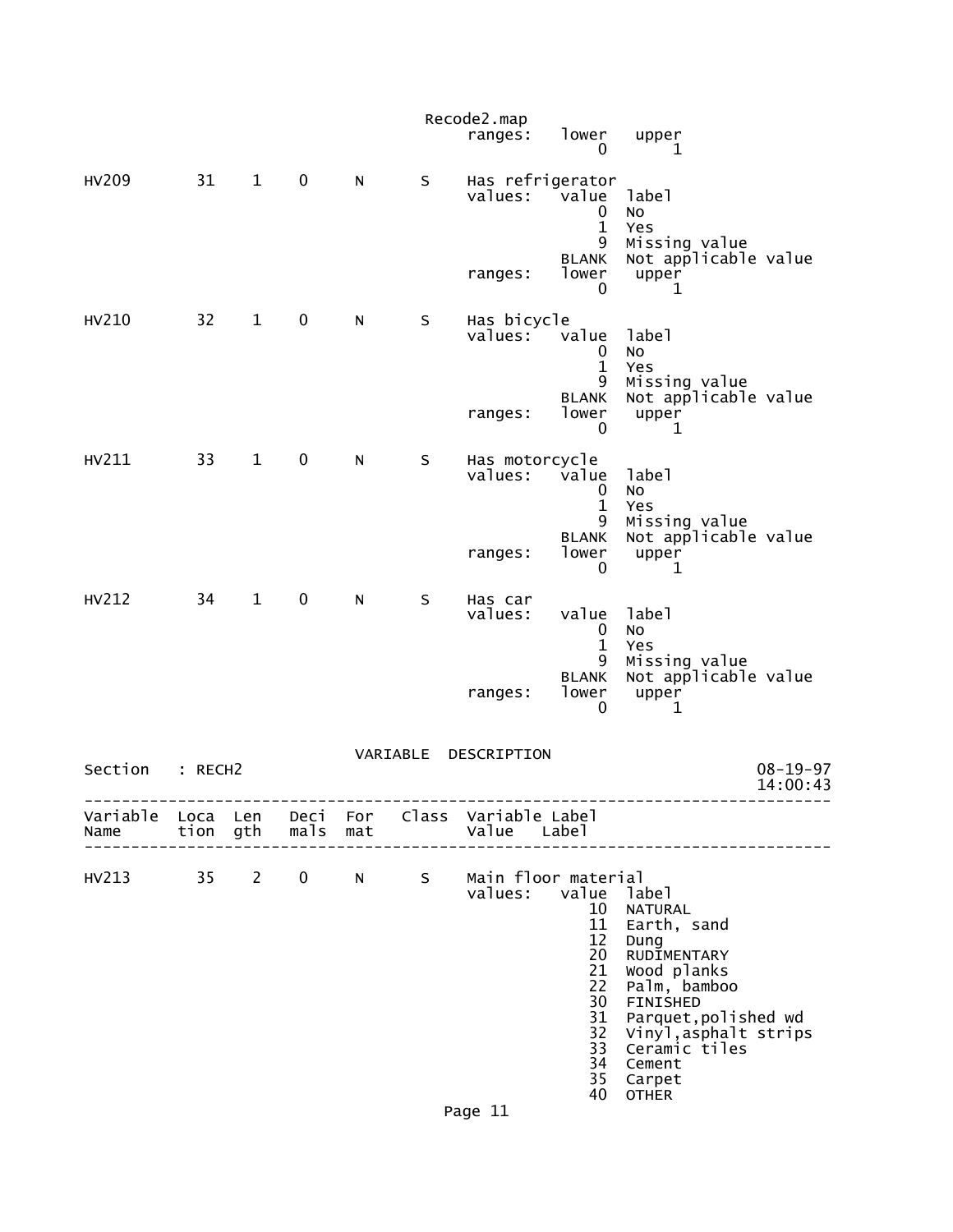|                 |      |                        |                   |           |              | Recode2.map                                                                         | 99                                                                           | 41 Other                                                                                                                           |                            |
|-----------------|------|------------------------|-------------------|-----------|--------------|-------------------------------------------------------------------------------------|------------------------------------------------------------------------------|------------------------------------------------------------------------------------------------------------------------------------|----------------------------|
|                 |      |                        |                   |           |              | ranges:                                                                             | <b>BLANK</b>                                                                 | Missing value<br>Not applicable value<br>$\begin{bmatrix} 1 & 0 & 0 \\ 0 & 0 & 0 \\ 0 & 0 & 4 \end{bmatrix}$                       |                            |
| HV214 37 2      |      |                        | $\mathbf 0$       | N         | S            | Main wall material<br>values:<br>ranges: lower upper<br>10 11                       | value label<br>10 <sup>°</sup><br>20<br>30<br>40<br>99<br><b>BLANK</b><br>10 | NATURAL<br>RUDIMENTARY<br>FINISHED<br><b>OTHER</b><br>Missing value<br>Not applicable value<br>41                                  |                            |
| HV215           | 39 2 |                        | $\mathbf 0$       | N         | $\mathsf{S}$ | Main roof material<br>values: value label<br>ranges:                                | 10<br>20<br>30<br>40<br>99<br><b>BLANK</b><br>10                             | NATURAL<br>RUDIMENTARY<br>FINISHED<br><b>OTHER</b><br>Missing value<br>Not applicable value<br>lower upper<br>41                   |                            |
| HV216           | 41 2 |                        | $\mathbf{0}$      | N         | $\mathsf{S}$ | Rooms for sleeping<br>values: value label                                           | 99                                                                           | Missing value                                                                                                                      |                            |
| Section : RECH2 |      |                        |                   |           |              | VARIABLE DESCRIPTION                                                                |                                                                              |                                                                                                                                    | $08 - 19 - 97$<br>14:00:43 |
| Name            |      |                        |                   |           |              | Variable Loca Len Deci For Class Variable Label<br>tion gth mals mat by value Label |                                                                              |                                                                                                                                    |                            |
| HV217 43        |      | $1 \quad \blacksquare$ | $0 \qquad \qquad$ |           |              | N S Relationship structure<br>values: value label<br>ranges:                        | 1<br>$\overline{c}$<br>3<br>4<br>5<br>lower<br>0                             | 0 No adults<br>One adult<br>Two adults, opp. sex<br>Two adults, same sex<br>Three+ related adult<br>Unrelated adults<br>upper<br>5 |                            |
| HV218           | 44   | $\overline{2}$         | $\mathbf 0$       | ${\sf N}$ | S            | ranges:                                                                             | lower<br>1                                                                   | Line number of head of househ.<br>upper<br>90                                                                                      |                            |
| HV219           | 46   | $\mathbf{1}$           | 0                 | N         | S            | Sex of head of household<br>values:                                                 | value<br>1                                                                   | label<br>Male                                                                                                                      |                            |
|                 |      |                        |                   |           |              | ranges:                                                                             | $\overline{2}$<br>9<br>lower<br>1                                            | Female<br>Missing value<br>upper<br>2                                                                                              |                            |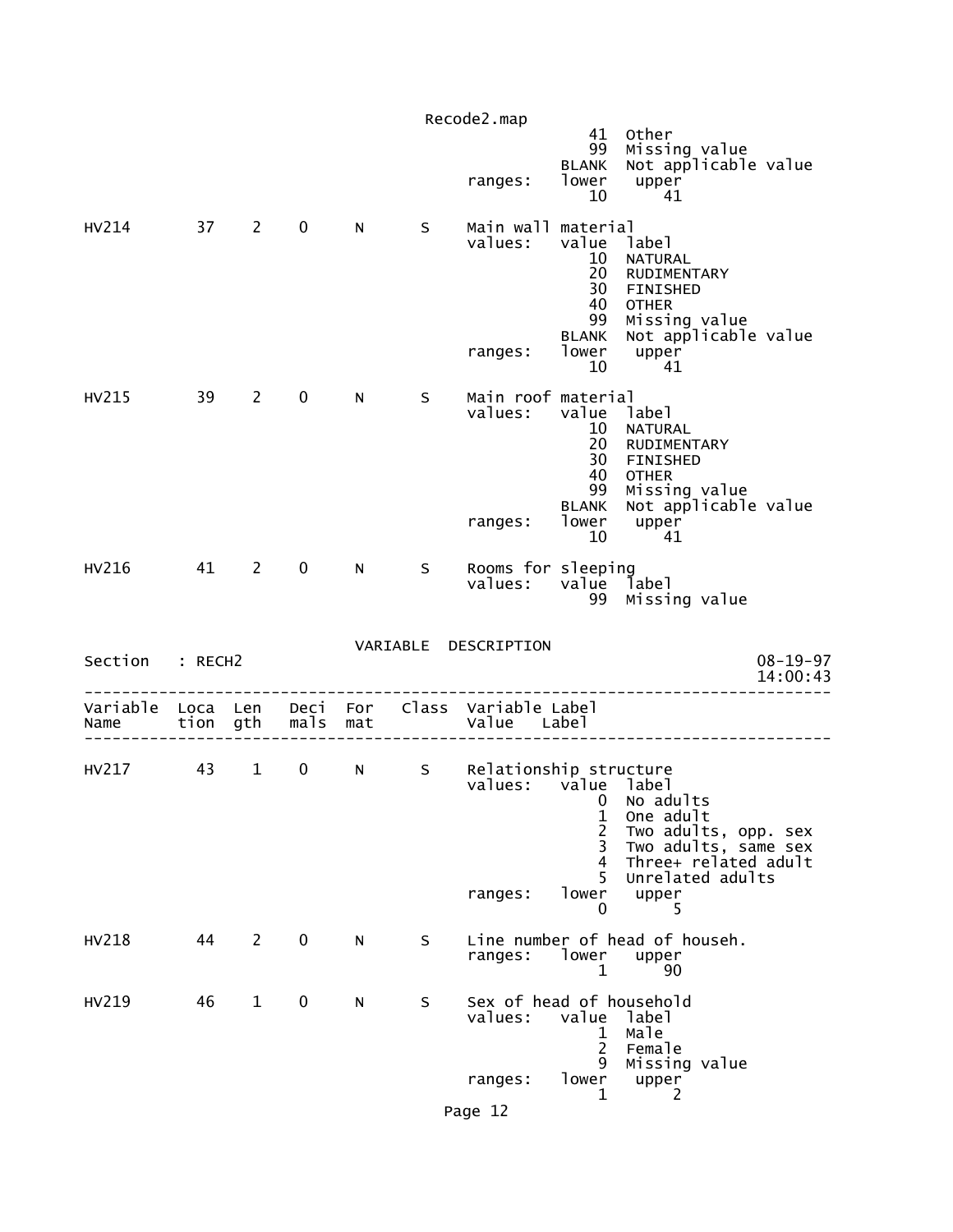Recode2.map HV220 47 2 0 N S Age of head of household<br>values: value label value label<br>97 97+ 97 97+ en de la construction de la construction de la construction de la construction de la construction de la constr 99 Missing value<br>ranges: lower upper ranges: lower upper  $\sim$  0 98 VARIABLE DESCRIPTION Section : RECH4 08-19-97<br>14:00:43 14:00:43 -------------------------------------------------------------------------------- Variable Loca Len Deci For Class Variable Label Name tion gth mals mat Value Label -------------------------------------------------------------------------------- IDXH4 18 2 0 N S Index to household schedule ranges: lower upper<br>1 90  $1$  90 VARIABLE DESCRIPTION Section : RECO1 08-19-97<br>14:00:43 14:00:43 -------------------------------------------------------------------------------- Variable Loca Len Deci For Class Variable Label mals mat value Label -------------------------------------------------------------------------------- CASEID 1 15 0 A S Case Identification V000 18 3 0 A S Country code and phase V001 21 8 0 N S Cluster number V002 29 4 0 N S Household number V003 33 3 0 N S Respondent's line number V004 36 4 0 N S Ultimate area unit V005 40 8 0 N S Sample weight V006 48 2 0 N S Month of interview ranges: lower upper<br>12 12 1 12 V007 50 2 0 N S Year of interview lower upper<br>90 93  $90$  93 V008 52 4 0 N S Date of interview (CMC) V009 56 2 0 N S Respondent's month of birth values: value label (1999) values: value label (1999) value label (1999) value label (1999) value  $\sim$  BLANK Not applicable value ranges: lower upper<br>12 1 12 V010 58 2 0 N S Respondent's year of birth values: value label Page 13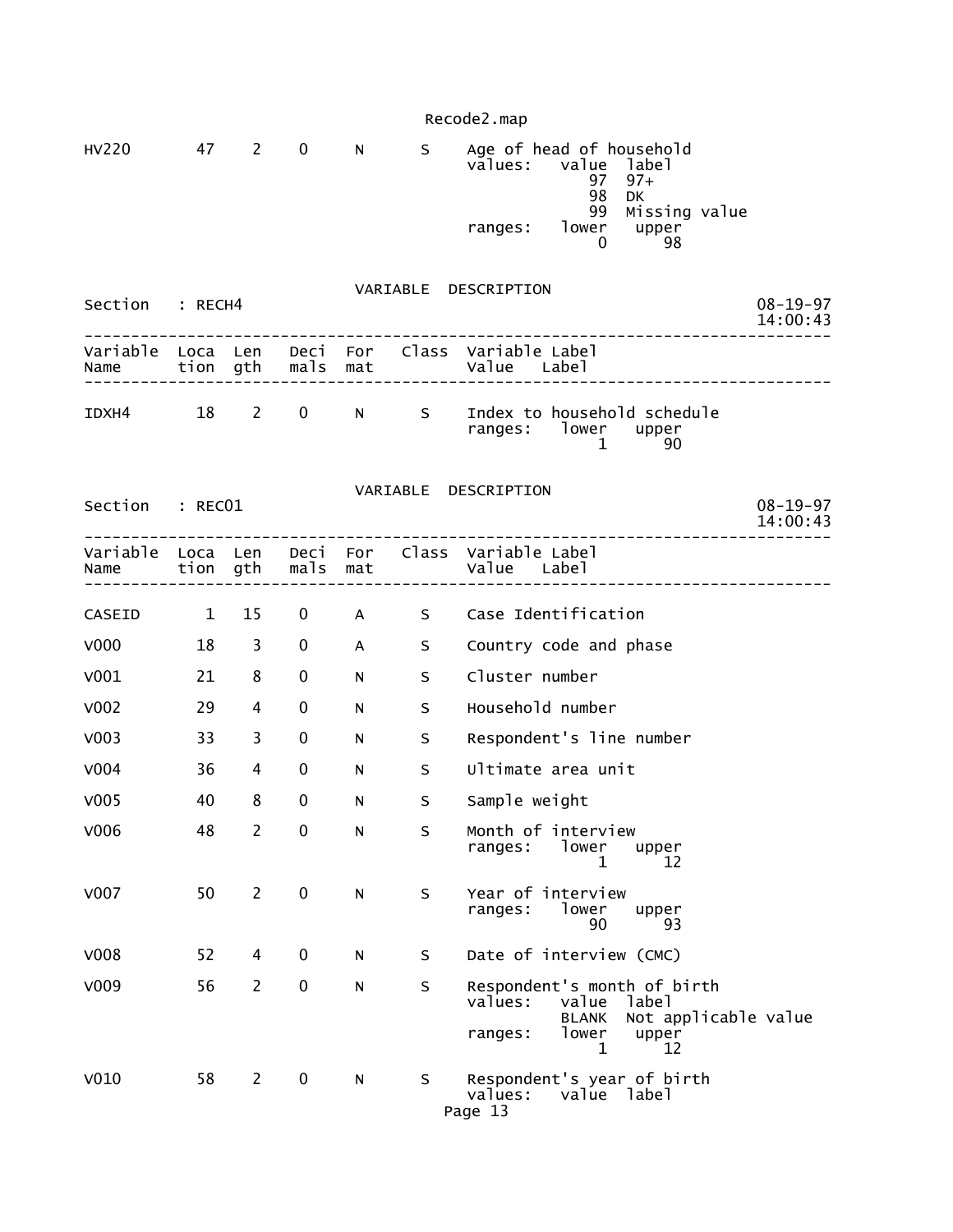|                                             |    |                        |             |    |   | Recode2.map                                  |                                                                                                          |                                                                                                                                                                                                                                                                          |
|---------------------------------------------|----|------------------------|-------------|----|---|----------------------------------------------|----------------------------------------------------------------------------------------------------------|--------------------------------------------------------------------------------------------------------------------------------------------------------------------------------------------------------------------------------------------------------------------------|
|                                             |    |                        |             |    |   | ranges:                                      | lower<br>40                                                                                              | BLANK Not applicable value<br>upper<br>78                                                                                                                                                                                                                                |
| V011                                        | 60 | 4                      | $\mathbf 0$ | N. | S | values:                                      | Date of birth (CMC)<br>value<br><b>BLANK</b>                                                             | label<br>Not applicable value                                                                                                                                                                                                                                            |
| V <sub>012</sub>                            | 64 | $\overline{2}$         | $\mathbf 0$ | N  | S | ranges:                                      | values: value label<br>lower<br>15                                                                       | Current age - respondent<br>BLANK Not applicable value<br>upper<br>49                                                                                                                                                                                                    |
| Section : RECO1                             |    |                        |             |    |   | VARIABLE DESCRIPTION                         |                                                                                                          | $08 - 19 - 97$<br>14:00:43                                                                                                                                                                                                                                               |
| Variable Loca Len<br>Name tion gth mals mat |    |                        |             |    |   | Deci For Class Variable Label<br>Value Label |                                                                                                          |                                                                                                                                                                                                                                                                          |
| V013 66 1 0 N S Age 5-year groups           |    |                        |             |    |   |                                              | values: value label<br>2 <sup>7</sup><br>$\overline{3}$<br>$\overline{4}$<br>5<br>6<br>$7^{\circ}$       | $1 15 - 19$<br>$20 - 24$<br>$25 - 29$<br>$30 - 34$<br>$35 - 39$<br>40-44<br>45–49                                                                                                                                                                                        |
|                                             |    |                        |             |    |   | ranges:                                      | <b>BLANK</b><br>lower<br>$\mathbf 1$                                                                     | Not applicable value<br>upper<br>7                                                                                                                                                                                                                                       |
| V <sub>014</sub>                            | 67 | $1 \quad \blacksquare$ | $\mathbf 0$ | N  | S | values:<br>ranges:                           | value<br>1<br>$2^{\circ}$<br>$\mathbf{3}$<br>$\overline{4}$<br>5<br>7<br>8<br><b>BLANK</b><br>lower<br>1 | Completeness of information<br>label<br>Month and year<br>Month and $\bar{a}$ ge -y imp<br>Year and $\bar{a}$ ge - m imp<br>Y & age - y ignored<br>Year - a, m imp<br>6 Age $-$ y, m imp<br>Month $-$ a, y imp<br>None $-$ all imp<br>Not applicable value<br>upper<br>8 |
| V <sub>015</sub>                            | 68 | $\mathbf{1}$           | $\mathbf 0$ | N  | S | values:<br>ranges:                           | value<br>1<br>$\overline{c}$<br>$\frac{1}{4}$<br>5<br>6<br>$\overline{7}$<br>9<br>lower<br>1             | Result of individual interview<br>label<br>Completed<br>Not at home<br>Postponed<br>Refused<br>Partly completed<br>Incapacitated<br>Other<br>Missing value<br>upper<br>7                                                                                                 |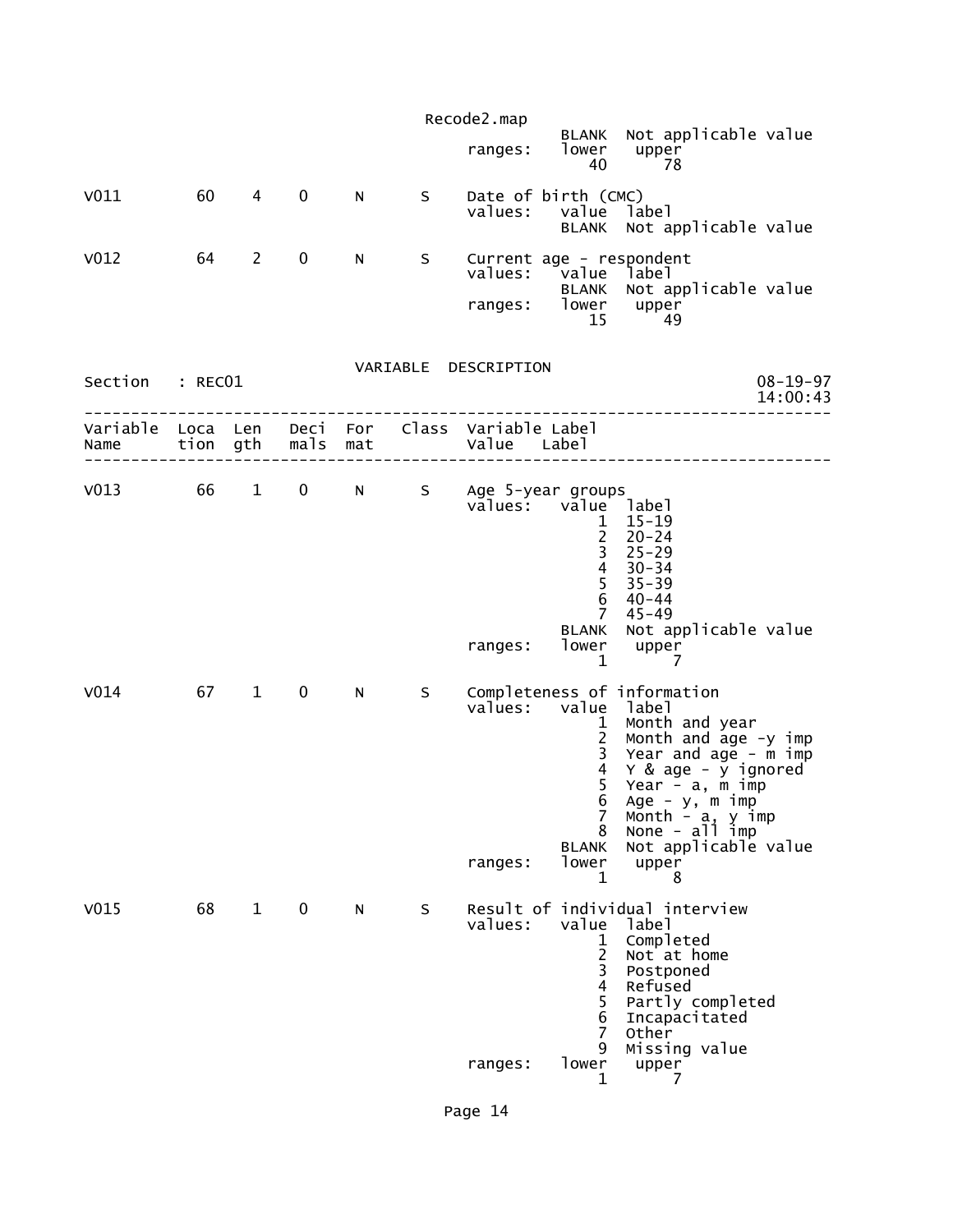| V <sub>016</sub> | 69 | $\mathbf{2}$   | $\mathbf 0$ | N         | $S$ and $S$ | Recode2.map<br>Day of interview<br>ranges: lower upper<br>31<br>1                                                                           |                            |
|------------------|----|----------------|-------------|-----------|-------------|---------------------------------------------------------------------------------------------------------------------------------------------|----------------------------|
| V <sub>017</sub> | 71 | 4              | $\mathbf 0$ | N         | S           | CMC start of calendar/health<br>values: value label<br>BLANK Not applicable value                                                           |                            |
| Section : RECO1  |    |                |             |           |             | VARIABLE DESCRIPTION                                                                                                                        | $08 - 19 - 97$<br>14:00:43 |
|                  |    |                |             |           |             | Variable Loca Len Deci For Class Variable Label                                                                                             |                            |
|                  |    |                |             |           |             | V018 75 2 0 N S Row of month of interview<br>values: value label<br>0 No calendar<br>ranges: lower upper<br>0<br>-20                        |                            |
| V <sub>019</sub> |    | 77 2           | $\mathbf 0$ | N.        | S           | Length of calendar<br>values: value label<br>0 No calendar<br>ranges: lower upper<br>$\overline{0}$<br>$\overline{\phantom{0}}$<br>61<br>80 |                            |
| V <sub>020</sub> | 79 | $\mathbf{1}$   | 0           | N         | S           | Ever-married sample<br>values: value label<br>0 All woman sample<br>1 Ever married sample<br>ranges: lower upper<br>0<br>1                  |                            |
| V <sub>021</sub> | 80 | 4              | 0           | N         | $S_{\perp}$ | Primary sampling unit                                                                                                                       |                            |
| V <sub>022</sub> | 84 | 4              | 0           | N         | S           | Sample stratum number                                                                                                                       |                            |
| V <sub>023</sub> | 88 | $\overline{2}$ | $\mathbf 0$ | N         | S           | Sample domain<br>values: value label<br>Mational Distribution of the National<br>$\mathbf 1$<br>Country specific                            |                            |
| V <sub>024</sub> | 90 | $\overline{2}$ | $\pmb{0}$   | ${\sf N}$ | S           | Region<br>value<br>values:<br>label<br>Region 1<br>1<br>$\overline{c}$<br>Region<br>$\overline{2}$<br>3<br>Region 3<br>4<br>Region 4        |                            |
|                  |    |                |             |           |             | lower<br>ranges:<br>upper<br>1<br>4                                                                                                         |                            |
| V <sub>025</sub> | 92 | $\mathbf{1}$   | $\pmb{0}$   | N         | S           | Type of place of residence<br>values:<br>value<br>label<br>Urban<br>ı<br>$\overline{2}$<br>Rural                                            |                            |
|                  |    |                |             |           |             | lower<br>ranges:<br>upper<br>1<br>2                                                                                                         |                            |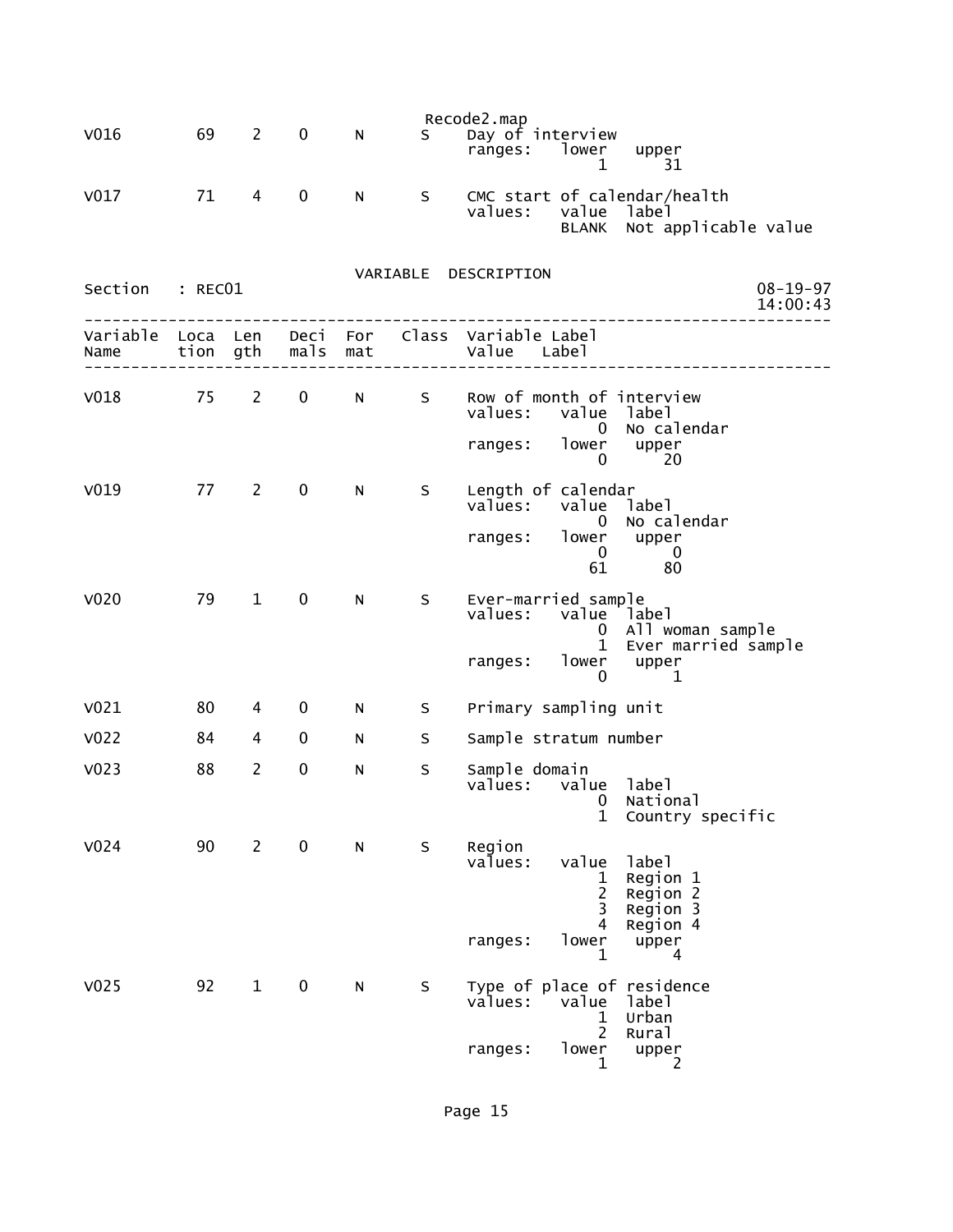|                        |         |                |                     |    |   | VARIABLE DESCRIPTION                                                                                                                                                                                                   |                            |
|------------------------|---------|----------------|---------------------|----|---|------------------------------------------------------------------------------------------------------------------------------------------------------------------------------------------------------------------------|----------------------------|
| Section                | : RECO1 |                |                     |    |   |                                                                                                                                                                                                                        | $08 - 19 - 97$<br>14:00:43 |
| Name tion gth mals mat |         |                |                     |    |   | Variable Loca Len Deci For Class Variable Label<br>Value Label                                                                                                                                                         |                            |
|                        |         |                |                     |    |   | V026 93 1 0 N S De facto place of residence<br>values: value label<br>Capital, large city<br>$\mathbf{0}$<br>$\mathbf{1}$<br>Small city<br>$\overline{2}$<br>Town<br>$\mathbf{3}$<br>Countryside<br>9<br>Missing value |                            |
|                        |         |                |                     |    |   | ranges: lower upper<br>$\begin{matrix} 0 & \cdots & \end{matrix}$<br>3                                                                                                                                                 |                            |
| V <sub>027</sub>       | 94      | $\mathbf 1$    | $\mathbf 0$         | N  | S | Number of visits<br>ranges: lower upper<br>$\mathbf{1}$<br>$\overline{4}$                                                                                                                                              |                            |
| V <sub>028</sub>       | 95      | $\overline{3}$ | 0                   | N. | S | Interviewer identification<br>values: value label<br>999 Missing value                                                                                                                                                 |                            |
| V <sub>029</sub>       | 98      | $\overline{2}$ | $\mathbf 0$         | N. | S | Keyer identification<br>values: value label<br>99 Missing value                                                                                                                                                        |                            |
|                        |         |                |                     |    |   | VARIABLE DESCRIPTION                                                                                                                                                                                                   |                            |
| Section : REC11        |         |                |                     |    |   |                                                                                                                                                                                                                        | $08 - 19 - 97$<br>14:00:43 |
| Name                   |         |                | tion gth  mals  mat |    |   | Variable Loca Len Deci For Class Variable Label<br>Value Label                                                                                                                                                         |                            |
| V101 18 2 0 N S Region |         |                |                     |    |   | values: value label<br>$\mathbf{1}$<br>Region 1<br>$\frac{2}{3}$<br>Region 2<br>Region 3                                                                                                                               |                            |
|                        |         |                |                     |    |   | $\overline{4}$<br>Region 4<br>lower<br>ranges:<br>upper<br>1<br>4                                                                                                                                                      |                            |
| V102                   | 20      | $\mathbf{1}$   | $\mathbf 0$         | N  | S | Type of place of residence<br>values:<br>value<br>label<br>Urban<br>1<br>$\overline{2}$                                                                                                                                |                            |
|                        |         |                |                     |    |   | Rural<br>lower<br>upper<br>ranges:<br>1<br>2                                                                                                                                                                           |                            |
| V103                   | 21      | $\mathbf{1}$   | $\mathbf 0$         | N  | S | Childhood place of residence<br>value<br>values:<br>label<br>Capital, large city<br>0<br>$\frac{1}{2}$<br>City<br>Town<br>Countryside<br>$\overline{\mathbf{4}}$<br>Abroad<br>Missing value<br>9                       |                            |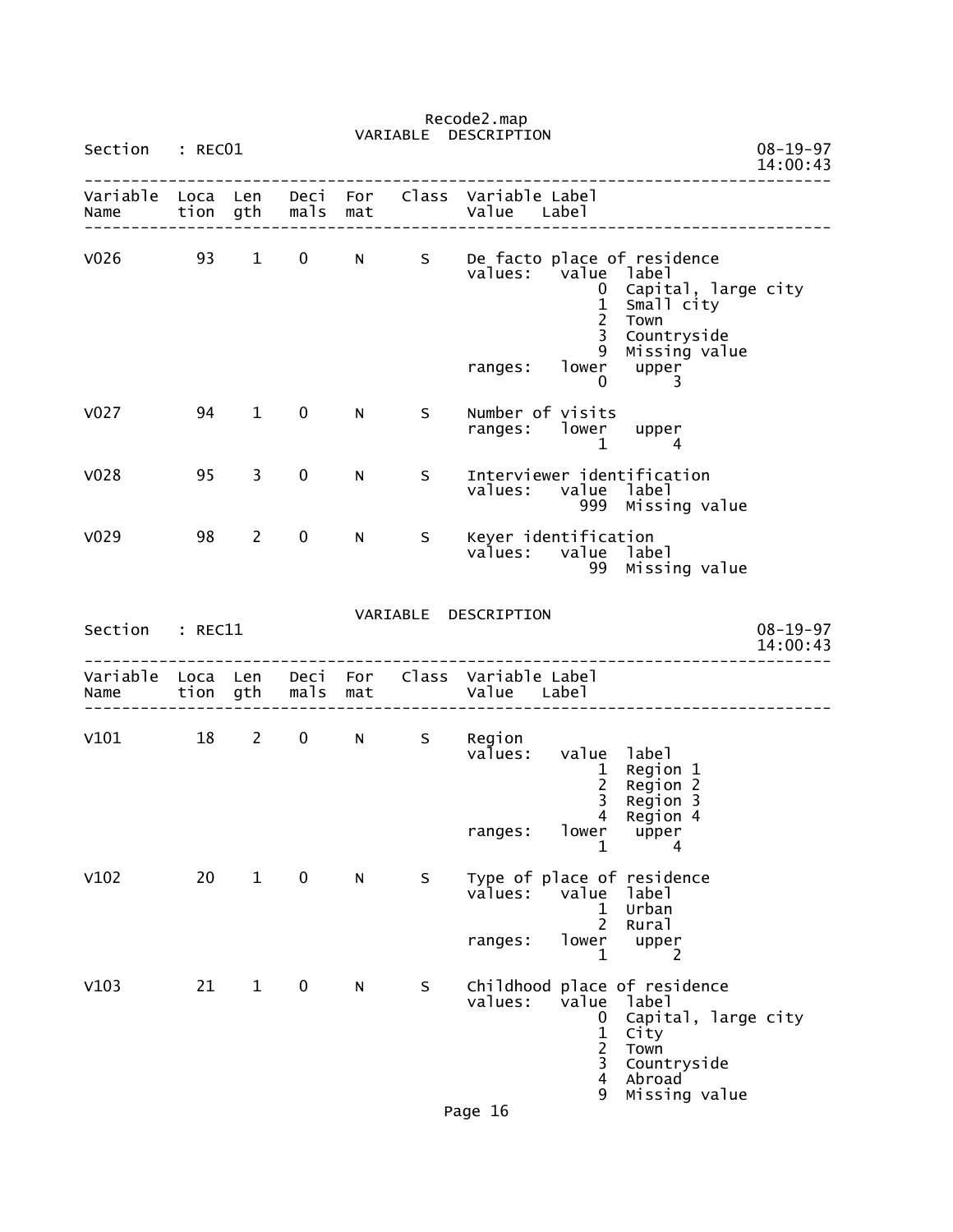|                                                         |    |              |             |   |     | Recode2.map<br>ranges:         | lower<br>0                                                                                                       | upper<br>4                                                                                                                                                  |                            |
|---------------------------------------------------------|----|--------------|-------------|---|-----|--------------------------------|------------------------------------------------------------------------------------------------------------------|-------------------------------------------------------------------------------------------------------------------------------------------------------------|----------------------------|
| V104                                                    |    | $22 \t2$     | $\mathbf 0$ | N | S   | ranges:                        | values: value label<br>95<br>96<br>97<br>98<br>99<br>$\mathbf{0}$<br>95                                          | Years lived in place of res.<br>Always<br>Visitor<br>Inconsistent<br>Don't know<br>Missing value<br>lower upper<br>90<br>98                                 |                            |
| V105                                                    | 24 | $\mathbf{1}$ | $\mathbf 0$ | N | S - | ranges:                        | values: value label<br>$\mathbf{0}$<br>$\mathbf{1}$<br>$\frac{2}{3}$<br>$\overline{4}$<br>9<br><b>BLANK</b><br>0 | Type of place of previous res.<br>Capital, large city<br>City<br>Town<br>Countryside<br>Abroad<br>Missing value<br>Not applicable value<br>lower upper<br>4 |                            |
| Section : REC11                                         |    |              |             |   |     | VARIABLE DESCRIPTION           |                                                                                                                  |                                                                                                                                                             | $08 - 19 - 97$<br>14:00:43 |
| Variable Loca Len Deci For Class Variable Label<br>Name |    |              |             |   |     |                                |                                                                                                                  |                                                                                                                                                             |                            |
|                                                         |    |              |             |   |     | ranges:                        | values: value label<br>$\mathbf{0}$<br>$\frac{1}{2}$<br>$\overline{3}$<br>9<br>lower<br>0                        | V106 25 1 0 N S Highest educational level<br>No education<br>Primary<br>Secondary<br>Higher<br>Missing value<br>upper<br>3                                  |                            |
| V107                                                    | 26 | $\mathbf{2}$ | 0           | N | S   | values:                        | value<br>99<br>BLANK                                                                                             | Highest year of education<br>label<br>Missing value<br>Not applicable value                                                                                 |                            |
| V108                                                    | 28 | $\mathbf{1}$ | $\mathbf 0$ | N | S   | Literacy<br>values:<br>ranges: | value<br>1<br>$\overline{2}$<br>3<br>9<br>lower<br>$\mathbf 1$                                                   | label<br>Reads easily<br>Reads with difficult<br>Cannot read<br>Missing value<br>upper<br>3                                                                 |                            |
| V109                                                    | 29 | $\mathbf{1}$ | $\mathbf 0$ | N | S   | values:                        | value<br>0<br>$\mathbf 1$                                                                                        | Reads newspaper once a week<br>label<br><b>NO</b><br>Yes                                                                                                    |                            |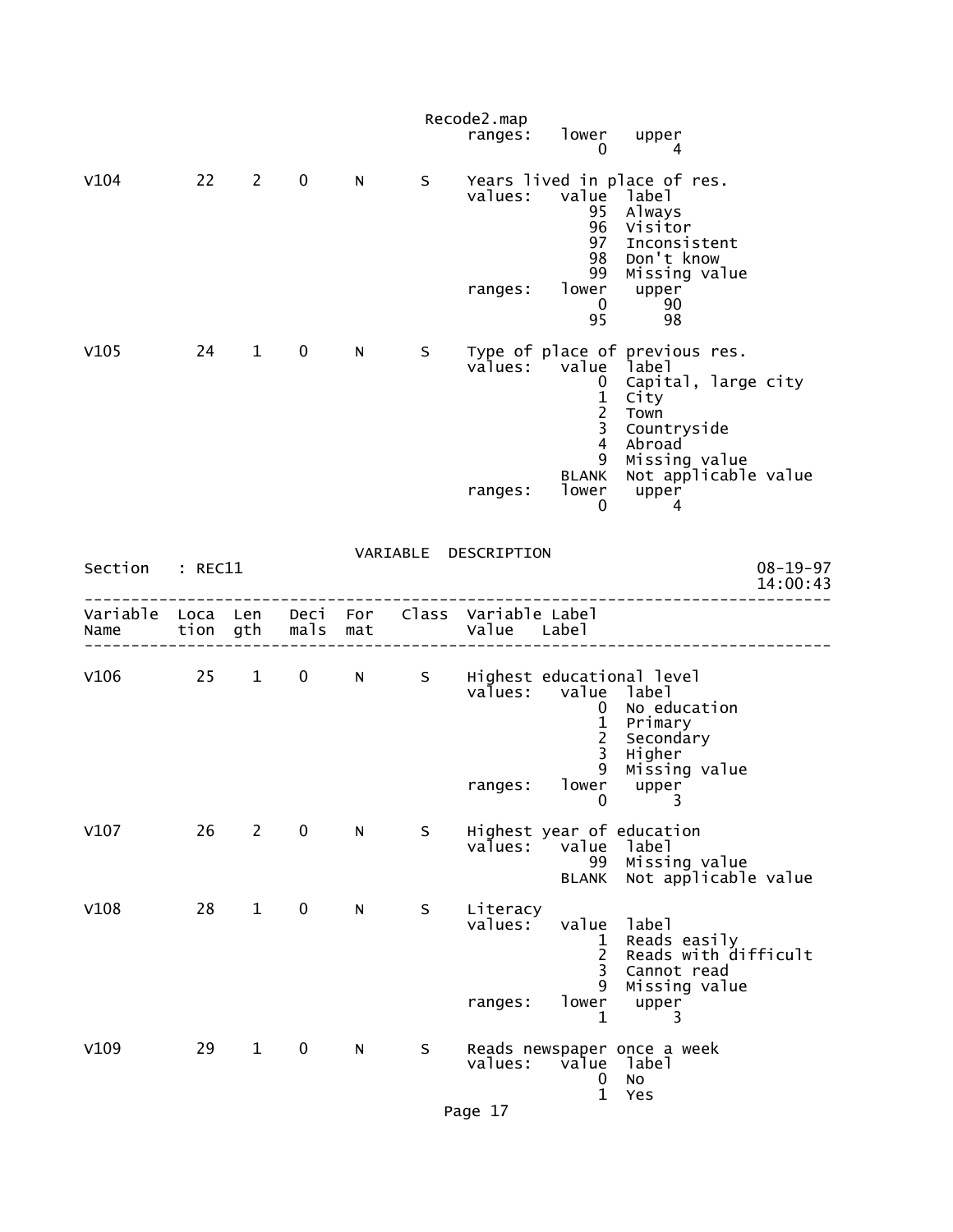|                  |                  |                        |              |            |    | Recode2.map<br>ranges:              | 9<br><b>BLANK</b><br>lower<br>0                                                                                                                                  | Missing value<br>Not applicable value<br>upper<br>1                                                                                                                                                                                                                                          |                            |
|------------------|------------------|------------------------|--------------|------------|----|-------------------------------------|------------------------------------------------------------------------------------------------------------------------------------------------------------------|----------------------------------------------------------------------------------------------------------------------------------------------------------------------------------------------------------------------------------------------------------------------------------------------|----------------------------|
| V110             | 30 <sup>7</sup>  | $1 \quad \blacksquare$ | $\mathbf 0$  | N.         | S. | values:<br>ranges:                  | Watches TV every week<br>value label<br>0<br>$\mathbf{1}$<br>9<br><b>BLANK</b><br>lower<br>0                                                                     | <b>NO</b><br>Yes<br>Missing value<br>Not applicable value<br>upper<br>$\mathbf 1$                                                                                                                                                                                                            |                            |
| V111             | 31               | $\mathbf{1}$           | $\mathbf 0$  | N.         | S. | values:<br>ranges:                  | value label<br>0<br>$\mathbf{1}$<br>9<br><b>BLANK</b><br>lower<br>0                                                                                              | Listens to radio every day<br><b>NO</b><br>Yes<br>Missing value<br>Not applicable value<br>upper<br>1                                                                                                                                                                                        |                            |
| Section          | $:$ REC11        |                        |              |            |    | VARIABLE DESCRIPTION                |                                                                                                                                                                  |                                                                                                                                                                                                                                                                                              | $08 - 19 - 97$<br>14:00:43 |
| Variable<br>Name | Loca Len<br>tion | gth                    | Deci<br>mals | For<br>mat |    | Class Variable Label<br>Value Label |                                                                                                                                                                  |                                                                                                                                                                                                                                                                                              |                            |
| V112             | 32               | $1 \quad \blacksquare$ | $\mathbf 0$  | N          | S  | values:<br>ranges:                  | value label<br>0<br>$\mathbf{1}$<br>9<br><b>BLANK</b><br>lower<br>0                                                                                              | Listens to radio every week<br>No<br>Yes<br>Missing value<br>Not applicable value<br>upper<br>1                                                                                                                                                                                              |                            |
| V113             | 33               | $\overline{2}$         | $\mathbf 0$  | N          | S. | values:<br>ranges:                  | Source of drinking water<br>value<br>10<br>11<br>12<br>20<br>21<br>22<br>30<br>31<br>32<br>33<br>34<br>41<br>51<br>61<br>71<br>99<br><b>BLANK</b><br>lower<br>10 | label<br>PIPED WATER<br>Piped into residence<br>Public tap<br>WELL WATER<br>Well in residence<br>Public well<br>SURFACE WATER<br>Spring<br>River, stream<br>Pond, lake<br>Dam<br>Rainwater<br>Tanker truck<br>Bottled water<br>Other<br>Missing value<br>Not applicable value<br>upper<br>71 |                            |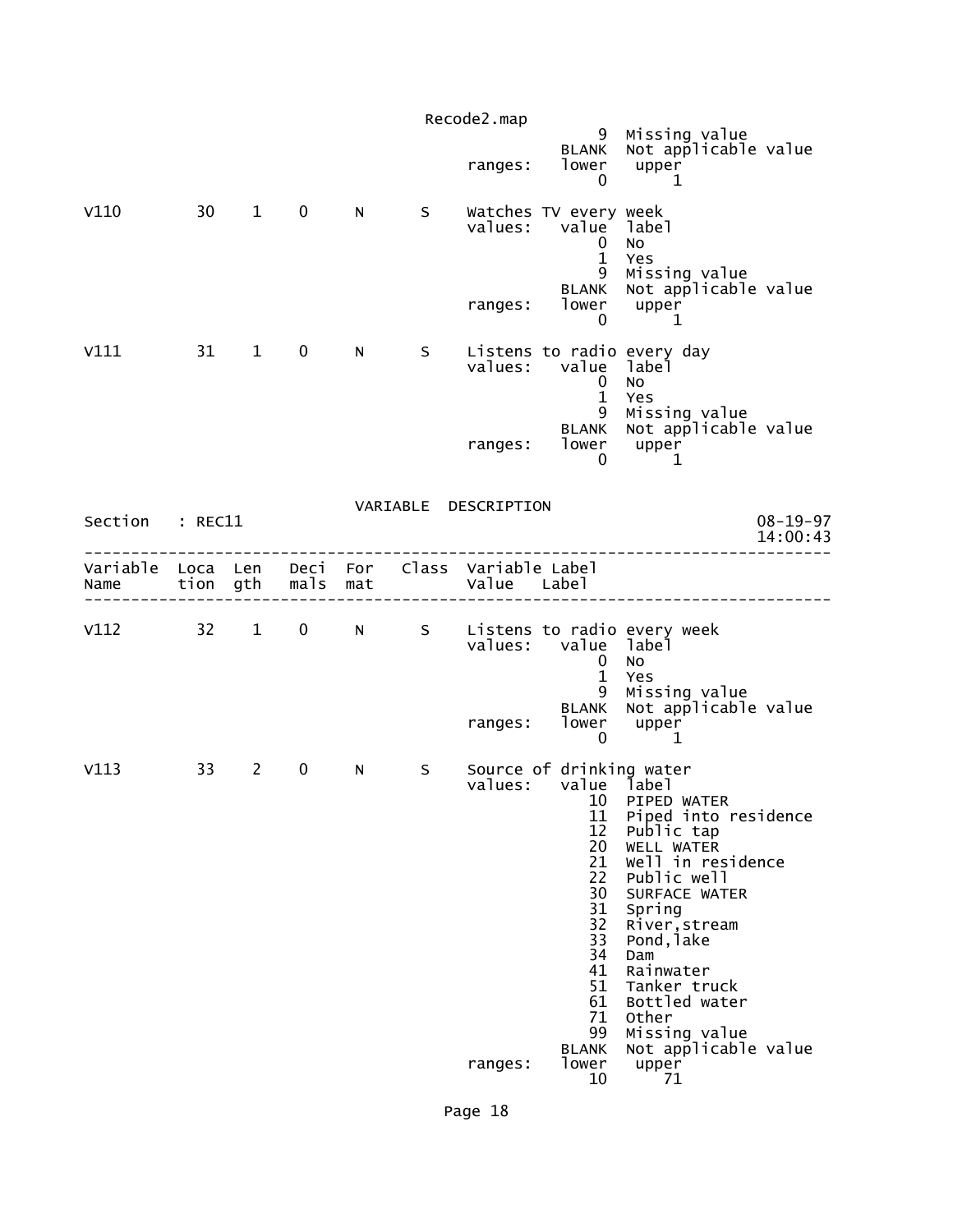# VARIABLE DESCRIPTION

| Section          | $:$ REC11        |                |              |            |   | $08 - 19 - 97$<br>14:00:43                                                                                                                                                                                                                                                                                                                                                                                                                                                                 |
|------------------|------------------|----------------|--------------|------------|---|--------------------------------------------------------------------------------------------------------------------------------------------------------------------------------------------------------------------------------------------------------------------------------------------------------------------------------------------------------------------------------------------------------------------------------------------------------------------------------------------|
| Variable<br>Name | Loca Len<br>tion | gth            | Deci<br>mals | For<br>mat |   | Class Variable Label<br>Value<br>Label                                                                                                                                                                                                                                                                                                                                                                                                                                                     |
| V114             | 35               | $\overline{2}$ | 0            | N          | S | Source of non-drinking water<br>values:<br>value<br>label<br>10<br>PIPED WATER<br>11<br>Piped into residence<br>12<br>Public tap<br>20<br>WELL WATER<br>21<br>Well in residence<br>22<br>Public well<br>30<br>SURFACE WATER<br>31<br>Spring<br>32<br>River, stream<br>33<br>Pond, lake<br>34<br>Dam<br>41<br>Rainwater<br>51<br>Tanker truck<br>61<br>Bottled water<br>71<br>Other<br>99<br>Missing value<br>Not applicable value<br><b>BLANK</b><br>lower<br>upper<br>ranges:<br>10<br>71 |
| V115             | 37               | $\overline{3}$ | $\pmb{0}$    | N          | S | Time to get to water source<br>values:<br>value<br>label<br>996<br>On premises<br>999<br>Missing value<br>Not applicable value<br><b>BLANK</b>                                                                                                                                                                                                                                                                                                                                             |
| V116             | 40               | $\overline{2}$ | 0            | N          | S | Type of toilet facility<br>values:<br>value<br>label<br>FLUSH TOILET<br>10<br>11<br>Own flush toilet<br>12<br>Shared flush toilet<br>20<br>PIT TOILET LATRINE<br>21<br>Trad. pit toilet<br>22<br>Vent.imp.pit latrine<br>30<br>NO FACILITY<br>31<br>No facility, bush<br>40<br><b>OTHER</b><br>41<br>Other<br>99<br>Missing value<br>Not applicable value<br><b>BLANK</b><br>lower<br>upper<br>ranges:<br>10<br>41                                                                         |
| Section          | : REC11          |                |              |            |   | VARIABLE DESCRIPTION<br>$08 - 19 - 97$<br>14:00:43                                                                                                                                                                                                                                                                                                                                                                                                                                         |
| Variable<br>Name | Loca<br>tion gth | Len            | Deci<br>mals | For<br>mat |   | Class Variable Label<br>Value Label                                                                                                                                                                                                                                                                                                                                                                                                                                                        |

--------------------------------------------------------------------------------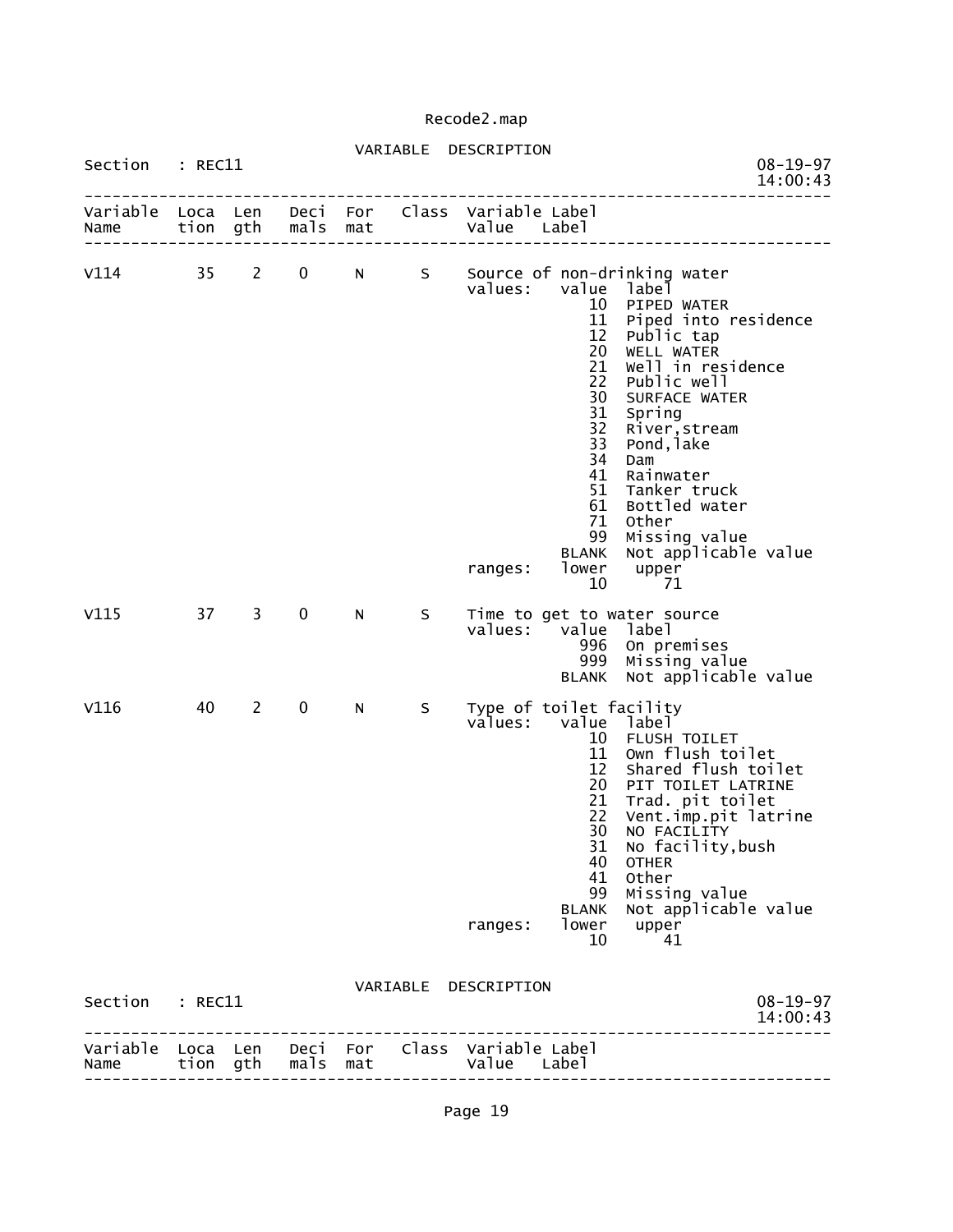|                 |    |              |           |   |         | Recode2.map                                                                           |                                         |                                                                 |                            |
|-----------------|----|--------------|-----------|---|---------|---------------------------------------------------------------------------------------|-----------------------------------------|-----------------------------------------------------------------|----------------------------|
| V119            | 42 | $\mathbf{1}$ | 0         | N | S       | Has electricity<br>values:                                                            | value<br>0<br>1<br>9                    | label<br><b>NO</b><br>Yes                                       |                            |
|                 |    |              |           |   |         | ranges:                                                                               | <b>BLANK</b><br>lower<br>0              | Missing value<br>Not applicable value<br>upper<br>1             |                            |
| V120            | 43 | $\mathbf{1}$ | $\pmb{0}$ | N | $\sf S$ | Has radio<br>values:                                                                  | value<br>0<br>$\mathbf{1}$<br>9         | label<br>No<br>Yes<br>Missing value                             |                            |
|                 |    |              |           |   |         | ranges:                                                                               | <b>BLANK</b><br>lower<br>0              | Not applicable value<br>upper<br>1                              |                            |
| V121            | 44 | $\mathbf{1}$ | $\pmb{0}$ | N | $\sf S$ | Has television<br>values:                                                             | value<br>0<br>1                         | label<br>No<br>Yes                                              |                            |
|                 |    |              |           |   |         | ranges:                                                                               | 9<br><b>BLANK</b><br>lower<br>0         | Missing value<br>Not applicable value<br>upper<br>1             |                            |
| V122            | 45 | $\mathbf{1}$ | $\pmb{0}$ | N | S       | Has refrigerator<br>values:                                                           | value<br>$\mathbf 0$<br>1<br>9          | label<br><b>NO</b><br>Yes<br>Missing value                      |                            |
|                 |    |              |           |   |         | ranges:                                                                               | <b>BLANK</b><br>lower<br>0              | Not applicable value<br>upper<br>1                              |                            |
| V123            | 46 | $\mathbf{1}$ | $\pmb{0}$ | N | S       | Has bicycle<br>values:                                                                | value<br>0<br>1                         | label<br>No<br>Yes                                              |                            |
|                 |    |              |           |   |         | ranges:                                                                               | 9<br><b>BLANK</b><br>lower<br>$\pmb{0}$ | Missing value<br>Not applicable value<br>upper<br>1             |                            |
|                 |    |              |           |   |         | VARIABLE DESCRIPTION                                                                  |                                         |                                                                 |                            |
| Section : REC11 |    |              |           |   |         |                                                                                       |                                         | __________________                                              | $08 - 19 - 97$<br>14:00:43 |
|                 |    |              |           |   |         | Variable Loca Len Deci For Class Variable Label<br>Name tion gth mals mat Value Label |                                         |                                                                 |                            |
|                 |    |              |           |   |         | V124 47 1 0 N S Has motorcycle<br>values: value label                                 | $\mathbf 0$<br>$\mathbf{1}$             | <b>NO</b><br>Yes                                                |                            |
|                 |    |              |           |   |         | ranges:                                                                               | 9<br>$\mathbf 0$                        | Missing value<br>BLANK Not applicable value<br>lower upper<br>1 |                            |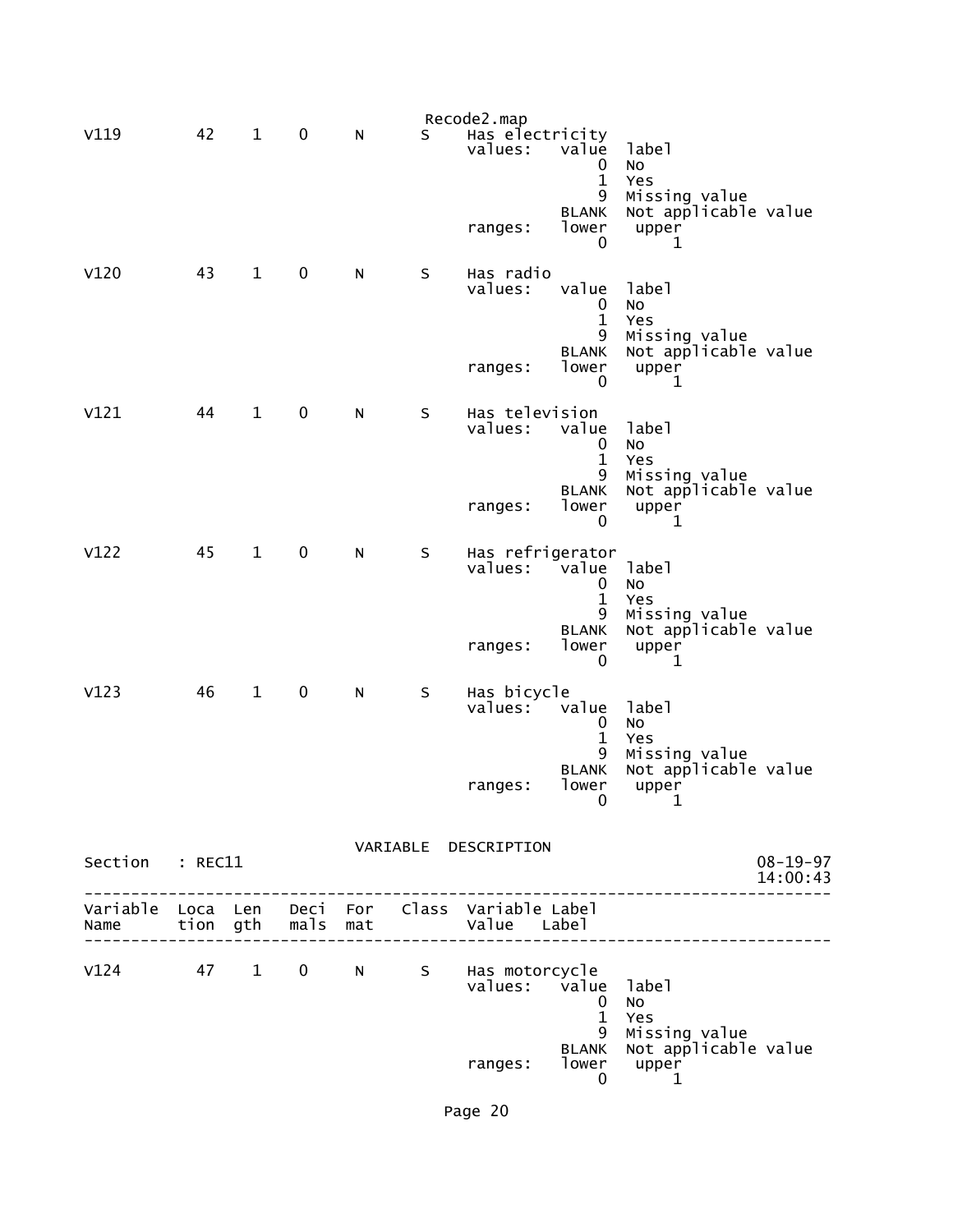|         |         |                        |             |     |          | Recode2.map                                                    |                                                                                                                                |                                                                                                                                                                                                                                                                                        |                            |
|---------|---------|------------------------|-------------|-----|----------|----------------------------------------------------------------|--------------------------------------------------------------------------------------------------------------------------------|----------------------------------------------------------------------------------------------------------------------------------------------------------------------------------------------------------------------------------------------------------------------------------------|----------------------------|
| V125    | 48      | $\mathbf{1}$           | 0           | N   | S        | Has car<br>values:<br>ranges:                                  | value<br>0<br>$\mathbf{1}$<br>9<br><b>BLANK</b><br>lower                                                                       | label<br>No<br>Yes<br>Missing value<br>Not applicable value<br>upper                                                                                                                                                                                                                   |                            |
|         |         |                        |             |     |          |                                                                | 0                                                                                                                              | 1                                                                                                                                                                                                                                                                                      |                            |
| V127    | 49      | $\overline{2}$         | 0           | N   | S        | Main floor material<br>values:<br>ranges:                      | value<br>10<br>11<br>12<br>20<br>21<br>22<br>30<br>31<br>32<br>33<br>34<br>35<br>40<br>41<br>99<br><b>BLANK</b><br>lower<br>10 | label<br><b>NATURAL</b><br>Earth, sand<br>Dung<br>RUDIMENTARY<br>Wood planks<br>Palm, bamboo<br><b>FINISHED</b><br>Parquet, polished wd<br>Vinyl, asphalt strips<br>Ceramic tiles<br>Cement<br>Carpet<br><b>OTHER</b><br>Other<br>Missing value<br>Not applicable value<br>upper<br>41 |                            |
| V128    | 51      | $\overline{2}$         | 0           | N   | S        | Main wall material<br>values:<br>ranges:                       | value<br>10<br>20<br>30<br>40<br>99<br><b>BLANK</b><br>lower<br>10                                                             | labe <sub>1</sub><br><b>NATURAL</b><br>RUDIMENTARY<br><b>FINISHED</b><br><b>OTHER</b><br>Missing value<br>Not applicable value<br>upper<br>41                                                                                                                                          |                            |
| Section | : REC11 |                        |             |     | VARIABLE | DESCRIPTION                                                    |                                                                                                                                |                                                                                                                                                                                                                                                                                        | $08 - 19 - 97$<br>14:00:43 |
| Name    |         | tion gth               | mals        | mat |          | Variable Loca Len Deci For Class Variable Label<br>Value Label |                                                                                                                                |                                                                                                                                                                                                                                                                                        |                            |
| V129    | 53      | $\overline{2}$         | $\mathbf 0$ | N   | S        | Main roof material<br>values:<br>ranges:                       | value<br>10<br>20<br>30<br>40<br>99<br>BLANK<br>lower<br>10                                                                    | label<br><b>NATURAL</b><br>RUDIMENTARY<br><b>FINISHED</b><br><b>OTHER</b><br>Missing value<br>Not applicable value<br>upper<br>41                                                                                                                                                      |                            |
| V130    | 55      | $1 \quad \blacksquare$ | $\mathbf 0$ | N   |          | S Religion<br>values:<br>Page 21                               | value                                                                                                                          | label                                                                                                                                                                                                                                                                                  |                            |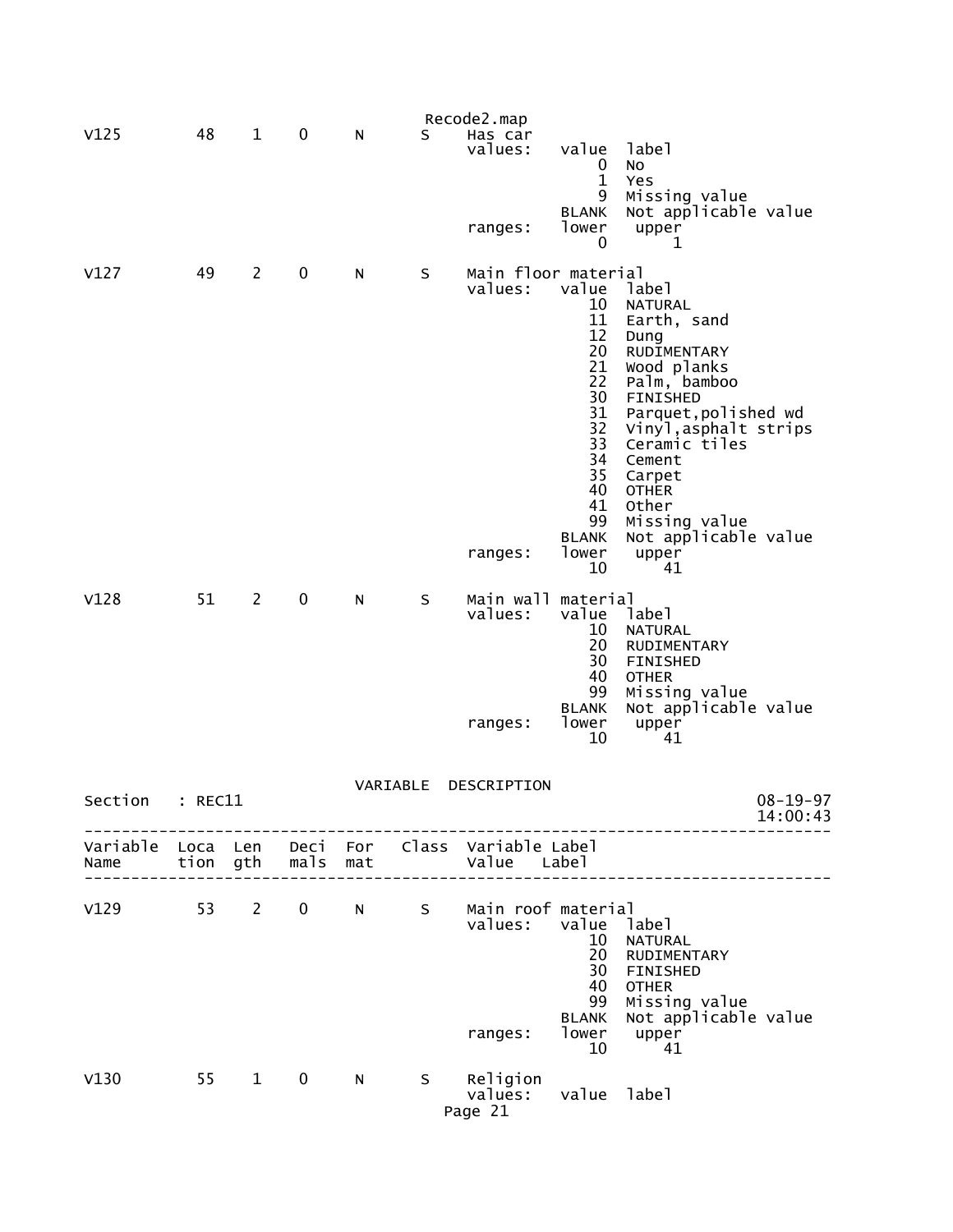|                           |         |                       |             |        |        | Recode2.map<br>Missing value<br>9<br>Not applicable value<br><b>BLANK</b>                                                                                                                                                      |                            |
|---------------------------|---------|-----------------------|-------------|--------|--------|--------------------------------------------------------------------------------------------------------------------------------------------------------------------------------------------------------------------------------|----------------------------|
| V131                      | 56      | $\overline{2}$        | $\mathbf 0$ | N      | S      | Ethnicity<br>values:<br>value<br>label<br>Missing value<br>99<br>Not applicable value<br><b>BLANK</b>                                                                                                                          |                            |
| V133                      | 58      | $\overline{2}$        | $\pmb{0}$   | N      | S      | Education in single years<br>values:<br>value label<br>97<br>Inconsistent<br>99<br>Missing value<br>lower<br>upper<br>ranges:<br>$\mathbf 0$<br>20<br>97<br>97                                                                 |                            |
| V134                      | 60      | $\mathbf 1$           | 0           | N      | S      | De facto place of residence<br>values:<br>value<br>label<br>Capital, large city<br>0<br>$\mathbf{1}$<br>Small city<br>$\overline{c}$<br>Town<br>$\mathsf{3}$<br>Countryside<br>9<br>Missing value<br>lower<br>ranges:<br>upper |                            |
| V135                      | 61      | $\mathbf{1}$          | $\mathbf 0$ | N      | S      | 0<br>3<br>Usual resident or visitor<br>values:<br>value label<br>Usual resident<br>$\mathbf{1}$<br>$\overline{2}$<br>Visitor<br>9<br>Missing value<br>lower<br>ranges:<br>upper                                                |                            |
| V136                      | 62      | $\mathbf{2}^{\prime}$ | 0           |        |        | $\mathbf 1$<br>2<br>Number of household members                                                                                                                                                                                |                            |
| V137                      | 64      | $\overline{2}$        | $\mathbf 0$ | N<br>N | S<br>S | Number of children 5 and under                                                                                                                                                                                                 |                            |
|                           |         |                       |             |        |        |                                                                                                                                                                                                                                |                            |
| Section                   | : REC11 |                       |             |        |        | VARIABLE DESCRIPTION                                                                                                                                                                                                           | $08 - 19 - 97$<br>14:00:43 |
| Variable Loca Len<br>Name | tion    | gth                   | mals        | mat    |        | Deci For Class Variable Label<br>Value<br>Labe <sub>1</sub>                                                                                                                                                                    |                            |
| V138                      | 66      | 2                     | 0           | N      | S      | Number of eligible women in HH                                                                                                                                                                                                 |                            |
| V139                      | 68      | $\overline{c}$        | 0           | N      | S      | De jure region of residence<br>values:<br>value<br>label<br>Abroad<br>0<br>1<br>Region 1<br>2<br>Region 2<br>3<br>Region 3<br>4<br>Region 4<br>99<br>Missing value<br>lower<br>ranges:<br>upper<br>0<br>4                      |                            |
| V140                      | 70      | $\mathbf 1$           | 0           | N      | S      | De jure type of place of res.<br>values:<br>value<br>label<br>Abroad<br>0                                                                                                                                                      |                            |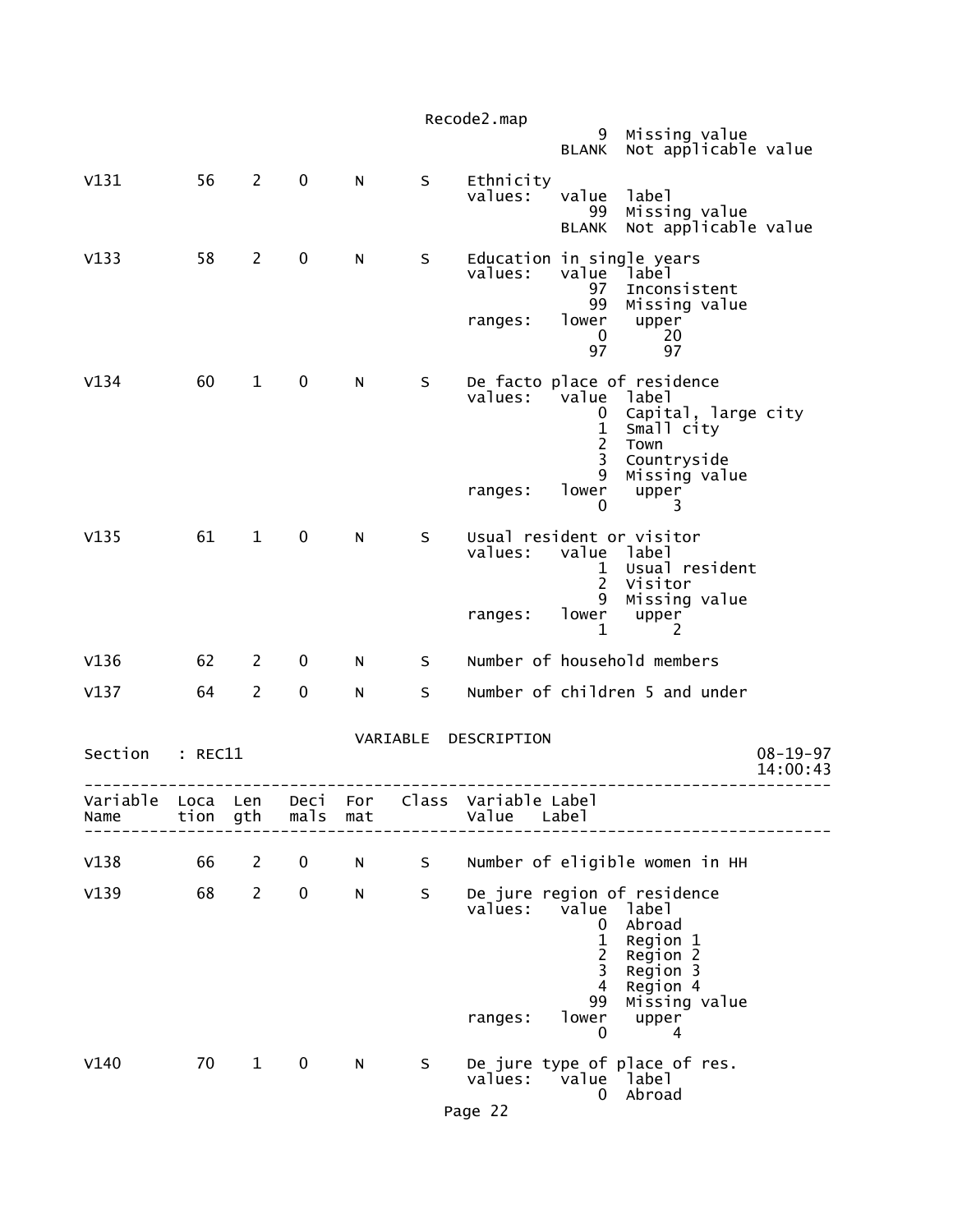|                  |          |                        |             |                 |     | Recode2.map                         | $\mathbf{1}$<br>$\overline{2}$                            | Urban<br>Rural                                                                                                                     |
|------------------|----------|------------------------|-------------|-----------------|-----|-------------------------------------|-----------------------------------------------------------|------------------------------------------------------------------------------------------------------------------------------------|
|                  |          |                        |             |                 |     | ranges:                             | 9<br>lower<br>$\mathbf 0$                                 | Missing value<br>upper<br>2                                                                                                        |
| V141             | 71 1     |                        | $\mathbf 0$ | N.              | S.  |                                     | $\mathbf{0}$<br>$\frac{1}{2}$<br>3<br>$\overline{4}$<br>9 | De jure place of residence<br>values: value label<br>Capital, large city<br>City<br>Town<br>Countryside<br>Abroad<br>Missing value |
|                  |          |                        |             |                 |     | ranges:                             | $\mathbf 0$                                               | lower upper<br>4                                                                                                                   |
| V142             |          | 72 1                   | $\mathbf 0$ | N               | S.  | Same source of water<br>values:     | value label<br>0<br>$\mathbf{1}$<br>9                     | No<br>Yes<br>Missing value                                                                                                         |
|                  |          |                        |             |                 |     | ranges:                             | 0                                                         | lower upper<br>1                                                                                                                   |
| V143             | 73       | $2^{\sim}$             | $\mathbf 0$ | N <sub>1</sub>  | S   | Rooms for sleeping<br>values:       | value label<br>99                                         | Missing value                                                                                                                      |
| Section          | : REC11  |                        |             |                 |     | VARIABLE DESCRIPTION                |                                                           | $08 - 19 - 97$<br>14:00:43                                                                                                         |
| Variable<br>Name | Loca Len | tion gth               | mals        | Deci For<br>mat |     | Class Variable Label<br>Value Label |                                                           |                                                                                                                                    |
| $V144$ 75        |          | $1 \quad \blacksquare$ | $\mathbf 0$ |                 |     | values: value label                 | $\mathbf{1}$<br>$2^{\circ}$                               | N S Communities lived in >Jan.8?<br>One community<br>> one community                                                               |
|                  |          |                        |             |                 |     | ranges:                             | 9<br>lower<br>1                                           | Missing value<br>BLANK Not applicable value<br>upper<br>2                                                                          |
| V145             |          | 76 2 0                 |             | N               | S.  | values:                             | value<br>96<br>97<br>98<br>99                             | Month moved to res. of Jan.8?<br>label<br>Lived in since birth<br>Inconsistent<br>DK Month<br>Missing value                        |
|                  |          |                        |             |                 |     | ranges:                             | <b>BLANK</b><br>lower<br>$\mathbf{1}$<br>96               | Not applicable value<br>upper<br>12<br>98                                                                                          |
| V146             | 78       | $\overline{2}$         | $\mathbf 0$ | N               | S – | values:                             | value label<br>96<br>97                                   | Year moved to res. of Jan.8?<br>Lived in since birth<br>Inconsistent                                                               |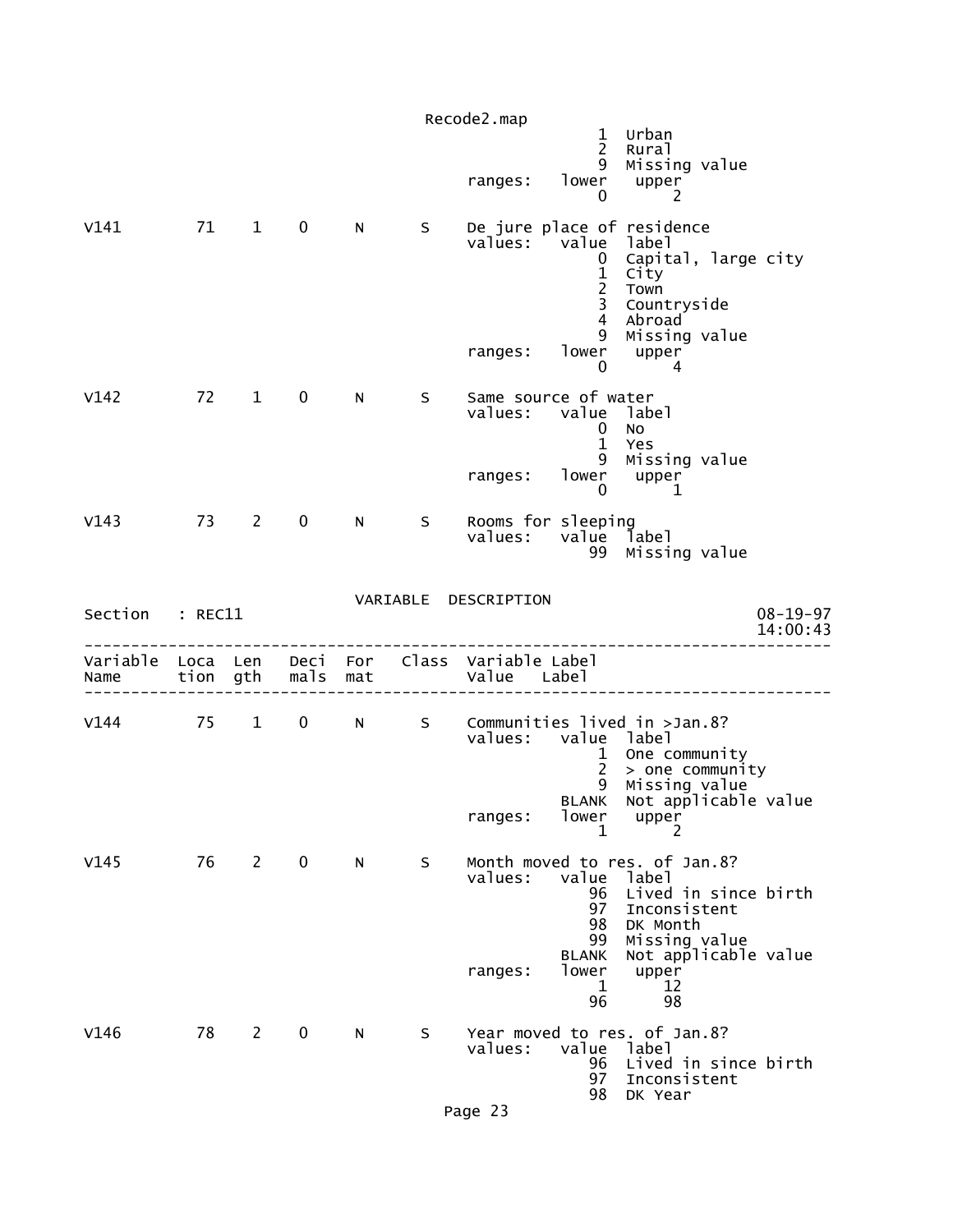|                  |          |                        |                   |          |    | Recode2.map                                                  | 99                                                                                                                                                 | Missing value                                                                                                                                                                                                                                     |                            |
|------------------|----------|------------------------|-------------------|----------|----|--------------------------------------------------------------|----------------------------------------------------------------------------------------------------------------------------------------------------|---------------------------------------------------------------------------------------------------------------------------------------------------------------------------------------------------------------------------------------------------|----------------------------|
|                  |          |                        |                   |          |    | ranges:                                                      | <b>BLANK</b><br>lower<br>40<br>96                                                                                                                  | Not applicable value<br>upper<br>89<br>98                                                                                                                                                                                                         |                            |
| V147             | 80       | $\mathbf{1}$           | $\mathbf 0$       | N.       | S  | Residence before Jan.8?<br>values:<br>ranges:                | value<br>$\mathbf{0}$<br>$\frac{1}{2}$<br>$\overline{4}$<br>9<br><b>BLANK</b><br>lower<br>0                                                        | label<br>Capital, large city<br>City<br>Town<br>Countryside<br>Abroad<br>Missing value<br>Not applicable value<br>upper<br>4                                                                                                                      |                            |
| V148             | 81       | $\mathbf{1}$           | $\mathbf 0$       | N        | S. | values:<br>ranges:                                           | value<br>$\mathbf 0$<br>$\mathbf{1}$<br>9<br>lower<br>0                                                                                            | Respondent still in school<br>label<br>No<br>Yes<br>Missing value<br>upper<br>1                                                                                                                                                                   |                            |
|                  |          |                        |                   |          |    | VARIABLE DESCRIPTION                                         |                                                                                                                                                    |                                                                                                                                                                                                                                                   |                            |
| Section : REC11  |          |                        |                   |          |    |                                                              |                                                                                                                                                    |                                                                                                                                                                                                                                                   | $08 - 19 - 97$<br>14:00:43 |
| Variable<br>Name | Loca Len | tion gth               | mals mat          | Deci For |    | Class Variable Label<br>Value Label                          |                                                                                                                                                    |                                                                                                                                                                                                                                                   |                            |
| V149             | 82       | $1 \quad \blacksquare$ | $0 \qquad \qquad$ |          |    | N S Educational attainment<br>values: value label<br>ranges: | $\mathbf{0}$<br>$\frac{1}{2}$<br>$\overline{\mathbf{4}}$<br>5<br>9<br>lower<br>0                                                                   | No education<br>Incomplete primary<br>Complete primary<br>Incomplete secondary<br>Complete secondary<br>Higher<br>Missing value<br>upper<br>5                                                                                                     |                            |
| V150             | 83       | $\overline{2}$         | 0                 | N.       | S  | values:                                                      | value<br>1<br>$\overline{2}$<br>3<br>$\overline{\mathbf{4}}$<br>5<br>$\begin{array}{c} 6 \\ 7 \end{array}$<br>8<br>9<br>10<br>11<br>12<br>98<br>99 | Relationship to household head<br>label<br>Head<br>Wife<br>Daughter<br>Daughter-in-law<br>Grand-daughter<br>Mother<br>Mother-in-law<br>Sister<br>Co-spouse<br>Other relative<br>Adopted/foster child<br>Not related<br><b>DK</b><br>Missing value |                            |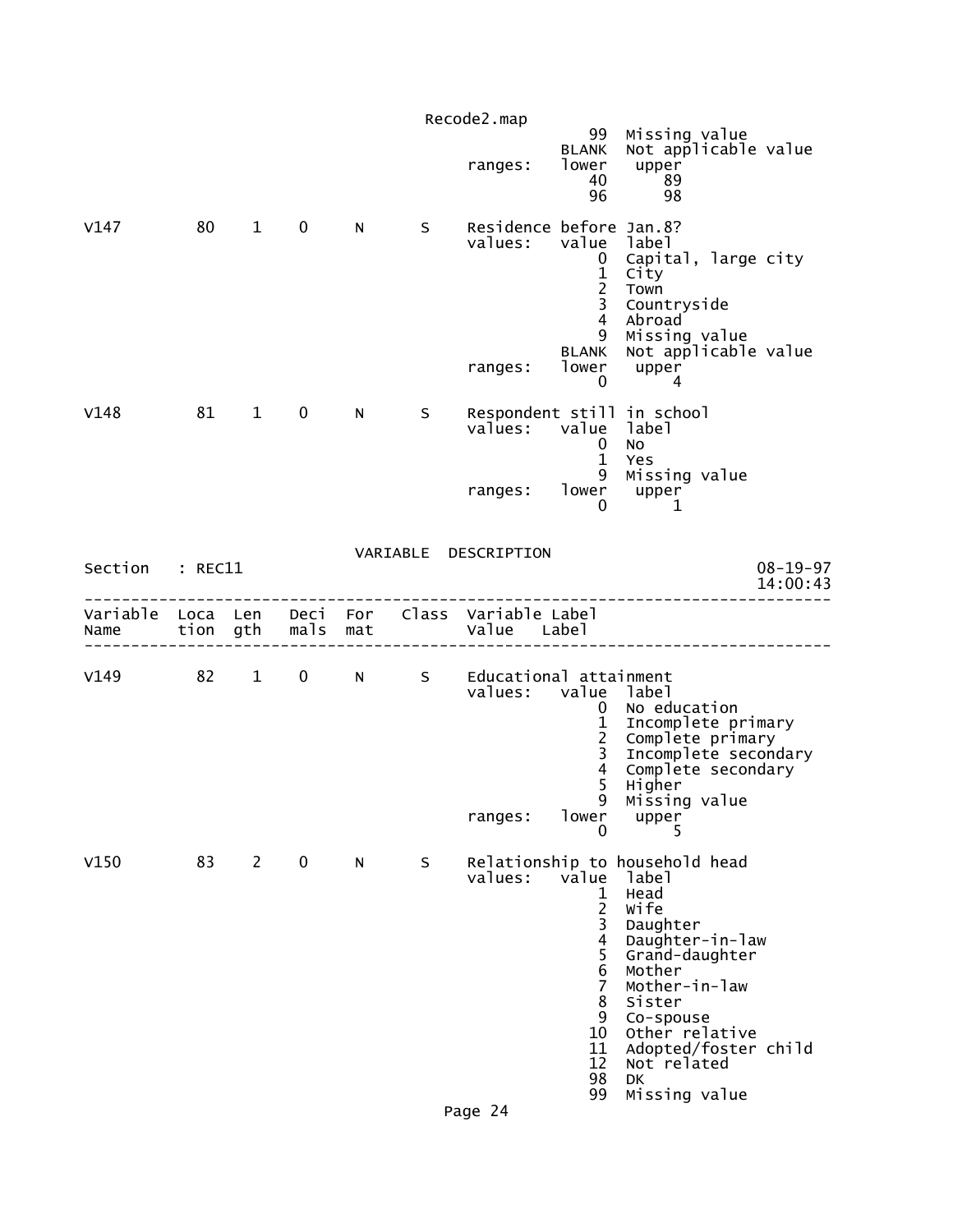|                        |                      |                |              |             |    | Recode2.map<br>ranges:                                         | lower                               | upper                                                           |
|------------------------|----------------------|----------------|--------------|-------------|----|----------------------------------------------------------------|-------------------------------------|-----------------------------------------------------------------|
|                        |                      |                |              |             |    |                                                                | $\mathbf{1}$<br>98                  | 12<br>98                                                        |
| V151                   | 85                   | $\mathbf{1}$   | 0            | N           | S  | Sex of household head<br>values:                               | value<br>$\mathbf 1$<br>$2^{\circ}$ | label<br>Male<br>Female                                         |
|                        |                      |                |              |             |    | ranges:                                                        | 9<br>lower<br>1                     | Missing value<br>upper<br>2                                     |
| V152                   | 86                   | $2^{\sim}$     | $\mathbf 0$  | N           | S  | Age of household head<br>values:                               | value label<br>97<br>98<br>99       | $97+$<br>DK<br>Missing value                                    |
|                        |                      |                |              |             |    | ranges:                                                        | lower<br>0                          | upper<br>98                                                     |
| <b>AWFACTT</b>         | 88                   | 5 <sup>5</sup> | 0            | N           | S  | All woman factor - total<br>values:                            | value label<br><b>BLANK</b>         | Not applicable value                                            |
|                        |                      |                |              |             |    | VARIABLE DESCRIPTION                                           |                                     |                                                                 |
| Section                | : REC11              |                |              |             |    |                                                                |                                     | $08 - 19 - 97$<br>14:00:43                                      |
| Variable<br>Name       | Loca Len<br>tion gth |                | Deci<br>mals | For<br>mat  |    | Class Variable Label<br>Value Label                            |                                     |                                                                 |
| <b>AWFACTU</b>         | 93                   | 5              | $\mathbf 0$  | N           | S. | values:                                                        | value label<br>BLANK                | All woman factor - urban/rural<br>Not applicable value          |
| <b>AWFACTR</b>         | 98                   | 5              | 0            | N           | S  | values:                                                        | value label<br><b>BLANK</b>         | All woman factor - regional<br>Not applicable value             |
| <b>AWFACTE</b>         | 103                  | 5              | 0            | ${\sf N}$   | S  | values:                                                        | value label                         | All woman factor - educational<br>BLANK Not applicable value    |
| Section : REC21        |                      |                |              |             |    | VARIABLE DESCRIPTION                                           |                                     | $08 - 19 - 97$<br>14:00:43<br>. _ _ _ _ _ _ _ _ _ _ _ _ _ _ _ _ |
| Name tion gth mals mat |                      |                |              |             |    | Variable Loca Len Deci For Class Variable Label<br>Value Label |                                     |                                                                 |
| <b>BIDX</b>            |                      | 18 2           | $\mathbf{0}$ | $N$ and $N$ | S  | Birth column number<br>ranges: lower                           | $\mathbf{1}$                        | upper<br>20                                                     |
| <b>BORD</b>            |                      | $20 \qquad 2$  | $\mathbf 0$  | N           |    | S Birth order number<br>ranges: lower upper                    | $\mathbf{1}$                        | 20                                                              |
| BO.                    |                      | $22 \t 1$      | $\mathbf 0$  | N           |    | S Child is twin<br>Page 25                                     |                                     |                                                                 |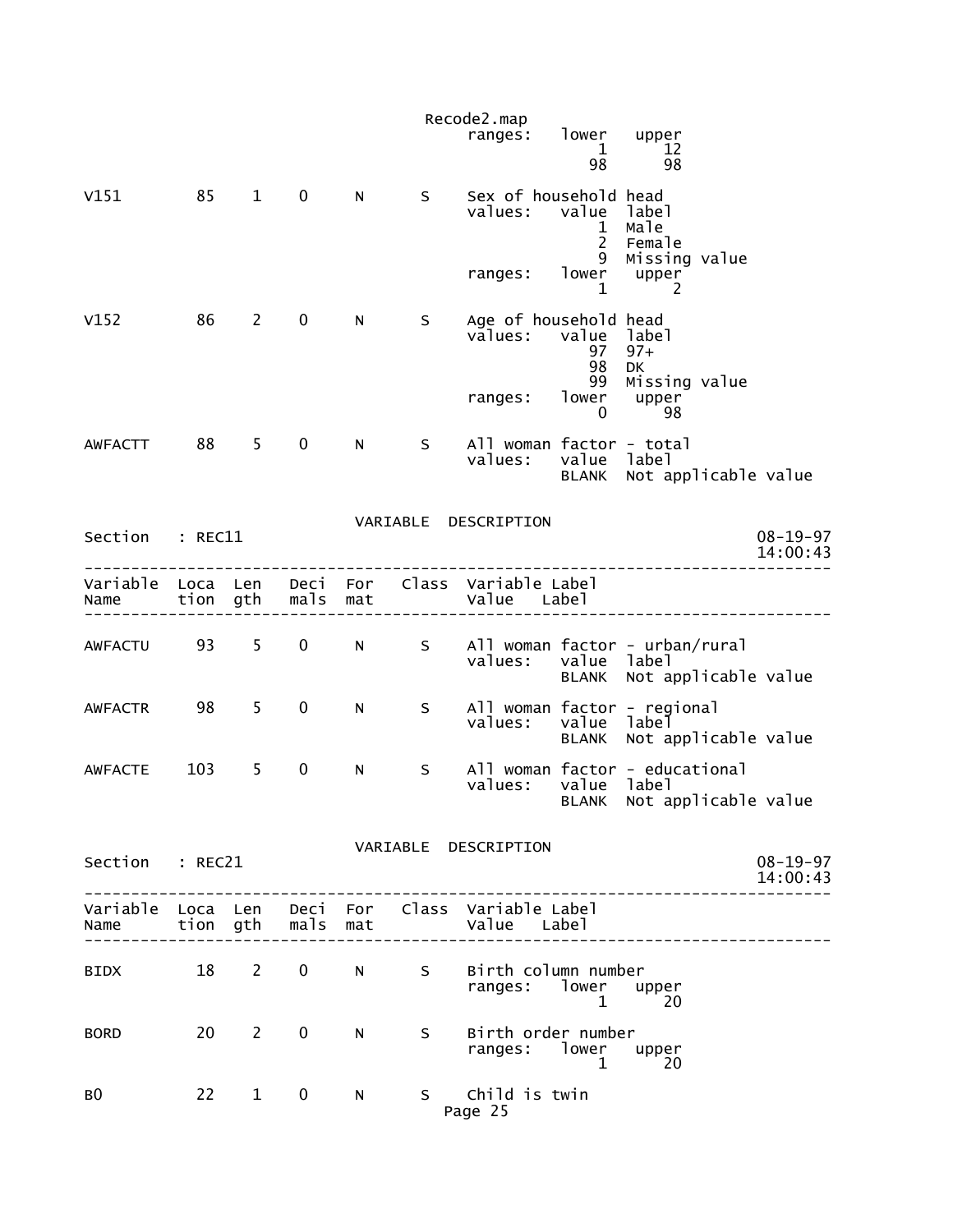|                  |         |                |                  |           |          | Recode2.map<br>values:                          | value<br>0<br>$\frac{1}{2}$                | label<br>Single birth<br>1st of multiple<br>2nd of multiple                  |
|------------------|---------|----------------|------------------|-----------|----------|-------------------------------------------------|--------------------------------------------|------------------------------------------------------------------------------|
|                  |         |                |                  |           |          | ranges:                                         | $\overline{4}$<br>5<br>lower<br>0          | 3rd of multiple<br>4th of multiple<br>5th of multiple<br>upper<br>5          |
| B1               | 23      | $\overline{c}$ | 0                | ${\sf N}$ | $\sf S$  | Month of birth<br>ranges:                       | lower<br>1                                 | upper<br>12                                                                  |
| B <sub>2</sub>   | 25      | $\overline{2}$ | $\pmb{0}$        | ${\sf N}$ | $\sf S$  | Year of birth<br>ranges:                        | lower<br>50                                | upper<br>93                                                                  |
| B <sub>3</sub>   | 27      | 4              | 0                | ${\sf N}$ | S        | Date of birth (CMC)                             |                                            |                                                                              |
| <b>B4</b>        | 31      | $\mathbf{1}$   | $\boldsymbol{0}$ | N         | S        | Sex of child<br>values:                         | value<br>1<br>$\overline{2}$               | label<br>Male                                                                |
|                  |         |                |                  |           |          | ranges:                                         | lower<br>1                                 | Female<br>upper<br>2                                                         |
| <b>B5</b>        | 32      | $\mathbf{1}$   | $\pmb{0}$        | ${\sf N}$ | S        | Child is alive<br>values:                       | value<br>0                                 | label<br>No                                                                  |
|                  |         |                |                  |           |          | ranges:                                         | $\mathbf{1}$<br>lower<br>$\mathbf{0}$      | Yes<br>upper<br>$\mathbf{1}$                                                 |
| <b>B6</b>        | 33      | 3              | $\pmb{0}$        | N         | S        | Age at death<br>values:                         | value<br>997<br>998<br>999<br><b>BLANK</b> | label<br>Inconsistent<br>Don't know<br>Missing value<br>Not applicable value |
|                  |         |                |                  |           | VARIABLE | DESCRIPTION                                     |                                            |                                                                              |
| Section          | : RFC21 |                |                  |           |          |                                                 |                                            | $08 - 19 - 97$<br>14:00:43                                                   |
| Variable<br>Name |         |                | tion gth mals    | mat       |          | Loca Len Deci For Class Variable-Label<br>value | Labe <sub>1</sub>                          |                                                                              |
| B7               | 36      | $\mathbf{3}$   | $\mathbf 0$      | N.        | S        | values: value                                   | <b>BLANK</b>                               | Age at death (months-imputed)<br>label<br>Not applicable value               |
|                  |         |                |                  |           |          | ranges:                                         | lower<br>$\mathbf 0$                       | upper<br>420                                                                 |
| в8               | 39      | $2^{\sim}$     | $\mathbf 0$      | N         | S        | Current age of child<br>values: value           | <b>BLANK</b>                               | label<br>Not applicable value                                                |
|                  |         |                |                  |           |          | ranges: lower                                   | $\mathbf 0$                                | upper<br>40                                                                  |
| B9               | 41      | $\mathbf{1}$   | $\bf{0}$         | N         | S.       | Who child lives with<br>Page 26                 |                                            |                                                                              |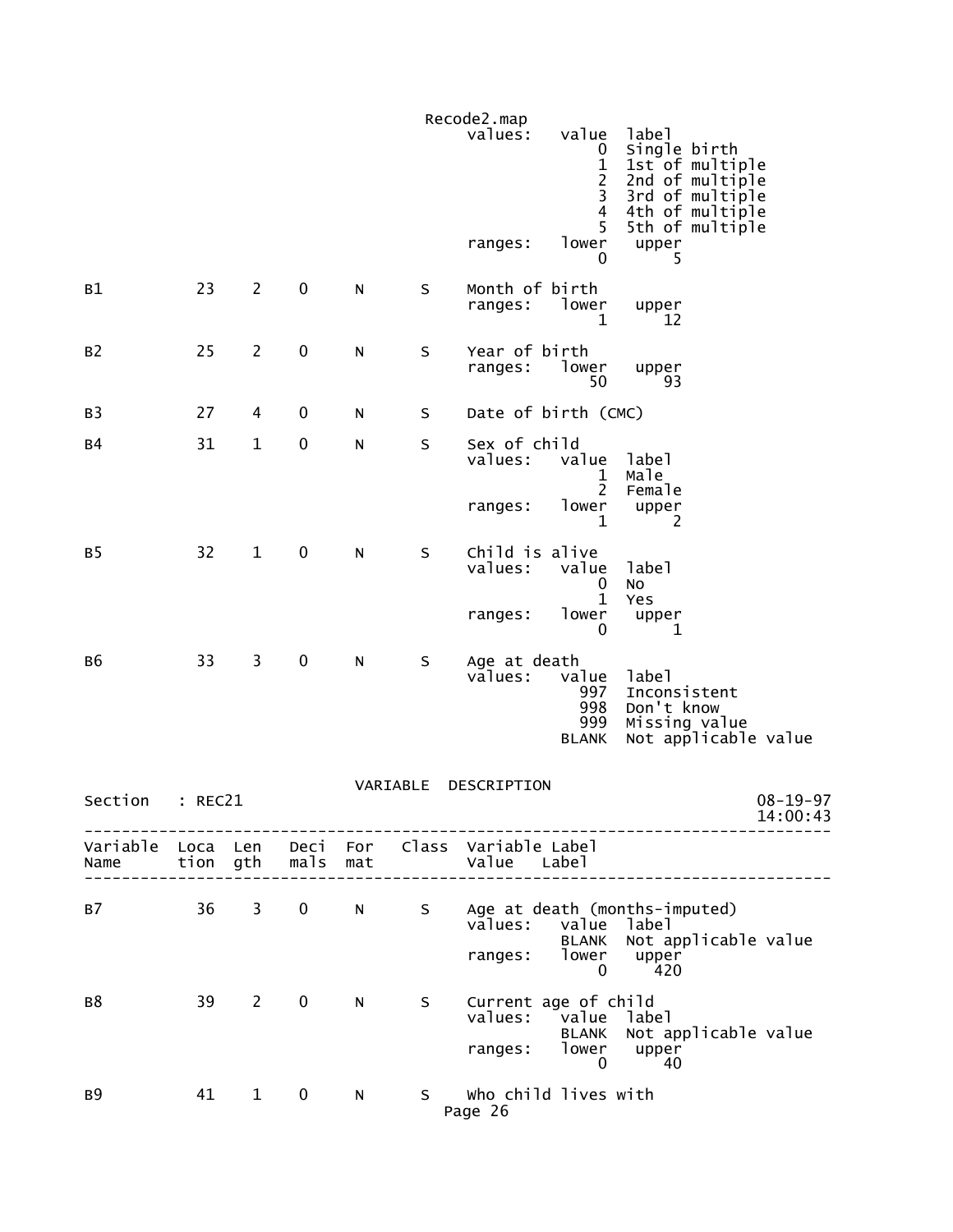|                  |          |                        |                               |   |          | Recode2.map<br>values:              | value label<br>0<br>$\frac{1}{2}$<br>$\overline{3}$<br>$\overline{4}$<br>9<br><b>BLANK</b> | Respondent<br>Father<br>Other relative<br>Someone else<br>15+ & live elsewhere<br>Missing value<br>Not applicable value                                                                    |
|------------------|----------|------------------------|-------------------------------|---|----------|-------------------------------------|--------------------------------------------------------------------------------------------|--------------------------------------------------------------------------------------------------------------------------------------------------------------------------------------------|
| <b>B10</b>       | 42       | $1 \quad$              | $\mathbf 0$                   | N | S –      | ranges:<br>values: value            | lower<br>0<br>$\mathbf{1}$<br>$\frac{2}{3}$                                                | upper<br>4<br>Completeness of information<br>label<br>Month and year<br>Month and age -y imp<br>Year and age - m imp                                                                       |
|                  |          |                        |                               |   |          | ranges:                             | $\overline{4}$<br>5<br>6<br>7 <sup>7</sup><br>8<br>$\mathbf 1$                             | Y & age - y ignored<br>Year - a, m imp<br>Age - y, m imp<br>Month - a, y imp<br>None - all imp<br>lower upper<br>8                                                                         |
| B11              | 43       | 3                      | $\mathbf 0$                   | N | S        | Preceding birth interval<br>values: |                                                                                            | value label<br>BLANK Not applicable value                                                                                                                                                  |
| <b>B12</b>       | 46       | $\mathbf{3}$           | 0                             | N | S        | values: value label                 |                                                                                            | Succeeding birth interval<br>BLANK Not applicable value                                                                                                                                    |
| Section : REC21  |          |                        |                               |   |          | VARIABLE DESCRIPTION                |                                                                                            | $08 - 19 - 97$<br>14:00:43                                                                                                                                                                 |
| Variable<br>Name | Loca Len |                        | Deci For<br>tion gth mals mat |   |          | Class Variable Label<br>Value Label |                                                                                            |                                                                                                                                                                                            |
| <b>B13</b>       | 49       | $1 \quad \blacksquare$ | $\mathbf{0}$                  | N | S        | Flag for age at death               |                                                                                            |                                                                                                                                                                                            |
|                  |          |                        |                               |   |          | values: value label                 | 1<br>$\overline{c}$<br>3<br>4<br>5<br>6<br>7<br>8                                          | 0 No flag<br>> interview<br>$\langle$ breastfeeding<br>$\langle$ age supplemented<br>< first breastfed<br>< last vaccination<br>Outside range<br>Imputed, units given<br>Imputed, no units |
|                  |          |                        |                               |   |          | ranges:                             | <b>BLANK</b><br>lower<br>0                                                                 | Not applicable value<br>upper<br>8                                                                                                                                                         |
| Section          | : REC22  |                        |                               |   | VARIABLE | DESCRIPTION                         |                                                                                            | $08 - 19 - 97$<br>14:00:43                                                                                                                                                                 |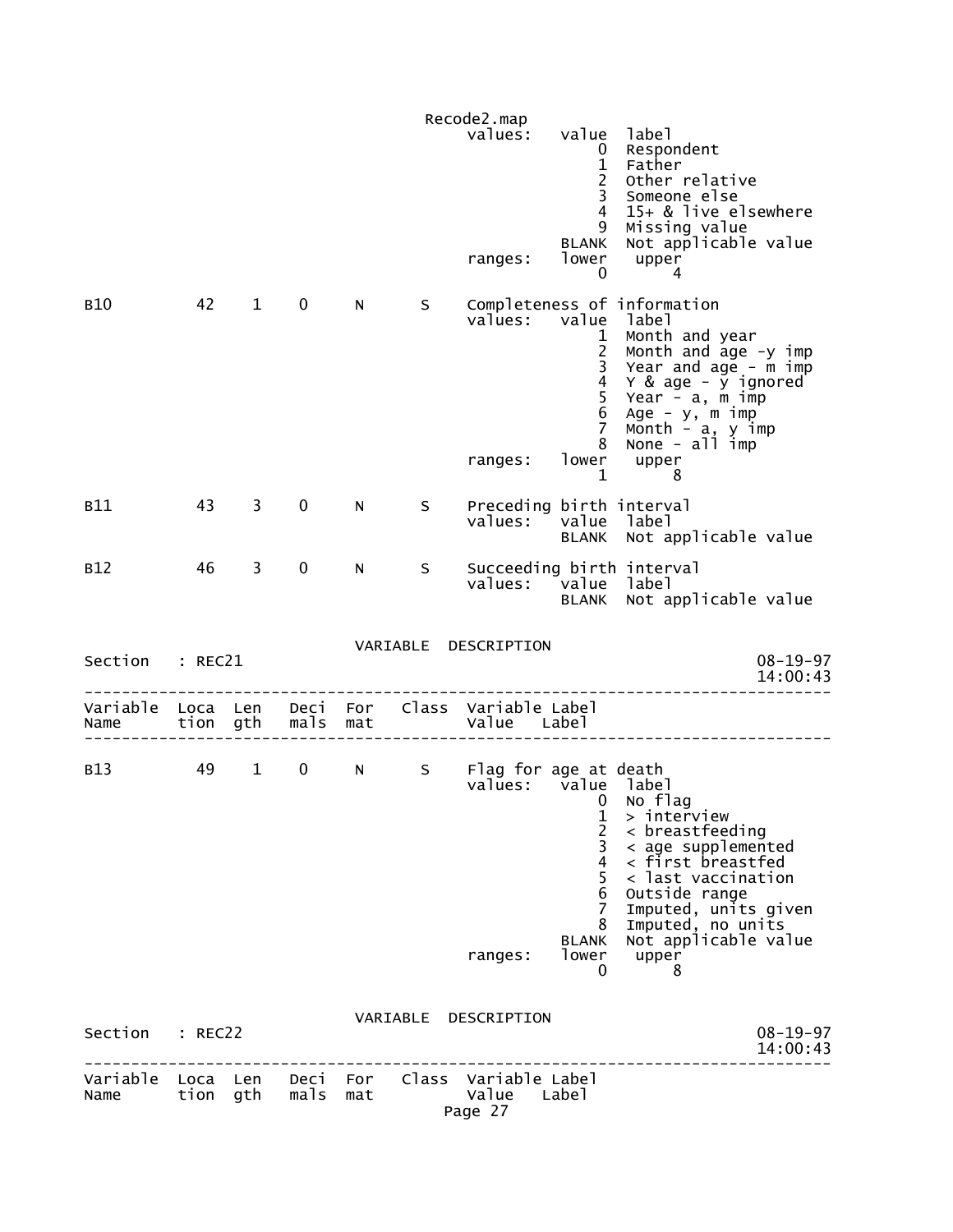|                  |    |                        |               |           |         | Recode2.map                                                                                                                                 |  |
|------------------|----|------------------------|---------------|-----------|---------|---------------------------------------------------------------------------------------------------------------------------------------------|--|
| V201             | 18 | $\overline{2}$         | $\pmb{0}$     | ${\sf N}$ | S       | Total children ever born<br>lower<br>ranges:<br>upper<br>20<br>0                                                                            |  |
| V202             | 20 | $\overline{2}$         | $\pmb{0}$     | N         | $\sf S$ | Sons at home<br>lower<br>ranges:<br>upper<br>20<br>0                                                                                        |  |
| V203             | 22 | $\overline{2}$         | $\pmb{0}$     | N         | S       | Daughters at home<br>ranges:<br>lower<br>upper<br>20<br>0                                                                                   |  |
| V204             | 24 | $\overline{2}$         | $\pmb{0}$     | N         | S       | Sons elsewhere<br>lower<br>ranges:<br>upper<br>0<br>20                                                                                      |  |
| V <sub>205</sub> | 26 | $\overline{2}$         | $\pmb{0}$     | N         | S       | Daughters elsewhere<br>lower<br>ranges:<br>upper<br>20<br>0                                                                                 |  |
| V206             | 28 | $\overline{2}$         | $\pmb{0}$     | N         | $\sf S$ | Sons who have died<br>lower<br>ranges:<br>upper<br>20<br>0                                                                                  |  |
| v207             | 30 | $\overline{2}$         | 0             | N         | S       | Daughters who have died<br>ranges:<br>lower<br>upper<br>0<br>20                                                                             |  |
| <b>V208</b>      | 32 | $\mathbf{1}$           | $\pmb{0}$     | ${\sf N}$ | S       | Births in last five years<br>lower<br>ranges:<br>upper<br>0<br>6                                                                            |  |
| V209             | 33 | $\mathbf{1}$           | $\pmb{0}$     | N         | S       | Births in past year<br>ranges:<br>lower<br>upper<br>4<br>$\Omega$                                                                           |  |
| V <sub>210</sub> | 34 | $\mathbf{1}$           | $\pmb{0}$     | ${\sf N}$ | S       | Births in month of interview<br>ranges:<br>lower<br>upper<br>0<br>4                                                                         |  |
| V211             | 35 | 4                      | $\pmb{0}$     | N         | S       | Date of first birth (CMC)<br>values: value label<br>Not applicable value<br>BLANK                                                           |  |
| V <sub>212</sub> |    | 39 2                   | $\mathbf 0$   | N         |         | S Age of respondent at 1st birth<br>values:<br>value<br>label<br>Not applicable value<br><b>BLANK</b><br>lower upper<br>ranges:<br>10<br>49 |  |
| Section : REC22  |    |                        |               |           |         | VARIABLE DESCRIPTION<br>$08 - 19 - 97$<br>14:00:43                                                                                          |  |
| Name             |    |                        | tion gth mals | mat       |         | _____________<br>Variable Loca Len Deci For Class Variable Label<br>Value Label<br>______________________                                   |  |
| V <sub>213</sub> | 41 | $1 \quad \blacksquare$ | $\mathbf 0$   | N         |         | S Currently pregnant<br>values: value label<br>Page 28                                                                                      |  |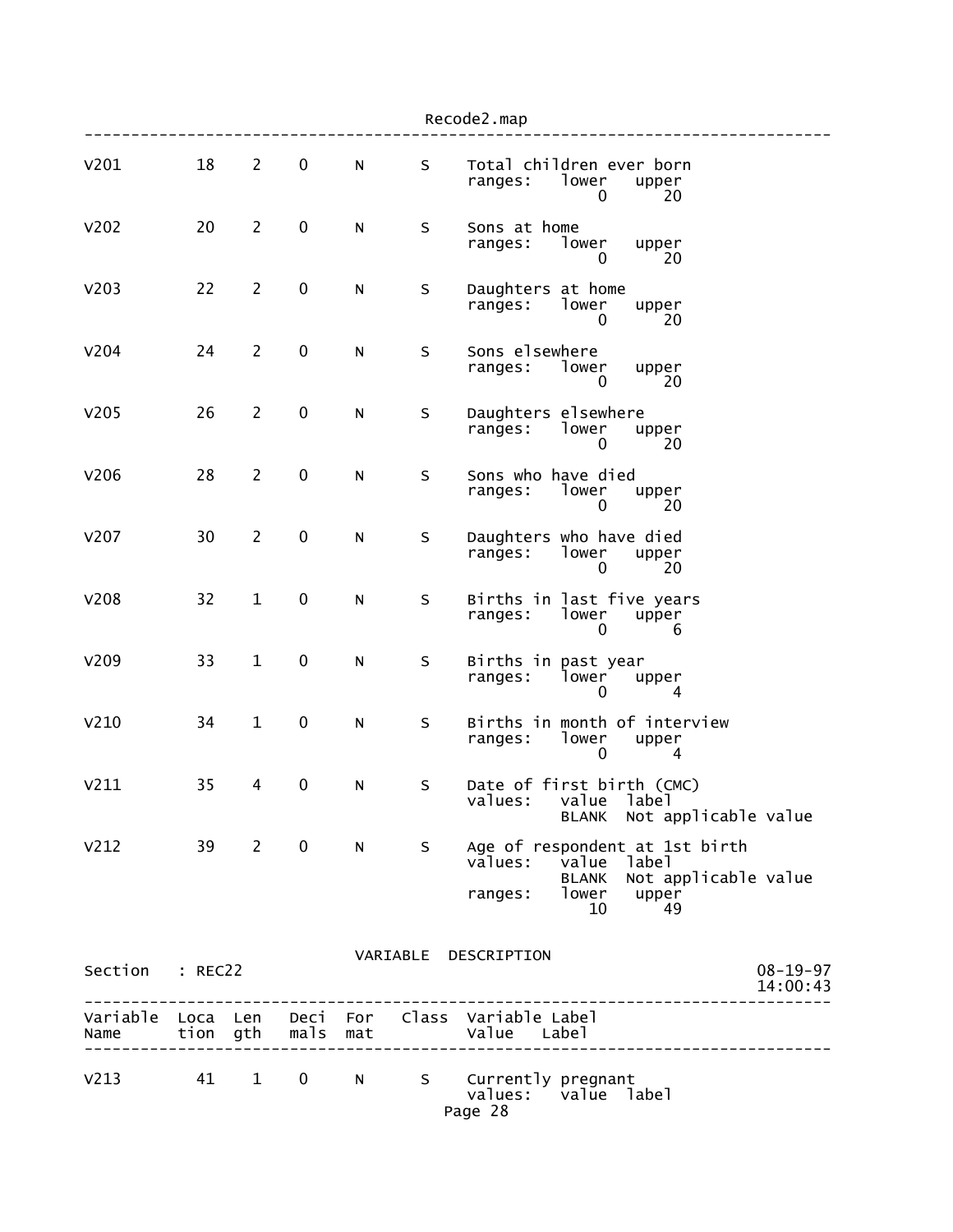|                  |    |                |                   |   |      | Recode2.map<br>0<br>No or unsure                                                                                                                                                                                                                                                             |                            |
|------------------|----|----------------|-------------------|---|------|----------------------------------------------------------------------------------------------------------------------------------------------------------------------------------------------------------------------------------------------------------------------------------------------|----------------------------|
|                  |    |                |                   |   |      | 1<br>Yes<br>lower<br>upper<br>ranges:<br>0<br>1                                                                                                                                                                                                                                              |                            |
| V <sub>214</sub> | 42 | $\overline{2}$ | $\mathbf 0$       | N | S    | Duration of current pregnancy<br>values:<br>value<br>label<br>Not applicable value<br><b>BLANK</b>                                                                                                                                                                                           |                            |
|                  |    |                |                   |   |      | lower<br>upper<br>ranges:<br>1<br>10                                                                                                                                                                                                                                                         |                            |
| V <sub>215</sub> | 44 | 3              | $\mathbf 0$       | N | S    | Time since last menstrual perd<br>values:<br>value<br>label<br>994<br>In menopause<br>Before last birth<br>995<br>996<br>Never menstruated<br>997<br>Inconsistent<br>998<br>Don't know<br>999<br>Missing value<br>Not applicable value<br>BLANK                                              |                            |
| V <sub>216</sub> | 47 | $\mathbf{1}$   | 0                 | N | S    | Menstruated in last six weeks<br>value<br>values:<br>label<br>No<br>0<br>$\mathbf{1}$<br>Yes<br>Not applicable value<br><b>BLANK</b>                                                                                                                                                         |                            |
|                  |    |                |                   |   |      | lower<br>ranges:<br>upper<br>0<br>1                                                                                                                                                                                                                                                          |                            |
| V <sub>217</sub> | 48 | $\mathbf{1}$   | $\mathbf 0$       | N | S    | Knowledge of ovulatory cycle<br>value<br>values:<br>label<br>During her period<br>After period ended<br>Middle of the cycle<br>1<br>$\overline{c}$<br>3<br>$\overline{\mathbf{4}}$<br>Before period begins<br>5<br>At any time<br>6<br><b>Other</b><br>8<br>Don't know<br>9<br>Missing value |                            |
|                  |    |                |                   |   |      | lower<br>ranges:<br>upper<br>1<br>6<br>8<br>8                                                                                                                                                                                                                                                |                            |
| V218             | 49 | $\overline{c}$ | 0                 | N | S    | Number of living children<br>ranges: lower upper<br>20<br>0                                                                                                                                                                                                                                  |                            |
| Section : REC22  |    |                |                   |   |      | VARIABLE DESCRIPTION                                                                                                                                                                                                                                                                         | $08 - 19 - 97$<br>14:00:43 |
| Name             |    |                | tion gth mals mat |   |      | Variable Loca Len Deci For Class Variable Label<br>Value Label                                                                                                                                                                                                                               |                            |
| $V219$ $51$ 2    |    |                | $\mathbf{0}$      |   |      | N S Living children + current preg<br>ranges: lower upper<br>$\Omega$<br>20                                                                                                                                                                                                                  |                            |
| V <sub>220</sub> |    | 53 1           | 0                 | N | S in | Living children + curr preg $6+$<br>values: value label<br>$6+$<br>6                                                                                                                                                                                                                         |                            |

Page 29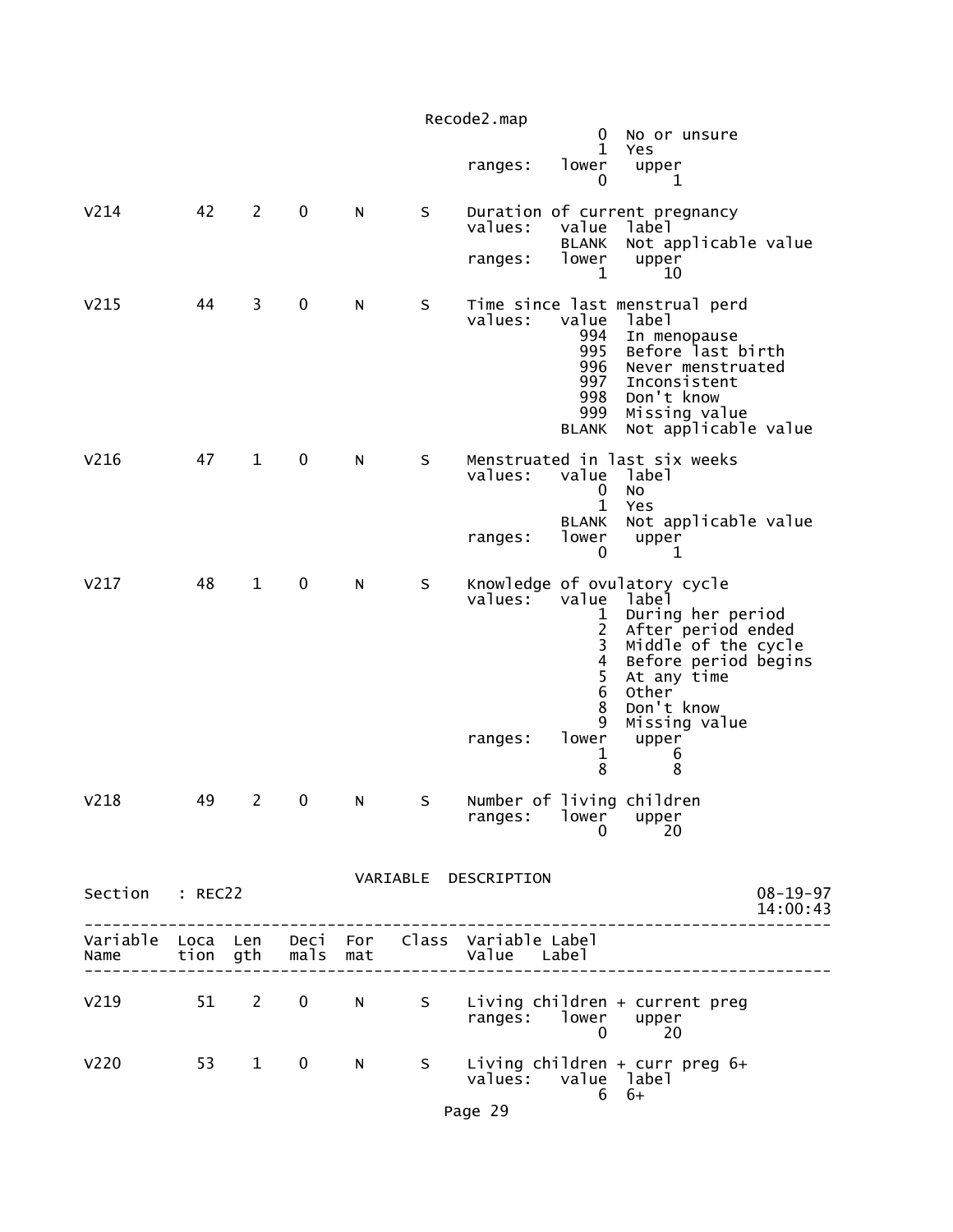|                                                         |    |                |                     |   |   | Recode2.map<br>ranges:                    | lower<br>0                                                                                      | upper<br>6                                                                                                                                                                                |
|---------------------------------------------------------|----|----------------|---------------------|---|---|-------------------------------------------|-------------------------------------------------------------------------------------------------|-------------------------------------------------------------------------------------------------------------------------------------------------------------------------------------------|
| V <sub>221</sub>                                        | 54 | 3              | $\mathbf 0$         | N | S | values:                                   | value<br>996<br><b>BLANK</b>                                                                    | Marriage to first birth int.<br>label<br>Negative interval<br>Not applicable value                                                                                                        |
| V <sub>222</sub>                                        | 57 | 3              | $\pmb{0}$           | N | S | Last birth to interview<br>values:        | value<br><b>BLANK</b>                                                                           | label<br>Not applicable value                                                                                                                                                             |
| V <sub>2</sub> 23                                       | 60 | $\mathbf{1}$   | $\pmb{0}$           | N | S | values:                                   | value<br>7<br>8                                                                                 | Completeness of curr preg. inf<br>label<br>Month - exact date<br>None - date placed                                                                                                       |
|                                                         |    |                |                     |   |   | ranges:                                   | <b>BLANK</b><br>lower<br>7                                                                      | Not applicable value<br>upper<br>8                                                                                                                                                        |
| V <sub>224</sub>                                        | 61 | $\overline{2}$ | 0                   | N | S | ranges:                                   | lower<br>0                                                                                      | Entries in birth history<br>upper<br>20                                                                                                                                                   |
| V <sub>225</sub>                                        | 63 | $\mathbf{1}$   | $\mathbf 0$         | N | S | Current pregnancy wanted<br>values:       | value<br>1<br>$\overline{c}$<br>3<br>9<br><b>BLANK</b>                                          | label<br>Then<br>Later<br>Not at all<br>Missing value<br>Not applicable value                                                                                                             |
|                                                         |    |                |                     |   |   | ranges:                                   | lower<br>1                                                                                      | upper<br>3                                                                                                                                                                                |
| V <sub>226</sub>                                        | 64 | 3              | 0                   | N | S | values:                                   | value<br>994<br>995<br>996<br>997<br>998<br>999<br><b>BLANK</b>                                 | Time since last period (comp)<br>label<br>In menopause<br>Before last birth<br>Never menstruated<br>Inconsistent<br>Don't know<br>Missing value<br>Not applicable value                   |
| Section : REC22                                         |    |                |                     |   |   | VARIABLE DESCRIPTION                      |                                                                                                 | $08 - 19 - 97$<br>14:00:43                                                                                                                                                                |
| Variable Loca Len Deci For Class Variable Label<br>Name |    |                | tion gth  mals  mat |   |   | Value Label                               |                                                                                                 |                                                                                                                                                                                           |
| $V227$ 67 1 0                                           |    |                |                     |   |   | N S Flag for last period<br>values: value | 0<br>$\mathbf{1}$<br>$\overline{2}$<br>3<br>$\overline{\mathbf{4}}$<br>5<br>6<br>$\overline{7}$ | label<br>No flag<br>$N > int.$ since birth<br>$N + amen. > interval$<br>N, but per. not ret.<br>95, but no birth<br>96, but per. returned<br>95, but per returned<br>N, last per. in preg |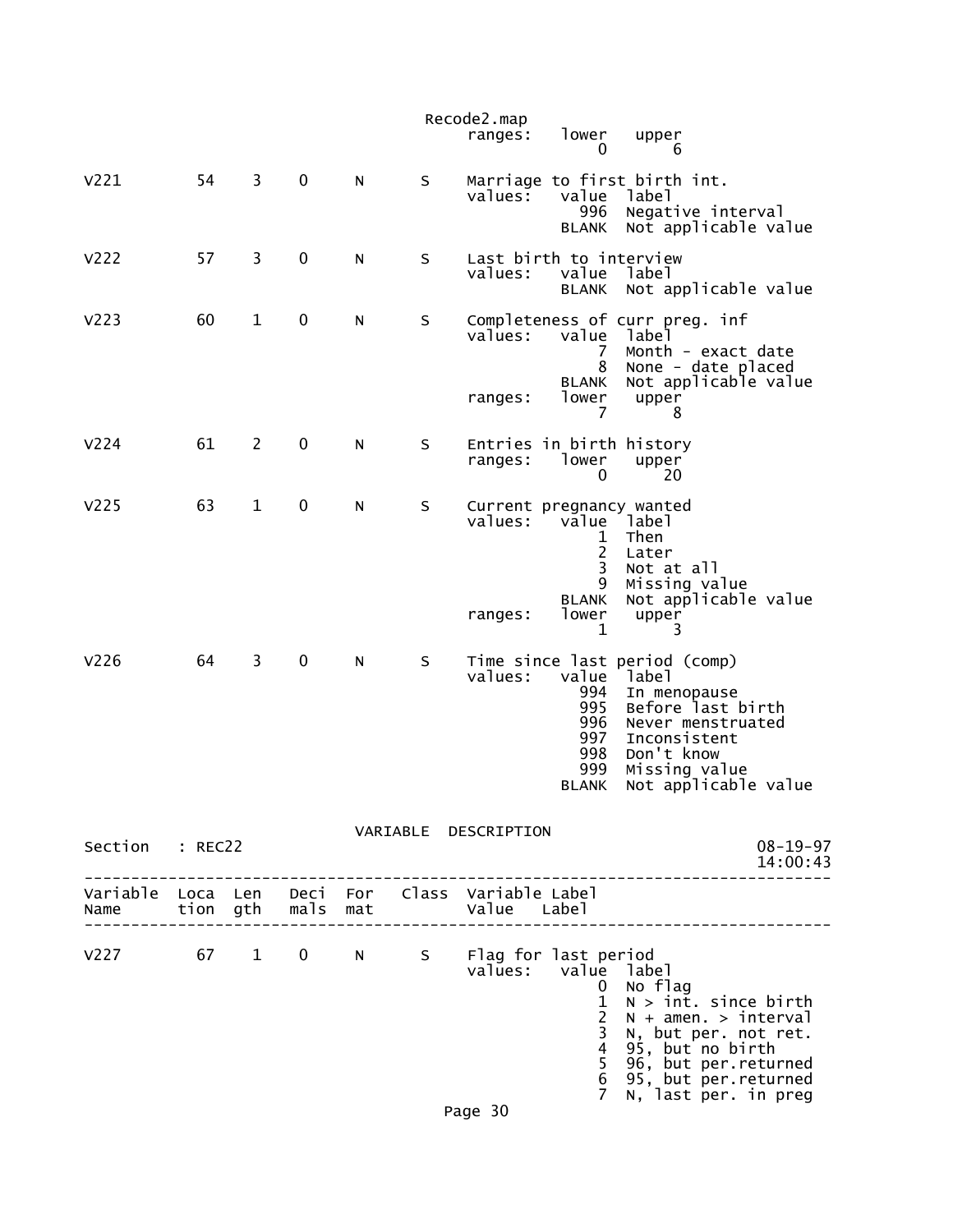|                  |                  |                |              |            |          | Recode2.map                   | 8<br>9                                                                            | 96, had children<br>N, per.bef.last birt                                                                                             |                            |
|------------------|------------------|----------------|--------------|------------|----------|-------------------------------|-----------------------------------------------------------------------------------|--------------------------------------------------------------------------------------------------------------------------------------|----------------------------|
|                  |                  |                |              |            |          | ranges:                       | <b>BLANK</b><br>lower<br>0                                                        | Not applicable value<br>upper<br>9                                                                                                   |                            |
| V <sub>228</sub> | 68               | $\mathbf{1}$   | $\mathbf 0$  | N          | $\sf S$  | values:<br>ranges:            | value<br>0<br>$\mathbf{1}$<br>9<br><b>BLANK</b><br>lower                          | Ever had a terminated preg.<br>label<br><b>NO</b><br>Yes<br>Missing value<br>Not applicable value<br>upper                           |                            |
| V <sub>229</sub> | 69               | $\mathbf{2}$   | $\mathbf 0$  | N          | S        | values:                       | 0<br>Month pregnancy ended<br>value<br>97<br>98                                   | 1<br>label<br>Inconsistent<br>DK                                                                                                     |                            |
|                  |                  |                |              |            |          | ranges:                       | 99<br><b>BLANK</b><br>lower<br>1<br>97                                            | Missing value<br>Not applicable value<br>upper<br>12<br>98                                                                           |                            |
| V <sub>230</sub> | 71               | $\overline{2}$ | 0            | N          | S        | values:                       | Year pregnancy ended<br>value<br>97<br>98<br>99                                   | label<br>Inconsistent<br>DK<br>Missing value                                                                                         |                            |
|                  |                  |                |              |            |          | ranges:                       | <b>BLANK</b><br>lower<br>40<br>97                                                 | Not applicable value<br>upper<br>93<br>98                                                                                            |                            |
| V <sub>231</sub> | 73               | 4              | $\mathbf 0$  | N          | $\sf S$  | values:                       | CMC pregnancy ended<br>value<br>9997<br>9998<br>9999<br><b>BLANK</b>              | label<br>Inconsistent<br>DK<br>Missing value<br>Not applicable value                                                                 |                            |
| Section          | : REC22          |                |              |            | VARIABLE | DESCRIPTION                   |                                                                                   |                                                                                                                                      | $08 - 19 - 97$<br>14:00:43 |
| Variable<br>Name | Loca Len<br>tion | gth            | Deci<br>mals | For<br>mat |          | Class Variable Label<br>Value | Label                                                                             |                                                                                                                                      |                            |
| V <sub>232</sub> | 77               | $\mathbf{1}$   | 0            | N          | S.       | values:<br>ranges:            | value<br>1<br>$\overline{2}$<br>5<br>$\overline{7}$<br>8<br><b>BLANK</b><br>lower | Completeness of last term. inf<br>label<br>Month and year<br>From calendar<br>Year<br>Month<br>None<br>Not applicable value<br>upper |                            |
| V <sub>233</sub> | 78               | $\overline{2}$ | 0            | N          | S.       | Page 31                       | 1                                                                                 | 8<br>Months when pregnancy ended                                                                                                     |                            |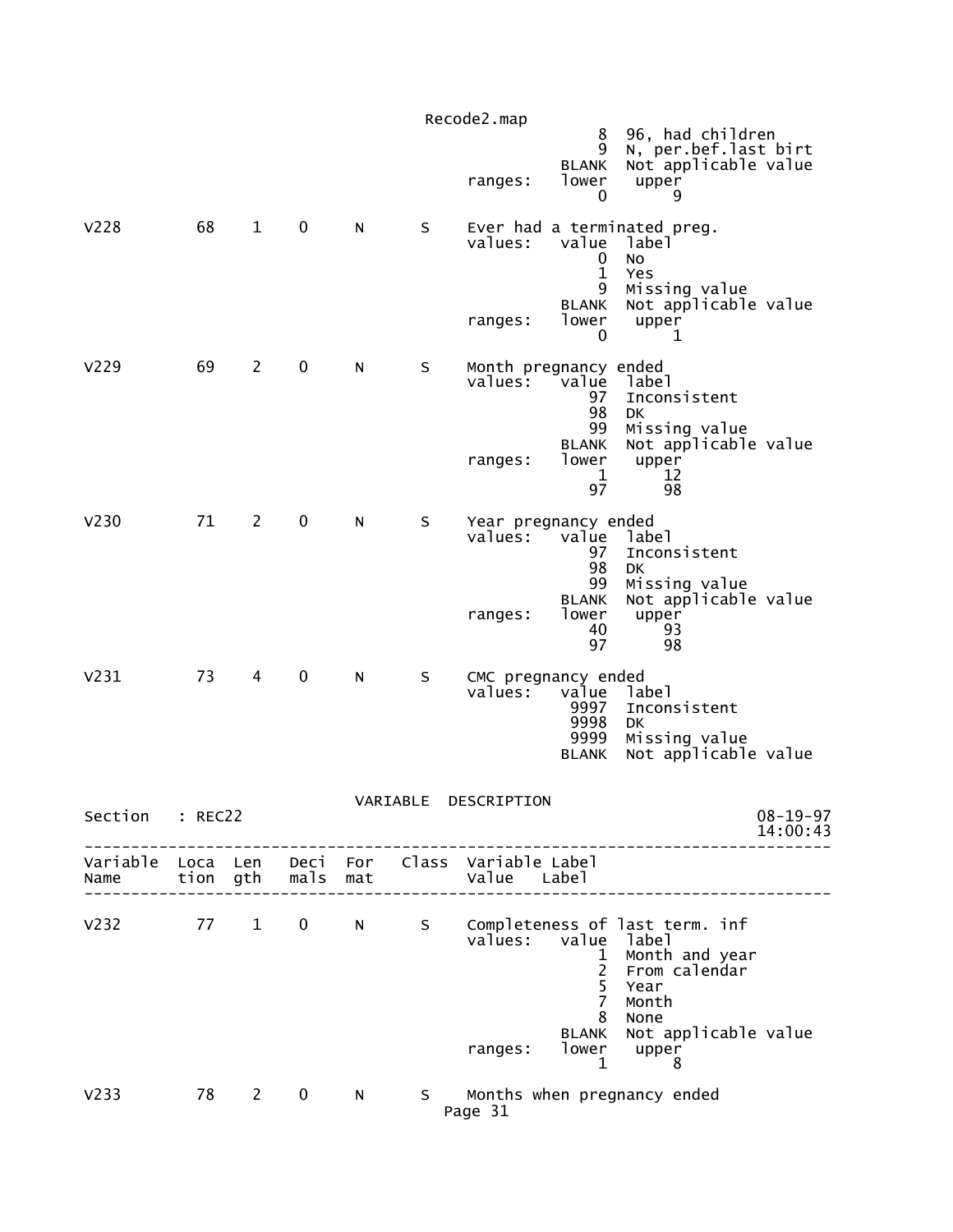|                  |    |              |               |     |              | Recode2.map                                                    |                                                      |                                                                                          |
|------------------|----|--------------|---------------|-----|--------------|----------------------------------------------------------------|------------------------------------------------------|------------------------------------------------------------------------------------------|
|                  |    |              |               |     |              | values:                                                        | value label<br>97<br>98<br>99<br>BLANK               | Inconsistent<br>Don't know<br>Missing value<br>Not applicable value                      |
|                  |    |              |               |     |              | ranges:                                                        | lower<br>$\mathbf 0$<br>97                           | upper<br>10<br>98                                                                        |
| V <sub>234</sub> | 80 | $\mathbf{1}$ | 0             | N.  | S            | Other such pregnancies<br>values: value                        | $\mathbf{0}$<br>$\mathbf{1}$<br>9                    | label<br>No<br>Yes<br>Missing value                                                      |
|                  |    |              |               |     |              | ranges:                                                        | <b>BLANK</b><br>lower<br>0                           | Not applicable value<br>upper<br>1                                                       |
| V <sub>235</sub> | 81 | $2^{\circ}$  | $\mathbf 0$   | N.  | S            | values:                                                        | value<br>$\overline{0}$                              | Index last child prior to '8?<br>1abe1<br>No prior child                                 |
|                  |    |              |               |     |              | ranges:                                                        | BLANK<br>lower<br>0                                  | Not applicable value<br>upper<br>7                                                       |
| Section : REC31  |    |              |               |     |              | VARIABLE DESCRIPTION                                           |                                                      | $08 - 19 - 97$<br>14:00:43                                                               |
| Name             |    |              | tion gth mals | mat |              | Variable Loca Len Deci For Class Variable Label<br>Value Label |                                                      |                                                                                          |
| V301 18 1 0 N S  |    |              |               |     |              | Knowledge of any method<br>values: value label                 | 0<br>$\mathbf 1$<br>$\overline{2}$<br>$\overline{3}$ | Knows no method<br>Knows only folkloric<br>Knows only trad. mth<br>Knows modern method   |
|                  |    |              |               |     |              | ranges:                                                        | lower<br>0                                           | upper<br>3                                                                               |
| V302             | 19 | $\mathbf{1}$ | 0             | N   | <sub>S</sub> | Ever use of any method<br>values:                              | value<br>0<br>$\mathbf{1}$<br>$\overline{2}$<br>3    | label<br>Never used<br>Used only folkloric<br>Used only trad. meth<br>Used modern method |
|                  |    |              |               |     |              | ranges:                                                        | lower<br>0                                           | upper<br>3                                                                               |
| V303             | 20 | $\mathbf{1}$ | $\mathbf 0$   | N   | S            | values:                                                        | value<br>0<br>1                                      | Knows source for modern method<br>label<br>Doesn't know source<br>Knows sourc.mod.meth   |
|                  |    |              |               |     |              | ranges:                                                        | lower<br>0                                           | upper<br>1                                                                               |
| V304A            | 21 | $\mathbf{1}$ | 0             | N   | М            | Type of method<br>values:                                      | value<br>1<br>$\overline{2}$                         | label<br>Modern method<br>Traditional method                                             |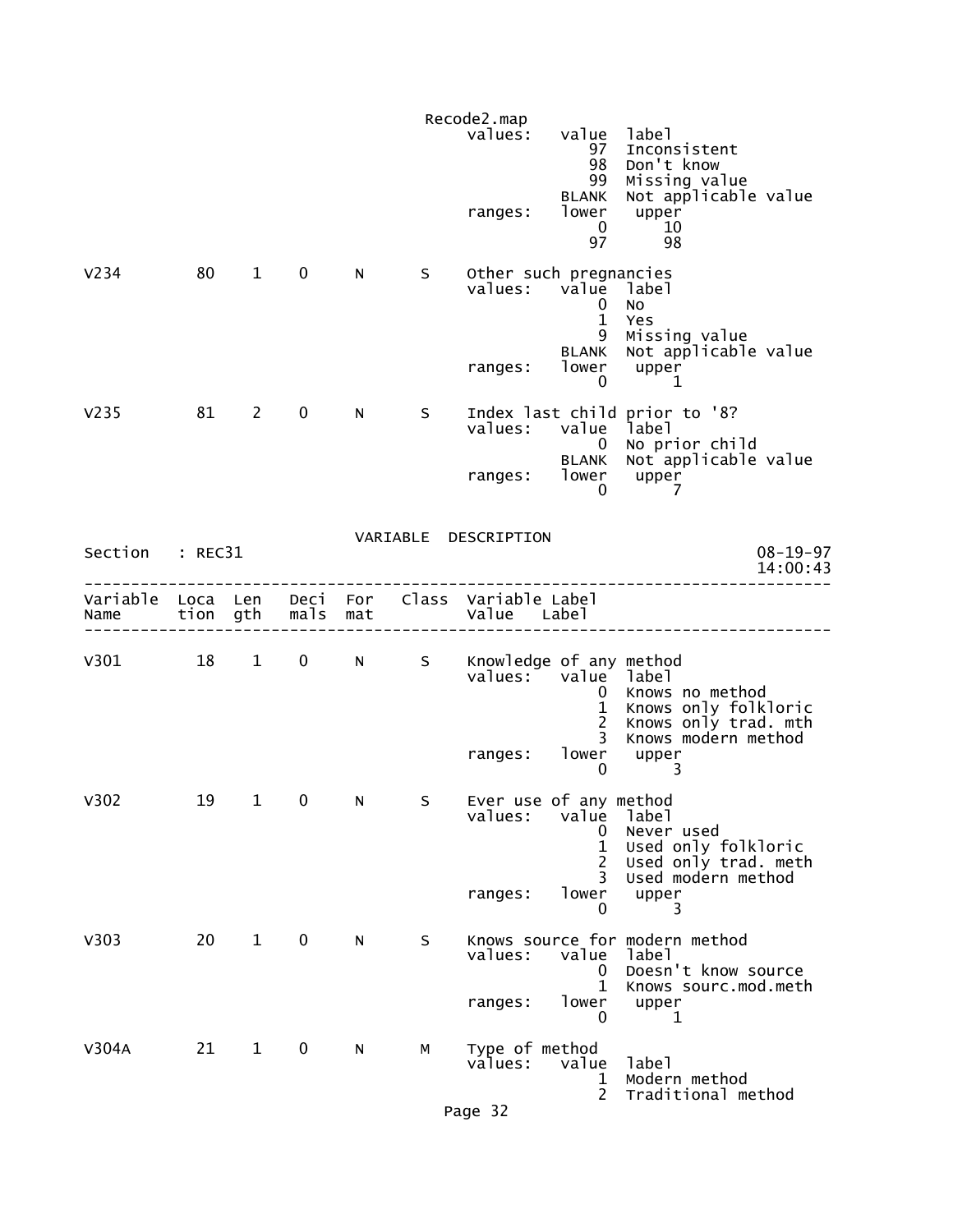|                 |           |                |              |     |          | Recode2.map                                                                               |                                                                        |                                                                                                          |                            |
|-----------------|-----------|----------------|--------------|-----|----------|-------------------------------------------------------------------------------------------|------------------------------------------------------------------------|----------------------------------------------------------------------------------------------------------|----------------------------|
|                 |           |                |              |     |          | ranges: lower upper                                                                       | $\mathbf 1$                                                            | 3 Folkloric method<br>3                                                                                  |                            |
| V304            | 22 1 0    |                |              | N   | M        | Knows method<br>values: value label<br>ranges: lower upper                                | $\mathbf 0$<br>$\mathbf{1}$<br>$\overline{2}$<br>8<br>9<br>$\mathbf 0$ | <b>NO</b><br>Yes, spontaneously<br>Yes, probed<br>Not asked<br>Missing value<br>$\overline{\phantom{a}}$ |                            |
|                 |           |                |              |     |          |                                                                                           | 8                                                                      | 8                                                                                                        |                            |
| Section : REC31 |           |                |              |     |          | VARIABLE DESCRIPTION                                                                      |                                                                        |                                                                                                          | $08 - 19 - 97$<br>14:00:43 |
|                 |           |                |              |     |          | Variable Loca Len Deci For Class Variable-Label<br>Name tion gth mals mat and Value Label |                                                                        |                                                                                                          |                            |
|                 |           |                |              |     |          | V305 23 1 0 N M Ever used method<br>values: value label                                   | $\mathbf 0$<br>$\mathbf{1}$                                            | No<br>Yes                                                                                                |                            |
|                 |           |                |              |     |          | ranges: lower upper                                                                       | 9<br>$\mathbf{0}$                                                      | Missing value<br>BLANK Not applicable value<br>1                                                         |                            |
| V306            | $24 \t 1$ |                | $\mathbf{0}$ | N   | <b>M</b> | Source known for method<br>values: value label                                            | $\mathbf{0}$<br>$\mathbf{1}$                                           | No<br>Yes                                                                                                |                            |
|                 |           |                |              |     |          | ranges: lower upper                                                                       | 0                                                                      | 9 Missing value<br>BLANK Not applicable value<br>1                                                       |                            |
| Section         | : REC32   |                |              |     |          | VARIABLE DESCRIPTION                                                                      |                                                                        |                                                                                                          | $08 - 19 - 97$<br>14:00:43 |
| Name            |           | tion gth       | mals         | mat |          | Variable Loca Len Deci For Class Variable Label<br>Value Label                            |                                                                        |                                                                                                          |                            |
| V310            | 18        | $\overline{2}$ | $\mathbf 0$  | N   | S        | $value$ s:<br>ranges:                                                                     | value<br>99<br><b>BLANK</b><br>lower                                   | Living children at first use<br>label<br>Missing value<br>Not applicable value<br>upper                  |                            |
| V311            | 20        | $\mathbf{1}$   | $\mathbf 0$  | N   | S.       | values:<br>Page 33                                                                        | $\mathbf{0}$<br>value label<br>4<br>5<br>9                             | 20<br>Children at first use (grpd)<br>$4+$<br>Never used<br>Missing value                                |                            |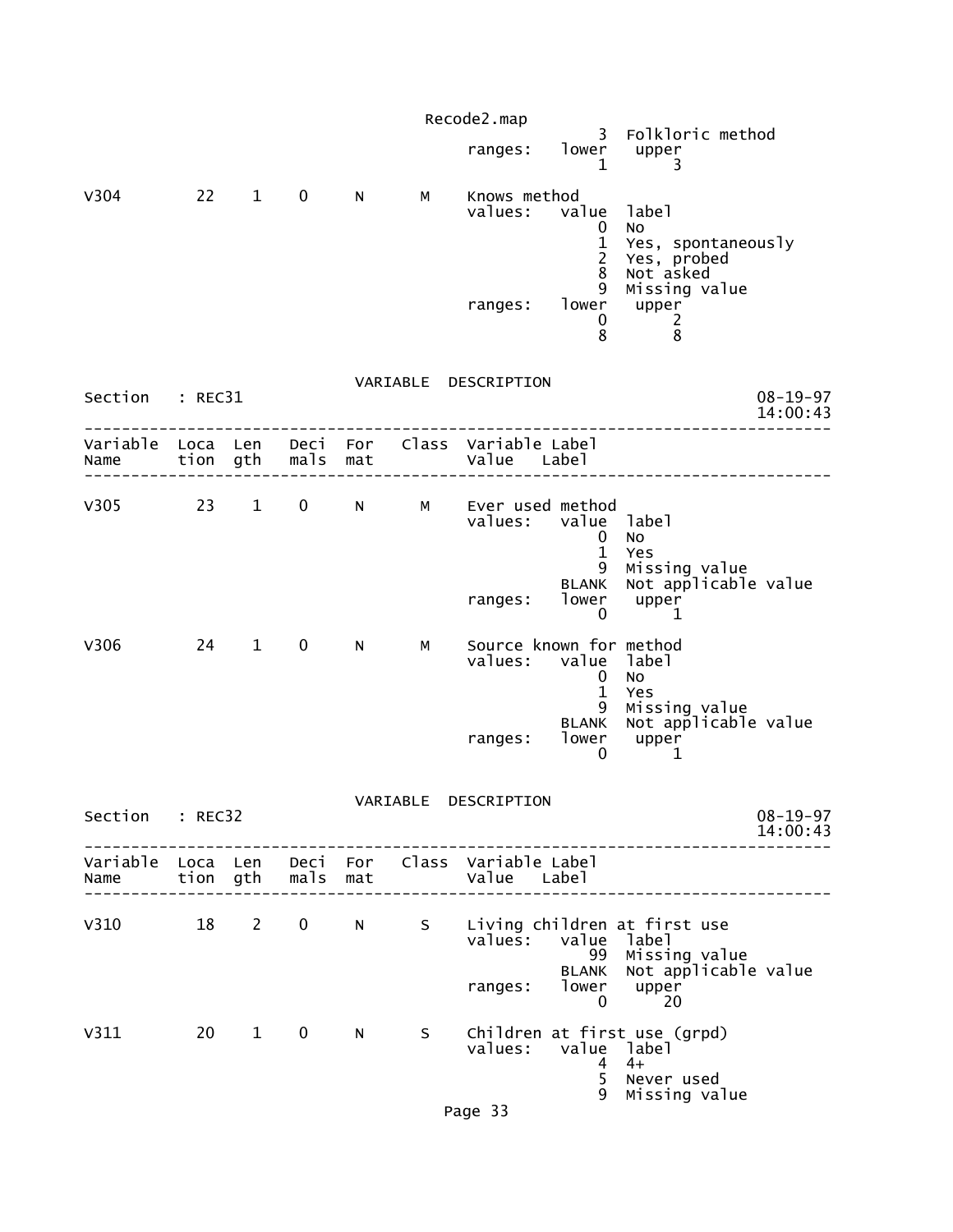|                                    |         |                |             |     |    | Recode2.map                         |                                                                                                                                                                   |                                                                                                                                                                                                                                                                                                                                         |
|------------------------------------|---------|----------------|-------------|-----|----|-------------------------------------|-------------------------------------------------------------------------------------------------------------------------------------------------------------------|-----------------------------------------------------------------------------------------------------------------------------------------------------------------------------------------------------------------------------------------------------------------------------------------------------------------------------------------|
|                                    |         |                |             |     |    | ranges:                             | lower<br>0                                                                                                                                                        | upper<br>5                                                                                                                                                                                                                                                                                                                              |
| V312                               | 21      | $\overline{2}$ | $\mathbf 0$ | N   | S  | values:<br>ranges:                  | value<br>0<br>$\frac{1}{2}$<br>$\frac{4}{5}$<br>$\,$ 6<br>$\overline{7}$<br>8<br>9<br>10<br>11<br>12<br>13<br>14<br>15 <sub>1</sub><br>99<br>lower<br>$\mathbf 0$ | Current contraceptive method<br>label<br>Not using<br>Pill<br>IUD<br>Injections<br>Diaphragm/Foam/Jelly<br>Condom<br>Female Sterilization<br>Male Sterilization<br>Periodic Abstinence<br>Withdrawal<br>Other<br>Norplant<br>Abstinence<br>Specific method 1<br>Specific method 2<br>Specific method 3<br>Missing value<br>upper<br>-15 |
| V313                               | 23      | $\mathbf{1}$   | 0           | N   | S. | values:<br>ranges:                  | value<br>0<br>$\mathbf{1}$<br>$\overline{c}$<br>3<br>9<br>lower<br>0                                                                                              | Current use by method type<br>label<br>No method<br>Folkloric method<br>Traditional method<br>Modern method<br>Missing value<br>upper<br>3                                                                                                                                                                                              |
| Section                            | : REC32 |                |             |     |    | VARIABLE DESCRIPTION                |                                                                                                                                                                   | $08 - 19 - 97$<br>14:00:43                                                                                                                                                                                                                                                                                                              |
| Variable Loca Len Deci For<br>Name | tion    | gth            | mals        | mat |    | Class Variable Label<br>Value Label |                                                                                                                                                                   |                                                                                                                                                                                                                                                                                                                                         |
| V315                               | 24      | $\overline{c}$ | 0           | N   | S  | values:<br>ranges:                  | Month of sterilization<br>value<br><b>BLANK</b><br>lower<br>1                                                                                                     | label<br>Not applicable value<br>upper<br>12                                                                                                                                                                                                                                                                                            |
| V316                               | 26      | $\overline{2}$ | $\mathbf 0$ | N   | S  | values:<br>ranges:                  | Year of sterilization<br>value<br><b>BLANK</b><br>lower<br>44                                                                                                     | label<br>Not applicable value<br>upper<br>93                                                                                                                                                                                                                                                                                            |
| V317                               | 28      | 4              | 0           | N   | S  | values:                             | value<br><b>BLANK</b>                                                                                                                                             | Date of sterilization (CMC)<br>label<br>Not applicable value                                                                                                                                                                                                                                                                            |
| V318                               | 32      | $\mathbf{1}$   | 0           | N   | S  | values:<br>Page 34                  | value<br>$\mathbf 1$                                                                                                                                              | Completeness of information<br>label<br>Month and year                                                                                                                                                                                                                                                                                  |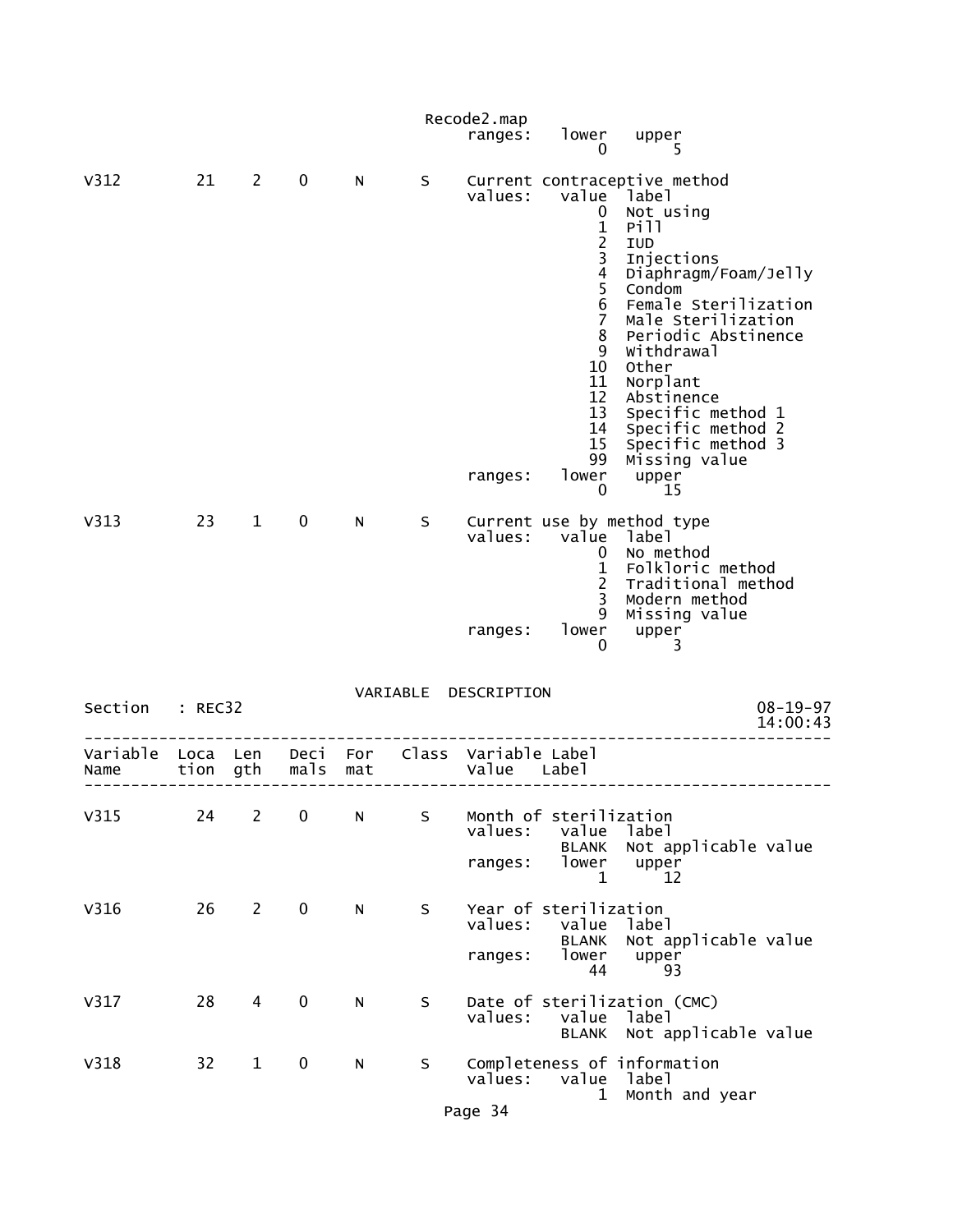|                  |    |              |             |    |              | Recode2.map                                                                               |                                                           |                                                                                                           |
|------------------|----|--------------|-------------|----|--------------|-------------------------------------------------------------------------------------------|-----------------------------------------------------------|-----------------------------------------------------------------------------------------------------------|
|                  |    |              |             |    |              | ranges:                                                                                   | $\overline{7}$<br>8<br>BLANK<br>lower<br>1                | 5 Year - m imp, a calc<br>Month - date placed<br>None - date placed<br>Not applicable value<br>upper<br>8 |
| V319             | 33 | $\mathbf{1}$ | $\mathbf 0$ | N  | $S_{\perp}$  | Years since sterilization<br>values: value label                                          | $\begin{array}{c} 1 \\ 2 \\ 3 \\ 4 \end{array}$<br>5<br>6 | $<$ 2<br>$2 - 3$<br>$4 - 5$<br>$6 - 7$<br>$8 - 9$<br>$10+$                                                |
|                  |    |              |             |    |              | ranges:                                                                                   | lower<br>1                                                | BLANK Not applicable value<br>upper<br>6                                                                  |
| V320             | 34 | $\mathbf{1}$ | $\mathbf 0$ | N, | $\mathsf{S}$ | Age at sterilization<br>values: value                                                     | $\mathbf{1}$<br>$\frac{2}{3}$<br>$\overline{4}$<br>5<br>6 | label<br>$<$ 25<br>$25 - 29$<br>$30 - 34$<br>$35 - 39$<br>$40 - 44$<br>$45 - 49$                          |
|                  |    |              |             |    |              | ranges:                                                                                   | lower<br>$\mathbf{1}$                                     | BLANK Not applicable value<br>upper<br>6                                                                  |
| Section : REC32  |    |              |             |    |              | VARIABLE DESCRIPTION                                                                      |                                                           | $08 - 19 - 97$<br>14:00:43                                                                                |
|                  |    |              |             |    |              | Variable Loca Len Deci For Class Variable Label<br>Name tion gth mals mat the Value Label |                                                           |                                                                                                           |
|                  |    |              |             |    |              | values: value label                                                                       | 0<br>$\mathbf{1}$<br>2                                    | V321 35 1 0 N S Marital duration at steriliz.<br>Single, before marr.<br>$0 - 4$<br>$5 - 9$               |
|                  |    |              |             |    |              |                                                                                           | 3<br>$\overline{4}$<br>5                                  | $10 - 14$<br>$15 - 19$<br>$20 - 24$                                                                       |
|                  |    |              |             |    |              | ranges:                                                                                   | 6<br><b>BLANK</b><br>lower<br>0                           | $25+$<br>Not applicable value<br>upper<br>6                                                               |
| V322             | 36 | $\mathbf{1}$ | 0           | N  | S            | Parity at sterilization<br>values:                                                        | value<br>5                                                | label<br>$5+$                                                                                             |
|                  |    |              |             |    |              | ranges:                                                                                   | <b>BLANK</b><br>lower<br>0                                | Not applicable value<br>upper<br>5                                                                        |
| V <sub>323</sub> | 37 | $\mathbf{2}$ | 0           | N  | S            | Brand of pill used<br>values:<br>Page 35                                                  | value<br>96                                               | label<br>Not able to show                                                                                 |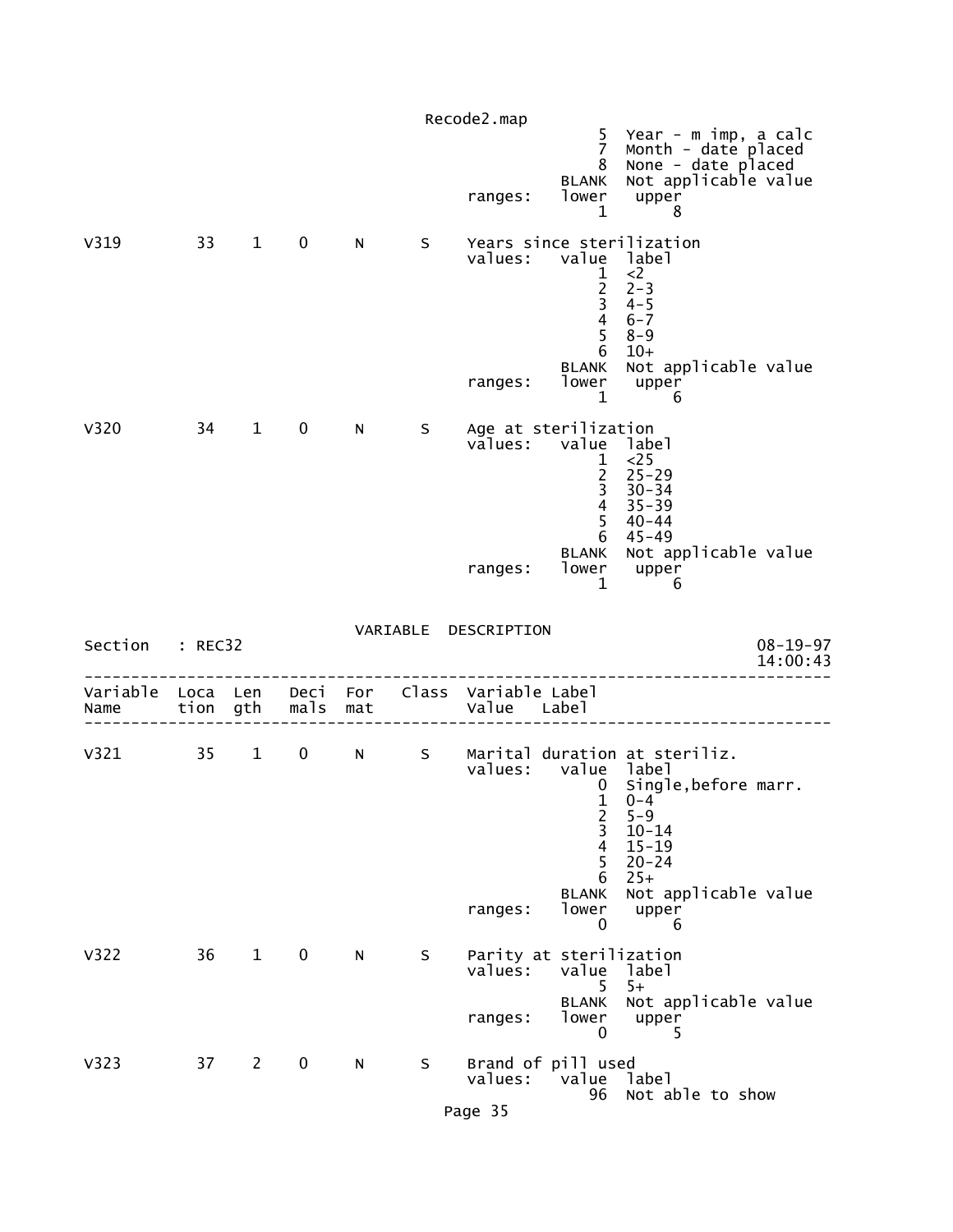|                        |    |             |              |   |     | Recode2.map<br>98 Don't know                                                                                                                                                                                                                                                                                                                                                                                                        |  |
|------------------------|----|-------------|--------------|---|-----|-------------------------------------------------------------------------------------------------------------------------------------------------------------------------------------------------------------------------------------------------------------------------------------------------------------------------------------------------------------------------------------------------------------------------------------|--|
|                        |    |             |              |   |     | 99 Missing value<br>Not applicable value<br><b>BLANK</b><br>lower<br>upper<br>ranges:<br>$\mathbf 1$<br>- 90<br>96<br>98                                                                                                                                                                                                                                                                                                            |  |
| V <sub>325</sub>       | 39 | 6           | $\mathbf{0}$ | N | S – | Cost of pills<br>values:<br>value label<br>Missing value<br>999999<br>BLANK Not applicable value                                                                                                                                                                                                                                                                                                                                    |  |
| V326                   | 45 | 2           | $\mathbf 0$  | N | S – | Last source for current users<br>values:<br>value label<br>10 PUBLIC<br>20<br>PRIVATE MEDICAL<br>30 PRIVATE OTHER<br>40<br><b>OTHERS</b><br>98<br><b>DK</b><br>99<br>Missing value                                                                                                                                                                                                                                                  |  |
|                        |    |             |              |   |     | Not applicable value<br><b>BLANK</b><br>lower<br>ranges:<br>upper<br>10<br>-49<br>98<br>98                                                                                                                                                                                                                                                                                                                                          |  |
| Section : REC32        |    |             |              |   |     | VARIABLE DESCRIPTION<br>$08 - 19 - 97$<br>14:00:43                                                                                                                                                                                                                                                                                                                                                                                  |  |
| Name tion gth mals mat |    |             |              |   |     | Variable Loca Len Deci For Class Variable Label<br>Value Label                                                                                                                                                                                                                                                                                                                                                                      |  |
|                        |    |             |              |   |     | V327 47 1 0 N S Last source for users by type<br>values: value label<br>Govt Clinical/Pharm<br>$\mathbf{1}$<br>$\overline{2}$<br>Govt Home/Comm deliv<br>3<br><b>NGO</b><br>$\overline{4}$<br>Private Clin/Deliv<br>5<br>Private Pharmacy<br>6<br>Shop, church, friend<br>$\overline{7}$<br>Other<br>8<br>Don't know<br>Missing value<br>9<br>Not applicable value<br><b>BLANK</b><br>lower<br>upper<br>ranges:<br>1<br>7<br>8<br>8 |  |
| V337                   | 48 | $3^{\circ}$ | $\mathbf 0$  | N | S.  | Months of use of current meth<br>values:<br>value<br>label<br>96<br>96+ {B core}<br>997<br>Inconsistent<br>Don't know<br>998<br>999<br>Missing value<br>Not applicable value<br><b>BLANK</b><br>lower<br>upper<br>ranges:<br>420<br>0<br>997<br>998                                                                                                                                                                                 |  |
| V338                   | 51 | $2^{\sim}$  | $\mathbf 0$  | N | S   | Problem with current method<br>values:<br>value label<br>Page 36                                                                                                                                                                                                                                                                                                                                                                    |  |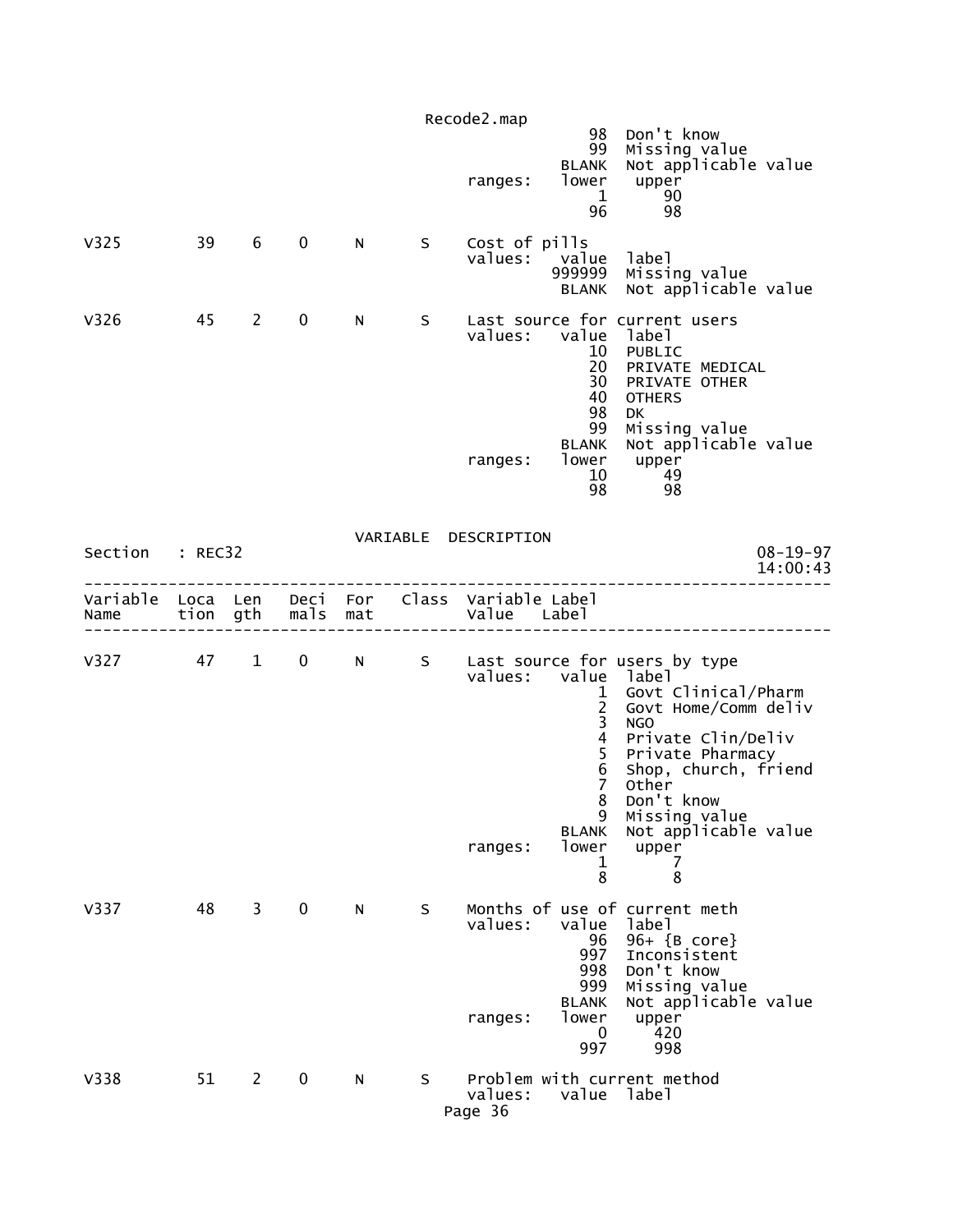Recode2.map

 0 No problem 1 Country specific 98 Don't know 99 Missing value

BLANK Not applicable value

 VARIABLE DESCRIPTION Section : REC32 08-19-97<br>14:00:43 14:00:43 -------------------------------------------------------------------------------- Variable Loca Len Deci For Class Variable Label Name tion gth mals mat Value Label -------------------------------------------------------------------------------- V339 53 2 0 N S Problem with current method<br>values: value label value label 0 No problem 1 Method ineffective 2 Husband disapproves 3 Side effects 4 Health concerns 5 Access, availibility 6 Costs too much 7 Inconvenient to use 8 Infrequent sex 9 Permanent method 10 Fatalistic 11 Other 98 Don't know 99 Missing value BLANK Not applicable value ranges: lower upper<br>0 11  $\sim$  0 11 98 98 V359 55 2 0 N S Last method disc. last 5 years values: value label 1 Pill 2014 1 Pill 2014 1 Pill 2014 1 Pill 2014 1 Pill 2014 1 Pill 2014 1 Pill 2014 1 Pill 2014 1 Pill 2014 1 P 2 IUD 3 Injections 4 Diaphragm/Foam/Jelly 5 Condom 6 Female Sterilization 7 Male Sterilization 8 Periodic Abstinence 9 Withdrawal 10 Other 11 Norplant<br>12 Abstinene 12 Abstinence<br>13 Specific me Specific method 1 14 Specific method 2 15 Specific method 3 99 Missing value BLANK Not applicable value ranges: lower upper<br>15 15 1 15  $\frac{1}{1}$  15 VARIABLE DESCRIPTION Section : REC32 08-19-97<br>14:00:43 14:00:43 --------------------------------------------------------------------------------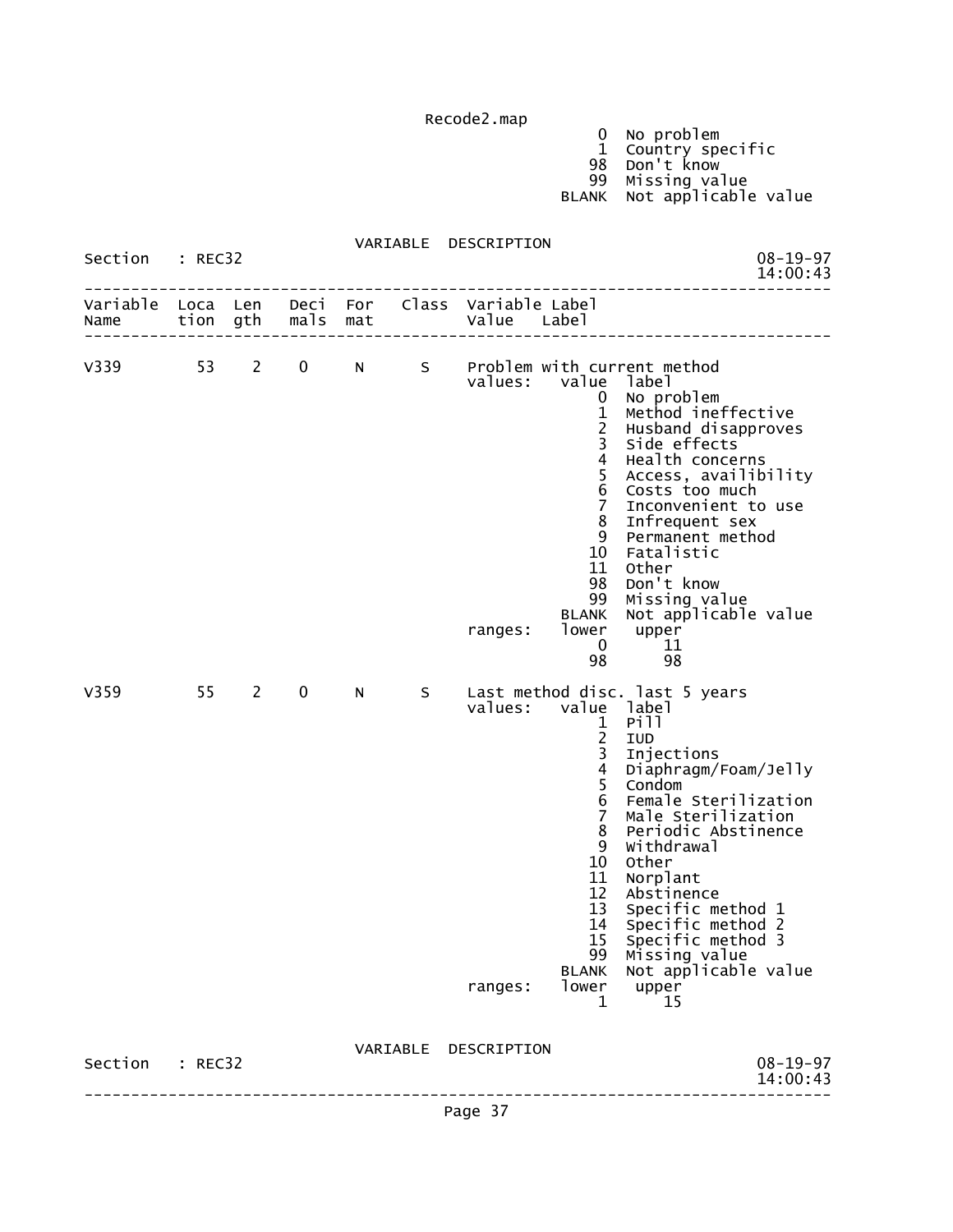| Variable<br>Name                                        | Loca<br>tion | Len<br>gth   | Deci<br>mals | For<br>mat | Class | Recode2.map<br>Variable Label<br>Value | Labe <sup>1</sup>                                                                                                                      |                                                                                                                                                                                                                                                                                                                                                                                    |
|---------------------------------------------------------|--------------|--------------|--------------|------------|-------|----------------------------------------|----------------------------------------------------------------------------------------------------------------------------------------|------------------------------------------------------------------------------------------------------------------------------------------------------------------------------------------------------------------------------------------------------------------------------------------------------------------------------------------------------------------------------------|
| V360                                                    | 57           | $\mathbf{2}$ | 0            | N          | S     | values:                                | value<br>1<br>$\overline{c}$<br>3<br>$\overline{4}$<br>5<br>6<br>7<br>8<br>9<br>10<br>11<br>12<br>13<br>14<br>98<br>99<br><b>BLANK</b> | Reason of last discontinuation<br>label<br>Became pregnant<br>wanted to become prg<br>Husband disapproved<br>Side effects<br>Health concerns<br>Access, availability<br>Wanted more eff.meth<br>Inconvenient to use<br>Infreq.sex, husb away<br>Cost<br>Fatalistic<br>Diff.preg., menopause<br>Marital dissolution<br>Other<br>Don't know<br>Missing value<br>Not applicable value |
|                                                         |              |              |              |            |       | ranges:                                | lower<br>1<br>98                                                                                                                       | upper<br>14<br>98                                                                                                                                                                                                                                                                                                                                                                  |
| V361                                                    | 59           | $\mathbf{1}$ | 0            | N          | S     | Pattern of use<br>values:<br>ranges:   | value<br>1<br>2<br>3<br>4<br>lower                                                                                                     | label<br>Currently using<br>Used since last brth<br>Used before last brt<br>Never used<br>upper                                                                                                                                                                                                                                                                                    |
|                                                         |              |              |              |            |       |                                        | 1                                                                                                                                      | 4                                                                                                                                                                                                                                                                                                                                                                                  |
| V362                                                    | 60           | $\mathbf 1$  | 0            | N          | S     | Intention to use<br>values:            | value<br>1<br>$\overline{2}$<br>3<br>$\overline{4}$<br>5                                                                               | label<br>In next 12 months<br>Use later<br>Unsure about timing<br>Unsure about use<br>Does not intend<br>9 Missing value<br>BLANK Not applicable value                                                                                                                                                                                                                             |
|                                                         |              |              |              |            |       | ranges:                                | $\mathbf{1}$                                                                                                                           | lower upper<br>5                                                                                                                                                                                                                                                                                                                                                                   |
| Section : REC32                                         |              |              |              |            |       | VARIABLE DESCRIPTION                   |                                                                                                                                        | $08 - 19 - 97$<br>14:00:43                                                                                                                                                                                                                                                                                                                                                         |
| Variable Loca Len Deci For Class Variable Label<br>Name |              |              |              |            |       | tion gth mals mat by value Label       |                                                                                                                                        |                                                                                                                                                                                                                                                                                                                                                                                    |
| V363 61 2 0 N S Preferred future method                 |              |              |              |            |       | Page 38                                | values: value label<br>$\mathbf{1}$<br>$\overline{2}$<br>$\overline{3}$<br>4                                                           | Pill<br>IUD<br>Injections<br>Diaphragm/Foam/Jelly                                                                                                                                                                                                                                                                                                                                  |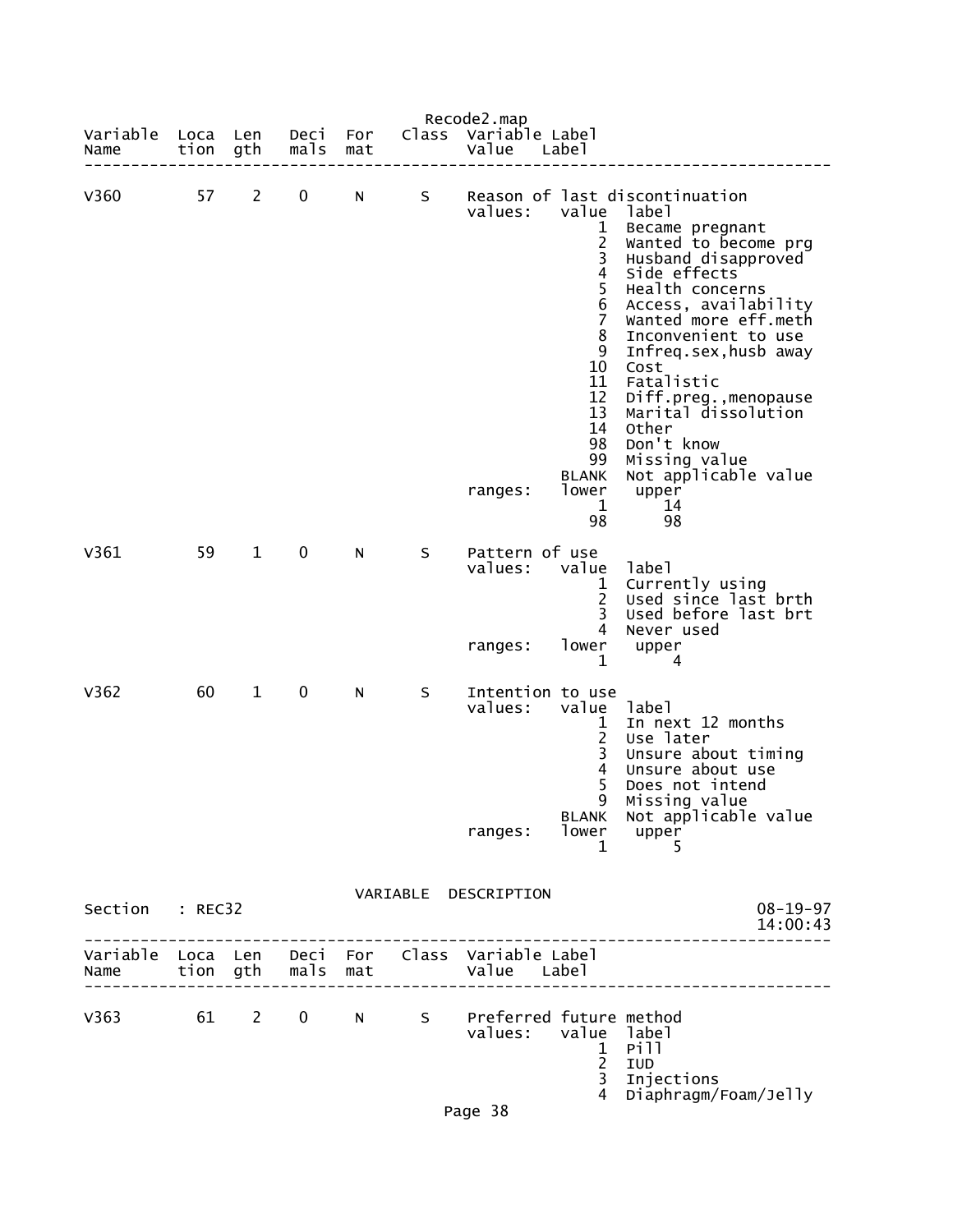|                 |      |              |             |     |    | Recode2.map                                                    |                                                                                                                                   |                                                                                                                                                                                                                                                                         |
|-----------------|------|--------------|-------------|-----|----|----------------------------------------------------------------|-----------------------------------------------------------------------------------------------------------------------------------|-------------------------------------------------------------------------------------------------------------------------------------------------------------------------------------------------------------------------------------------------------------------------|
|                 |      |              |             |     |    | ranges:                                                        | 5<br>6<br>$\overline{7}$<br>8<br>9<br>10<br>11<br>12<br>13<br>14<br>15<br>98<br>99<br><b>BLANK</b><br>lower<br>$\mathbf{1}$<br>98 | Condom<br>Female Sterilization<br>Male Sterilization<br>Periodic Abstinence<br>Withdrawal<br>Other<br>Norplant<br>Abstinence<br>Specific method 1<br>Specific method 2<br>Specific method 3<br>Don't know<br>Missing value<br>Not applicable value<br>upper<br>15<br>98 |
| V364            | 63   | $\mathbf{1}$ | $\mathbf 0$ | N   | S. | values: value label<br>ranges:                                 | $\mathbf{1}$<br>$\overline{2}$<br>3 <sup>7</sup><br>$\overline{4}$<br>1                                                           | Contraceptive use & intention<br>Using modern method<br>Using tradit. method<br>Non-user intend to<br>Does not intend to<br>lower upper<br>4                                                                                                                            |
| V365            | 64   | $\mathbf{1}$ | $\mathbf 0$ | N   | S  | values:<br>ranges:                                             | value label<br>$\mathbf 0$<br>$\mathbf{1}$<br>9<br><b>BLANK</b><br>lower<br>0                                                     | Heard FP message on radio<br>No<br>Yes<br>Missing value<br>Not applicable value<br>upper<br>1                                                                                                                                                                           |
| Section : REC32 |      |              |             |     |    | VARIABLE DESCRIPTION                                           |                                                                                                                                   | $08 - 19 - 97$<br>14:00:43                                                                                                                                                                                                                                              |
| Name            | tion | gth          | mals        | mat |    | Variable Loca Len Deci For Class Variable Label<br>Value Label |                                                                                                                                   |                                                                                                                                                                                                                                                                         |
| V366            | 65   | $\mathbf{1}$ | $\mathbf 0$ | N   | S  | values:<br>ranges:                                             | value<br>0<br>$\mathbf{1}$<br>8<br>9<br><b>BLANK</b><br>lower<br>0                                                                | Acceptability of media message<br>label<br>Not acceptable<br>Acceptable<br>Don't know<br>Missing value<br>Not applicable value<br>upper<br>ı                                                                                                                            |
| V367            | 66   | $\mathbf{1}$ | $\mathbf 0$ | N   | S  | Wanted last child<br>values:<br>Page 39                        | 8<br>value<br>1<br>2<br>3<br>9<br><b>BLANK</b>                                                                                    | 8<br>label<br>Wanted then<br>Wanted later<br>Wanted no more<br>Missing value<br>Not applicable value                                                                                                                                                                    |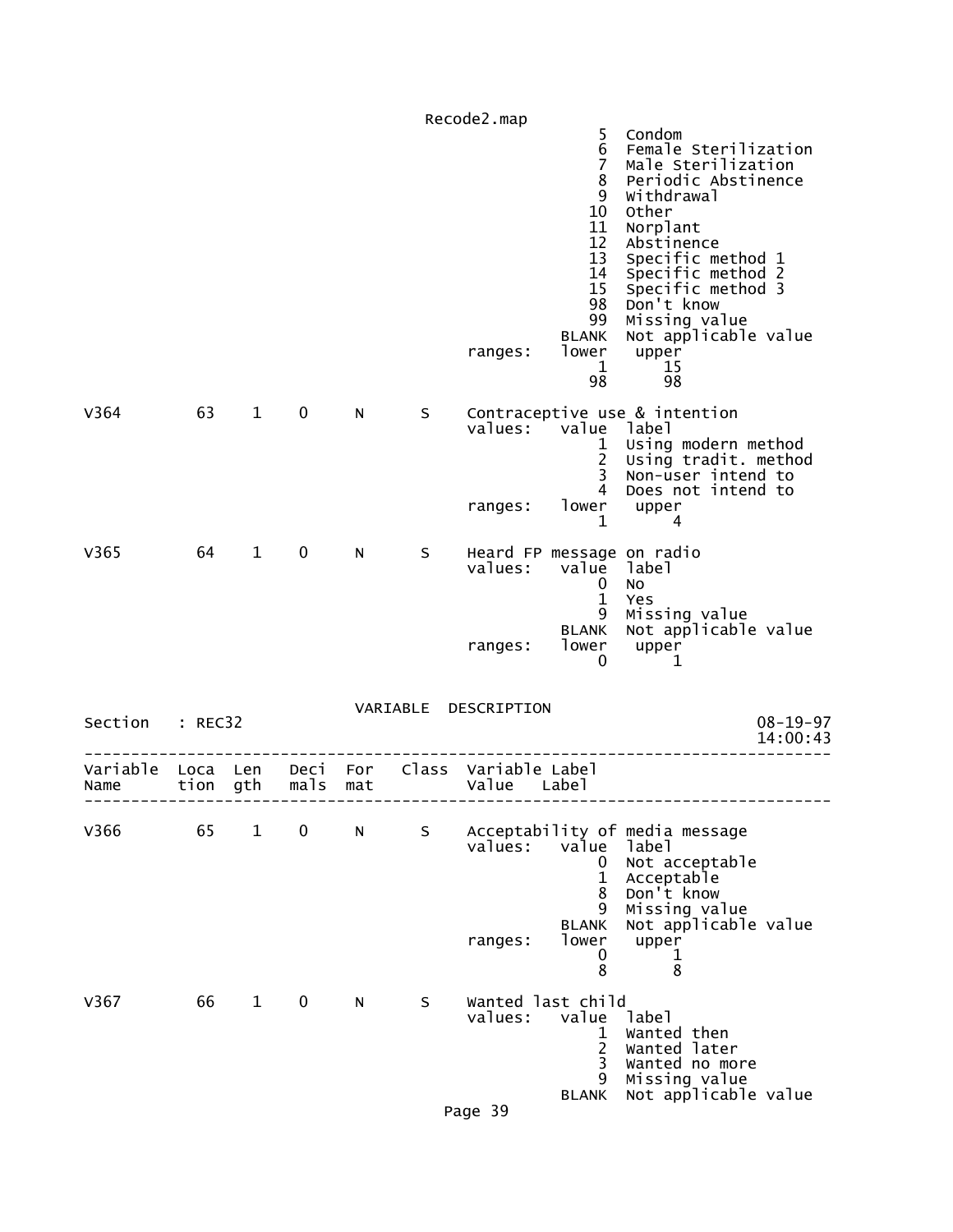|    |              |                 |      |   | ranges: |                                                                                                   |                                                                                                                                                                                                      |                                                                                                                                                                                                                                                                                                                                                                                                                                                                                                                           |
|----|--------------|-----------------|------|---|---------|---------------------------------------------------------------------------------------------------|------------------------------------------------------------------------------------------------------------------------------------------------------------------------------------------------------|---------------------------------------------------------------------------------------------------------------------------------------------------------------------------------------------------------------------------------------------------------------------------------------------------------------------------------------------------------------------------------------------------------------------------------------------------------------------------------------------------------------------------|
|    |              |                 |      |   |         |                                                                                                   |                                                                                                                                                                                                      |                                                                                                                                                                                                                                                                                                                                                                                                                                                                                                                           |
|    |              | $\mathbf{0}$    |      |   |         | $\frac{4}{5}$<br>6                                                                                | Pill<br>IUD<br>Injections<br>Diaphragm/Foam/Jelly<br>Condom<br>Female Sterilization<br>Male Sterilization<br>Periodic Abstinence<br>Withdrawal<br>Other<br>Norplant<br>Abstinence                    |                                                                                                                                                                                                                                                                                                                                                                                                                                                                                                                           |
|    |              |                 |      |   |         |                                                                                                   |                                                                                                                                                                                                      |                                                                                                                                                                                                                                                                                                                                                                                                                                                                                                                           |
|    |              |                 |      |   |         |                                                                                                   | $08 - 19 - 97$<br>14:00:43                                                                                                                                                                           |                                                                                                                                                                                                                                                                                                                                                                                                                                                                                                                           |
|    |              |                 |      |   |         |                                                                                                   |                                                                                                                                                                                                      |                                                                                                                                                                                                                                                                                                                                                                                                                                                                                                                           |
|    |              |                 |      |   | ranges: | lower<br>10<br>98                                                                                 | PUBLIC<br>PRIVATE MEDICAL<br>PRIVATE OTHER<br><b>OTHERS</b><br>DK.<br>Missing value<br>Not applicable value<br>upper<br>49<br>98                                                                     |                                                                                                                                                                                                                                                                                                                                                                                                                                                                                                                           |
| 71 | $\mathbf{1}$ | 0               | N    | S | values: | value<br>$\overline{c}$<br>$\overline{\mathbf{3}}$<br>$\overline{\mathbf{4}}$<br>5<br>6<br>7<br>8 | label<br>Govt Clinical/Pharm<br>Govt Home/Comm deliv<br>NGO<br>Private Clin/Deliv<br>Private Pharmacy<br>Shop, church, friend<br><b>Other</b><br>Don't know<br>Missing value<br>Not applicable value |                                                                                                                                                                                                                                                                                                                                                                                                                                                                                                                           |
|    |              | Section : REC32 | 67 2 | N |         | Recode2.map<br>VARIABLE DESCRIPTION                                                               | Variable Loca Len Deci For Class Variable Label<br>Name tion gth mals mat Value Label<br>9                                                                                                           | lower upper<br>$\mathbf{1}$<br>S First method used<br>values: value label<br>0 Never used<br>$\mathbf{1}$<br>$\frac{2}{3}$<br>7 <sup>7</sup><br>8<br>9<br>10 <sup>°</sup><br>11<br>12 <sup>2</sup><br>13 Specific method 1<br>14 Specific method 2<br>15 Specific method 3<br>99 Missing value<br>BLANK Not applicable value<br>ranges: lower upper<br>15 0<br>V370 69 2 0 N S Source of first method<br>values: value label<br>10<br>20<br>30<br>40<br>98<br>99<br><b>BLANK</b><br>Source of first method<br>$\mathbf 1$ |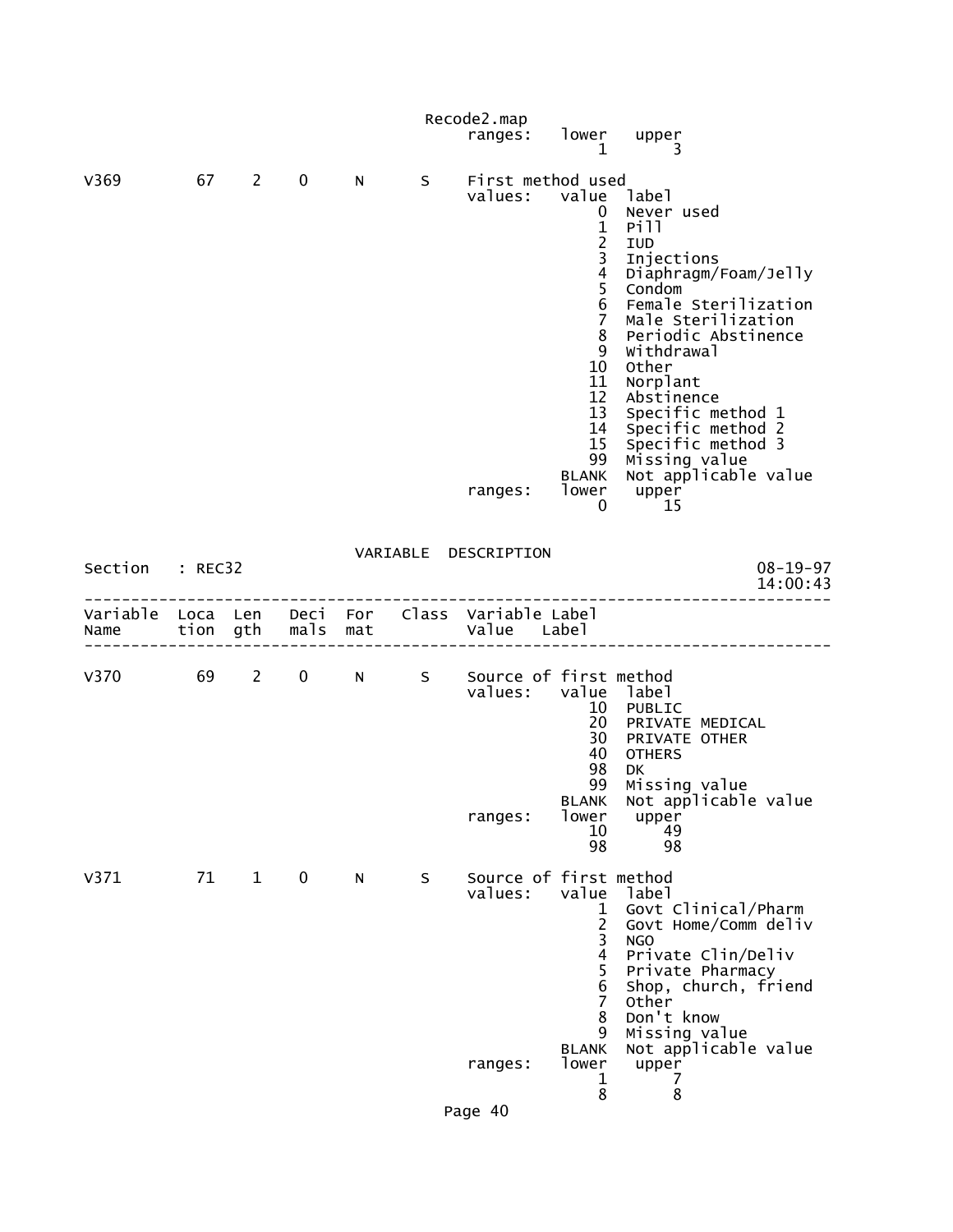|                  |                  |            |              |            |   | Recode2.map                              |                                                                                                                                                                    |                                                                                                                                                                                                                                                                                                     |
|------------------|------------------|------------|--------------|------------|---|------------------------------------------|--------------------------------------------------------------------------------------------------------------------------------------------------------------------|-----------------------------------------------------------------------------------------------------------------------------------------------------------------------------------------------------------------------------------------------------------------------------------------------------|
| V372             |                  | 72 1       | $\mathbf 0$  | N          | S | Shown pill package<br>values:<br>ranges: | value<br>$0^{\circ}$<br>$\mathbf{1}$<br>9<br><b>BLANK</b><br>lower<br>$\mathbf 0$                                                                                  | Iabel <sup>-</sup><br>Package not seen<br>Package seen<br>Missing value<br>Not applicable value<br>upper<br>1                                                                                                                                                                                       |
| V373             | 73               | $1 \quad$  | $\mathbf 0$  | N.         | S | values:<br>ranges:                       | value<br>0<br>$\mathbf{1}$<br>8<br>9<br>BLANK<br>lower<br>0<br>8                                                                                                   | Doctor/nurse for first pills<br>label<br>No<br>Yes<br>DK<br>Missing value<br>Not applicable value<br>upper<br>$\mathbf 1$<br>8                                                                                                                                                                      |
| Section          | : REC32          |            |              |            |   | VARIABLE DESCRIPTION                     |                                                                                                                                                                    | $08 - 19 - 97$<br>14:00:43                                                                                                                                                                                                                                                                          |
| Variable<br>Name | Loca Len<br>tion | gth        | Deci<br>mals | For<br>mat |   | Class Variable Label<br>Value Label      |                                                                                                                                                                    |                                                                                                                                                                                                                                                                                                     |
| V374             | 74               | $1 \quad$  | $\mathbf 0$  | N          | S | values: value label<br>ranges:           | 0<br>$\mathbf{1}$<br>9<br><b>BLANK</b><br>lower<br>$\mathbf 0$                                                                                                     | Doctor/nurse for last pills<br>No<br>Yes<br>Missing value<br>Not applicable value<br>upper<br>1                                                                                                                                                                                                     |
| V375             | 75               | $2^{\sim}$ | $\mathbf 0$  | N          | S | values:<br>ranges:                       | value label<br>$\mathbf{1}$<br>$\overline{2}$<br>3<br>4<br>5<br>$\,6$<br>$\overline{7}$<br>8<br>9<br>10<br>98<br>99<br><b>BLANK</b><br>lower<br>$\mathbf{1}$<br>98 | Reason for current method<br>Recomm. FP worker<br>Recomm. friend, rel.<br>Side effects others<br>Convenience<br>Access, availability<br>Cost<br>Wanted permanent m.<br>Husband preferred<br>Wanted more effect.<br>Other<br><b>DK</b><br>Missing value<br>Not applicable value<br>upper<br>10<br>98 |
| Section : REC32  |                  |            |              |            |   | VARIABLE DESCRIPTION                     |                                                                                                                                                                    | $08 - 19 - 97$<br>14:00:43                                                                                                                                                                                                                                                                          |
|                  |                  |            |              |            |   | Page 41                                  |                                                                                                                                                                    |                                                                                                                                                                                                                                                                                                     |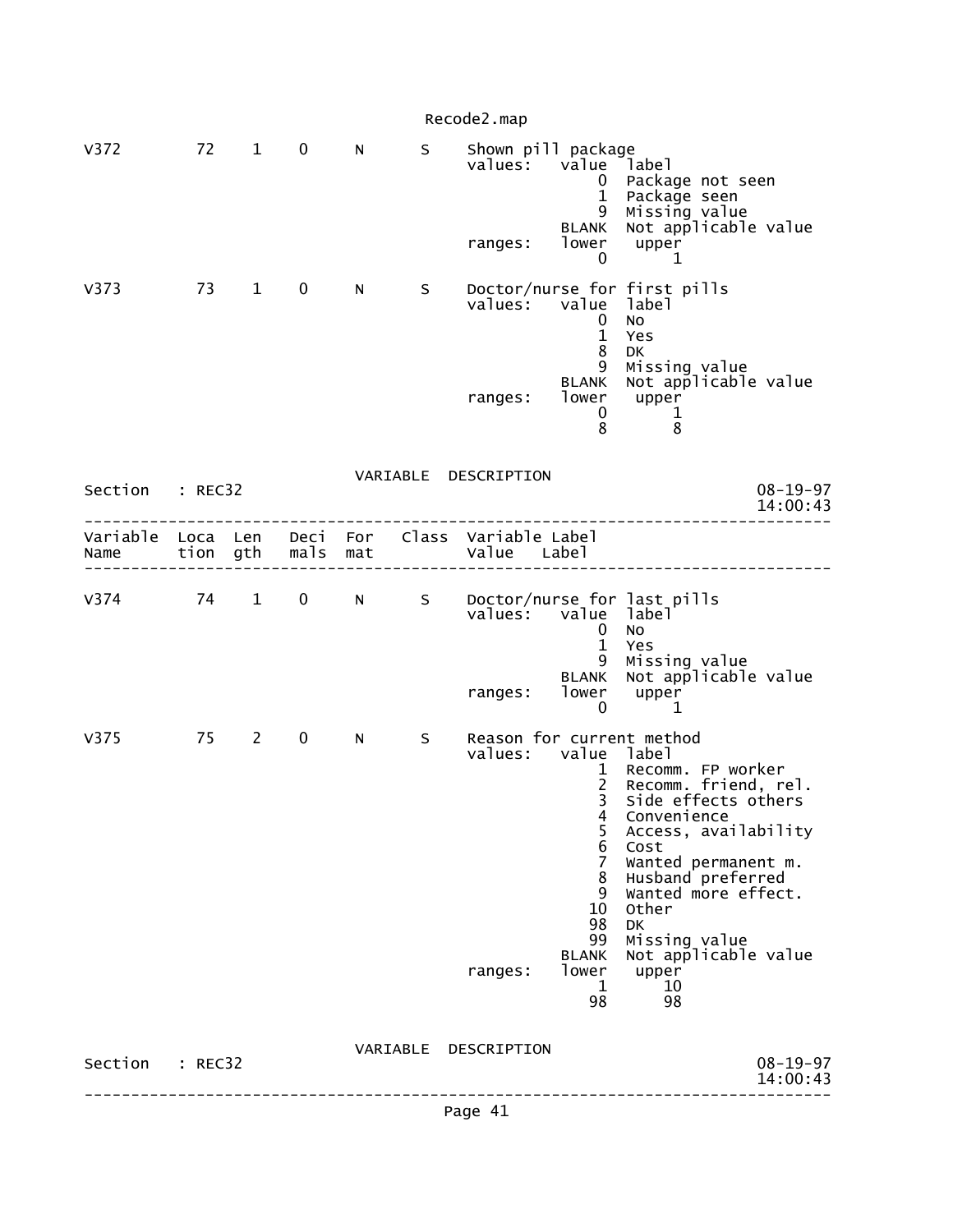|                    |              |                |              |            |       | Recode2.map                                                    |                                                                                                                                                                              |                                                                                                                                                                                                                                                                                                                                                                                                                                      |
|--------------------|--------------|----------------|--------------|------------|-------|----------------------------------------------------------------|------------------------------------------------------------------------------------------------------------------------------------------------------------------------------|--------------------------------------------------------------------------------------------------------------------------------------------------------------------------------------------------------------------------------------------------------------------------------------------------------------------------------------------------------------------------------------------------------------------------------------|
| Variable<br>Name   | Loca<br>tion | Len<br>gth     | Deci<br>mals | For<br>mat | Class | Variable Label<br>Value                                        | Label                                                                                                                                                                        |                                                                                                                                                                                                                                                                                                                                                                                                                                      |
| V376               | 77           | $\mathbf{2}$   | 0            | N          | S     | values:<br>ranges:                                             | value<br>1<br>$\overline{2}$<br>3<br>$\overline{4}$<br>5<br>6<br>7<br>8<br>9<br>10<br>11<br>12<br>13<br>14<br>15<br>16<br>17<br>98<br>99<br><b>BLANK</b><br>lower<br>1<br>98 | Main reason not to use a meth.<br>label<br>Wants children<br>Lack of knowledge<br>Partner opposed<br>Cost too much<br>Side effects<br>Health concerns<br>Hard to get methods<br>Religion<br>Opposed to FP<br>Fatalistic<br>Other people opposed<br>Infrequent sex<br>Difficult to be preg<br>Menopausal, had hyst<br>Inconvenient<br>Not married<br>Other<br><b>DK</b><br>Missing value<br>Not applicable value<br>upper<br>17<br>98 |
| V377               | 79           | $\overline{2}$ | 0            | N          | S     | values:<br>ranges:                                             | value<br>10<br>20<br>30<br>40<br>98<br>99<br><b>BLANK</b><br>lower<br>10<br>98                                                                                               | Source for future method<br>label<br>PUBLIC<br>PRIVATE MEDICAL<br>PRIVATE OTHER<br><b>OTHERS</b><br>DK<br>Missing value<br>Not applicable value<br>upper<br>49<br>98                                                                                                                                                                                                                                                                 |
|                    |              |                |              |            |       | VARIABLE DESCRIPTION                                           |                                                                                                                                                                              |                                                                                                                                                                                                                                                                                                                                                                                                                                      |
| Section : REC32    |              |                |              |            |       |                                                                |                                                                                                                                                                              | $08 - 19 - 97$<br>14:00:43<br>- - - - - - - - - - - - -                                                                                                                                                                                                                                                                                                                                                                              |
| Name tion gth mals |              |                |              | mat        |       | Variable Loca Len Deci For Class Variable Label<br>Value Label |                                                                                                                                                                              |                                                                                                                                                                                                                                                                                                                                                                                                                                      |
| V378               |              |                | 81 1 0 N     |            | S     | Source for future method<br>values: value                      | $\mathbf{1}$<br>$\overline{2}$<br>3<br>$\overline{4}$<br>5<br>$\,$ 6<br>$\overline{7}$<br>8<br>9                                                                             | label<br>Govt Clinical/Pharm<br>Govt Home/Comm deliv<br><b>NGO</b><br>Private Clin/Deliv<br>Private Pharmacy<br>Shop, church, friend<br><b>Other</b><br>Don't know<br>Missing value                                                                                                                                                                                                                                                  |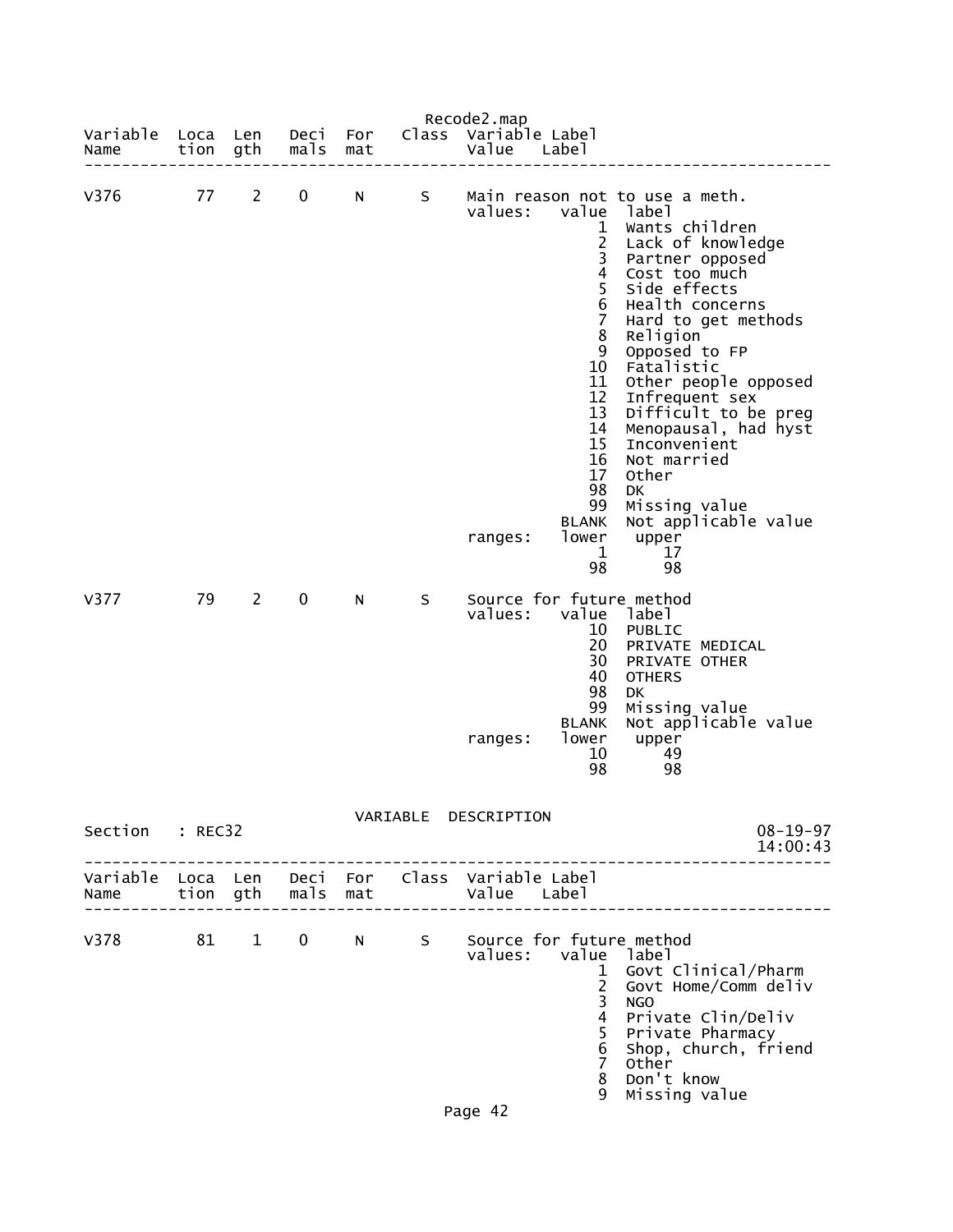|                  |                  |              |                  |     |    | Recode2.map                         |                                                                                                                                      |                                                                                                                                                                                                                                                        |                            |
|------------------|------------------|--------------|------------------|-----|----|-------------------------------------|--------------------------------------------------------------------------------------------------------------------------------------|--------------------------------------------------------------------------------------------------------------------------------------------------------------------------------------------------------------------------------------------------------|----------------------------|
|                  |                  |              |                  |     |    | ranges:                             | BLANK<br>lower<br>1<br>8                                                                                                             | Not applicable value<br>upper<br>7<br>8                                                                                                                                                                                                                |                            |
| V379             | 82               | 2            | 0                | N   | S. | values:<br>ranges:                  | value<br>10<br>20<br>30<br>40<br>98<br>99<br><b>BLANK</b><br>lower<br>10<br>98                                                       | Source known for any method<br>label<br>PUBLIC<br>PRIVATE MEDICAL<br>PRIVATE OTHER<br><b>OTHERS</b><br>DK<br>Missing value<br>Not applicable value<br>upper<br>49<br>98                                                                                |                            |
| V380             | 84               | $\mathbf{1}$ | 0                | N   | S  | values:<br>ranges:                  | value<br>$\mathbf{1}$<br>$\begin{array}{c} 2 \\ 3 \\ 4 \end{array}$<br>5<br>$rac{6}{7}$<br>8<br>9<br><b>BLANK</b><br>lower<br>1<br>8 | Source known for any method<br>label<br>Govt Clinical/Pharm<br>Govt Home/Comm deliv<br><b>NGO</b><br>Private Clin/Deliv<br>Private Pharmacy<br>Shop, church, friend<br>Other<br>Don't know<br>Missing value<br>Not applicable value<br>upper<br>7<br>8 |                            |
| Section          | : REC32          |              |                  |     |    | VARIABLE DESCRIPTION                |                                                                                                                                      |                                                                                                                                                                                                                                                        | $08 - 19 - 97$<br>14:00:43 |
| Variable<br>Name | Loca Len<br>tion | gth          | Deci For<br>mals | mat |    | Class Variable Label<br>Value Label |                                                                                                                                      |                                                                                                                                                                                                                                                        |                            |
| V381             | 85               | 4            | 0                | N   | S  | Time to get to source<br>values:    | value<br>1001<br>1999<br>2001<br>2999<br>9995<br>9996<br>9998<br>9999<br><b>BLANK</b>                                                | label<br>Minutes, 1<br>Minutes, missing<br>Hours, $1$<br>Hours, missing<br>Source comes to Resp<br>No source known<br>DK<br>Missing value<br>Not applicable value                                                                                      |                            |
| V382             | 89               | $\mathbf{1}$ | 0                | N   | S. | values:                             | value<br>0<br>1<br>$\overline{2}$<br>3<br>4<br>5                                                                                     | Time to get to source(grouped)<br>label<br>Mobile source<br>$0 - 14$<br>$15 - 29$<br>$30 - 59$<br>$60 - 89$<br>$90 - 119$                                                                                                                              |                            |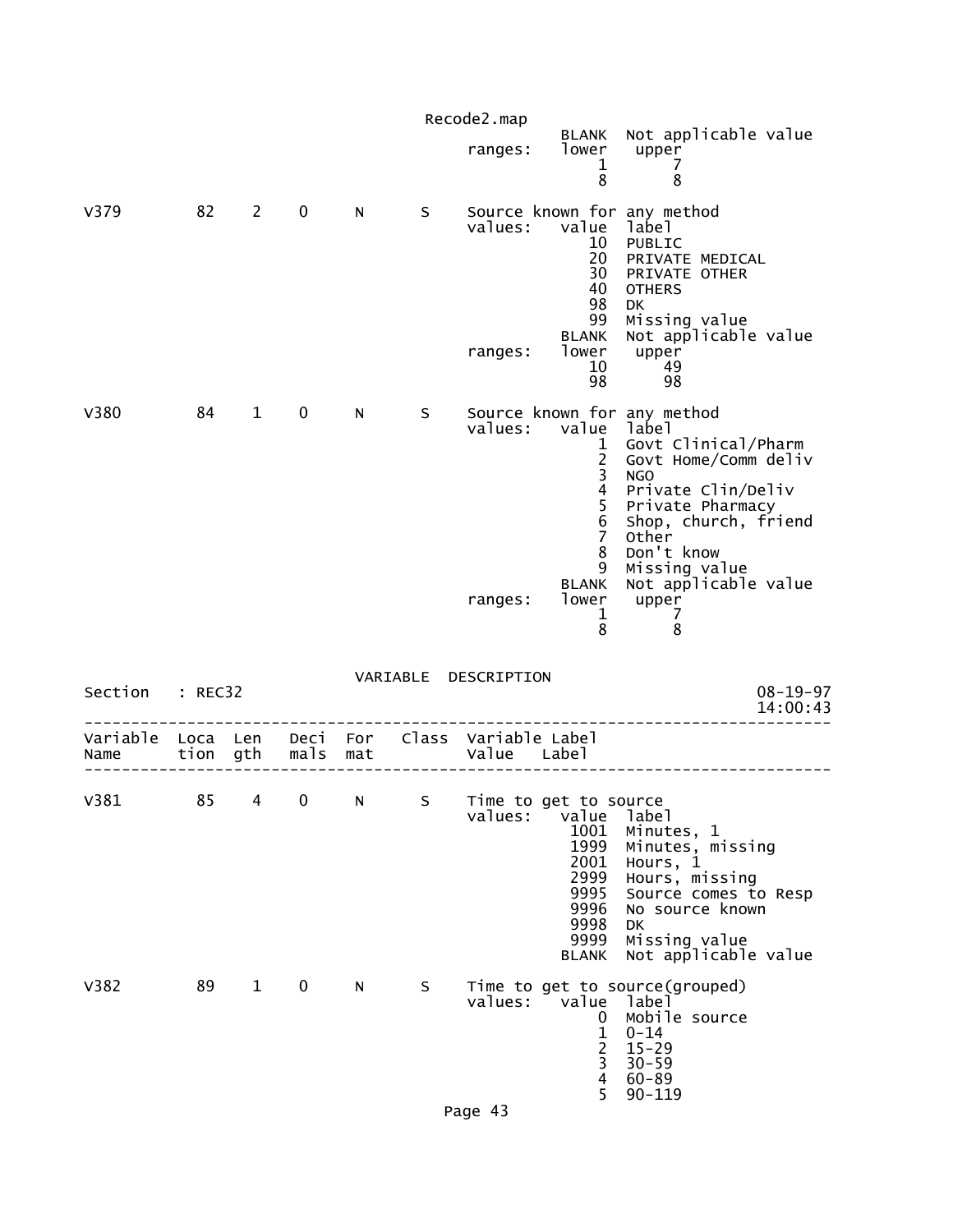|                 |    |                        |             |   |    | Recode2.map<br>ranges:                                                                    | 6<br>$\overline{7}$<br>8<br>9<br><b>BLANK</b><br>lower<br>0                            | $120+$<br>Don't know time<br>Don't know source<br>Missing value<br>Not applicable value<br>upper<br>8                                                                                                       |                            |
|-----------------|----|------------------------|-------------|---|----|-------------------------------------------------------------------------------------------|----------------------------------------------------------------------------------------|-------------------------------------------------------------------------------------------------------------------------------------------------------------------------------------------------------------|----------------------------|
| V383            | 90 | $\mathbf{1}$           | $\mathbf 0$ | N |    | values: value label<br>ranges: lower upper                                                | $\mathbf{1}$<br>$2^{\circ}$<br>9<br><b>BLANK</b><br>$\mathbf{1}$                       | S Easy/difficult to get to place<br>Easy<br>Difficult<br>Missing value<br>Not applicable value<br>2                                                                                                         |                            |
| V384            | 91 | $1 \quad \blacksquare$ | $\mathbf 0$ | N | S. | values: value label<br>ranges:                                                            | $\bf{0}$<br>$\mathbf{1}$<br>9<br>$\Omega$                                              | Heard about FP on Television<br><b>NO</b><br>Yes<br>Missing value<br>BLANK Not applicable value<br>lower upper<br>1                                                                                         |                            |
| Section : REC32 |    |                        |             |   |    | VARIABLE DESCRIPTION                                                                      |                                                                                        |                                                                                                                                                                                                             | $08 - 19 - 97$<br>14:00:43 |
|                 |    |                        |             |   |    | Variable Loca Len Deci For Class Variable Label<br>Name tion gth mals mat and value Label |                                                                                        |                                                                                                                                                                                                             |                            |
|                 |    |                        |             |   |    | values: value label<br>ranges:                                                            | $\mathbf{1}$<br>$\frac{2}{3}$<br>$\overline{4}$<br>5 <sup>1</sup><br><b>BLANK</b><br>1 | V385 92 1 0 N S Contraceptive use before cal.<br>Use in 1st month<br>Use in interv. prior<br>Use in earlier intv.<br>Only after 1st month<br>Never used<br>Not applicable value<br>lower uppe <u>r</u><br>5 |                            |
| V386            | 93 | $\overline{2}$         | $\mathbf 0$ | N | S  | values:<br>ranges:                                                                        | value<br>97<br>98<br>99<br><b>BLANK</b><br>lower<br>1<br>97                            | Month started method pre 8?<br>label<br>Inconsistent<br>DK<br>Missing value<br>Not applicable value<br>upper<br>12<br>98                                                                                    |                            |
| V387            | 95 | $2^{\circ}$            | $\mathbf 0$ | N | S  | values:<br>ranges:<br>Page 44                                                             | value<br>97<br>98<br>99<br><b>BLANK</b><br>lower                                       | Year started method pre 8?<br>labe <sub>1</sub><br>Inconsistent<br><b>DK</b><br>Missing value<br>Not applicable value<br>upper                                                                              |                            |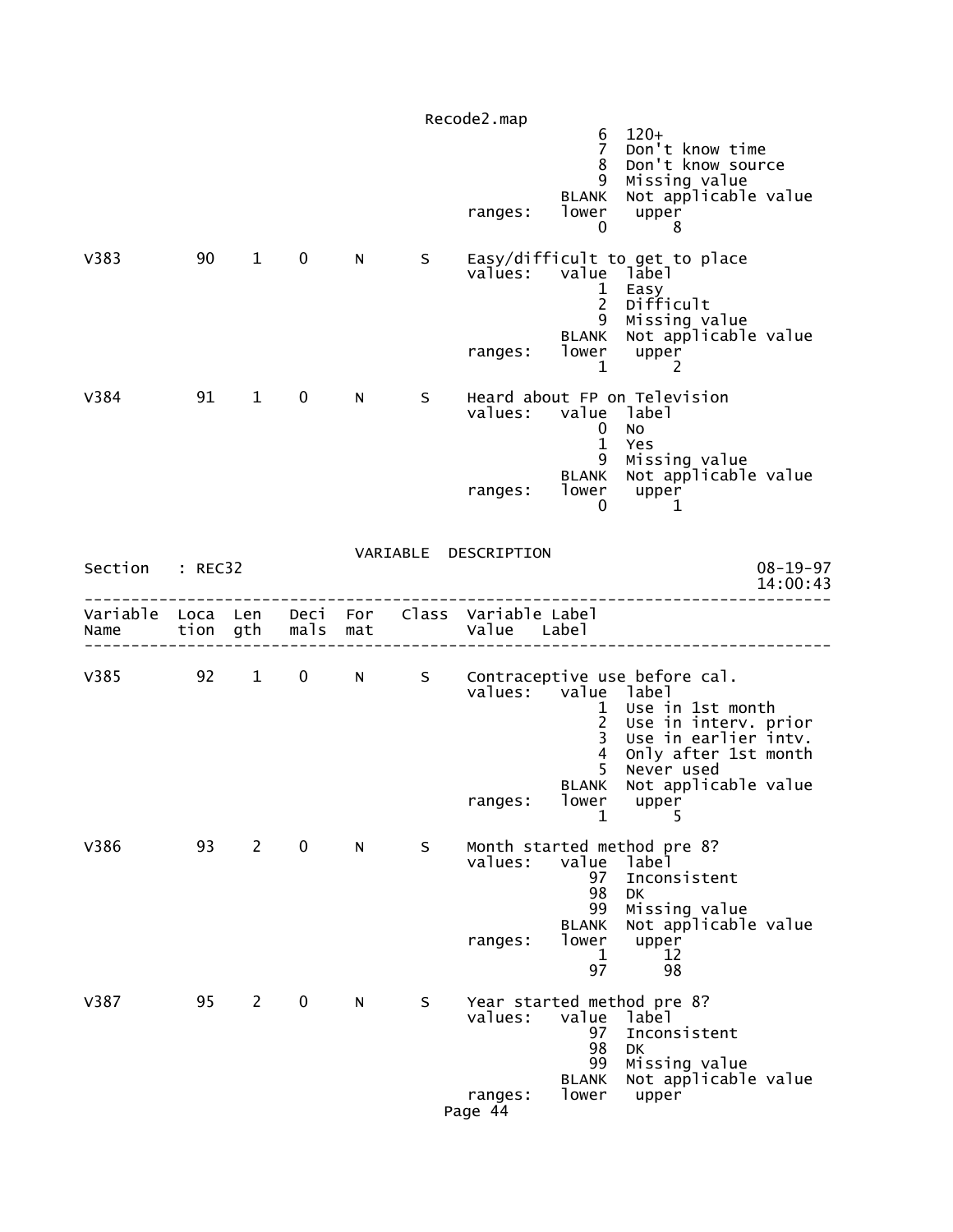|                  |                  |                        |                   |                 |       | Recode2.map                                                    |                                                              |                                                                                                                            |                            |
|------------------|------------------|------------------------|-------------------|-----------------|-------|----------------------------------------------------------------|--------------------------------------------------------------|----------------------------------------------------------------------------------------------------------------------------|----------------------------|
|                  |                  |                        |                   |                 |       |                                                                | 60<br>97                                                     | 88<br>98                                                                                                                   |                            |
| V388             | 97               | 4                      | 0                 | N               | S     | values:                                                        | value<br>9997<br>9998<br>9999<br><b>BLANK</b>                | Date started method pre 8?<br>label<br>Inconsistent<br><b>DK</b><br>Missing value<br>Not applicable value                  |                            |
| V389             | 101              | 4                      | 0                 | N.              | S.    | values:                                                        | value<br>9997<br>9998<br>9999<br><b>BLANK</b>                | Months use prior to calendar<br>label<br>Inconsistent<br>Don't know<br>Missing value<br>Not applicable value               |                            |
| Section          | : REC32          |                        |                   |                 |       | VARIABLE DESCRIPTION                                           |                                                              |                                                                                                                            | $08 - 19 - 97$             |
|                  |                  |                        |                   |                 |       |                                                                |                                                              |                                                                                                                            | 14:00:43                   |
| Variable<br>Name | Loca Len<br>tion | gth                    | mals              | Deci For<br>mat |       | Class Variable Label<br>Value Label                            |                                                              |                                                                                                                            |                            |
| V390             | 105              | $2 \quad$              | $\mathbf 0$       |                 |       |                                                                |                                                              | Month stopped method pre 8?                                                                                                |                            |
|                  |                  |                        |                   | N               | S     | values: value label<br>ranges:                                 | 97<br>98<br>99<br><b>BLANK</b><br>lower<br>$\mathbf 1$<br>97 | Inconsistent<br>DK<br>Missing value<br>Not applicable value<br>upper<br>12<br>98                                           |                            |
| V391             | 107              | $2^{\circ}$            | 0                 | N               | S.    | values: value<br>ranges:                                       | 97<br>98<br>99<br><b>BLANK</b><br>lower<br>97                | Year stopped method pre 8?<br>label<br>Inconsistent<br>DK<br>Missing value<br>Not applicable value<br>upper<br>60 88<br>98 |                            |
| v392             |                  | 109 4                  | $\mathbf 0$       |                 | $N_S$ | values:                                                        | value<br>9997<br>9998<br>9999<br><b>BLANK</b>                | Date stopped method pre 8?<br>label<br>Inconsistent<br>DK<br>Missing value<br>Not applicable value                         |                            |
| Section : REC41  |                  |                        |                   |                 |       | VARIABLE DESCRIPTION                                           |                                                              |                                                                                                                            | $08 - 19 - 97$<br>14:00:43 |
| Name             |                  |                        | tion gth mals mat |                 |       | Variable Loca Len Deci For Class Variable Label<br>Value Label |                                                              |                                                                                                                            |                            |
| MIDX             | 18               | $1 \quad \blacksquare$ | $\mathbf{0}$      |                 |       | N S Index to birth history<br>Page 45                          |                                                              |                                                                                                                            |                            |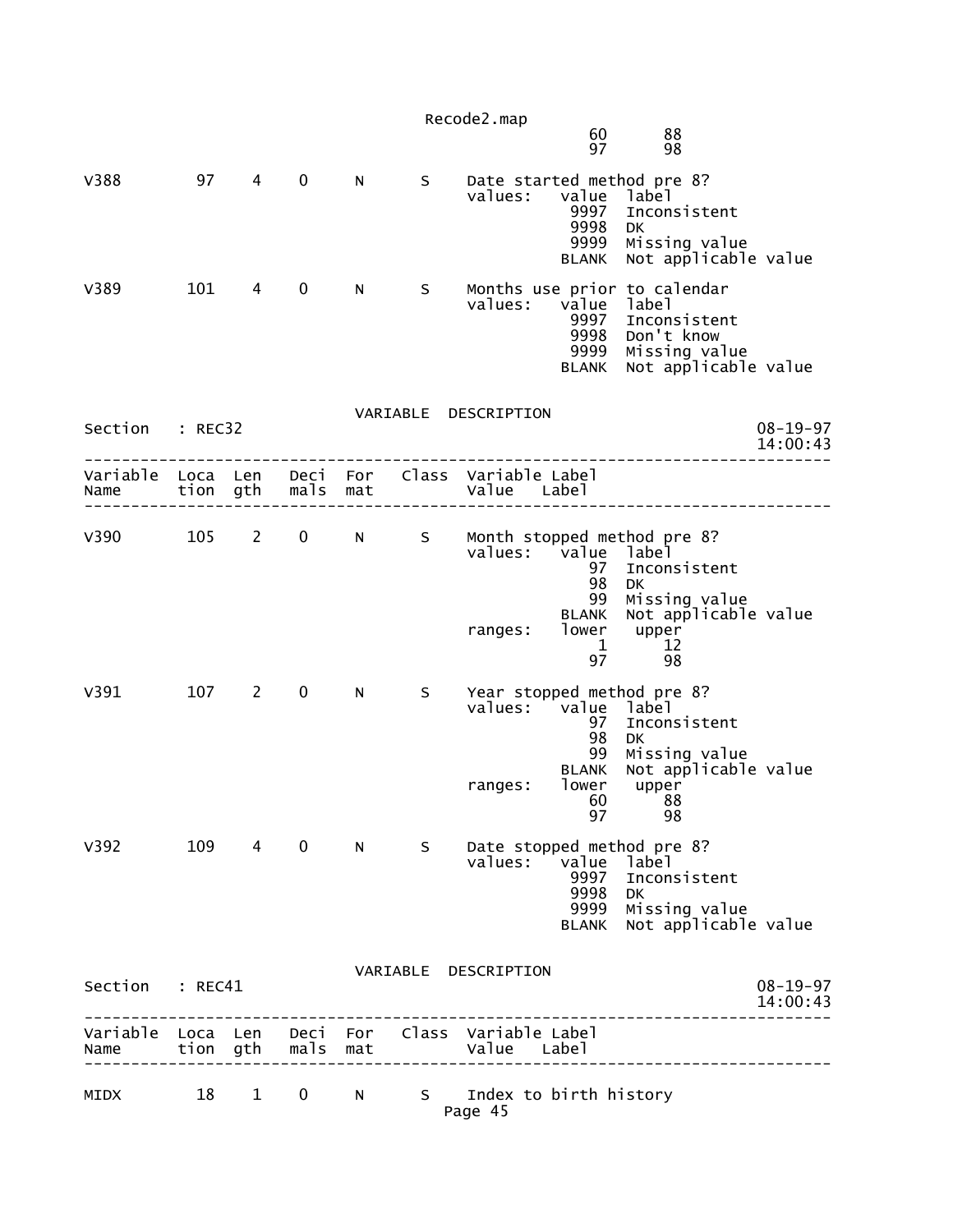|                  |                  |              |              |            |    | Recode2.map<br>ranges:                        | lower<br>$\mathbf 1$                                                          | upper<br>6                                                                                                                                      |                            |
|------------------|------------------|--------------|--------------|------------|----|-----------------------------------------------|-------------------------------------------------------------------------------|-------------------------------------------------------------------------------------------------------------------------------------------------|----------------------------|
| м1               | 19               | $\mathbf{1}$ | $\mathbf 0$  | N          | S  | values:<br>ranges:                            | value<br>0<br>$\overline{7}$<br>8<br>9<br><b>BLANK</b><br>lower<br>0<br>8     | Tetanus injections bef. birth<br>label<br>Received no inject.<br>$7+$<br>Don't know<br>Missing value<br>Not applicable value<br>upper<br>7<br>8 |                            |
| M <sub>2</sub> A | 20               | $\mathbf{1}$ | $\pmb{0}$    | N          | S  | Prenatal: doctor<br>values:<br>ranges:        | value<br>0<br>$\mathbf{1}$<br>9<br><b>BLANK</b><br>lower<br>0                 | label<br><b>NO</b><br>Yes: doctor<br>Missing value<br>Not applicable value<br>upper<br>1                                                        |                            |
| M2B              | 21               | $\mathbf{1}$ | 0            | N          | S  | Prenatal: nurse/midwife<br>values:<br>ranges: | value label<br>$\mathbf 0$<br>$\mathbf{1}$<br>9<br><b>BLANK</b><br>lower<br>0 | <b>NO</b><br>Yes: nurse/midwife<br>Missing value<br>Not applicable value<br>upper<br>1                                                          |                            |
| M <sub>2</sub> C | 22               | $\mathbf{1}$ | $\pmb{0}$    | N          | S  | values:<br>ranges:                            | value<br>0<br>$\mathbf 1$<br>9<br><b>BLANK</b><br>lower<br>0                  | Prenatal: auxiliary midwife<br>label<br><b>NO</b><br>Yes: auxil. midwife<br>Missing value<br>Not applicable value<br>upper<br>1                 |                            |
| M <sub>2</sub> D | 23               | $\mathbf 1$  | 0            | ${\sf N}$  | S  | values:<br>ranges:                            | value label<br>1<br>9<br><b>BLANK</b><br>lower<br>0                           | Prenatal: CS health profession<br>$0$ No<br>Yes: CS health prof.<br>Missing value<br>Not applicable value<br>upper<br>1                         |                            |
| Section          | : REC41          |              |              |            |    | VARIABLE DESCRIPTION                          |                                                                               |                                                                                                                                                 | $08 - 19 - 97$<br>14:00:43 |
| Variable<br>Name | Loca Len<br>tion | gth          | Deci<br>mals | For<br>mat |    | Class Variable Label<br>Value Label           |                                                                               |                                                                                                                                                 |                            |
| M <sub>2E</sub>  | 24               | $\mathbf{1}$ | $\mathbf 0$  | N          | S. | values:                                       | value label<br>0<br>$\mathbf{1}$                                              | Prenatal: CS health profession<br>No<br>Yes: CS health prof.                                                                                    |                            |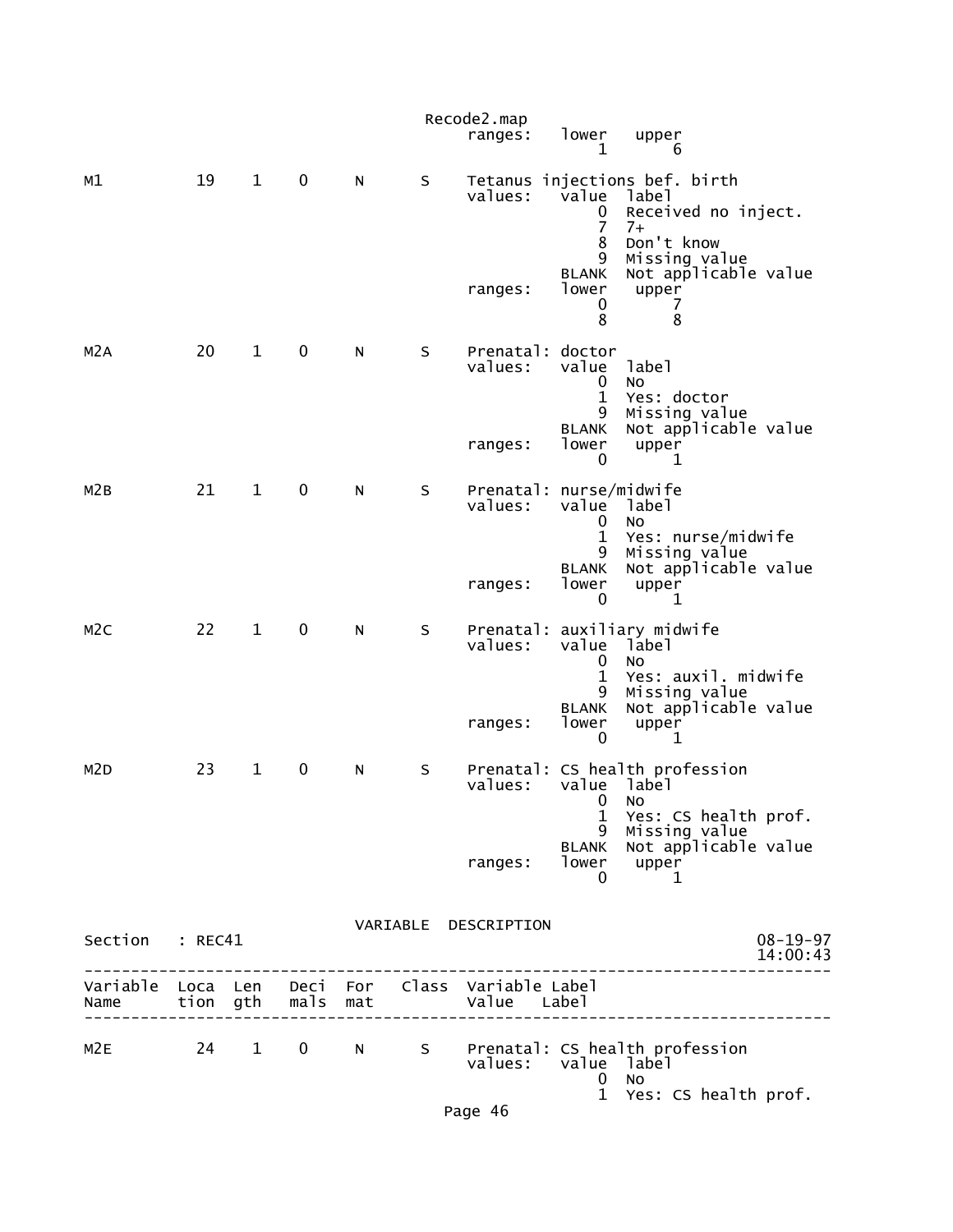|                                    |         |                        |                   |   |          | Recode2.map                                          | 9                                               | Missing value                                                         |
|------------------------------------|---------|------------------------|-------------------|---|----------|------------------------------------------------------|-------------------------------------------------|-----------------------------------------------------------------------|
|                                    |         |                        |                   |   |          | ranges:                                              | <b>BLANK</b><br>lower<br>0                      | Not applicable value<br>upper<br>1                                    |
| M <sub>2F</sub>                    | 25      | $\mathbf{1}$           | 0                 | N | S        | values:                                              | value<br>0<br>$\mathbf{1}$                      | Prenatal: trained birth att.<br>label<br>No<br>Yes: trained birth A   |
|                                    |         |                        |                   |   |          | ranges:                                              | 9<br><b>BLANK</b><br>lower<br>0                 | Missing value<br>Not applicable value<br>upper<br>1                   |
| M <sub>2</sub> G                   | 26      | $\mathbf{1}$           | 0                 | N | S        | values:                                              | value<br>0<br>$\mathbf{1}$                      | Prenatal: trad.birth attendant<br>label<br>No<br>Yes: trad.birth att. |
|                                    |         |                        |                   |   |          | ranges:                                              | 9<br><b>BLANK</b><br>lower<br>0                 | Missing value<br>Not applicable value<br>upper<br>ı                   |
| M <sub>2</sub> H                   | 27      | $\mathbf{1}$           | 0                 | N | S        | Prenatal: relative<br>values:                        | value<br>0                                      | label<br>No                                                           |
|                                    |         |                        |                   |   |          | ranges:                                              | $\mathbf{1}$<br>9<br><b>BLANK</b><br>lower<br>0 | Yes: relative<br>Missing value<br>Not applicable value<br>upper<br>1  |
| M2I                                | 28      | $\mathbf{1}$           | $\mathbf 0$       | N | S        | values:                                              | value<br>0<br>$\mathbf 1$                       | Prenatal: CS other person<br>label<br>No<br>Yes: CS other person      |
|                                    |         |                        |                   |   |          | ranges:                                              | 9<br><b>BLANK</b><br>lower<br>0                 | Missing value<br>Not applicable value<br>upper<br>1                   |
| Section                            | : REC41 |                        |                   |   | VARIABLE | DESCRIPTION                                          |                                                 | $08 - 19 - 97$<br>14:00:43                                            |
| Variable Loca Len Deci For<br>Name |         |                        | tion gth mals mat |   |          | Class Variable Label<br>Value Label                  |                                                 |                                                                       |
| M2J                                | 29      | $1 \quad \blacksquare$ | $\mathbf{0}$      |   |          | N S Prenatal: CS other person<br>values: value label | $\mathbf{0}$<br>$\mathbf{1}$<br>9               | No<br>Yes: CS other person<br>Missing value                           |
|                                    |         |                        |                   |   |          | ranges:                                              | <b>BLANK</b><br>$\mathbf 0$                     | Not applicable value<br>lower upper<br>$\mathbf{1}$                   |
| M2K                                |         | 30 1                   | $\mathbf 0$       | N | S        | values:                                              | value<br>0<br>$\mathbf{1}$                      | Prenatal: other resp (uncoded)<br>label<br>No<br>Yes: other responses |
|                                    |         |                        |                   |   |          |                                                      |                                                 |                                                                       |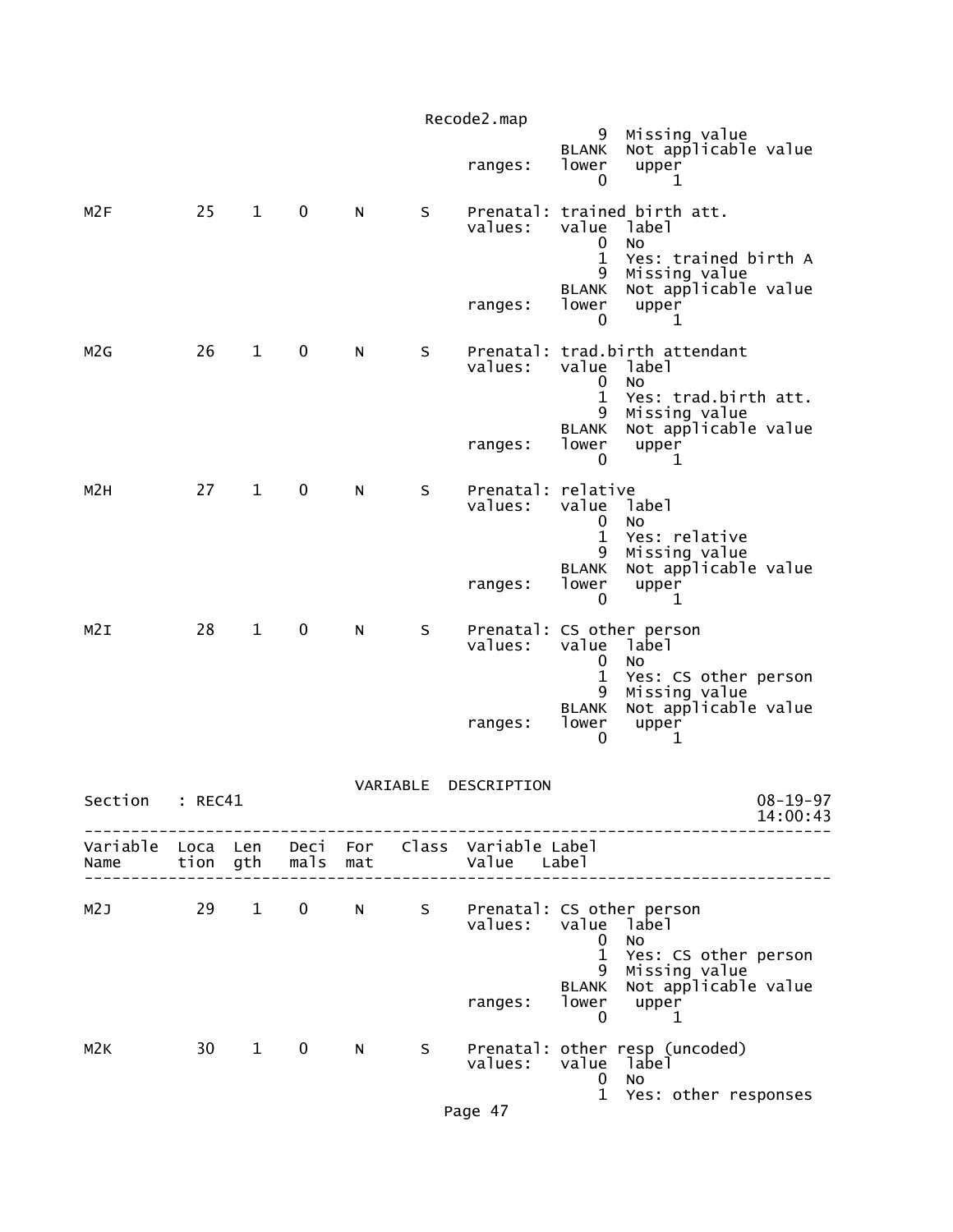|                  |          |                        |                   |    |    | Recode2.map                                                                                                                                                                                                                                                                       |                                         |                                                                      |                            |
|------------------|----------|------------------------|-------------------|----|----|-----------------------------------------------------------------------------------------------------------------------------------------------------------------------------------------------------------------------------------------------------------------------------------|-----------------------------------------|----------------------------------------------------------------------|----------------------------|
|                  |          |                        |                   |    |    | ranges:                                                                                                                                                                                                                                                                           | <b>BLANK</b><br>lower<br>$\mathbf 0$    | 9  Missing value<br>WK   Not applicable value<br>upper<br>1          |                            |
| M2L              |          | 31 1                   | $\mathbf 0$       | N. | S. | Prenatal: CS other<br>values:                                                                                                                                                                                                                                                     | value label<br>$\bf{0}$<br>$\mathbf{1}$ | NO<br>Yes: CS other<br>9 Missing value<br>BLANK Not applicable value |                            |
|                  |          |                        |                   |    |    | ranges:                                                                                                                                                                                                                                                                           | lower<br>$\mathbf{0}$                   | upper<br>$\sim$ 1                                                    |                            |
| M2M              | 32       | $\mathbf 1$            | $\mathbf 0$       | N  | S. | Prenatal: CS other<br>values:                                                                                                                                                                                                                                                     | value label<br>0<br>$\mathbf{1}$<br>9   | <b>NO</b><br>Yes: CS other<br>Missing value<br>Not applicable value  |                            |
|                  |          |                        |                   |    |    | ranges:                                                                                                                                                                                                                                                                           | <b>BLANK</b><br>lower<br>0              | upper<br>$\overline{\phantom{a}}$                                    |                            |
| M2N              |          | 33 1                   | $\mathbf 0$       | N  | S. | Prenatal: no one<br>values:                                                                                                                                                                                                                                                       | value label<br>$\bf{0}$<br>$\mathbf{1}$ | No: some care<br>Yes: no one                                         |                            |
|                  |          |                        |                   |    |    | ranges:                                                                                                                                                                                                                                                                           | 9<br><b>BLANK</b><br>lower              | Missing value<br>Not applicable value<br>upper<br>1                  |                            |
|                  |          |                        |                   |    |    |                                                                                                                                                                                                                                                                                   | 0                                       |                                                                      |                            |
| Section : REC41  |          |                        |                   |    |    | VARIABLE DESCRIPTION                                                                                                                                                                                                                                                              |                                         |                                                                      | $08 - 19 - 97$<br>14:00:43 |
| Variable<br>Name | Loca Len |                        | tion gth mals mat |    |    | Deci For Class Variable Label<br>Value Label                                                                                                                                                                                                                                      |                                         |                                                                      |                            |
| M3A              | 34       | $1 \quad \blacksquare$ | $\mathbf 0$       | N  | S  | Assistance: doctor<br>values: value label<br><u>and the contract of the contract of the contract of the contract of the contract of the contract of the contract of the contract of the contract of the contract of the contract of the contract of the contract of the contr</u> | 1                                       | Yes: doctor                                                          |                            |
|                  |          |                        |                   |    |    | ranges:                                                                                                                                                                                                                                                                           | 9<br><b>BLANK</b><br>lower<br>0         | Missing value<br>Not applicable value<br>upper<br>1                  |                            |
| M3B              | 35       | $1 \quad \blacksquare$ | $\mathbf 0$       | N. | S. | Assistance: nurse/midwife<br>values:                                                                                                                                                                                                                                              | value<br>0<br>$\mathbf 1$<br>9          | label<br><b>NO</b><br>Yes: nurse/midwife                             |                            |
|                  |          |                        |                   |    |    | ranges:                                                                                                                                                                                                                                                                           | <b>BLANK</b><br>lower<br>0              | Missing value<br>Not applicable value<br>upper<br>$\mathbf{1}$       |                            |
| M3C              | 36       | $\mathbf{1}$           | $\mathbf 0$       | N  | S  | values:                                                                                                                                                                                                                                                                           | value<br>0<br>$\mathbf{1}$              | Assistance: auxiliary midwife<br>label<br>No<br>Yes: auxil. midwife  |                            |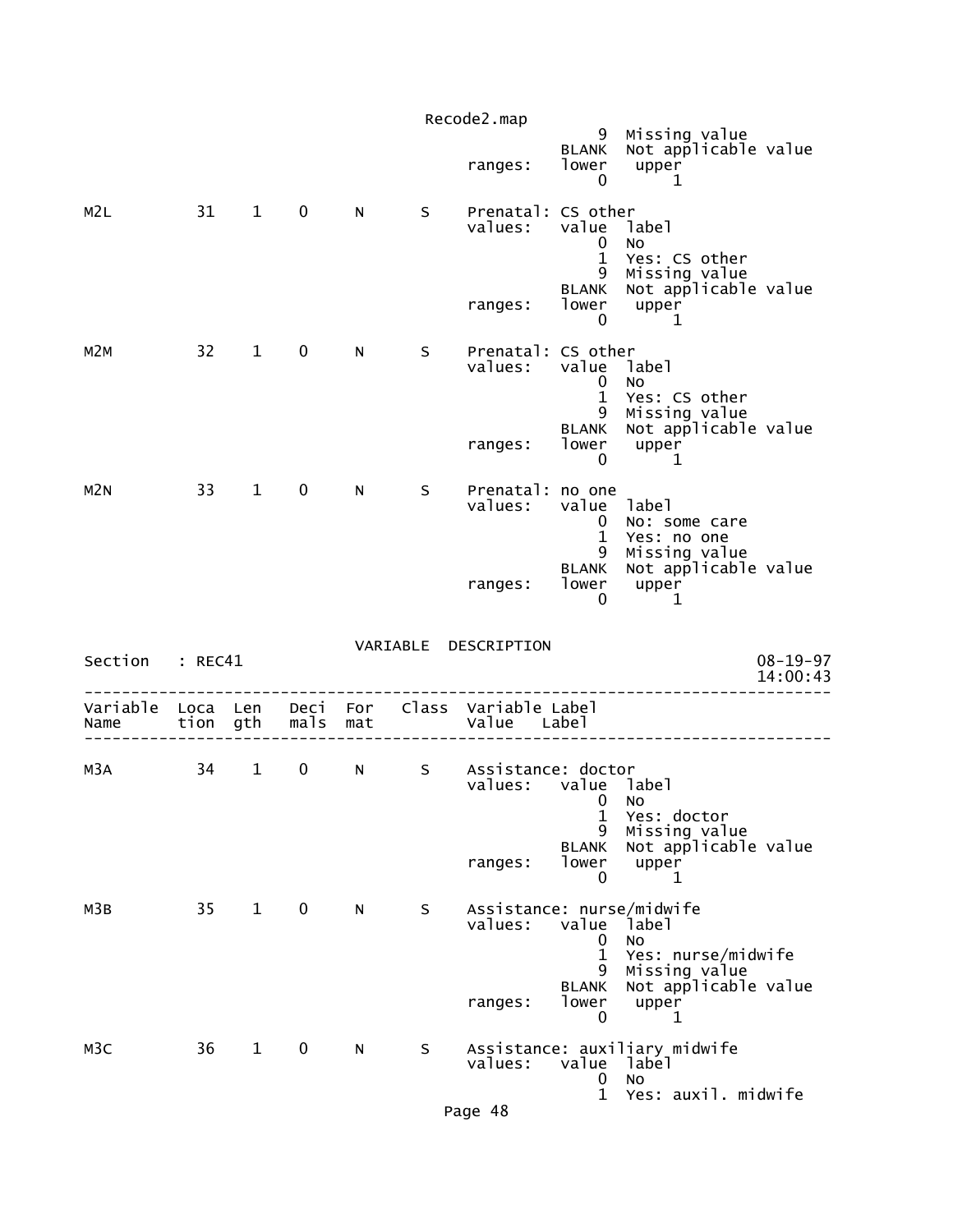|                  |                  |                        |              |            |    | Recode2.map                                |                                                                     |                                                                                                                            |                            |
|------------------|------------------|------------------------|--------------|------------|----|--------------------------------------------|---------------------------------------------------------------------|----------------------------------------------------------------------------------------------------------------------------|----------------------------|
|                  |                  |                        |              |            |    | ranges:                                    | 9<br><b>BLANK</b><br>lower<br>$\mathbf 0$                           | Missing value<br>Not applicable value<br>upper<br>1                                                                        |                            |
| M3D              |                  | 37 1                   | $\mathbf 0$  | N          | S. | values:<br>ranges:                         | value label<br>0<br>$\mathbf{1}$<br>9<br><b>BLANK</b><br>lower<br>0 | Assistance: CS health profess.<br><b>NO</b><br>Yes: CS health prof.<br>Missing value<br>Not applicable value<br>upper<br>1 |                            |
| M3E              | 38               | $\mathbf{1}$           | $\mathbf 0$  | N          | S. | values:<br>ranges:                         | value label<br>0<br>$\mathbf{1}$<br>9<br><b>BLANK</b><br>lower      | Assistance: CS health profess.<br><b>NO</b><br>Yes: CS health prof.<br>Missing value<br>Not applicable value<br>upper      |                            |
| Section          | : REC41          |                        |              |            |    | VARIABLE DESCRIPTION                       | 0                                                                   | 1                                                                                                                          | $08 - 19 - 97$<br>14:00:43 |
| Variable<br>Name | Loca Len<br>tion | gth                    | Deci<br>mals | For<br>mat |    | Class Variable Label<br>Value Label        |                                                                     |                                                                                                                            |                            |
| M3F              | 39               | $\mathbf{1}$           | $\mathbf 0$  | N          | S  | values: value label<br>ranges:             | 0<br>$\mathbf{1}$<br>9<br><b>BLANK</b><br>lower<br>$\mathbf 0$      | Assistance: trained birth att.<br><b>NO</b><br>Yes: trained birth A<br>Missing value<br>Not applicable value<br>upper<br>1 |                            |
| M3G              | 40               | $\mathbf{1}$           | 0            | N          | S  | values:<br>ranges:                         | value label<br>$\mathbf{0}$<br>1<br>9<br><b>BLANK</b><br>lower<br>0 | Assistance: trad.birth attend.<br>No<br>Yes: trad.birth att.<br>Missing value<br>Not applicable value<br>upper<br>1        |                            |
| м3н              | 41               | $1 \quad \blacksquare$ | $\mathbf 0$  | N          | S  | Assistance: relative<br>values:<br>ranges: | value<br>0<br>$\mathbf 1$<br>9<br><b>BLANK</b><br>lower<br>0        | label<br>No<br>Yes: relative<br>Missing value<br>Not applicable value<br>upper<br>$\mathbf 1$                              |                            |
| M3I              | 42               | $\mathbf{1}$           | $\mathbf 0$  | N          | S  | values:                                    | value<br>0<br>$\mathbf{1}$                                          | Assistance: CS other person<br>label<br>No<br>Yes: CS other person                                                         |                            |
|                  |                  |                        |              |            |    | Page 49                                    |                                                                     |                                                                                                                            |                            |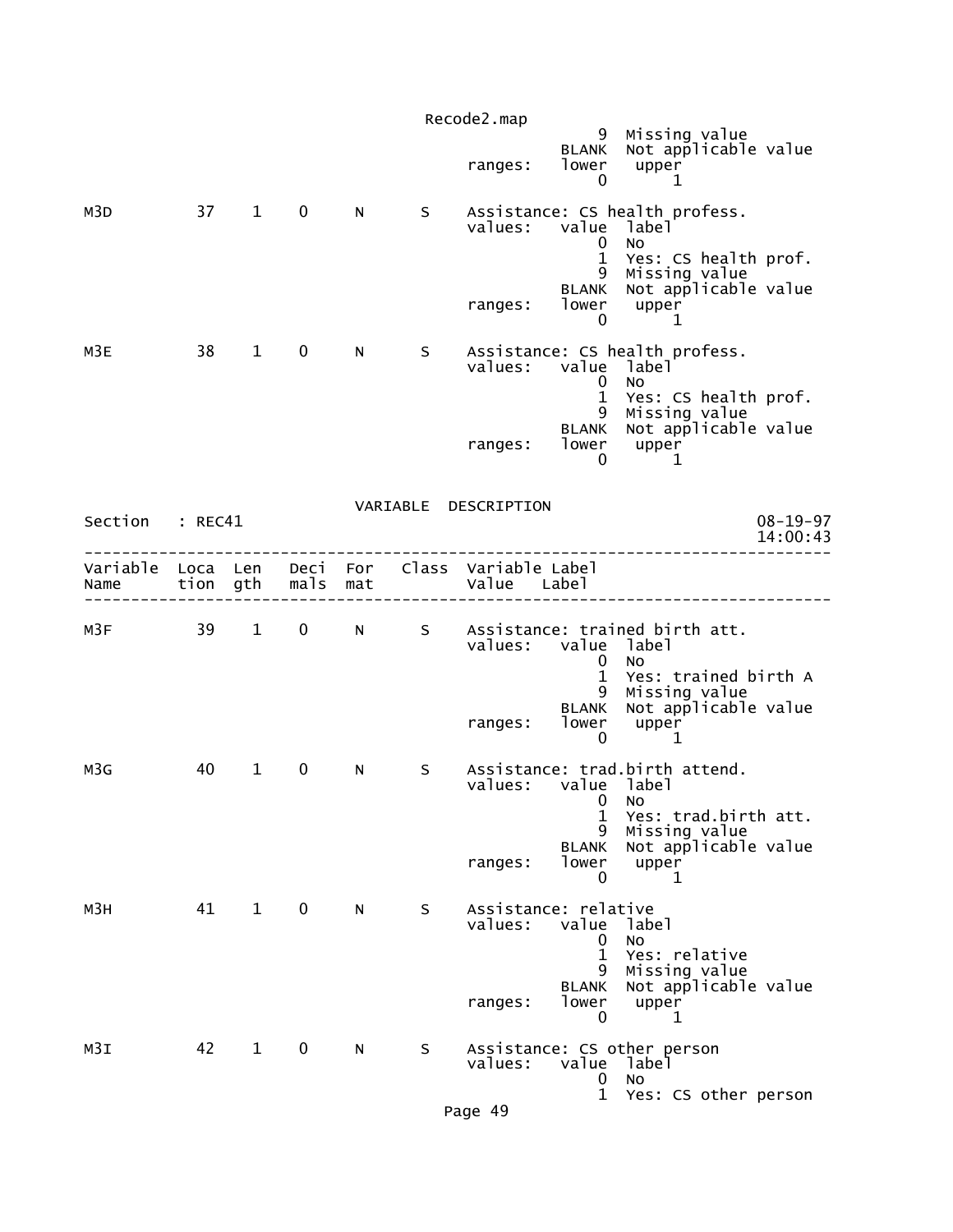|                 | Recode2.map |              |                   |   |    |                                                                |                                         |                                                                                           |  |  |  |  |
|-----------------|-------------|--------------|-------------------|---|----|----------------------------------------------------------------|-----------------------------------------|-------------------------------------------------------------------------------------------|--|--|--|--|
|                 |             |              |                   |   |    | ranges:                                                        | $\mathbf 0$                             | 9 Missing value<br>BLANK Not applicable value<br>$lower$ upper<br>1                       |  |  |  |  |
| M3J             | 43          |              | $1 \quad 0$       | N |    | values: value label                                            | 0<br>$\mathbf{1}$                       | S Assistance: CS other person<br><b>NO</b><br>Yes: CS other person<br>9 Missing value     |  |  |  |  |
|                 |             |              |                   |   |    | ranges:                                                        | 0                                       | BLANK Not applicable value<br>$\begin{bmatrix} 1 & 0 & 0 \\ 0 & 1 & 1 \end{bmatrix}$<br>1 |  |  |  |  |
| Section : REC41 |             |              |                   |   |    | VARIABLE DESCRIPTION                                           |                                         | $08 - 19 - 97$<br>14:00:43                                                                |  |  |  |  |
| Name            |             |              | tion gth mals mat |   |    | Variable Loca Len Deci For Class Variable Label<br>Value Label |                                         |                                                                                           |  |  |  |  |
| мЗк             |             |              |                   |   |    | values: value label                                            | $\mathbf{0}$                            | 44 1 0 N S Assistance: other resp (uncod)<br><b>NO</b><br>1 Yes: other responses          |  |  |  |  |
|                 |             |              |                   |   |    | ranges:                                                        | 0                                       | 9 Missing value<br>BLANK Not applicable value<br>lower upper<br>$\mathbf{1}$              |  |  |  |  |
| M3L             |             | 45 1         | $\mathbf 0$       | N | S  | Assistance: CS other<br>values: value label                    | $\mathbf{0}$<br>$\mathbf{1}$            | No<br>Yes: CS other                                                                       |  |  |  |  |
|                 |             |              |                   |   |    |                                                                | $\mathbf 0$                             | 9 Missing value<br>BLANK Not applicable value<br>ranges: lower upper<br>0 1<br>1          |  |  |  |  |
| мЗм             | 46          | $\mathbf{1}$ | $\mathbf 0$       | N | S. | Assistance: CS other<br>values:                                | value label<br>$\overline{0}$<br>1<br>9 | <b>NO</b><br>Yes: CS other<br>Missing value                                               |  |  |  |  |
|                 |             |              |                   |   |    | ranges:                                                        | <b>BLANK</b><br>lower<br>0              | Not applicable value<br>upper<br>1                                                        |  |  |  |  |
| M3N             | 47          | $\mathbf{1}$ | $\mathbf 0$       | N | S  | Assistance: no one<br>values:                                  | value<br>0<br>$\mathbf{1}$<br>9         | label<br>No: some assistance<br>Yes: no one<br>Missing value                              |  |  |  |  |
|                 |             |              |                   |   |    | ranges:                                                        | <b>BLANK</b><br>lower<br>0              | Not applicable value<br>upper<br>1                                                        |  |  |  |  |
| м4              | 48          | $\mathbf{2}$ | 0                 | N | S  | values:                                                        | value<br>94<br>95                       | Duration of breastfeeding<br>label<br>Never breastfed<br>Still breastfeeding              |  |  |  |  |
|                 |             |              |                   |   |    | Page 50                                                        |                                         |                                                                                           |  |  |  |  |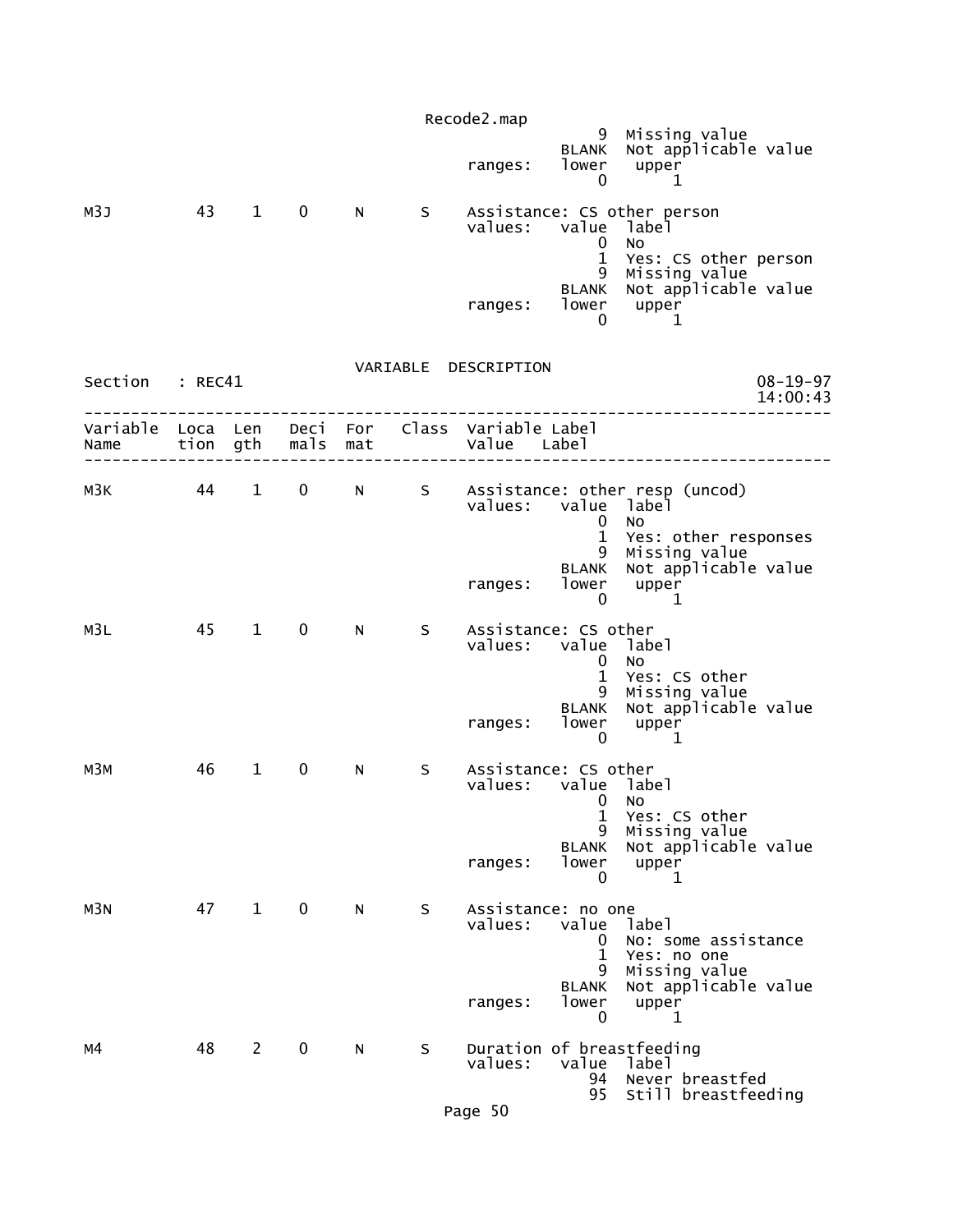Recode2.map 96 Breastfed until died 97 Inconsistent en de la construction de la construction de la construction de la construction de la construction de la constr 99 Missing value BLANK Not applicable value ranges: lower upper<br>0 59  $\sim$  0  $\sim$  59 94 98

 VARIABLE DESCRIPTION Section : REC41 08-19-97<br>14:00:43 14:00:43 -------------------------------------------------------------------------------- Variable Loca Len Deci For Class Variable Label Name tion gth mals mat Value Label -------------------------------------------------------------------------------- M5 50 2 0 N S Months of breastfeeding<br>values: value label value label 94 Never breastfed<br>97 Inconsistent 97 Inconsistent 98 DK 99 Missing value BLANK Not applicable value<br>lower upper ranges: lower upper<br>59 0  $0 \t 59$  94 98 M6 52 2 0 N S Duration of amenorrhea<br>values: value label values: value label 96 Period not returned 97 Inconsistent en de la construction de la construction de la construction de la construction de la construction de la constr 99 Missing value BLANK Not applicable value<br>lower upper ranges: lower upper<br>59  $0 \t 59$  $\sim$  96  $\sim$  98  $\sim$  98 M7 54 2 0 N S Months of amenorrhea<br>values: value labe value label 97 Inconsistent en de la construction de la construction de la construction de la construction de la construction de la constr 99 Missing value BLANK Not applicable value ranges: lower upper<br>0 59  $\sim$  0  $\sim$  59 97 98 M8 56 2 0 N S Duration of abstinence values: value label 96 Still abstaining<br>97 Inconsistent 97 Inconsistent 98 DK<br>99 Mis 99 Missing value BLANK Not applicable value ranges: lower upper<br>59 0  $0 \t 59$  $\sim$  96  $\sim$  98  $\sim$  98

> VARIABLE DESCRIPTION Page 51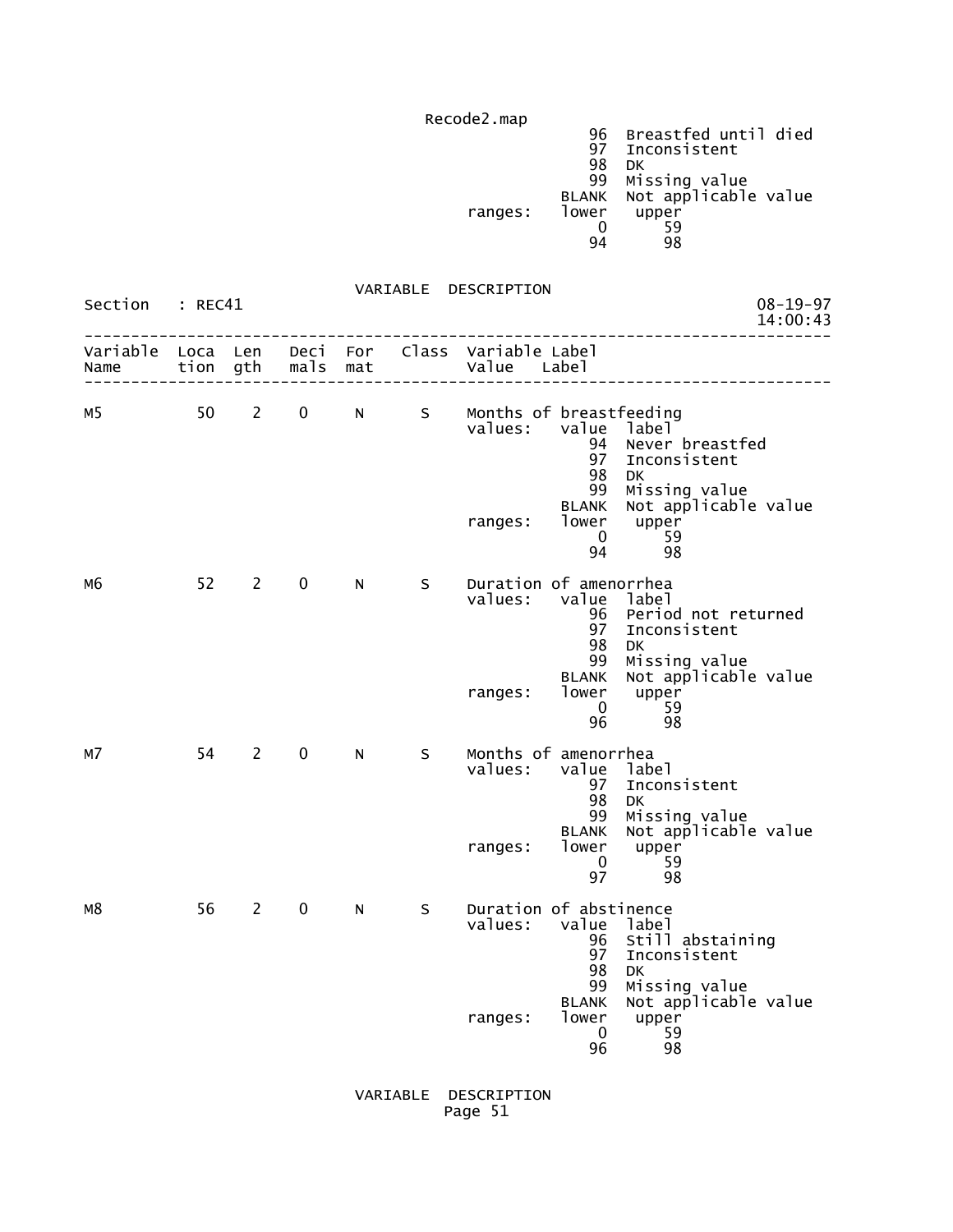|                        |      |              |             |                |    | Recode2.map                                                    |                                                                                                      |                                                                                                                                          |                            |
|------------------------|------|--------------|-------------|----------------|----|----------------------------------------------------------------|------------------------------------------------------------------------------------------------------|------------------------------------------------------------------------------------------------------------------------------------------|----------------------------|
| Section : REC41        |      |              |             |                |    |                                                                |                                                                                                      |                                                                                                                                          | $08 - 19 - 97$<br>14:00:43 |
| Name tion gth mals mat |      |              |             |                |    | Variable Loca Len Deci For Class Variable Label<br>Value Label |                                                                                                      |                                                                                                                                          |                            |
| м9                     | 58 2 |              |             |                |    | 0 N S Months of abstinence<br>values:<br>ranges: lower upper   | value label<br>97<br>98<br>99<br><b>BLANK</b><br>- 0<br>97                                           | Inconsistent<br><b>DK</b><br>Missing value<br>Not applicable value<br>59<br>98                                                           |                            |
| M10                    | 60   | $1 \quad$    | $\mathbf 0$ | N -            | S  | Time wanted pregnancy<br>values:<br>ranges:                    | value label<br>$\mathbf{1}$<br>$\overline{2}$<br>$\overline{3}$<br>9<br><b>BLANK</b><br>$\mathbf{1}$ | Then<br>Later<br>No more<br>Missing value<br>Not applicable value<br>lower upper<br>3                                                    |                            |
| M11                    | 61   | $3^{\circ}$  | $\mathbf 0$ | N.             | S  | Time would have waited<br>values:<br>ranges:                   | value<br>998<br>999<br><b>BLANK</b><br>lower<br>101<br>201                                           | label<br>DK<br>Missing value<br>Not applicable value<br>upper<br>190<br>190<br>220<br>998 998                                            |                            |
| M12                    | 64   | $\mathbf{1}$ | $\mathbf 0$ | N <sub>1</sub> | S  | values:<br>ranges:                                             | $\mathbf 0$<br>$\mathbf{1}$<br>8<br>$\mathbf 0$<br>8                                                 | Antenatal card for pregnancy<br>value label<br>No<br>Yes<br>DK<br>9 Missing value<br>BLANK Not applicable value<br>lower upper<br>1<br>8 |                            |
| M13                    |      | 65 2         | $\mathbf 0$ | N              | S. | values:<br>ranges:                                             | value<br>98<br>99<br><b>BLANK</b><br>lower<br>$\overline{0}$                                         | Timing of 1st antenatal check<br>label<br>DK<br>Missing value<br>Not applicable value<br>upper<br>- 9<br>98                              |                            |
| Section : REC41        |      |              |             |                |    | VARIABLE DESCRIPTION                                           |                                                                                                      | ________________                                                                                                                         | $08 - 19 - 97$<br>14:00:43 |
|                        |      |              |             |                |    | Variable Loca Len Deci For Class Variable Label<br>Page 52     |                                                                                                      |                                                                                                                                          |                            |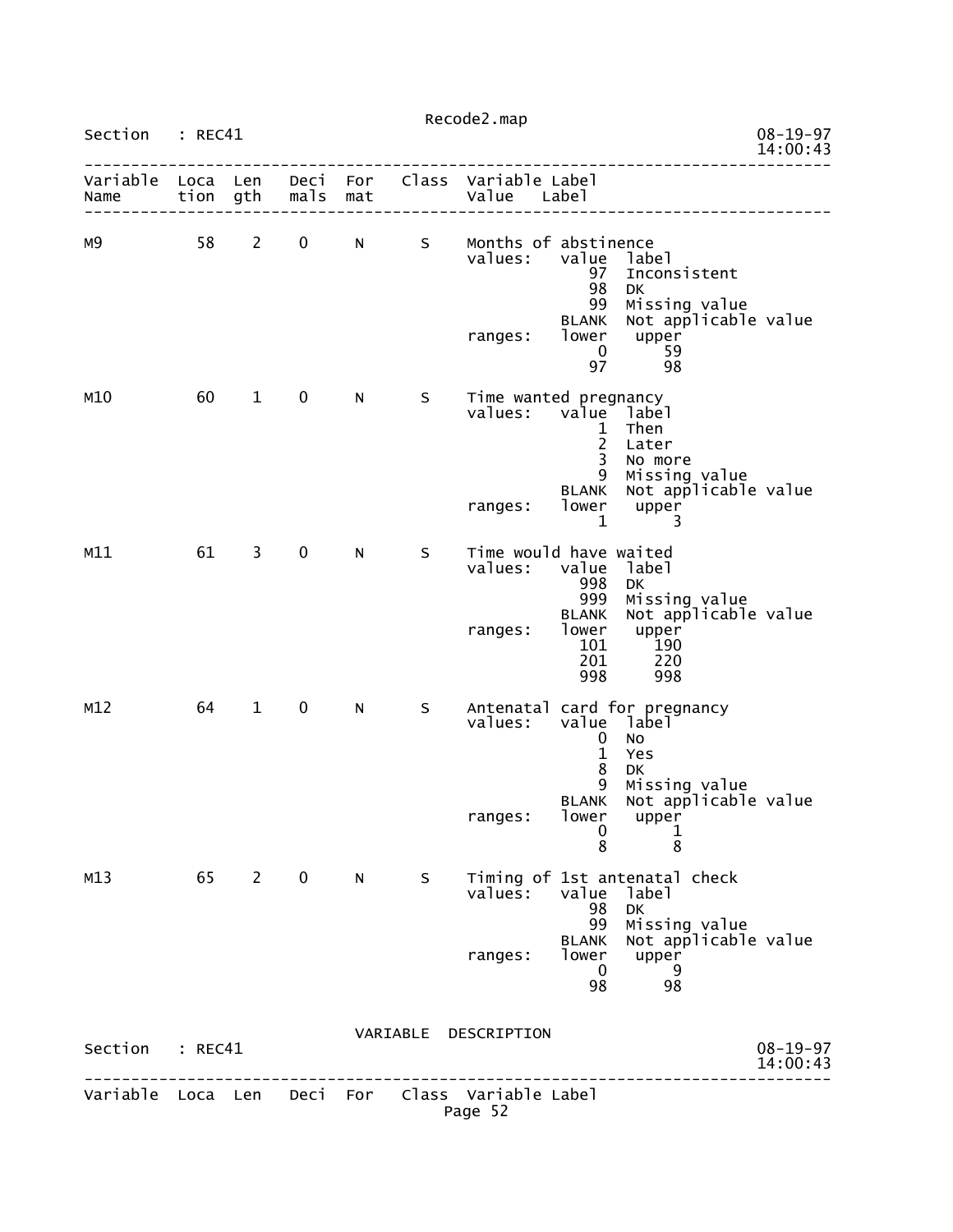| Name                                                    | tion gth |                | mals                | mat |   | Recode2.map<br>Value       | Labe <sub>1</sub>                                                                                                                 |                                                                                                                                                                                                                                                                   |                            |
|---------------------------------------------------------|----------|----------------|---------------------|-----|---|----------------------------|-----------------------------------------------------------------------------------------------------------------------------------|-------------------------------------------------------------------------------------------------------------------------------------------------------------------------------------------------------------------------------------------------------------------|----------------------------|
| M14                                                     | 67       | $\overline{2}$ | 0                   | N   | S | values:                    | value<br>$\mathbf 0$<br>98                                                                                                        | Antenatal visits for pregnancy<br>label<br>No antenatal visits<br>DK                                                                                                                                                                                              |                            |
|                                                         |          |                |                     |     |   | ranges:                    | 99<br><b>BLANK</b><br>lower<br>$\mathbf 0$<br>98                                                                                  | Missing value<br>Not applicable value<br>upper<br>20<br>98                                                                                                                                                                                                        |                            |
| M15                                                     | 69       | $2^{\circ}$    | 0                   | N   | S | values:<br>ranges:         | Place of delivery<br>value<br>10<br>11<br>12<br>20<br>21<br>22<br>23<br>30<br>31<br>40<br>41<br>99<br><b>BLANK</b><br>lower<br>10 | label<br><b>HOMES</b><br>Respondents home<br>Other home<br>PUBLIC SECTOR<br>Govt. hospital<br>Govt. health center<br>Govt. health post<br>PRIVATE SECTOR<br>Private hosp/clinic<br><b>OTHERS</b><br>Other<br>Missing value<br>Not applicable value<br>upper<br>41 |                            |
| M16                                                     | 71       | $\mathbf{1}$   | 0                   | N   | S | Premature birth<br>values: | value<br>0<br>$\mathbf{1}$<br>8<br>9                                                                                              | label<br>On time<br>Premature<br>DK<br>Missing value                                                                                                                                                                                                              |                            |
|                                                         |          |                |                     |     |   | ranges:                    | <b>BLANK</b><br>lower<br>0<br>8                                                                                                   | Not applicable value<br>upper<br>1<br>8                                                                                                                                                                                                                           |                            |
| M17                                                     | 72       | $\mathbf{1}$   | 0                   | N   | S |                            | values: value label<br>0<br>$\mathbf{1}$<br>9<br><b>BLANK</b>                                                                     | Delivery by caesarian section<br>NO.<br>Yes<br>Missing value<br>Not applicable value                                                                                                                                                                              |                            |
|                                                         |          |                |                     |     |   | ranges:                    | 0                                                                                                                                 | $\frac{1}{2}$ dower upper<br>1                                                                                                                                                                                                                                    |                            |
| Section : REC41                                         |          |                |                     |     |   | VARIABLE DESCRIPTION       |                                                                                                                                   |                                                                                                                                                                                                                                                                   | $08 - 19 - 97$<br>14:00:43 |
| Variable Loca Len Deci For Class Variable Label<br>Name |          |                | tion gth  mals  mat |     |   | Value Label                |                                                                                                                                   |                                                                                                                                                                                                                                                                   |                            |
| M18                                                     |          |                | 73 1 0 N            |     |   |                            | S Size of child at birth<br>values: value label                                                                                   | 1 Very large                                                                                                                                                                                                                                                      |                            |
|                                                         |          |                |                     |     |   | Page 53                    |                                                                                                                                   |                                                                                                                                                                                                                                                                   |                            |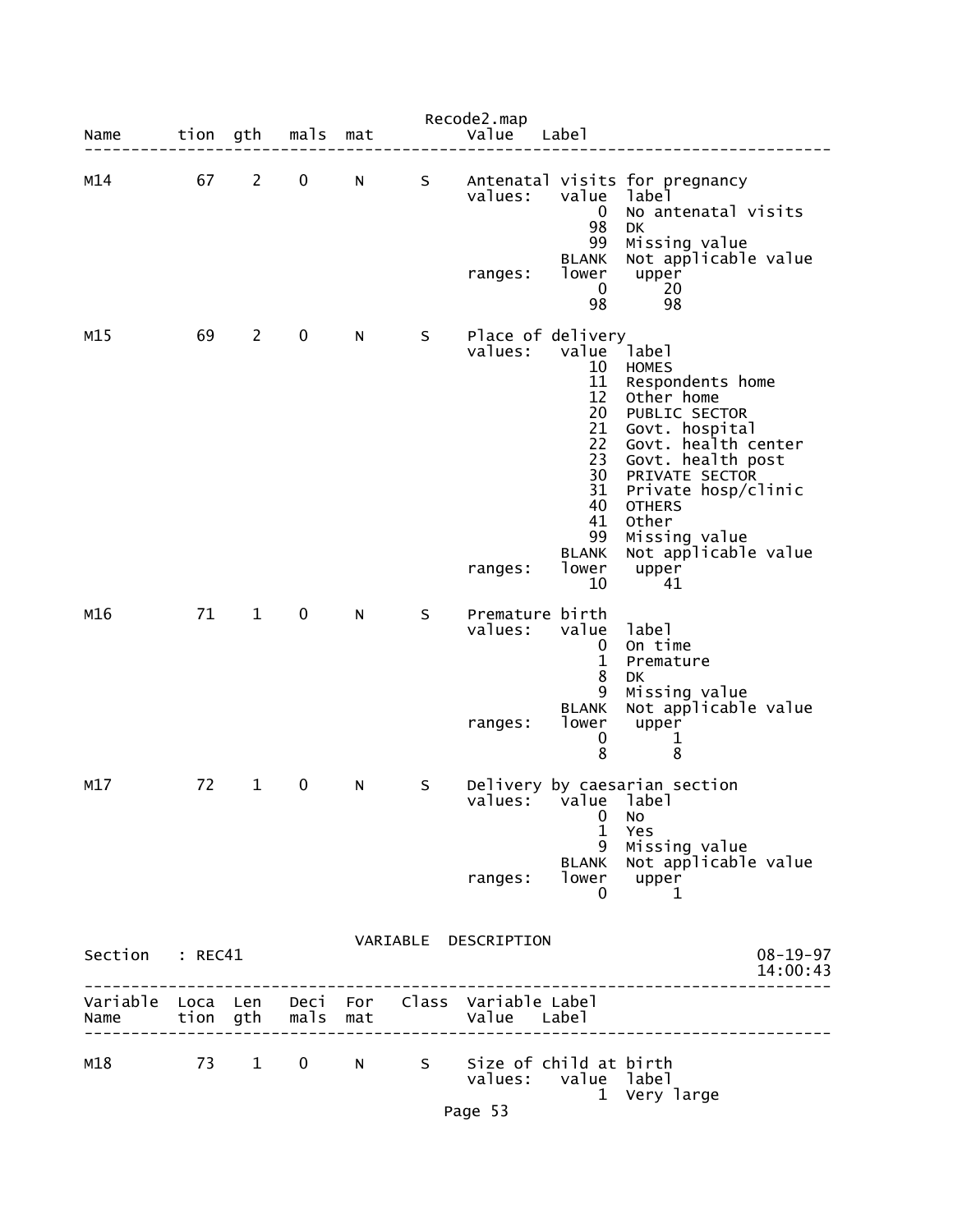|                 |    |              |              |                                                                                                                                                                                                                                |   | Recode2.map                                                                         |                                                                                                                                    |                                                                                                                                                                                                                                                                                                               |
|-----------------|----|--------------|--------------|--------------------------------------------------------------------------------------------------------------------------------------------------------------------------------------------------------------------------------|---|-------------------------------------------------------------------------------------|------------------------------------------------------------------------------------------------------------------------------------|---------------------------------------------------------------------------------------------------------------------------------------------------------------------------------------------------------------------------------------------------------------------------------------------------------------|
|                 |    |              |              |                                                                                                                                                                                                                                |   | ranges:                                                                             | 2<br>3<br>$\frac{4}{5}$<br>$\bf 8$<br>9<br><b>BLANK</b><br>lower<br>$\mathbf{1}$<br>8                                              | Larger than average<br>Average<br>Smaller than average<br>Very small<br>DK<br>Missing value<br>Not applicable value<br>upper<br>5<br>8                                                                                                                                                                        |
| M19             | 74 | $4 \quad$    | $\mathbf 0$  | N a                                                                                                                                                                                                                            | S | values:<br>ranges:                                                                  | value<br>9996<br>9998<br>9999<br><b>BLANK</b><br>500<br>9996                                                                       | Birth weight (kilos - 3 dec.)<br>label<br>Not weighed at birth<br>DK.<br>Missing value<br>Not applicable value<br>lower upper<br>9000<br>9998                                                                                                                                                                 |
| M20             |    | 78 2         | $\mathbf{0}$ | N and the set of the set of the set of the set of the set of the set of the set of the set of the set of the set of the set of the set of the set of the set of the set of the set of the set of the set of the set of the set | S | values: value label<br>ranges:                                                      | $\mathbf{1}$<br>$\frac{2}{3}$<br>$\overline{4}$<br>5<br>$6\phantom{1}6$<br>$\overline{7}$<br>8<br>99<br><b>BLANK</b><br>lower<br>1 | Reason did not breastfeed<br>Mother ill, weak<br>Child ill, weak<br>Child died<br>Nipple, breast prob.<br>Insufficient milk<br>Mother working<br>Child refused<br>Other<br>Missing value<br>Not applicable value<br>upper<br>8                                                                                |
| Section : REC41 |    |              |              |                                                                                                                                                                                                                                |   | VARIABLE DESCRIPTION                                                                |                                                                                                                                    | $08 - 19 - 97$<br>14:00:43                                                                                                                                                                                                                                                                                    |
| Name            |    |              |              |                                                                                                                                                                                                                                |   | Variable Loca Len Deci For Class Variable Label<br>tion gth mals mat by value Label |                                                                                                                                    |                                                                                                                                                                                                                                                                                                               |
| M21             | 80 | $\mathbf{2}$ | 0            | N                                                                                                                                                                                                                              | S | values:<br>ranges:                                                                  | value label<br>1<br>$\overline{2}$<br>3<br>4<br>5<br>6<br>7<br>8<br>9<br>10<br>11<br>97<br>99<br><b>BLANK</b><br>lower<br>1        | Reason stopped breastfeeding<br>Mother ill, weak<br>Child ill, weak<br>Child died<br>Nipple, breast prob.<br>Insufficient milk<br>Working<br>Child refused<br>Weaning age<br>Became pregnant<br>Started using method<br>Other<br>Missing ever breastf<br>Missing value<br>Not applicable value<br>upper<br>11 |

Page 54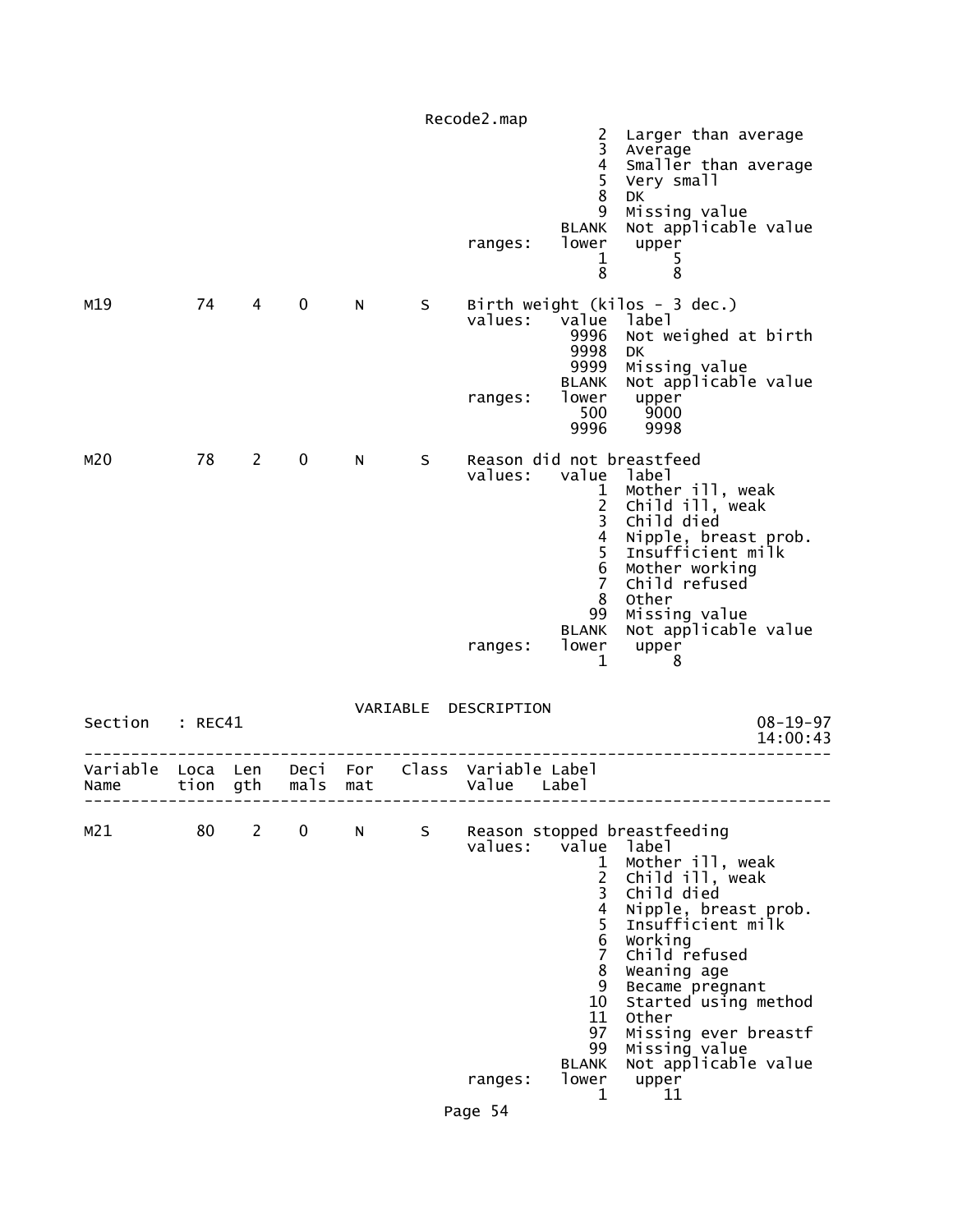|                  |                  |                |              |            |   | Recode2.map                         | 97                                                                                                 | 97                                                                                                                                             |                            |
|------------------|------------------|----------------|--------------|------------|---|-------------------------------------|----------------------------------------------------------------------------------------------------|------------------------------------------------------------------------------------------------------------------------------------------------|----------------------------|
| M <sub>2</sub>   | 82               | $\mathbf{1}$   | $\mathbf 0$  | N          | S | values:<br>ranges:                  | Child given other food<br>value<br>0<br>$\mathbf{1}$<br>9<br><b>BLANK</b><br>lower<br>0            | label<br>No<br>Yes<br>Missing value<br>Not applicable value<br>upper<br>1                                                                      |                            |
| M <sub>2</sub>   | 83               | $2^{\sim}$     | $\mathbf 0$  | N          | S | values:<br>ranges:                  | value<br>96<br>97<br>98<br>99<br><b>BLANK</b><br>lower<br>0<br>96                                  | Age for formula or other milk<br>label<br>Not given<br>Inconsistent<br><b>DK</b><br>Missing value<br>Not applicable value<br>upper<br>60<br>98 |                            |
| M24              | 85               | $2^{\sim}$     | $\mathbf 0$  | N          | S | values:<br>ranges:                  | Age for plain water<br>value<br>96<br>97<br>98<br>99<br><b>BLANK</b><br>lower<br>$\mathbf 0$<br>96 | label<br>Not given<br>Inconsistent<br>DK<br>Missing value<br>Not applicable value<br>upper<br>60<br>98                                         |                            |
| Section          | : REC41          |                |              |            |   | VARIABLE DESCRIPTION                |                                                                                                    |                                                                                                                                                | $08 - 19 - 97$<br>14:00:43 |
| Variable<br>Name | Loca Len<br>tion | gth            | Deci<br>mals | For<br>mat |   | Class Variable Label<br>Value Label |                                                                                                    |                                                                                                                                                |                            |
| M25              | 87               | $\overline{2}$ | 0            | N          | S | values:<br>ranges:                  | Age for other liquids<br>value label<br>96<br>97<br>98<br>99<br><b>BLANK</b><br>lower<br>0<br>96   | Not given<br>Inconsistent<br><b>DK</b><br>Missing value<br>Not applicable value<br>upper<br>60<br>98                                           |                            |
| M26              | 89               | $\mathbf{2}$   | 0            | N          | S | values:<br>ranges:<br>Page 55       | value<br>96<br>97<br>98<br>99<br><b>BLANK</b><br>lower<br>$\mathbf 0$<br>96                        | Age for solid or mushy food<br>label<br>Not given<br>Inconsistent<br>DK<br>Missing value<br>Not applicable value<br>upper<br>60<br>98          |                            |
|                  |                  |                |              |            |   |                                     |                                                                                                    |                                                                                                                                                |                            |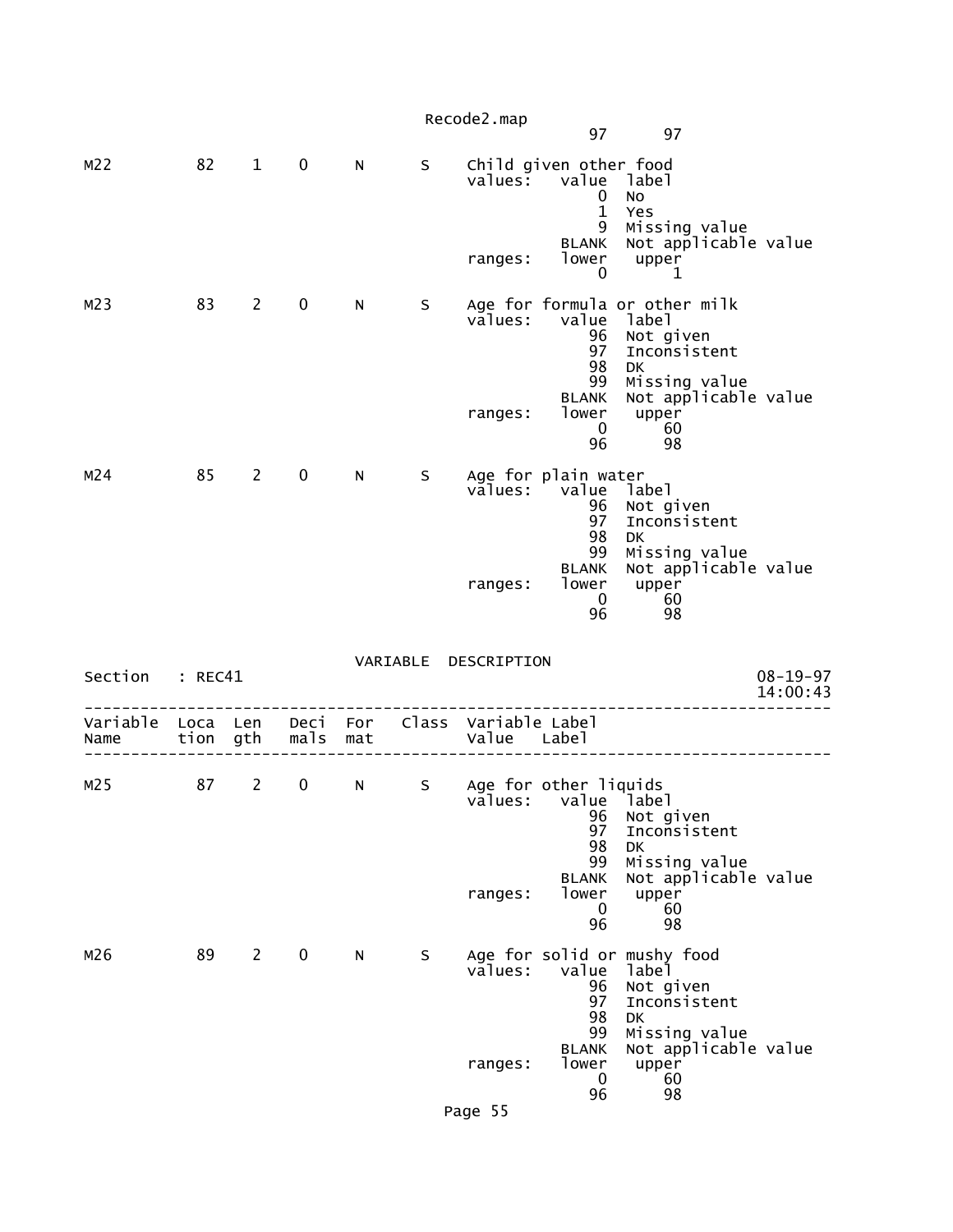|                        |                  |              |              |            |             | Recode2.map                                                    |                                                                                                        |                                                                                                                                       |                            |
|------------------------|------------------|--------------|--------------|------------|-------------|----------------------------------------------------------------|--------------------------------------------------------------------------------------------------------|---------------------------------------------------------------------------------------------------------------------------------------|----------------------------|
| M <sub>27</sub>        | 91               | $\mathbf{1}$ | $\mathbf 0$  | N          | S           | Flag for breastfeeding<br>values:<br>ranges:                   | value<br>0<br>$\mathbf{1}$<br>$\overline{c}$<br>3<br>$\overline{4}$<br><b>BLANK</b><br>lower<br>0      | label<br>No flag<br>> interval<br>> interval by 1 mnth<br>> age at death<br>During preg in cal.<br>Not applicable value<br>upper<br>4 |                            |
| M28                    | 92               | $\mathbf{1}$ | 0            | N.         | S.          | Flag for amenorrhea<br>values:<br>ranges:                      | value<br>0<br>$\mathbf{1}$<br>$\overline{c}$<br>$\overline{4}$<br><b>BLANK</b><br>lower<br>$\mathbf 0$ | label<br>No flag<br>> interval<br>> interval by 1 mnth<br>During preg in cal.<br>Not applicable value<br>upper<br>4                   |                            |
| Section                | : REC41          |              |              |            |             | VARIABLE DESCRIPTION                                           |                                                                                                        |                                                                                                                                       | $08 - 19 - 97$<br>14:00:43 |
| Variable<br>Name       | Loca Len<br>tion | gth          | Deci<br>mals | For<br>mat |             | Class Variable Label<br>Value Label                            |                                                                                                        |                                                                                                                                       |                            |
| M29                    | 93               | $\mathbf{1}$ | $\mathbf 0$  | N          | S           | Flag for abstinence<br>values: value                           | 0<br>$\mathbf{1}$<br>$\overline{2}$<br>4                                                               | label<br>No flag<br>> interval<br>> interval by 1 mnth<br>During preg in cal.<br>Not applicable value                                 |                            |
|                        |                  |              |              |            |             | ranges:                                                        | BLANK<br>lower<br>0                                                                                    | upper<br>4                                                                                                                            |                            |
| Section                | : REC42          |              |              |            | VARIABLE    | DESCRIPTION                                                    |                                                                                                        |                                                                                                                                       | $08 - 19 - 97$<br>14:00:43 |
| Name tion gth mals mat |                  |              |              |            |             | Variable Loca Len Deci For Class Variable Label<br>Value Label |                                                                                                        |                                                                                                                                       |                            |
| v401 18 1              |                  |              | $\mathbf{0}$ |            | $N$ and $N$ | values: value<br>ranges:                                       | $\mathbf{0}$<br>$\mathbf{1}$<br>9<br><b>BLANK</b><br>$\overline{0}$                                    | S Last birth ceasarean section<br>label<br>No<br>Yes<br>Missing value<br>Not applicable value<br>lower upper<br>1                     |                            |
| V404                   |                  | 19 1         | $\mathbf 0$  | N -        | S.          | Currently breastfeeding<br>values:                             | value label<br>$\mathbf{0}$<br>$\mathbf{1}$                                                            | No<br>Yes                                                                                                                             |                            |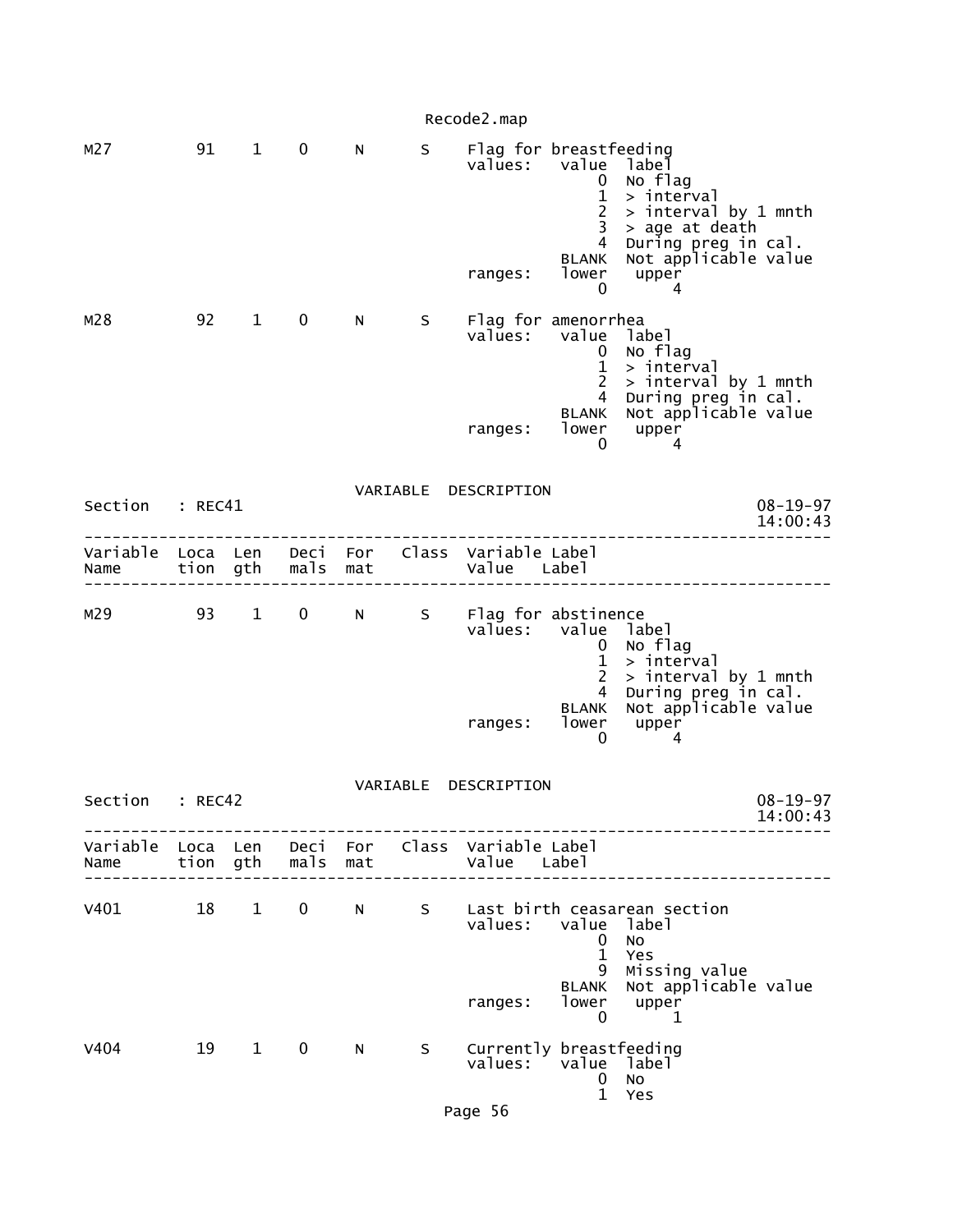|                  |              |              |              |            |          | Recode2.map<br>ranges:            | lower<br>0                               | upper<br>1                                                                                  |                            |
|------------------|--------------|--------------|--------------|------------|----------|-----------------------------------|------------------------------------------|---------------------------------------------------------------------------------------------|----------------------------|
| V405             | 20           | $\mathbf{1}$ | $\pmb{0}$    | N          | S        | Currently amenorrheic<br>values:  | value<br>0<br>$\mathbf{1}$               | label<br>No<br>Yes                                                                          |                            |
|                  |              |              |              |            |          | ranges:                           | lower<br>0                               | upper<br>1                                                                                  |                            |
| V406             | 21           | $\mathbf{1}$ | $\pmb{0}$    | N          | S        | Currently abstaining<br>values:   | value<br>0<br>$\mathbf{1}$               | label<br><b>NO</b><br>Yes                                                                   |                            |
|                  |              |              |              |            |          | ranges:                           | lower<br>0                               | upper<br>1                                                                                  |                            |
| <b>V407</b>      | 22           | 2            | 0            | N          | S        | values:                           | value<br>96<br>99<br><b>BLANK</b>        | Times breastfed during night<br>label<br>On demand<br>Missing value<br>Not applicable value |                            |
| <b>V408</b>      | 24           | $\mathbf{2}$ | 0            | N          | S        | values:                           | value<br>96<br>99<br><b>BLANK</b>        | Times breastfed during day<br>label<br>On demand<br>Missing value<br>Not applicable value   |                            |
| V409             | 26           | $\mathbf{1}$ | 0            | N          | S        | Gave child plain water<br>values: | value<br>$\mathbf 0$<br>$\mathbf 1$<br>9 | label<br><b>NO</b><br>Yes<br>Missing value                                                  |                            |
|                  |              |              |              |            |          | ranges:                           | <b>BLANK</b><br>lower<br>0               | Not applicable value<br>upper<br>1                                                          |                            |
| Section          | : REC42      |              |              |            | VARIABLE | DESCRIPTION                       |                                          |                                                                                             | $08 - 19 - 97$<br>14:00:43 |
| Variable<br>Name | Loca<br>tion | Len<br>gth   | Deci<br>mals | For<br>mat | Class    | Variable Label<br>Value           | Label                                    |                                                                                             |                            |
| V409A            | 27           | $\mathbf{1}$ | 0            | N          | S        | Gave child sugar water<br>values: | value<br>0<br>1                          | label<br><b>NO</b><br>Yes                                                                   |                            |
|                  |              |              |              |            |          | ranges:                           | 9<br><b>BLANK</b><br>lower<br>0          | Missing value<br>Not applicable value<br>upper<br>1                                         |                            |
| V410             | 28           | $\mathbf{1}$ | $\mathbf 0$  | N          | S        | Gave child juice<br>values:       | value<br>0<br>1<br>9                     | label<br>No<br>Yes                                                                          |                            |
|                  |              |              |              |            |          | ranges:<br>Page 57                | <b>BLANK</b><br>lower                    | Missing value<br>Not applicable value<br>upper                                              |                            |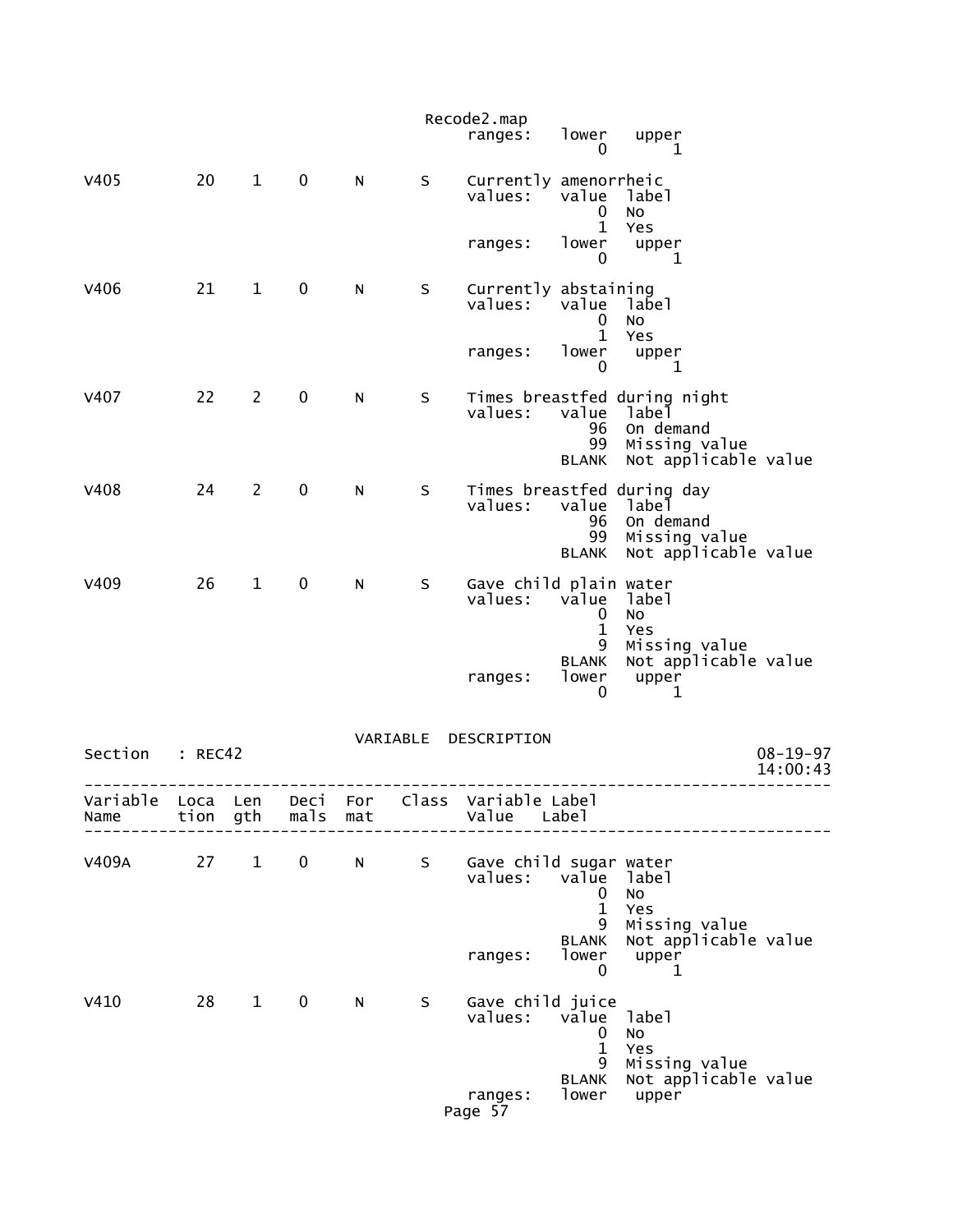|                  |              |              |              |            |    | Recode2.map                         |                                                                                                  |                                                                                                              |                            |
|------------------|--------------|--------------|--------------|------------|----|-------------------------------------|--------------------------------------------------------------------------------------------------|--------------------------------------------------------------------------------------------------------------|----------------------------|
|                  |              |              |              |            |    |                                     | $\mathbf 0$                                                                                      | $\mathbf{1}$                                                                                                 |                            |
| <b>V410A</b>     | 29           | $\mathbf{1}$ | $\mathbf 0$  | N          | S  | values:<br>ranges:                  | Gave child herbal tea<br>value<br>0<br>$\mathbf{1}$<br>9<br><b>BLANK</b><br>lower<br>$\mathbf 0$ | label<br><b>NO</b><br>Yes<br>Missing value<br>Not applicable value<br>upper<br>1                             |                            |
| V411             | 30           | $\mathbf{1}$ | $\mathbf 0$  | N          | S  | values:<br>ranges:                  | value<br>0<br>$\mathbf{1}$<br>9<br><b>BLANK</b><br>lower                                         | Gave child powder/tinned milk<br>label<br><b>NO</b><br>Yes<br>Missing value<br>Not applicable value<br>upper |                            |
| V411A            | 31           | $\mathbf{1}$ | $\mathbf 0$  | N          | S  | values:<br>ranges:                  | 0<br>Gave child baby formula<br>value<br>0<br>$\mathbf{1}$<br>9<br><b>BLANK</b><br>lower         | 1<br>label<br>No<br>Yes<br>Missing value<br>Not applicable value<br>upper                                    |                            |
| Section          | : REC42      |              |              |            |    | VARIABLE DESCRIPTION                | 0                                                                                                | 1                                                                                                            | $08 - 19 - 97$<br>14:00:43 |
| Variable<br>Name | Loca<br>tion | Len<br>gth   | Deci<br>mals | For<br>mat |    | Class Variable Label<br>Value Label |                                                                                                  |                                                                                                              |                            |
| V412             | 32           | $\mathbf{1}$ | $\mathbf 0$  | N          | S. | values:<br>ranges:                  | Gave child fresh milk<br>value<br>0<br>$\mathbf{1}$<br>9<br><b>BLANK</b><br>lower                | label<br>No<br>Yes<br>Missing value<br>Not applicable value<br>upper                                         |                            |
| V413A            | 33           | $\mathbf{1}$ | $\mathbf 0$  | N          | S  | values:                             | 0<br>value<br>0<br>$\mathbf{1}$<br>9                                                             | 1<br>Country specific other liquid<br>label<br>No<br>Yes<br>Missing value                                    |                            |
|                  |              |              |              |            |    | ranges:                             | <b>BLANK</b><br>lower<br>0                                                                       | Not applicable value<br>upper<br>1                                                                           |                            |
| V413B            | 34           | $\mathbf{1}$ | $\mathbf 0$  | N          | S  | values:                             | value<br>0<br>$\mathbf{1}$<br>9<br><b>BLANK</b>                                                  | Country specific other liquid<br>label<br>No<br>Yes<br>Missing value                                         |                            |
|                  |              |              |              |            |    | ranges:<br>Page 58                  | lower                                                                                            | Not applicable value<br>upper                                                                                |                            |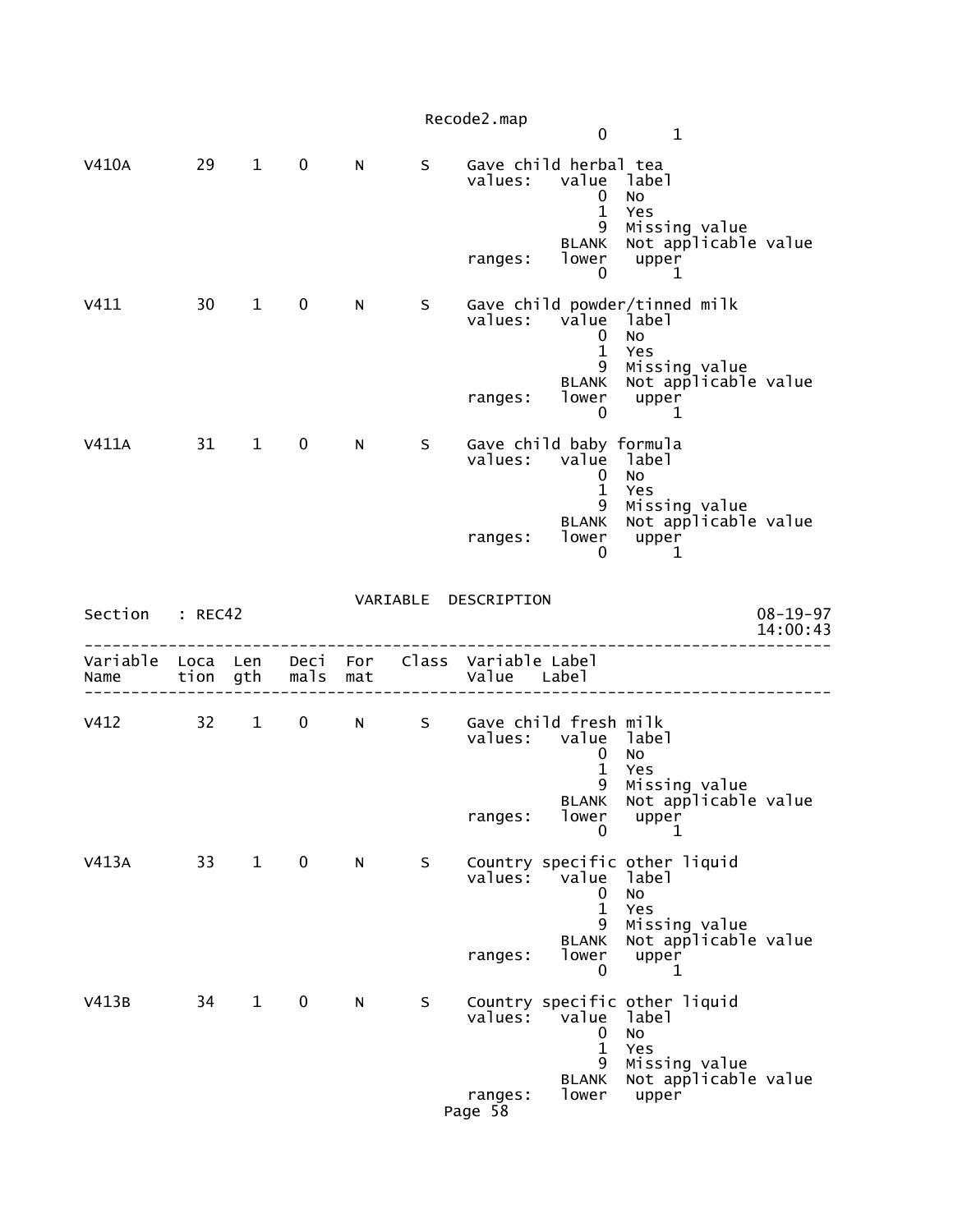|                                                                           |           |              |              |    |    | Recode2.map          | $\mathbf 0$                                        | $\mathbf{1}$                                                    |                            |
|---------------------------------------------------------------------------|-----------|--------------|--------------|----|----|----------------------|----------------------------------------------------|-----------------------------------------------------------------|----------------------------|
| V413C                                                                     | 35 1      |              | $\mathbf 0$  | N. | S  |                      | values: value label<br>$\mathbf 0$<br>$\mathbf{1}$ | Country specific other liquid<br><b>NO</b><br>Yes               |                            |
|                                                                           |           |              |              |    |    | ranges:              | 9<br><b>BLANK</b><br>lower<br>$\mathbf{0}$         | Missing value<br>Not applicable value<br>upper<br>1             |                            |
| V413D                                                                     | $36 \t 1$ |              | $\mathbf{0}$ | N. | S. |                      | values: value label<br>$\mathbf 0$<br>$\mathbf{1}$ | Country specific other liquid<br>No<br>Yes                      |                            |
|                                                                           |           |              |              |    |    | ranges:              | 9<br>0                                             | Missing value<br>BLANK Not applicable value<br>lower upper<br>1 |                            |
| Section : REC42                                                           |           |              |              |    |    | VARIABLE DESCRIPTION |                                                    |                                                                 | $08 - 19 - 97$<br>14:00:43 |
| Variable Loca Len Deci For Class Variable Label<br>Name tion gth mals mat |           |              |              |    |    | Value Label          |                                                    |                                                                 |                            |
| v413 37 1 0 N S Gave child other liquid                                   |           |              |              |    |    |                      | values: value label<br>$\mathbf 0$<br>$\mathbf{1}$ | <b>NO</b><br>Yes                                                |                            |
|                                                                           |           |              |              |    |    | ranges:              | 9<br><b>BLANK</b><br>lower<br>$\overline{0}$       | Missing value<br>Not applicable value<br>upper<br>1             |                            |
| V414A                                                                     | 38        | $\mathbf{1}$ | $\mathbf 0$  | N  | S. |                      | values: value label<br>$\mathbf 0$<br>$\mathbf{1}$ | Country specific other foods<br>No<br>Yes                       |                            |
|                                                                           |           |              |              |    |    | ranges:              | lower<br>$\mathbf{0}$                              | 9 Missing value<br>BLANK Not applicable value<br>upper<br>1     |                            |
| V414B                                                                     | 39        | $\mathbf{1}$ | $\mathbf 0$  | N  | S  |                      | values: value<br>0<br>$\mathbf{1}$                 | Country specific other foods<br>label<br>No<br>Yes              |                            |
|                                                                           |           |              |              |    |    | ranges:              | 9<br><b>BLANK</b><br>lower<br>0                    | Missing value<br>Not applicable value<br>upper<br>1             |                            |
| V414C                                                                     | 40        | $\mathbf{1}$ | $\mathbf 0$  | N  | S  |                      | values: value<br>0<br>$\mathbf{1}$                 | Country specific other foods<br>label<br>No<br>Yes              |                            |
|                                                                           |           |              |              |    |    | ranges:<br>Page 59   | 9<br>BLANK<br>lower                                | Missing value<br>Not applicable value<br>upper                  |                            |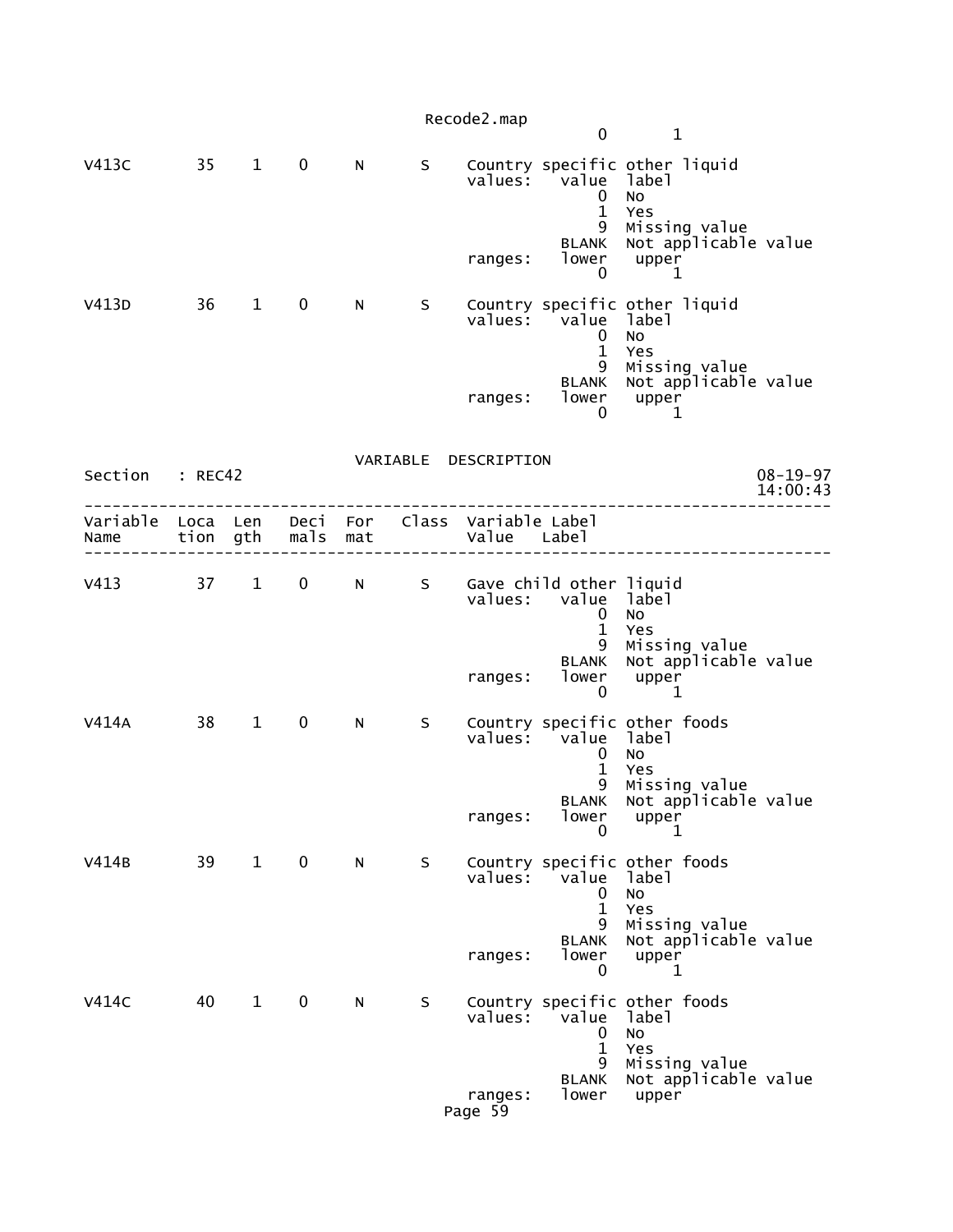|                  |                  |              |             |                 |   | Recode2.map                         | $\mathbf 0$                                             | $\mathbf{1}$                                                                                                                                  |                            |
|------------------|------------------|--------------|-------------|-----------------|---|-------------------------------------|---------------------------------------------------------|-----------------------------------------------------------------------------------------------------------------------------------------------|----------------------------|
| V414D            | 41               | $\mathbf{1}$ | $\mathbf 0$ | N               | S | values:                             | value<br>0<br>$\mathbf{1}$                              | Country specific other foods<br>label<br>No<br>Yes                                                                                            |                            |
|                  |                  |              |             |                 |   | ranges:                             | 9<br>BLANK<br>lower<br>0                                | Missing value<br>Not applicable value<br>upper<br>1                                                                                           |                            |
| Section          | : REC42          |              |             |                 |   | VARIABLE DESCRIPTION                |                                                         |                                                                                                                                               | $08 - 19 - 97$<br>14:00:43 |
| Variable<br>Name | Loca Len<br>tion | gth          | mals        | Deci For<br>mat |   | Class Variable Label<br>Value Label |                                                         |                                                                                                                                               |                            |
| $V414$ 42        |                  | $\mathbf{1}$ | $\mathbf 0$ | N               | S | values:                             | value label<br>0<br>$\mathbf{1}$<br>9                   | Gave child solid or mushy food<br>No<br>Yes<br>Missing value                                                                                  |                            |
|                  |                  |              |             |                 |   | ranges:                             | <b>BLANK</b><br>lower<br>$\mathbf 0$                    | Not applicable value<br>upper<br>1                                                                                                            |                            |
| V415             | 43               | $\mathbf{1}$ | $\mathbf 0$ | N               | S |                                     | values: value label<br>$\mathbf 0$<br>$\mathbf{1}$<br>8 | Fed food in bottle with nipple<br><b>NO</b><br>Yes<br>DK                                                                                      |                            |
|                  |                  |              |             |                 |   | ranges:                             | 9<br><b>BLANK</b><br>lower<br>0<br>8                    | Missing value<br>Not applicable value<br>upper<br>$\mathbf 1$<br>8                                                                            |                            |
| V416             | 44               | $\mathbf 1$  | 0           | N               | S | values:                             | value label<br>0<br>2<br>3<br>9<br><b>BLANK</b>         | Heard of oral rehydration<br>Never heard of, seen<br>1 Used ORS<br>Heard of ORS<br>Recognized packet<br>Missing value<br>Not applicable value |                            |
|                  |                  |              |             |                 |   | ranges:                             | lower<br>0                                              | upper<br>3.                                                                                                                                   |                            |
| V417             | 45               | $\mathbf{1}$ | $\pmb{0}$   | N               | S | ranges:                             | lower<br>0                                              | Entries in maternity table<br>upper<br>6                                                                                                      |                            |
| V418             | 46               | $\mathbf{1}$ | 0           | N               | S | ranges:                             | Entries in health table<br>lower<br>0                   | upper<br>6                                                                                                                                    |                            |
| V419             | 47               | $\mathbf{1}$ | 0           | N               | S | ranges:                             | lower<br>0                                              | Entries in height/weight table<br>upper<br>6                                                                                                  |                            |

Page 60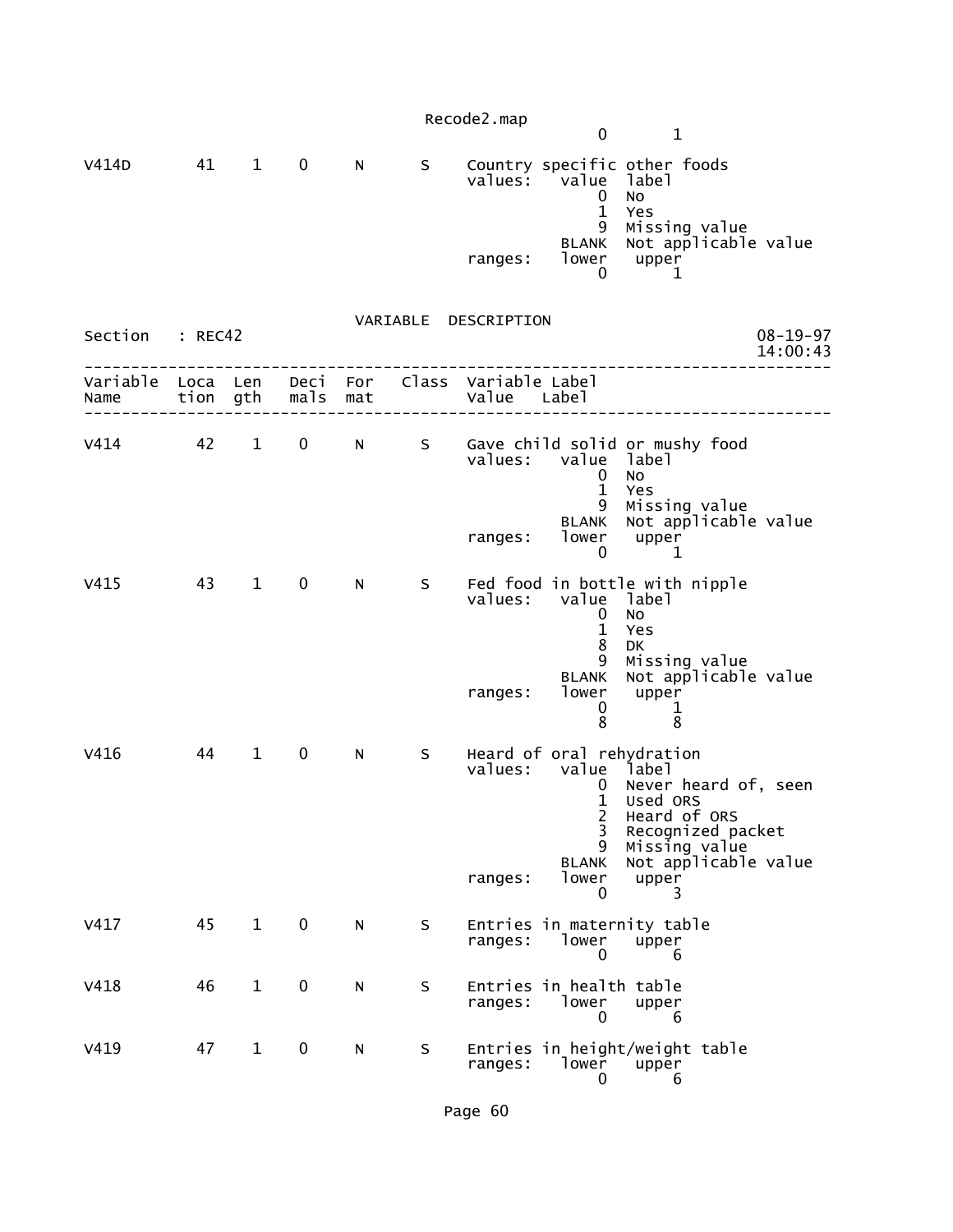|                  |              |              |              |            |          | Recode2.map                           |                                                                       |                                                                                                                                                  |
|------------------|--------------|--------------|--------------|------------|----------|---------------------------------------|-----------------------------------------------------------------------|--------------------------------------------------------------------------------------------------------------------------------------------------|
| <b>V420</b>      | 48           | 2            | 0            | N          | S.       | Measurer's code<br>values:            | value<br>99<br><b>BLANK</b>                                           | label<br>Missing value<br>Not applicable value                                                                                                   |
| Section          | : REC42      |              |              |            | VARIABLE | DESCRIPTION                           |                                                                       | $08 - 19 - 97$<br>14:00:43                                                                                                                       |
| Variable<br>Name | Loca<br>tion | Len<br>gth   | Deci<br>mals | For<br>mat | Class    | Variable Label<br>Value               | Label                                                                 |                                                                                                                                                  |
| V421             | 50           | $\mathbf{2}$ | 0            | N          | S        | Assistant measurer's code<br>values:  | value<br>99<br><b>BLANK</b>                                           | label<br>Missing value<br>Not applicable value                                                                                                   |
| V422             | 52           | $\mathbf{1}$ | 0            | N          | S        | Ever prepared ORS solution<br>values: | value<br>0<br>$\mathbf 1$<br>2<br>9<br><b>BLANK</b>                   | label<br>No<br>Used last two weeks<br>Used previously<br>Missing value<br>Not applicable value                                                   |
|                  | 53           |              |              |            |          | ranges:                               | lower<br>0                                                            | upper<br>2                                                                                                                                       |
| V423             |              | 4            | 0            | N          | S        | Quantity of water for ORS<br>values:  | value<br>9993<br>9994<br>9995<br>9996<br>9998<br>9999<br><b>BLANK</b> | label<br>whole packet not use<br>Followed instruction<br>Unknown quantity<br>Other uncoded sizes<br>DK.<br>Missing value<br>Not applicable value |
|                  |              |              |              |            |          | ranges:                               | lower<br>0<br>9993<br>9998                                            | upper<br>9990<br>9996<br>9998                                                                                                                    |
| V424A            | 57           | 1            | 0            | N          | S        | values:                               | value<br>0<br>$\mathbf{1}$<br>9                                       | ORS source: government hosp.<br>label<br>No<br>Government hospital<br>Missing value                                                              |
|                  |              |              |              |            |          | ranges:                               | <b>BLANK</b><br>lower<br>0                                            | Not applicable value<br>upper<br>1                                                                                                               |
| V424B            | 58           | $\mathbf{1}$ | $\mathbf 0$  | N          | S        | values:                               | value<br>0<br>$\mathbf{1}$<br>9                                       | ORS source: govt health center<br>label<br>No<br>Govt. health center<br>Missing value                                                            |
|                  |              |              |              |            |          | ranges:                               | <b>BLANK</b><br>lower<br>0                                            | Not applicable value<br>upper<br>1                                                                                                               |

 VARIABLE DESCRIPTION Page 61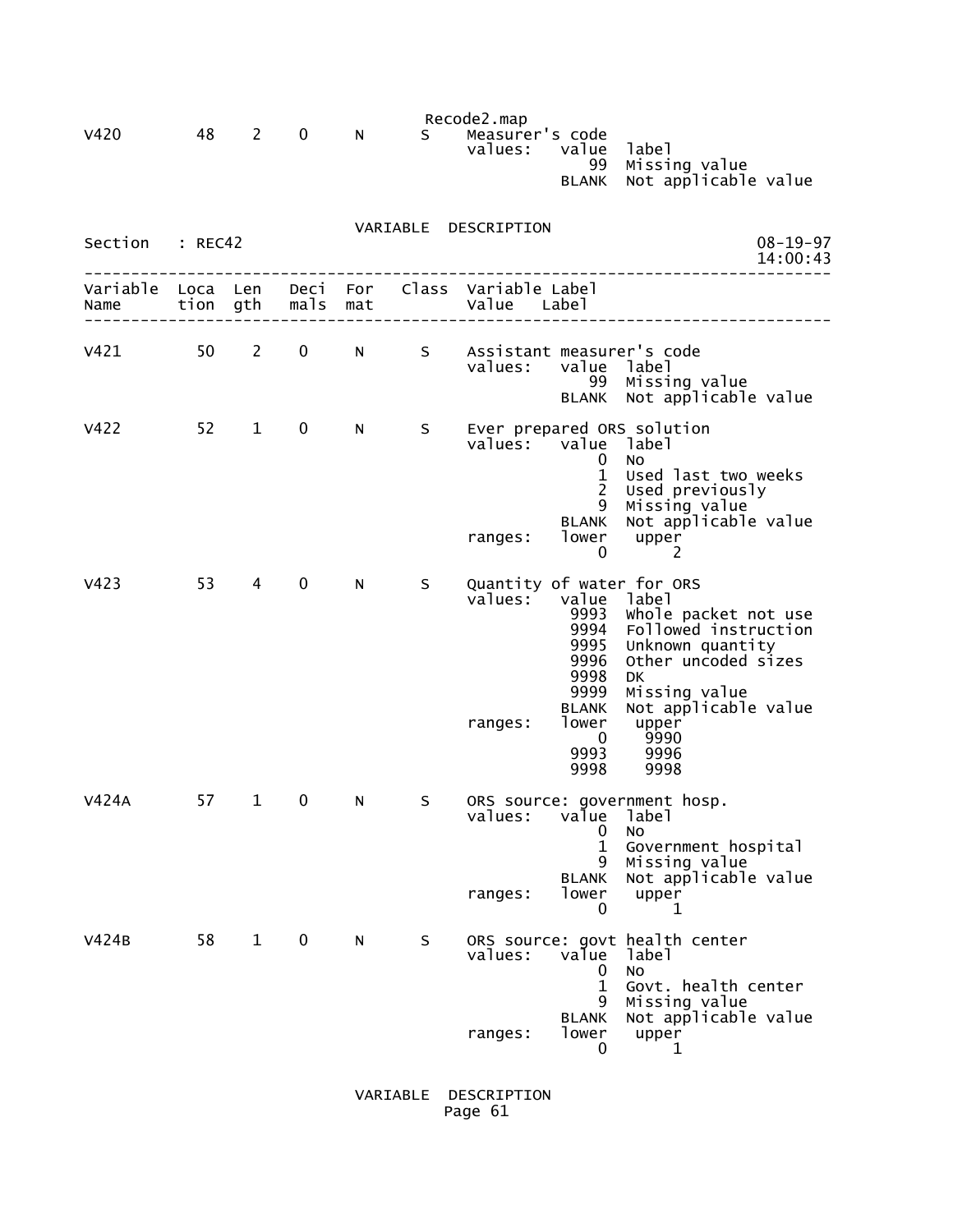|                  |                  | Recode2.map  |              |            |       |                                                                                                                                                                                                             |
|------------------|------------------|--------------|--------------|------------|-------|-------------------------------------------------------------------------------------------------------------------------------------------------------------------------------------------------------------|
| Section          | : REC42          |              |              |            |       | $08 - 19 - 97$<br>14:00:43                                                                                                                                                                                  |
| Variable<br>Name | Loca Len<br>tion | gth          | Deci<br>mals | For<br>mat | Class | Variable Label<br>Value Label                                                                                                                                                                               |
| V424C            | 59               | $\mathbf{1}$ | 0            | N          | S     | ORS source: govt health post<br>values:<br>value<br>label<br>0<br>No.<br>1<br>Govt. health post<br>Missing value<br>9<br>Not applicable value<br><b>BLANK</b><br>lower<br>upper<br>ranges:<br>0<br>1        |
| V424D            | 60               | $\mathbf{1}$ | 0            | N          | S     | ORS source: mobile clinic<br>value<br>values:<br>label<br>0<br>No.<br>1<br>Public mobile clinic<br>9<br>Missing value<br>Not applicable value<br><b>BLANK</b><br>lower<br>upper<br>ranges:<br>0<br>1        |
| <b>V424E</b>     | 61               | $\mathbf{1}$ | 0            | N          | S     | ORS source: comm.health worker<br>values:<br>value<br>label<br>0<br>No<br>1<br>Community health wrk<br>9<br>Missing value<br>Not applicable value<br><b>BLANK</b><br>lower<br>ranges:<br>upper<br>0<br>1    |
| <b>V424F</b>     | 62               | $\mathbf{1}$ | 0            | N          | S     | ORS source: CS public sector<br>value<br>label<br>values:<br>0<br>No<br>CS public sector<br>1<br>9<br>Missing value<br>Not applicable value<br><b>BLANK</b><br>lower<br>upper<br>ranges:<br>0<br>1          |
| V424G            | 63               | $\mathbf{1}$ | 0            | N          | S     | ORS source: CS public sector<br>values:<br>value label<br>0<br>NO.<br>$\mathbf{1}$<br>CS public sector<br>9<br>Missing value<br>BLANK Not applicable value<br>lower upper<br>ranges:<br>$\overline{0}$<br>1 |
| Section : REC42  |                  |              |              |            |       | VARIABLE DESCRIPTION<br>$08 - 19 - 97$<br>14:00:43                                                                                                                                                          |
|                  |                  |              |              |            |       | Variable Loca Len Deci For Class Variable Label                                                                                                                                                             |
|                  |                  |              |              |            |       | V424H 64 1 0 N S ORS source: CS public sector<br>values: value label<br>Page 62                                                                                                                             |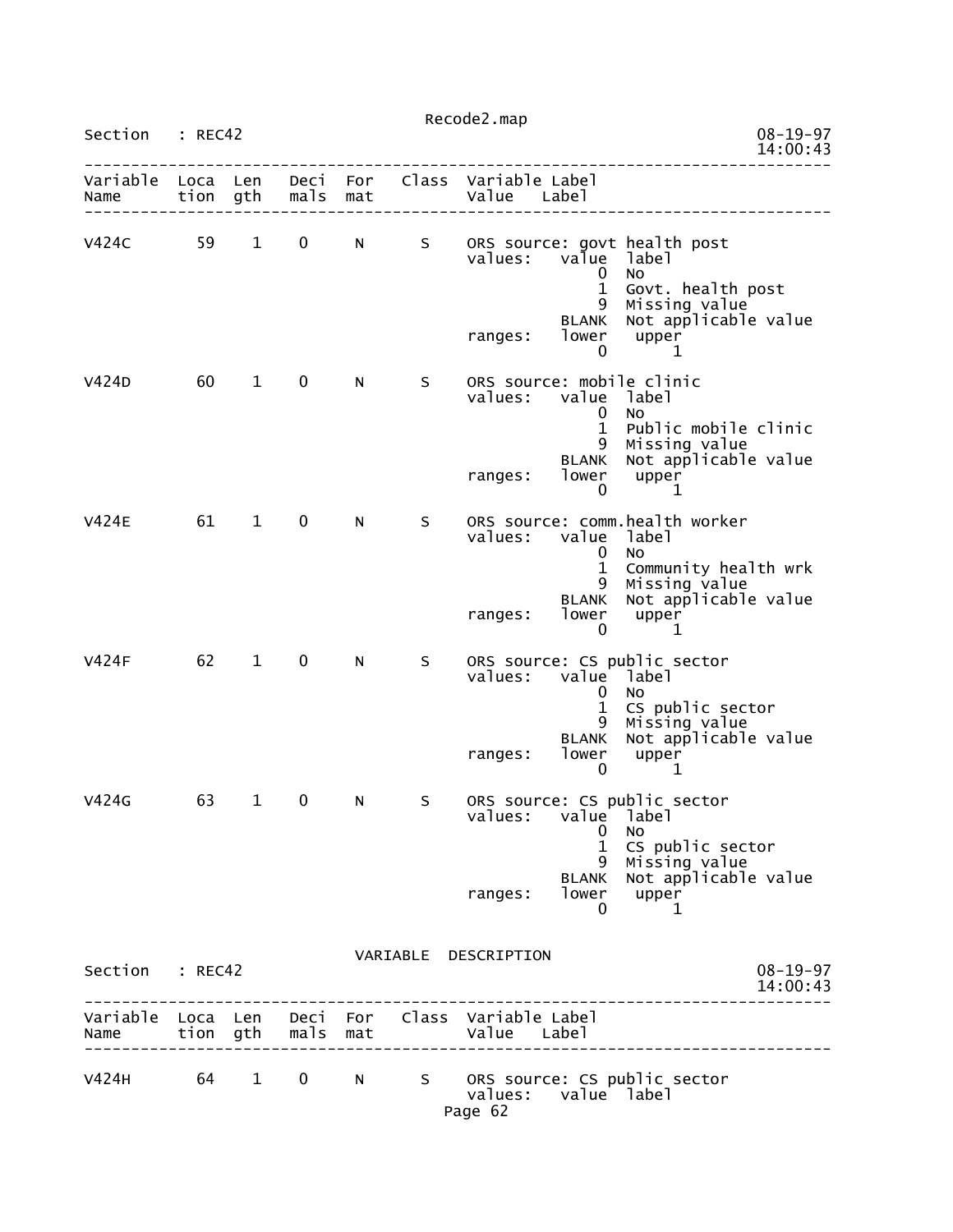|                           |         |              |                       |            |    | Recode2.map                         |                                                                         |                                                                                                                               |                            |
|---------------------------|---------|--------------|-----------------------|------------|----|-------------------------------------|-------------------------------------------------------------------------|-------------------------------------------------------------------------------------------------------------------------------|----------------------------|
|                           |         |              |                       |            |    | ranges:                             | 0<br>$\mathbf 1$<br>9<br><b>BLANK</b><br>lower<br>0                     | <b>NO</b><br>CS public sector<br>Missing value<br>Not applicable value<br>upper<br>1                                          |                            |
| V424I                     | 65      | $\mathbf{1}$ | 0                     | N          | S  | values:<br>ranges:                  | value<br>0<br>$\mathbf{1}$<br>9<br><b>BLANK</b><br>lower<br>0           | ORS source: CS public sector<br>label<br>No<br>CS public sector<br>Missing value<br>Not applicable value<br>upper<br>ı        |                            |
| V424J                     | 66      | $\mathbf{1}$ | 0                     | N          | S  | values:<br>ranges:                  | value<br>0<br>1<br>9<br><b>BLANK</b><br>lower<br>0                      | ORS source: private hosp/clin.<br>label<br>No<br>Private hosp./clinic<br>Missing value<br>Not applicable value<br>upper<br>1  |                            |
| V424K                     | 67      | $\mathbf{1}$ | 0                     | N          | S  | values:<br>ranges:                  | value<br>0<br>1<br>9<br><b>BLANK</b><br>lower<br>0                      | ORS source: private pharmacy<br>label<br>NO<br>Private pharmacy<br>Missing value<br>Not applicable value<br>upper<br>1        |                            |
| V424L                     | 68      | $\mathbf{1}$ | 0                     | N          | S  | values:<br>ranges:                  | value label<br>0<br>$\mathbf 1$<br>9<br><b>BLANK</b><br>lower<br>0      | ORS source: private doctor<br>NO<br>Private doctor<br>Missing value<br>Not applicable value<br>upper<br>1                     |                            |
| Section                   | : REC42 |              |                       |            |    | VARIABLE DESCRIPTION                |                                                                         |                                                                                                                               | $08 - 19 - 97$<br>14:00:43 |
| Variable Loca Len<br>Name |         |              | Deci<br>tion gth mals | For<br>mat |    | Class Variable Label<br>Value Label |                                                                         |                                                                                                                               |                            |
| V424M                     | 69      | $\mathbf{1}$ | 0                     | N          | S. | values:<br>ranges:                  | value<br>0<br>$\mathbf{1}$<br>9<br><b>BLANK</b><br>lower<br>$\mathbf 0$ | ORS source: private mobile cln<br>label<br>No.<br>Private mobile clin.<br>Missing value<br>Not applicable value<br>upper<br>1 |                            |
| V424N                     | 70      | $1 \quad$    | $\mathbf 0$           | N          | S. | values:<br>Page 63                  | value label                                                             | ORS source: comm.health worker                                                                                                |                            |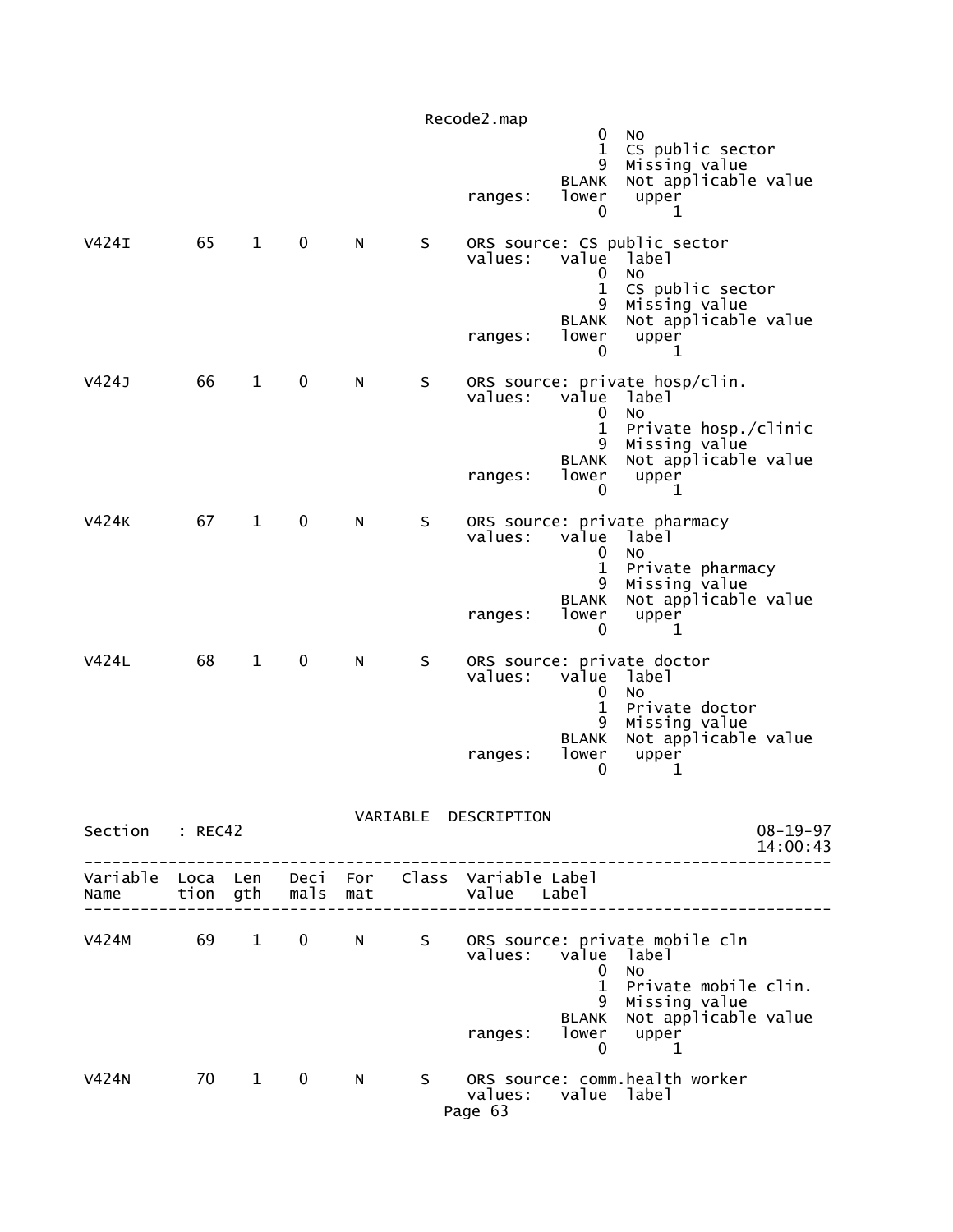|                  |                  |              |              |            |    | Recode2.map                            |                                                               |                                                                                                                               |                            |
|------------------|------------------|--------------|--------------|------------|----|----------------------------------------|---------------------------------------------------------------|-------------------------------------------------------------------------------------------------------------------------------|----------------------------|
|                  |                  |              |              |            |    | ranges:                                | 0<br>$\mathbf 1$<br>9<br><b>BLANK</b><br>lower<br>0           | No.<br>Community health wrk<br>Missing value<br>Not applicable value<br>upper<br>1                                            |                            |
| V4240            | 71               | $\mathbf{1}$ | 0            | N          | S  | values:<br>ranges:                     | value<br>0<br>$\mathbf 1$<br>9<br><b>BLANK</b><br>lower<br>0  | ORS source: CS med.priv sector<br>label<br>No.<br>CS med. priv. sector<br>Missing value<br>Not applicable value<br>upper<br>1 |                            |
| V424P            | 72               | 1            | 0            | N          | S  | values:<br>ranges:                     | value<br>$\bf{0}$<br>1<br>9<br><b>BLANK</b><br>lower<br>0     | ORS source: CS med.priv sector<br>label<br>No<br>CS med. priv. sector<br>Missing value<br>Not applicable value<br>upper<br>1  |                            |
| V424Q            | 73               | $\mathbf{1}$ | 0            | N          | S  | values:<br>ranges:                     | value<br>0<br>$\mathbf{1}$<br>9<br>BLANK<br>lower<br>0        | ORS source: CS med.priv sector<br>label<br>No<br>CS med. priv. sector<br>Missing value<br>Not applicable value<br>upper<br>1  |                            |
| Section          | : REC42          |              |              |            |    | VARIABLE DESCRIPTION                   |                                                               |                                                                                                                               | $08 - 19 - 97$<br>14:00:43 |
| Variable<br>Name | Loca Len<br>tion | gth          | Deci<br>mals | For<br>mat |    | Class Variable Label<br>Value          | Labe1                                                         |                                                                                                                               |                            |
| <b>V424R</b>     | 74               | 1            | 0            | N          | S  | values:<br>ranges:                     | value<br>0<br>$\mathbf{1}$<br>9<br><b>BLANK</b><br>lower<br>0 | ORS source: CS med.priv sector<br>label<br>No<br>CS med. priv. sector<br>Missing value<br>Not applicable value<br>upper<br>1  |                            |
| <b>V424S</b>     | 75               | $\mathbf{1}$ | $\mathbf 0$  | N          | S  | ORS source: shop<br>values:<br>ranges: | value<br>0<br>$\mathbf{1}$<br>9<br><b>BLANK</b><br>lower<br>0 | label<br>No<br>Shop<br>Missing value<br>Not applicable value<br>upper<br>1                                                    |                            |
| V424T            | 76               | 1            | $\mathbf 0$  | N          | S. | values:<br>Page 64                     | value label                                                   | ORS source: traditional pract.                                                                                                |                            |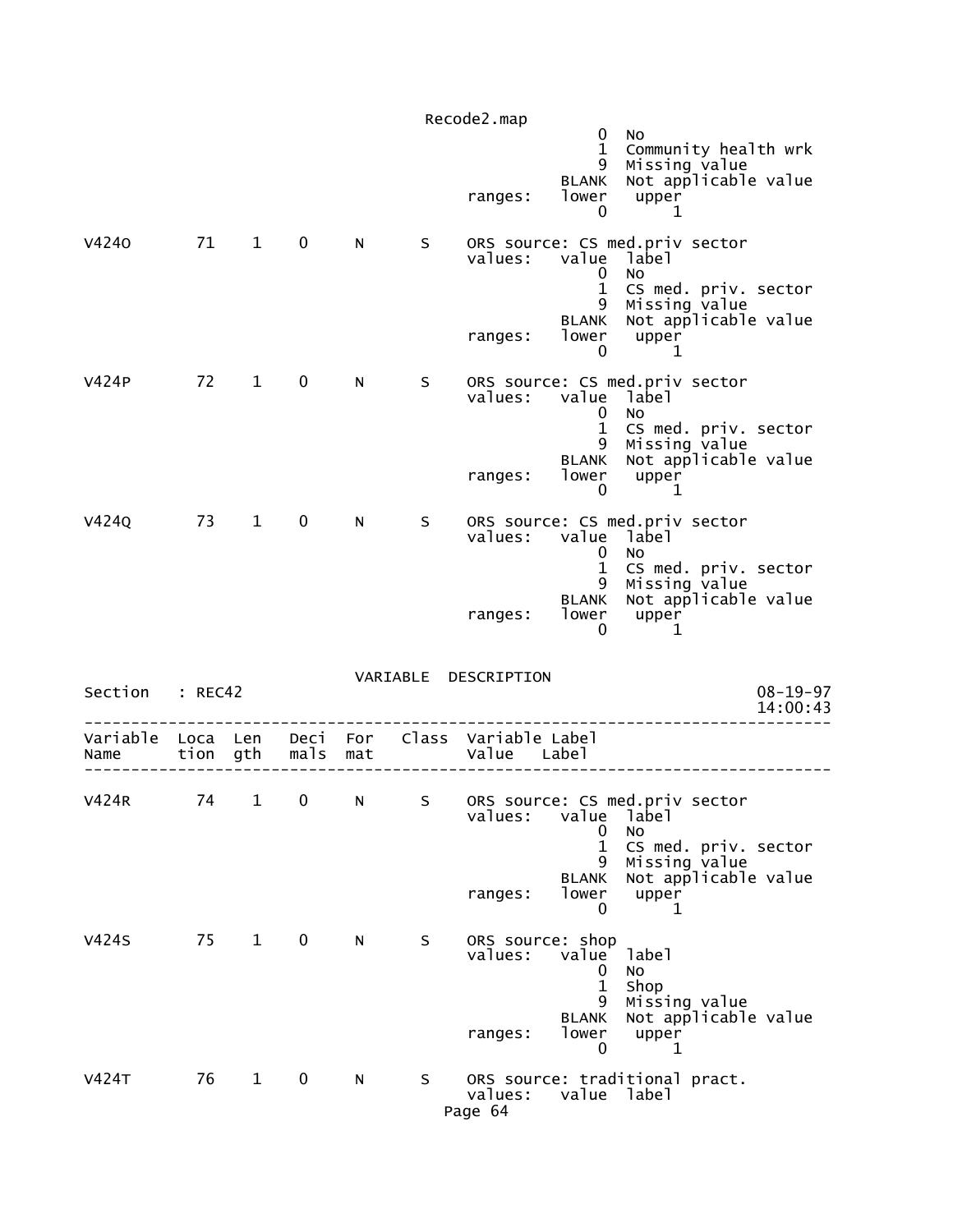|                           |          |              |              |          |              | Recode2.map<br>ranges:                    | 0<br>$\mathbf{1}$<br>9<br>BLANK<br>lower<br>0                                      | No<br>Traditional pract.<br>Missing value<br>Not applicable value<br>upper<br>1                                           |                            |
|---------------------------|----------|--------------|--------------|----------|--------------|-------------------------------------------|------------------------------------------------------------------------------------|---------------------------------------------------------------------------------------------------------------------------|----------------------------|
| V424U                     | 77       | $\mathbf{1}$ | $\mathbf 0$  | N        | S            | values:<br>ranges:                        | value label<br>0<br>$\mathbf{1}$<br>9<br><b>BLANK</b><br>lower                     | ORS source: CS oth.priv sector<br>No<br>CS oth. priv. sector<br>Missing value<br>Not applicable value<br>upper            |                            |
| V424V                     | 78       | $\mathbf{1}$ | $\mathbf 0$  | N        | S            | values:<br>ranges:                        | $\mathbf 0$<br>value label<br>0<br>$\mathbf{1}$<br>9<br><b>BLANK</b><br>lower<br>0 | 1<br>ORS source: CS oth.priv sector<br>No.<br>CS oth. priv. sector<br>Missing value<br>Not applicable value<br>upper<br>1 |                            |
| Section : REC42           |          |              |              |          |              | VARIABLE DESCRIPTION                      |                                                                                    |                                                                                                                           | $08 - 19 - 97$<br>14:00:43 |
| Variable Loca Len<br>Name | tion gth |              | mals mat     | Deci For |              | Class Variable Label<br>Value Label       |                                                                                    |                                                                                                                           |                            |
| v424w                     | 79 1     |              | $\mathbf{0}$ | N        | $\mathsf{S}$ | values:<br>ranges:                        | value label<br>0<br>$\mathbf{1}$<br>9<br><b>BLANK</b><br>lower<br>0                | ORS source: CS oth.priv sector<br>No.<br>CS oth. priv. sector<br>Missing value<br>Not applicable value<br>upper<br>1      |                            |
| V424X                     | 80       | $\mathbf 1$  | 0            | N        | S            | ORS source: Other<br>values:<br>ranges:   | value<br>0<br>$\mathbf{1}$<br>9<br><b>BLANK</b><br>lower<br>0                      | label<br>No<br>Other<br>Missing value<br>Not applicable value<br>upper<br>1                                               |                            |
| V424Y                     | 81       | $\mathbf{1}$ | $\mathbf 0$  | N        | S            | ORS source: Unknown<br>values:<br>ranges: | value<br>0<br>$\mathbf{1}$<br>9<br><b>BLANK</b><br>lower<br>0                      | label<br>Source known<br>No source known<br>Missing value<br>Not applicable value<br>upper<br>1                           |                            |

 VARIABLE DESCRIPTION Page 65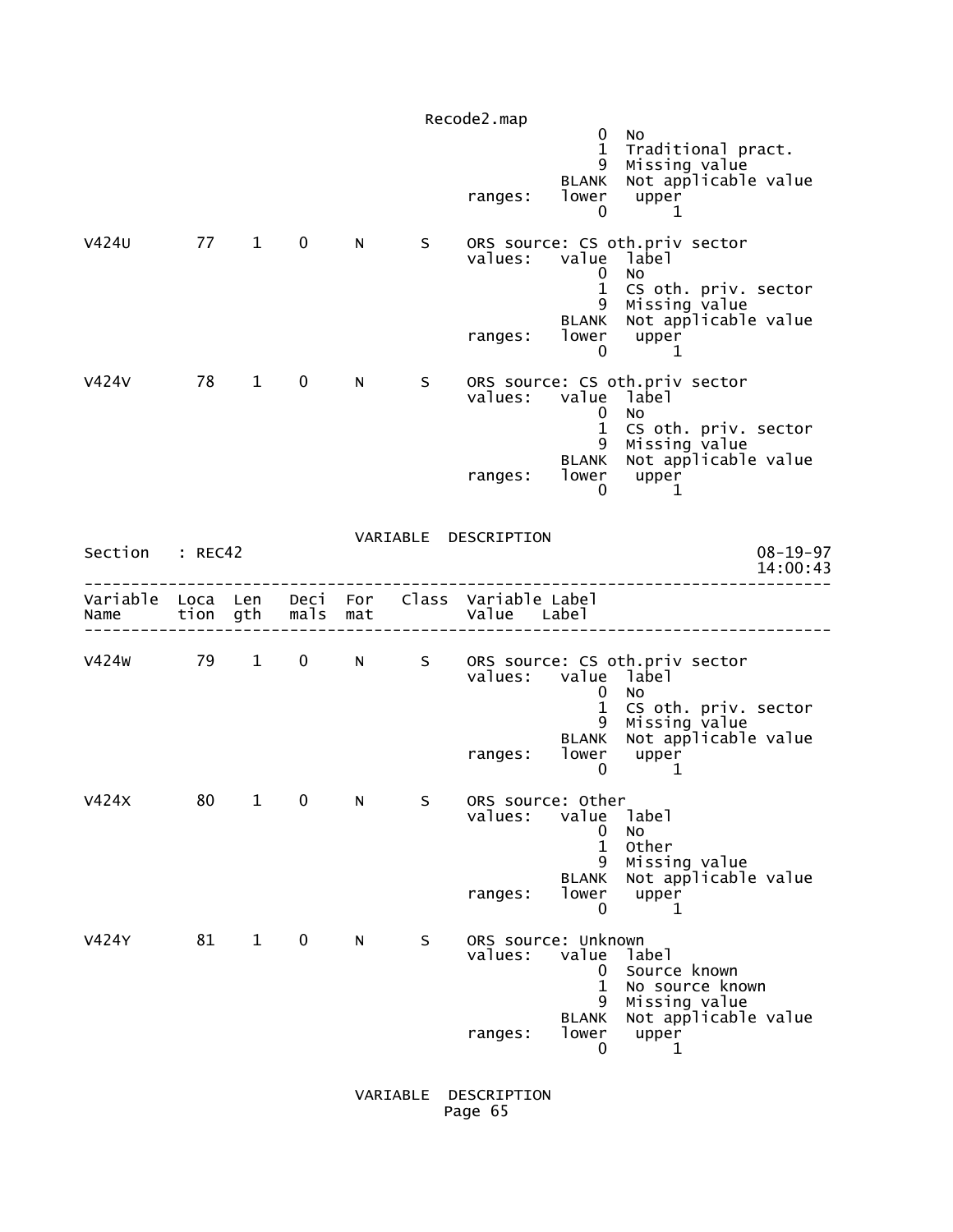| Section : REC42           |    |                |                   |     |    | Recode2.map                                                    |                                                                                                                                                                           | $08 - 19 - 97$                                                                                                                                                                                                                                                                                                                                                                                                                              |
|---------------------------|----|----------------|-------------------|-----|----|----------------------------------------------------------------|---------------------------------------------------------------------------------------------------------------------------------------------------------------------------|---------------------------------------------------------------------------------------------------------------------------------------------------------------------------------------------------------------------------------------------------------------------------------------------------------------------------------------------------------------------------------------------------------------------------------------------|
| Variable Loca Len<br>Name |    | tion gth       | mals              | mat |    | Deci For Class Variable Label<br>Value Label                   |                                                                                                                                                                           | 14:00:43                                                                                                                                                                                                                                                                                                                                                                                                                                    |
| v425                      | 82 | $2^{\circ}$    | 0                 | N   |    | values:<br>ranges:                                             | value<br>10<br>11<br>12<br>13<br>14<br>15 <sub>1</sub><br>20<br>21<br>22<br>23<br>24<br>25<br>30<br>31<br>32<br>40<br>41<br>98<br>99<br><b>BLANK</b><br>lower<br>10<br>98 | S Home fluid preparation teacher<br>label<br>PUBLIC SECTOR<br>Govt. hospital<br>Govt.health center<br>Govt. health post<br>Mobile clinic<br>Community health wrk<br>MEDICAL PRIVATE SECT<br>Pvt. hospital/clinic<br>Pharmacy<br>Private doctor<br>Mobile clinic<br>Community health wrk<br>OTHER PRIVATE SECTOR<br>Shop<br>Trad. practitioner<br><b>OTHERS</b><br>Other<br>DK<br>Missing value<br>Not applicable value<br>upper<br>41<br>98 |
| V426                      | 84 | $\overline{3}$ | $\mathbf 0$       | N   | S  | when child put to breast<br>values:<br>ranges:                 | value<br>$\mathbf{0}$<br>999<br><b>BLANK</b><br>lower<br>$\mathbf{0}$<br>101<br>201                                                                                       | label<br>Immediately<br>Missing value<br>Not applicable value<br>upper<br>0<br>199<br>299                                                                                                                                                                                                                                                                                                                                                   |
| V427                      | 87 | $\mathbf{2}$   | 0                 | N   | S. | values:<br>ranges:                                             | value<br>94<br>97<br>98<br>99<br><b>BLANK</b><br>lower<br>- 0<br>94<br>97                                                                                                 | Duration breastfeeding pre 8?<br>label<br>Never breastfed<br>Inconsistent<br>DK.<br>Missing value<br>Not applicable value<br>upper<br>60<br>94<br>98                                                                                                                                                                                                                                                                                        |
| Section : REC42           |    |                |                   |     |    | VARIABLE DESCRIPTION                                           |                                                                                                                                                                           | $08 - 19 - 97$<br>14:00:43                                                                                                                                                                                                                                                                                                                                                                                                                  |
| Name                      |    |                | tion gth mals mat |     |    | Variable Loca Len Deci For Class Variable Label<br>Value Label |                                                                                                                                                                           | ------------------                                                                                                                                                                                                                                                                                                                                                                                                                          |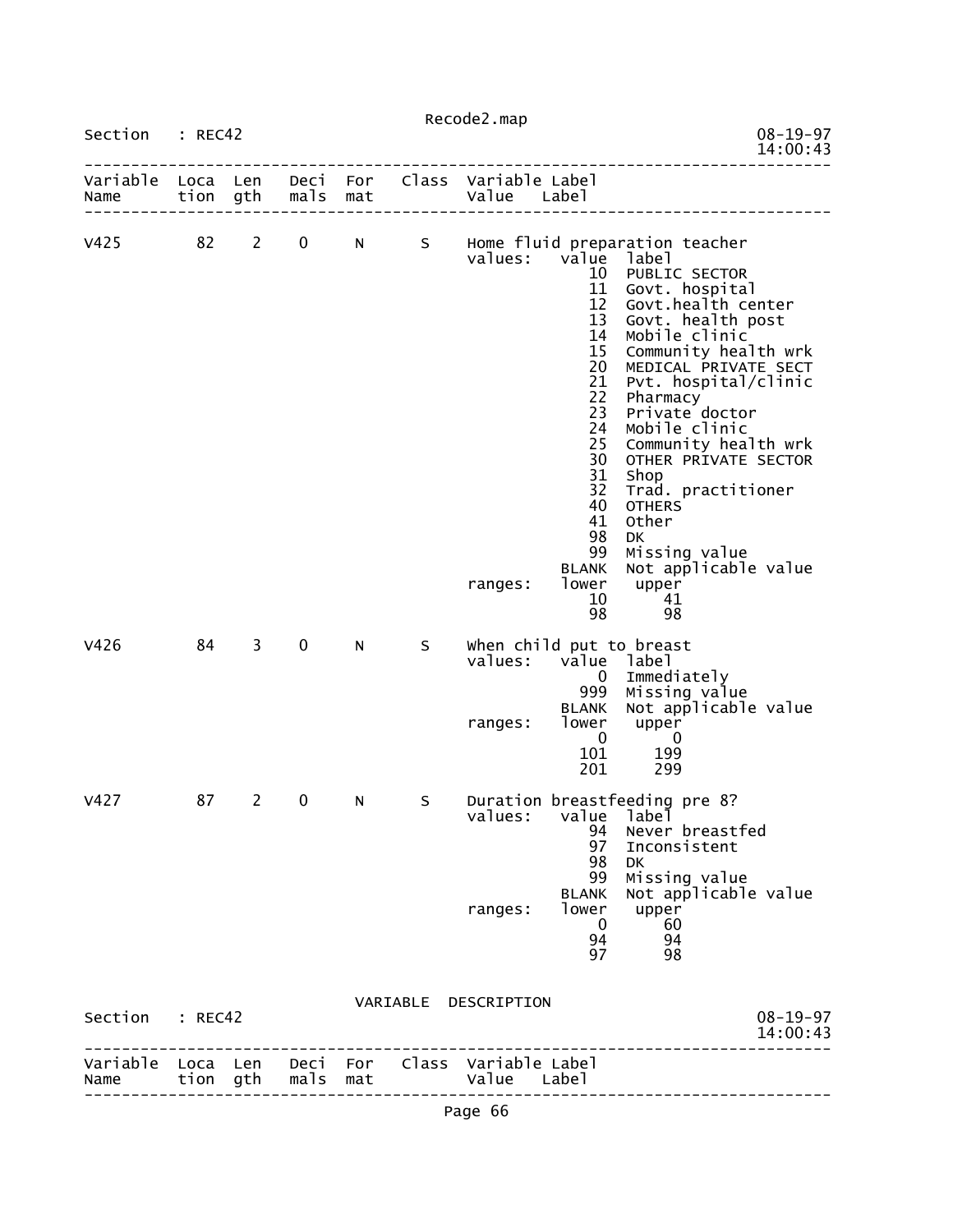|                                                                                           |    |                |             |   |         | Recode2.map                   |                                                                                                            |                                                                                                                                                                         |                            |
|-------------------------------------------------------------------------------------------|----|----------------|-------------|---|---------|-------------------------------|------------------------------------------------------------------------------------------------------------|-------------------------------------------------------------------------------------------------------------------------------------------------------------------------|----------------------------|
| V428                                                                                      | 89 | 3              | $\mathbf 0$ | N | $\sf S$ | values:<br>ranges:            | value<br>994<br>997<br>998<br>999<br><b>BLANK</b><br>lower<br>0<br>994<br>997                              | Months breastfeeding pre 198?<br>label<br>Never breastfed<br>Inconsistent<br>DК<br>Missing value<br>Not applicable value<br>upper<br>120<br>994<br>998                  |                            |
| V429                                                                                      | 92 | $\mathbf{1}$   | $\mathbf 0$ | N | S       | values:<br>ranges:            | value<br>0<br>$\mathbf{1}$<br>$\overline{c}$<br>3<br>4<br><b>BLANK</b><br>lower<br>0                       | Flag for breastfeeding pre 8?<br>label<br>No flag<br>> interval<br>> interval by 1 mnth<br>> age at death<br>During preg. in cal.<br>Not applicable value<br>upper<br>4 |                            |
| V430                                                                                      | 93 | $\overline{2}$ | $\mathbf 0$ | N | S       | values:<br>ranges:            | value<br>96<br>97<br>98<br>99<br><b>BLANK</b><br>lower<br>$\mathbf 0$<br>96                                | Duration of amenorrhea pre 8?<br>label<br>Never returned<br>Inconsistent<br>DК<br>Missing value<br>Not applicable value<br>upper<br>60<br>98                            |                            |
| V431                                                                                      | 95 | 3              | 0           | N | S       | values:<br>ranges:            | value<br>997<br>998<br>999<br><b>BLANK</b><br>lower<br>0<br>997                                            | Months of amenorrhea pre 8?<br>label<br>Inconsistent<br>DK<br>Missing value<br>Not applicable value<br>upper<br>120<br>998                                              |                            |
| Section : REC42                                                                           |    |                |             |   |         | VARIABLE DESCRIPTION          |                                                                                                            |                                                                                                                                                                         | $08 - 19 - 97$<br>14:00:43 |
| Variable Loca Len Deci For Class Variable-Label<br>Name tion gth mals mat and Value Label |    |                |             |   |         |                               |                                                                                                            |                                                                                                                                                                         |                            |
|                                                                                           |    |                |             |   |         | valūes:<br>ranges:<br>Page 67 | value label<br>$\mathbf{0}$<br>$\mathbf{1}$<br>$2^{\circ}$<br>$\overline{4}$<br><b>BLANK</b><br>lower<br>0 | V432 98 1 0 N S Flag for amenorrhea pre 8?<br>No flag<br>> interval<br>> interval by 1 mnth<br>During preg. in cal.<br>Not applicable value<br>upper<br>4               |                            |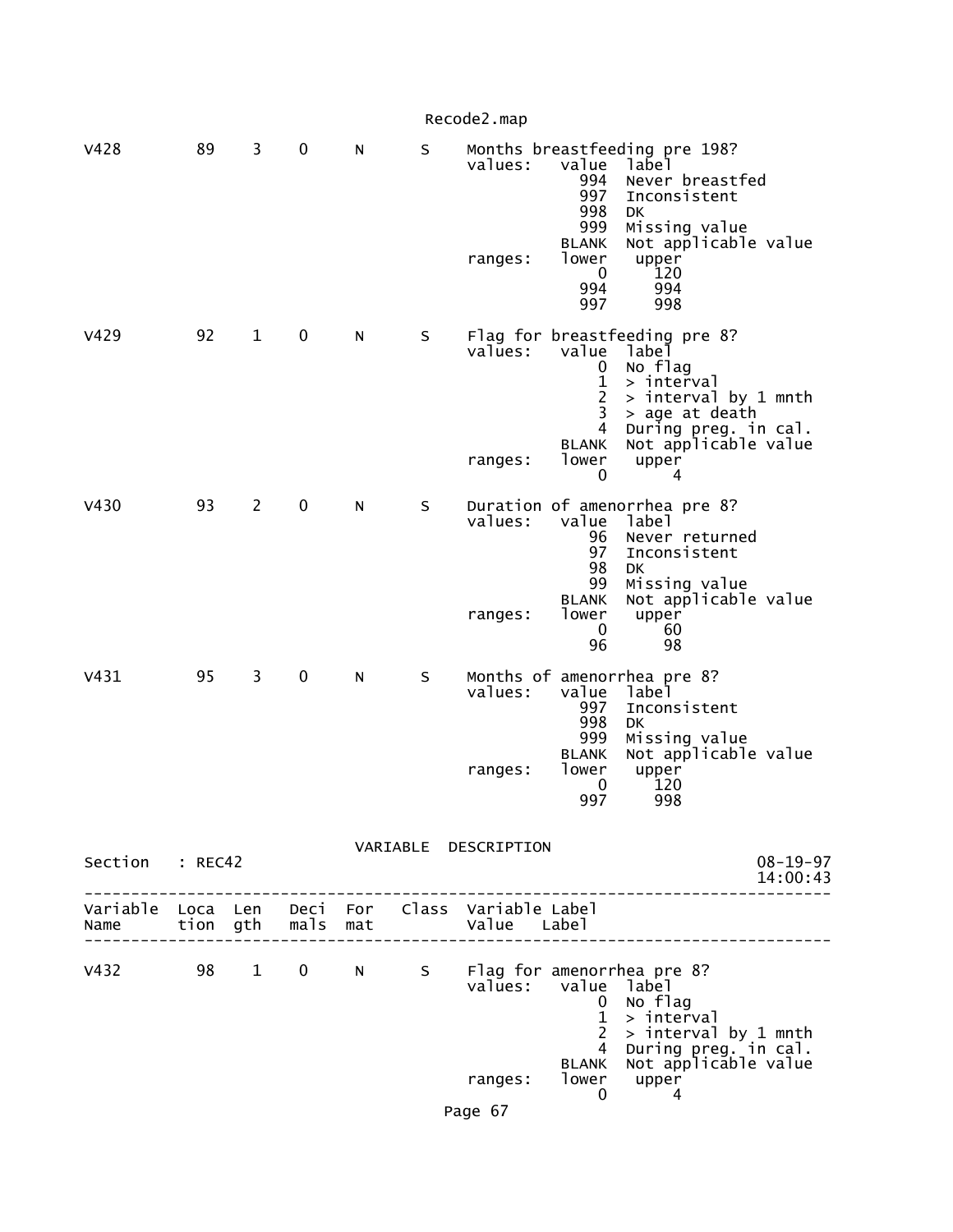|                  |     |              |                   |           |         | Recode2.map                                                                                                                                                                                                                                                               |  |
|------------------|-----|--------------|-------------------|-----------|---------|---------------------------------------------------------------------------------------------------------------------------------------------------------------------------------------------------------------------------------------------------------------------------|--|
| V433             | 99  | $\mathbf{2}$ | $\pmb{0}$         | N         | S       | Duration of abstinence pre 8?<br>value<br>values:<br>label<br>96<br>Not resumed<br>97<br>Inconsistent<br>98<br>DK<br>99<br>Missing value<br>Not applicable value<br><b>BLANK</b><br>lower<br>upper<br>ranges:<br>0<br>60<br>98<br>96                                      |  |
| V434             | 101 | 3            | $\pmb{0}$         | N         | $\sf S$ | Months of abstinence pre 8?<br>values:<br>value<br>label<br>Inconsistent<br>997<br>998<br>DK<br>999<br>Missing value<br>Not applicable value<br><b>BLANK</b><br>lower<br>upper<br>ranges:<br>120<br>0<br>997<br>998                                                       |  |
| V <sub>435</sub> | 104 | $\mathbf 1$  | 0                 | N         | S       | Flag for abstinence pre 8?<br>values:<br>value<br>label<br>No flag<br>0<br>1<br>> interval<br>$\overline{2}$<br>> interval by 1 mnth<br>3<br>Preg, but no sex<br>4<br>During preg. in cal.<br>Not applicable value<br><b>BLANK</b><br>lower<br>ranges:<br>upper<br>0<br>4 |  |
| V436             | 105 | 3            | $\boldsymbol{0}$  | N         | S       | Arm circumference (cms-1d)<br>values:<br>value<br>label<br>999<br>Missing value<br>Not applicable value<br><b>BLANK</b>                                                                                                                                                   |  |
| V437             | 108 | 4            | 0                 | ${\sf N}$ | S       | Respondent's weight (kilos-1d)<br>values:<br>value<br><sup>-</sup> label<br>9999<br>Missing value<br>Not applicable value<br><b>BLANK</b>                                                                                                                                 |  |
| Section : REC42  |     |              |                   |           |         | VARIABLE DESCRIPTION<br>$08 - 19 - 97$<br>14:00:43                                                                                                                                                                                                                        |  |
| Name             |     |              | tion gth mals mat |           |         | . _ _ _ _ _ _ _ _ _ _ _ _ _ _ _ _<br>Variable Loca Len Deci For Class Variable Label<br>Value Label                                                                                                                                                                       |  |
| V438             |     | 112 4        | $\mathbf 0$       | N.        | S       | Respondent's height (cms-1d)<br>values:<br>value<br>Iabel i<br>9999<br>Missing value<br>Not applicable value<br><b>BLANK</b>                                                                                                                                              |  |
| V439             |     | 116 4        | $\mathbf 0$       | N.        | S –     | Ht/A Percentile (resp.)<br>values:<br>value<br>label<br>9998<br>Flagged cases<br>Missing value<br>9999<br>Not applicable value<br><b>BLANK</b>                                                                                                                            |  |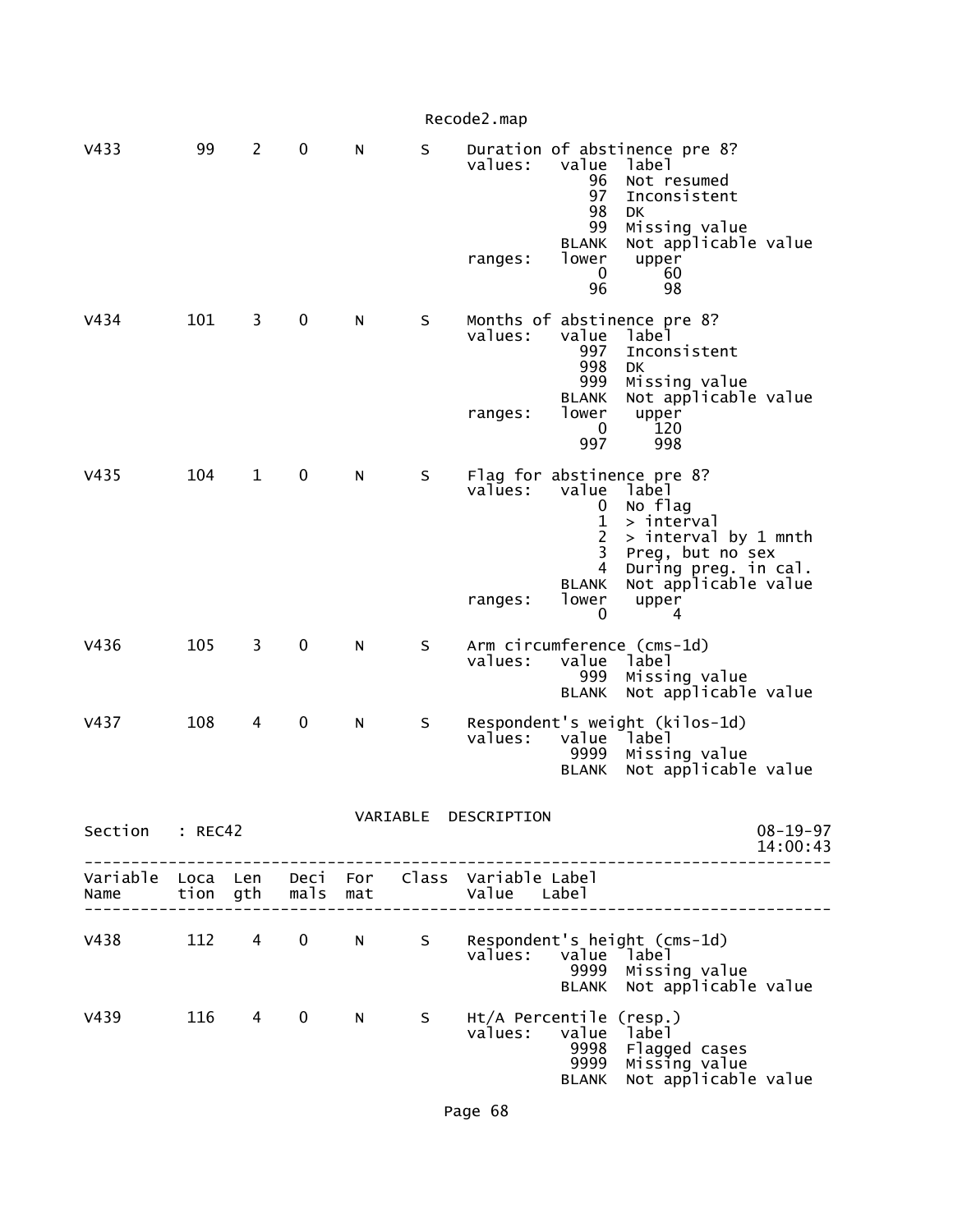| V440             | 120          | 4            | $\mathbf 0$  | N          | S.       | Recode2.map<br>Ht/A Standard deviations (resp<br>value<br>values:<br>label<br>Flagged cases<br>9998<br>9999<br>Missing value<br>Not applicable value<br><b>BLANK</b> |
|------------------|--------------|--------------|--------------|------------|----------|----------------------------------------------------------------------------------------------------------------------------------------------------------------------|
| V441             | 124          | 5            | $\mathbf 0$  | N          | S        | Ht/A Percent ref. median (resp<br>values:<br>label<br>value<br>99998<br>Flagged cases<br>99999<br>Missing value<br>Not applicable value<br><b>BLANK</b>              |
| V442             | 129          | 5            | $\mathbf 0$  | N          | S        | Wt/Ht Percent ref. median (DHS<br>values:<br>value<br>label<br>99998<br>Flagged cases<br>99999<br>Missing value<br>Not applicable value<br><b>BLANK</b>              |
| V443             | 134          | 5.           | $\mathbf 0$  | N          | S        | Wt/Ht Percent ref. median (Fog<br>values:<br>value<br>label<br>99998<br>Flagged cases<br>99999<br>Missing value<br>Not applicable value<br><b>BLANK</b>              |
| V444             | 139          | 5            | 0            | N          | S        | Wt/Ht Percent ref. median (WHO<br>values:<br>label<br>value<br>99998<br>Flagged cases<br>99999<br>Missing value<br>Not applicable value<br><b>BLANK</b>              |
| V445             | 144          | 4            | $\mathbf 0$  | N          | S        | Body mass index for respondent<br>values:<br>label<br>value<br>9998<br>Flagged cases<br>9999<br>Missing value<br>Not applicable value<br><b>BLANK</b>                |
| Section          | : REC42      |              |              |            | VARIABLE | DESCRIPTION<br>$08 - 19 - 97$<br>14:00:43                                                                                                                            |
| Variable<br>Name | Loca<br>tion | Len<br>gth   | Deci<br>mals | For<br>mat | Class    | Variable Label<br>Value<br>Labe]                                                                                                                                     |
| V446             | 148          | 4            | 0            | N          | S.       | Rohrer's index for respondent<br>values:<br>value<br>label <sup>1</sup><br>9998<br>Flagged cases<br>Missing value<br>9999<br>Not applicable value<br><b>BLANK</b>    |
| V447             | 152          | $\mathbf{1}$ | 0            | N          | S        | Result of measurement of resp.<br>values:<br>value<br>label<br>Measured<br>0<br>3<br>Not present<br>4<br>Refused<br>Other<br>6                                       |
|                  |              |              |              |            |          | Missing value<br>9<br>Not applicable value<br><b>BLANK</b><br>lower<br>upper<br>ranges:<br>0<br>6                                                                    |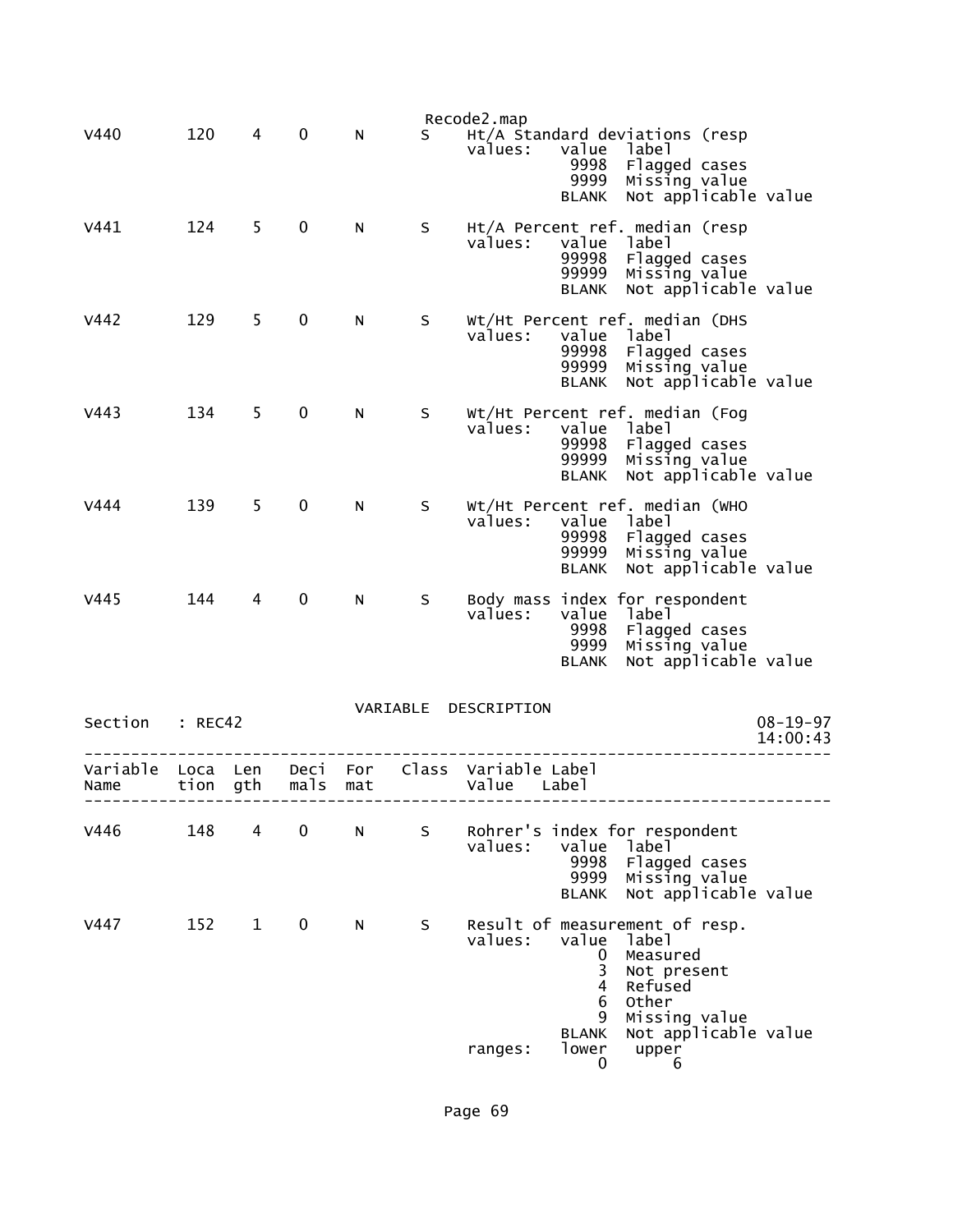|                  |              |                |               |            | VARIABLE | Recode2.map<br>DESCRIPTION                                          |                                                                                          |                                                                                                                                                          |                            |
|------------------|--------------|----------------|---------------|------------|----------|---------------------------------------------------------------------|------------------------------------------------------------------------------------------|----------------------------------------------------------------------------------------------------------------------------------------------------------|----------------------------|
| Section          | : REC43      |                |               |            |          |                                                                     |                                                                                          |                                                                                                                                                          | $08 - 19 - 97$<br>14:00:43 |
| Variable<br>Name | Loca<br>tion | Len<br>gth     | Deci<br>mals  | For<br>mat | Class    | Variable Label<br>Value                                             | Label                                                                                    |                                                                                                                                                          |                            |
| HIDX             | 18           | $\mathbf{1}$   | 0             | N          | S        | Index to birth history<br>ranges:                                   | lower<br>1                                                                               | upper<br>6                                                                                                                                               |                            |
| н1               | 19           | $\mathbf{1}$   | 0             | N          | S        | Has health card<br>values:<br>ranges:                               | value<br>0<br>$\mathbf{1}$<br>$\overline{c}$<br>3<br>9<br><b>BLANK</b><br>lower<br>0     | label<br>No card<br>Yes, seen<br>Yes, not seen<br>No longer has card<br>Missing value<br>Not applicable value<br>upper<br>3                              |                            |
| H <sub>2</sub>   | 20           | $\mathbf{1}$   | $\mathbf 0$   | N          | S        | Received BCG<br>values:<br>ranges:                                  | value<br>0<br>$\mathbf{1}$<br>$\frac{2}{3}$<br>8<br>9<br><b>BLANK</b><br>lower<br>0<br>8 | label<br>No<br>Vacc. date on card<br>Reported by mother<br>Vacc. marked on card<br><b>DK</b><br>Missing value<br>Not applicable value<br>upper<br>3<br>8 |                            |
| H <sub>2</sub> D | 21           | $\overline{2}$ | $\mathbf 0$   | N          | S        | BCG day<br>values:<br>ranges:                                       | value<br>97<br>98<br>99<br><b>BLANK</b><br>lower<br>$\mathbf{1}$<br>97                   | label<br>Inconsistent<br>DK<br>Missing value<br>Not applicable value<br>upper<br>31<br>98                                                                |                            |
| H <sub>2</sub> M |              | $23 \t2$       | $\mathbf 0$   | N          | S –      | BCG month<br>values:<br>ranges:                                     | value<br>97<br>98<br>99<br><b>BLANK</b><br>lower<br>$\mathbf{1}$<br>97                   | label<br>Inconsistent<br><b>DK</b><br>Missing value<br>Not applicable value<br>upper<br>12<br>98                                                         |                            |
| Section          | : REC43      |                |               |            |          | VARIABLE DESCRIPTION                                                |                                                                                          |                                                                                                                                                          | $08 - 19 - 97$<br>14:00:43 |
| Name             |              |                | tion gth mals | mat        |          | Variable Loca Len Deci For Class Variable Label<br>Value<br>Page 70 | Label                                                                                    |                                                                                                                                                          |                            |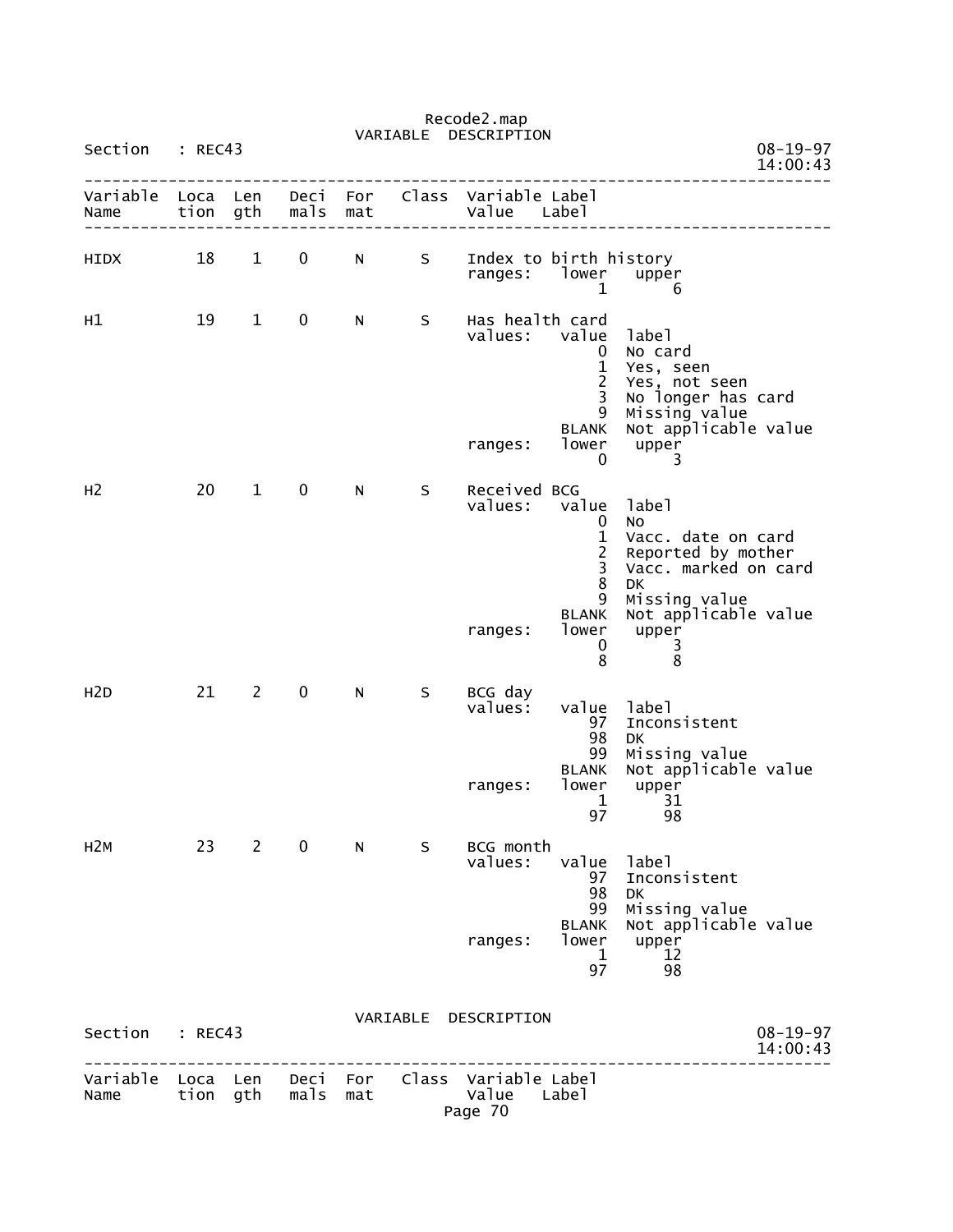|                                                         |    |                |             |   |   | Recode2.map                          |                                                                                                |                                                                                                                                                          |
|---------------------------------------------------------|----|----------------|-------------|---|---|--------------------------------------|------------------------------------------------------------------------------------------------|----------------------------------------------------------------------------------------------------------------------------------------------------------|
| H2Y                                                     | 25 | $\overline{2}$ | $\mathbf 0$ | N | S | BCG year<br>values:<br>ranges:       | value<br>97<br>98<br>99<br><b>BLANK</b><br>lower<br>85<br>97                                   | label<br>Inconsistent<br>DK<br>Missing value<br>Not applicable value<br>upper<br>93<br>98                                                                |
| H <sub>3</sub>                                          | 27 | $\mathbf{1}$   | $\mathbf 0$ | N | S | Received DPT 1<br>values:<br>ranges: | value<br>0<br>$\mathbf{1}$<br>$\overline{2}$<br>3<br>8<br>9<br><b>BLANK</b><br>lower<br>0<br>8 | label<br>No<br>Vacc. date on card<br>Reported by mother<br>Vacc. marked on card<br><b>DK</b><br>Missing value<br>Not applicable value<br>upper<br>3<br>8 |
| H <sub>3</sub> D                                        | 28 | $\overline{2}$ | $\mathbf 0$ | N | S | DPT 1 day<br>values:<br>ranges:      | value<br>97<br>98<br>99<br><b>BLANK</b><br>lower<br>1<br>97                                    | label<br>Inconsistent<br><b>DK</b><br>Missing value<br>Not applicable value<br>upper<br>31<br>98                                                         |
| H <sub>3M</sub>                                         | 30 | $\overline{2}$ | $\mathbf 0$ | N | S | DPT 1 month<br>values:<br>ranges:    | value<br>97<br>98<br>99<br><b>BLANK</b><br>lower<br>$\mathbf 1$<br>97                          | label<br>Inconsistent<br>DK<br>Missing value<br>Not applicable value<br>upper<br>12<br>98                                                                |
| Section : REC43                                         |    |                |             |   |   | VARIABLE DESCRIPTION                 |                                                                                                | $08 - 19 - 97$<br>14:00:43<br>----------------                                                                                                           |
| Variable Loca Len Deci For Class Variable Label<br>Name |    |                |             |   |   |                                      |                                                                                                |                                                                                                                                                          |
| H3Y 32 2 0 N S DPT 1 year                               |    |                |             |   |   | values: value label<br>ranges:       | 97<br>98<br>99<br><b>BLANK</b><br>lower<br>85<br>97                                            | Inconsistent<br>DK<br>Missing value<br>Not applicable value<br>.<br>upper<br>sa<br>93<br>98                                                              |

Page 71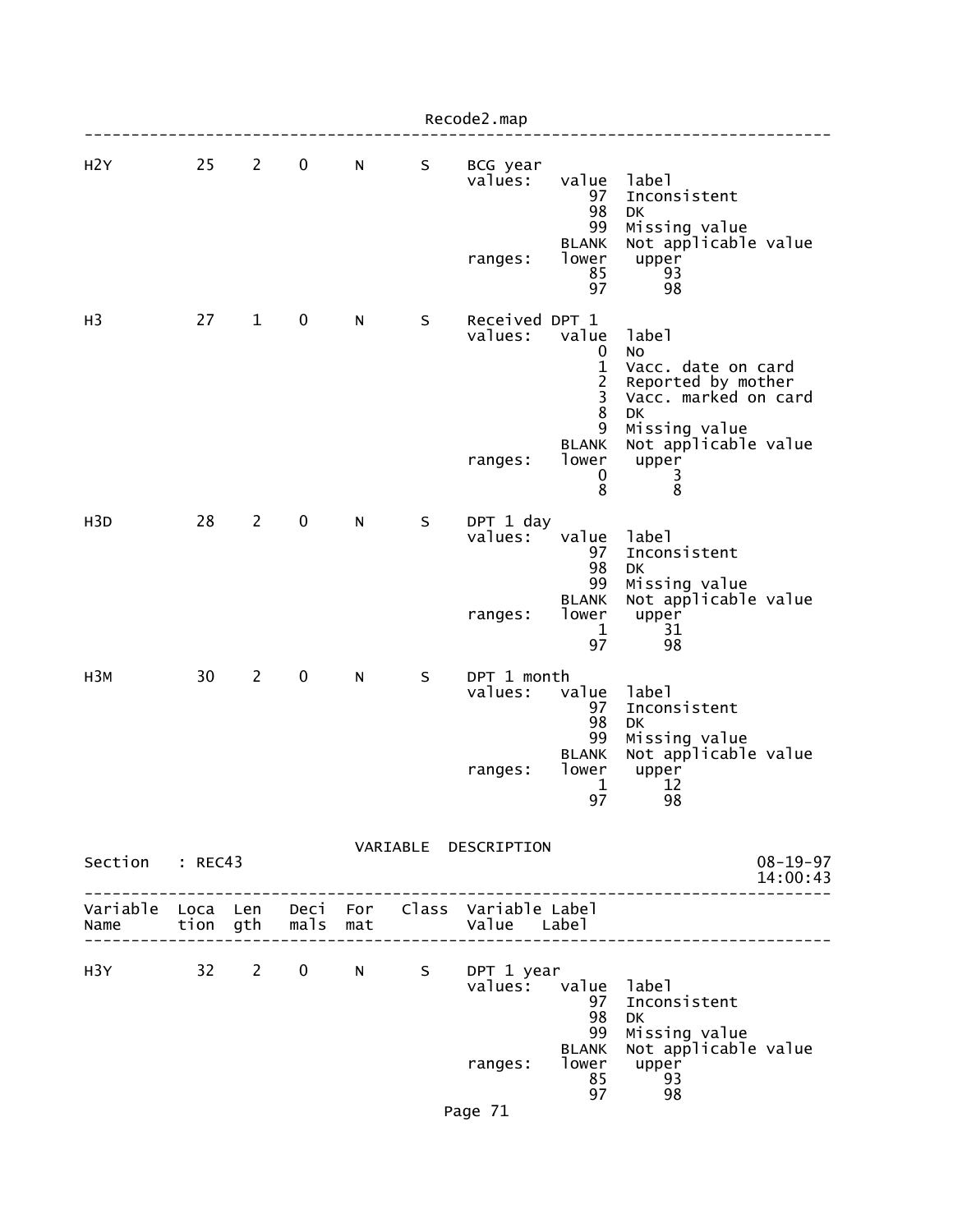|                                                         |    |                       |             |    |    | Recode2.map                                     |                                                                                                             |                                                                                                                                                       |
|---------------------------------------------------------|----|-----------------------|-------------|----|----|-------------------------------------------------|-------------------------------------------------------------------------------------------------------------|-------------------------------------------------------------------------------------------------------------------------------------------------------|
| н4                                                      | 34 | $\mathbf{1}$          | $\mathbf 0$ | N  | S  | Received POLIO 1<br>values:<br>ranges:          | value label<br>0<br>$\mathbf{1}$<br>$\frac{2}{3}$<br>$\overline{8}$<br>9<br><b>BLANK</b><br>lower<br>0<br>8 | No<br>Vacc. date on card<br>Reported by mother<br>Vacc. marked on card<br>DK<br>Missing value<br>Not applicable value<br>upper<br>3<br>$\overline{8}$ |
| H4D                                                     | 35 | $2^{\circ}$           | $\mathbf 0$ | N  | S  | POLIO 1 day<br>values:<br>ranges:               | value<br>97<br>98<br>99<br><b>BLANK</b><br>lower<br>$\mathbf 1$<br>97                                       | label<br>Inconsistent<br><b>DK</b><br>Missing value<br>Not applicable value<br>upper<br>31<br>98                                                      |
| H4M                                                     |    | 37 2                  | $\mathbf 0$ | N  | S. | POLIO 1 month<br>values:<br>ranges:             | value<br>97<br>98<br>99<br><b>BLANK</b><br>lower<br>$\mathbf{1}$<br>97                                      | label<br>Inconsistent<br>DK<br>Missing value<br>Not applicable value<br>upper<br>12<br>98                                                             |
| Section : REC43                                         |    |                       |             |    |    | VARIABLE DESCRIPTION                            |                                                                                                             | $08 - 19 - 97$<br>14:00:43                                                                                                                            |
| Variable Loca Len Deci For Class Variable Label<br>Name |    | tion $\frac{1}{9}$ th | mals mat    |    |    | Value Label                                     |                                                                                                             |                                                                                                                                                       |
| H4Y                                                     | 39 | $\overline{2}$        |             |    |    | 0 N S POLIO 1 year<br>values:<br>ranges:        | value<br>97<br>98<br>99<br><b>BLANK</b><br>lower<br>85<br>97                                                | label<br>Inconsistent<br><b>DK</b><br>Missing value<br>Not applicable value<br>upper<br>93<br>98                                                      |
| H <sub>5</sub>                                          | 41 | $\mathbf{1}$          | $\mathbf 0$ | N. | S  | Received DPT 2<br>values:<br>ranges:<br>Page 72 | value<br>0<br>$\mathbf{1}$<br>$\overline{2}$<br>3<br>8<br>9<br><b>BLANK</b><br>lower                        | label<br>No<br>Vacc. date on card<br>Reported by mother<br>Vacc. marked on card<br><b>DK</b><br>Missing value<br>Not applicable value<br>upper        |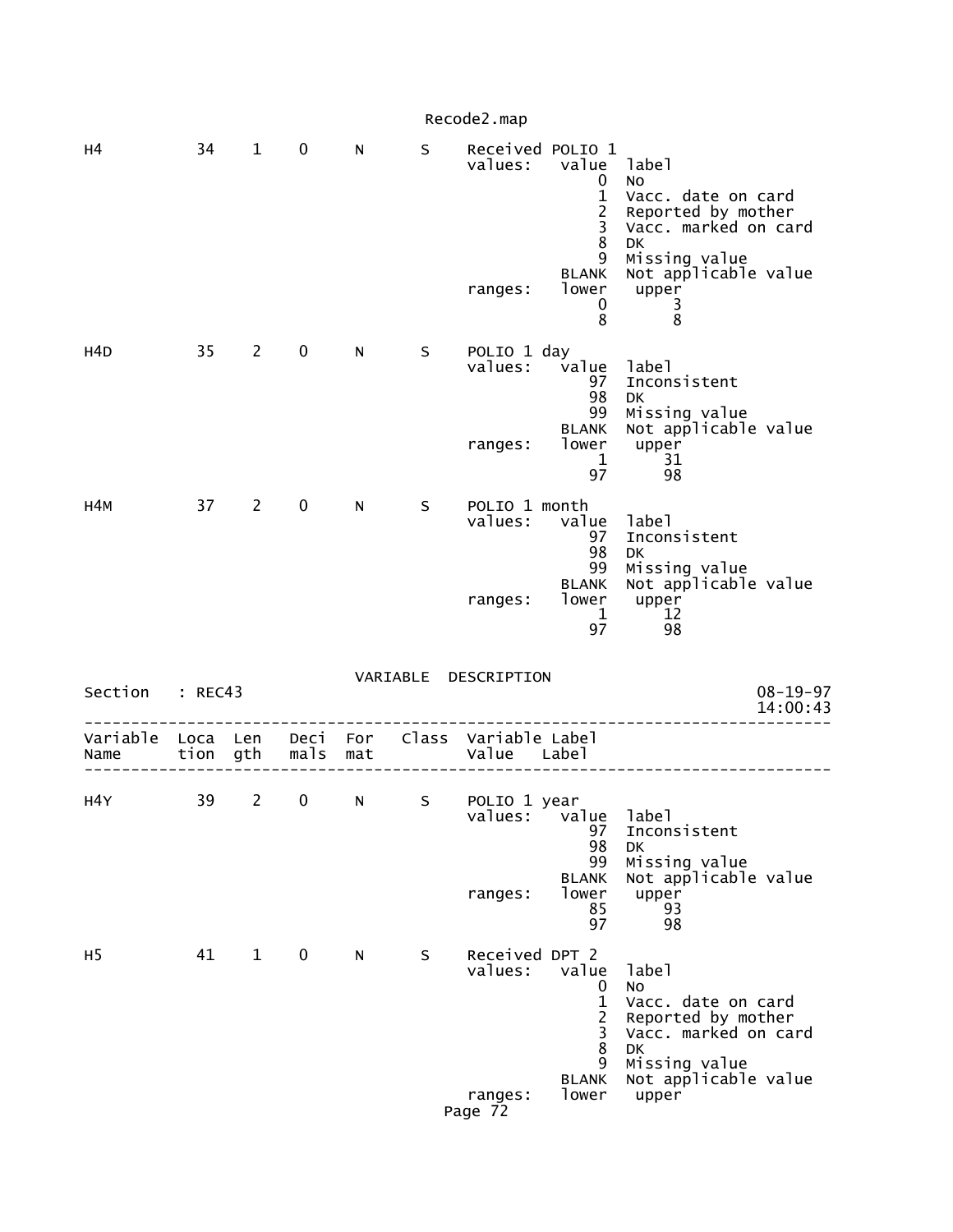|                           |          |                |             |     |    | Recode2.map                                  | 0<br>8                                      | $\frac{3}{8}$                                                          |
|---------------------------|----------|----------------|-------------|-----|----|----------------------------------------------|---------------------------------------------|------------------------------------------------------------------------|
| H <sub>5</sub> D          | 42       | $2^{\sim}$     | $\mathbf 0$ | N   | S  | DPT 2 day<br>values:                         | value<br>97<br>98                           | label<br>Inconsistent<br>DK                                            |
|                           |          |                |             |     |    | ranges:                                      | 99<br><b>BLANK</b><br>lower<br>1<br>97      | Missing value<br>Not applicable value<br>upper<br>31<br>98             |
| H <sub>5</sub> M          | - 44     | $\overline{2}$ | $\mathbf 0$ | N.  | S. | DPT 2 month<br>values:                       | value<br>97<br>98<br>99                     | label<br>Inconsistent<br><b>DK</b><br>Missing value                    |
|                           |          |                |             |     |    | ranges:                                      | <b>BLANK</b><br>lower<br>$\mathbf{1}$<br>97 | Not applicable value<br>upper<br>12<br>98                              |
| Section                   | : REC43  |                |             |     |    | VARIABLE DESCRIPTION                         |                                             | $08 - 19 - 97$<br>14:00:43                                             |
| Variable Loca Len<br>Name | tion gth |                | mals        | mat |    | Deci For Class Variable Label<br>Value Label |                                             |                                                                        |
| H5Y                       | 46       | $2^{\sim}$     | $\mathbf 0$ | N   | S. | DPT 2 year<br>values:                        | value<br>97<br>98<br>99                     | label<br>Inconsistent<br><b>DK</b><br>Missing value                    |
|                           |          |                |             |     |    | ranges:                                      | <b>BLANK</b><br>lower<br>85<br>97           | Not applicable value<br>upper<br>93<br>98                              |
| H6                        | 48       | $\mathbf{1}$   | 0           | N   | S  | Received POLIO 2<br>values: value label      | 0<br>1<br>$\overline{c}$<br>3               | No<br>Vacc. date on card<br>Reported by mother<br>Vacc. marked on card |
|                           |          |                |             |     |    | ranges:                                      | 8<br>9<br><b>BLANK</b><br>lower<br>0<br>8   | DK<br>Missing value<br>Not applicable value<br>upper<br>3<br>8         |
| H <sub>6</sub> D          | 49       | $2^{\sim}$     | $\mathbf 0$ | N   | S  | POLIO 2 day<br>values:                       | value<br>97<br>98<br>99                     | label<br>Inconsistent<br><b>DK</b><br>Missing value                    |
|                           |          |                |             |     |    | ranges:                                      | <b>BLANK</b><br>lower<br>1                  | Not applicable value<br>upper<br>31                                    |
|                           |          |                |             |     |    | Page 73                                      |                                             |                                                                        |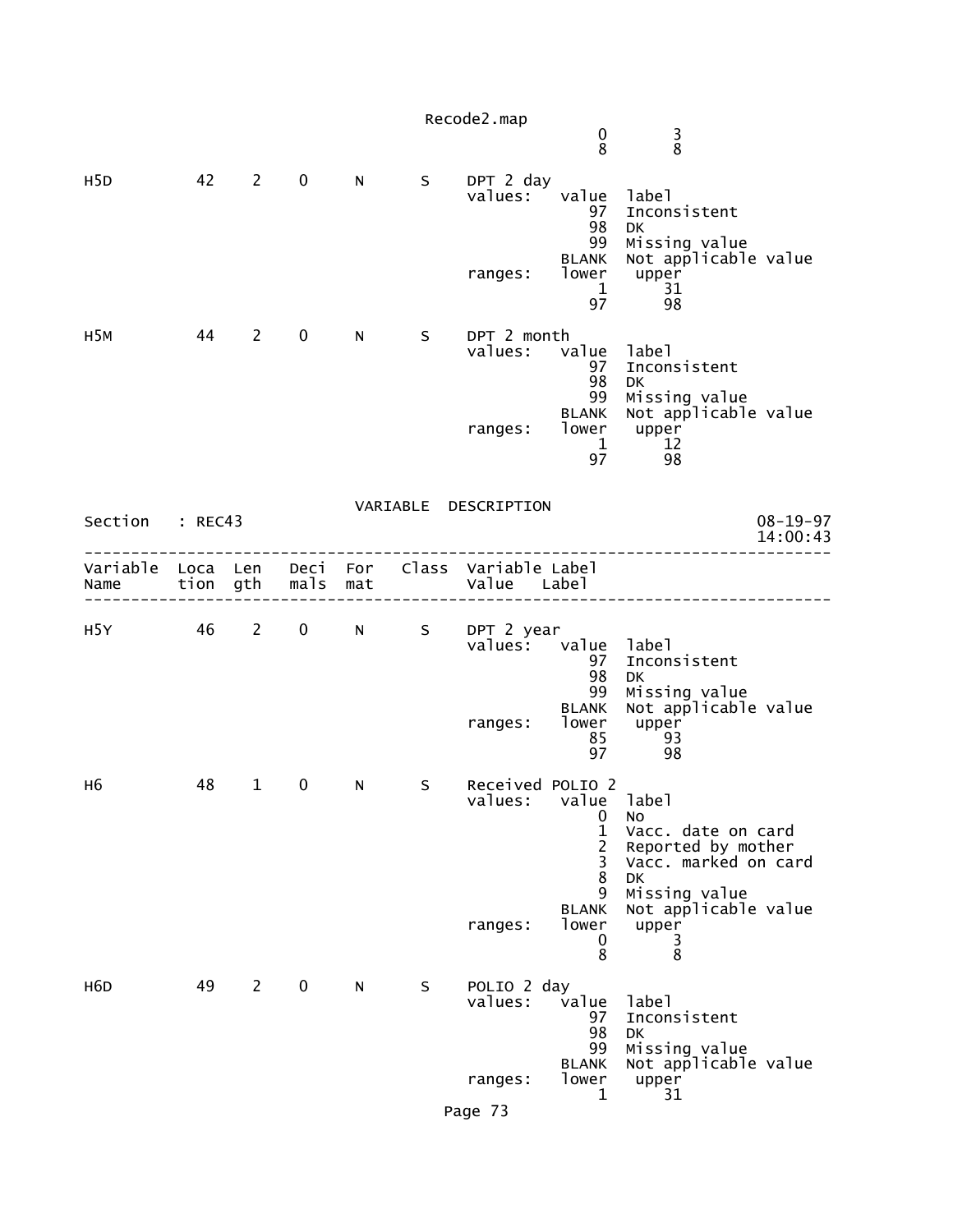|                                                                       |    |                |              |             |   | Recode2.map                     | 97                                                   | 98                                                                                                  |  |
|-----------------------------------------------------------------------|----|----------------|--------------|-------------|---|---------------------------------|------------------------------------------------------|-----------------------------------------------------------------------------------------------------|--|
| н6м                                                                   |    | 51 2           | $\mathbf 0$  | N           | S | POLIO 2 month<br>values:        | value<br>97<br>98<br>99<br><b>BLANK</b>              | label<br>Inconsistent<br><b>DK</b><br>Missing value<br>Not applicable value                         |  |
|                                                                       |    |                |              |             |   | ranges:                         | lower<br>1                                           | upper<br>12<br>98<br>97 — 1                                                                         |  |
| Section : REC43                                                       |    |                |              |             |   | VARIABLE DESCRIPTION            |                                                      | $08 - 19 - 97$<br>14:00:43                                                                          |  |
| Variable Loca Len Deci For Class Variable Label<br>Name tion gth mals |    |                |              | mat         |   | Value Label                     |                                                      |                                                                                                     |  |
| H6Y 53 2                                                              |    |                | $\mathbf{0}$ | $N$ and $N$ | S | POLIO 2 year                    | values: value<br>97<br>98<br>99                      | label<br>Inconsistent<br><b>DK</b><br>Missing value                                                 |  |
|                                                                       |    |                |              |             |   | ranges:                         | <b>BLANK</b><br>lower<br>85<br>97                    | Not applicable value<br>upper<br>93<br>98                                                           |  |
| н7                                                                    | 55 | $\mathbf{1}$   | $\mathbf 0$  | N           | S | Received DPT 3<br>values: value | 0<br>$\mathbf{1}$<br>$\frac{2}{3}$<br>$\overline{8}$ | label<br><b>NO</b><br>Vacc. date on card<br>Reported by mother<br>Vacc. marked on card<br><b>DK</b> |  |
|                                                                       |    |                |              |             |   | ranges:                         | 9<br><b>BLANK</b><br>lower<br>$\bf{0}$<br>8          | Missing value<br>Not applicable value<br>upper<br>3<br>8                                            |  |
| H7D                                                                   | 56 | $\overline{2}$ | $\pmb{0}$    | N           | S | DPT 3 day<br>values:            | value<br>97<br>98<br>99<br><b>BLANK</b>              | label<br>Inconsistent<br><b>DK</b><br>Missing value                                                 |  |
|                                                                       |    |                |              |             |   | ranges:                         | lower<br>1<br>97                                     | Not applicable value<br>upper<br>31<br>98                                                           |  |
| H7M                                                                   | 58 | $2^{\circ}$    | $\mathbf 0$  | N           | S | DPT 3 month<br>values:          | value<br>97<br>98<br>99                              | label<br>Inconsistent<br>DK<br>Missing value                                                        |  |
|                                                                       |    |                |              |             |   | ranges:                         | <b>BLANK</b><br>lower<br>1<br>97                     | Not applicable value<br>upper<br>12<br>98                                                           |  |
|                                                                       |    |                |              |             |   | Page 74                         |                                                      |                                                                                                     |  |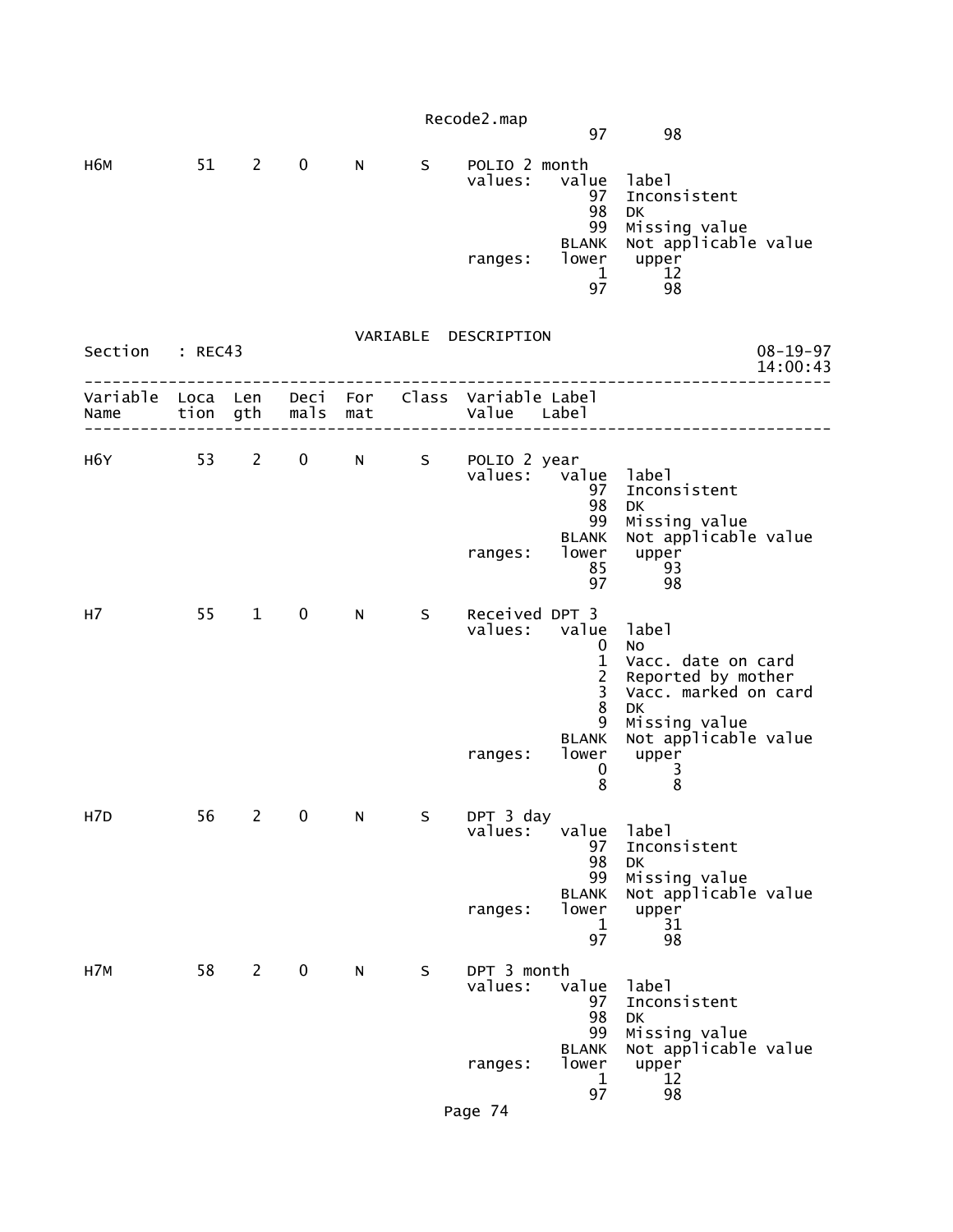| Section : REC43  |                  |                |                   |     |    | VARIABLE DESCRIPTION                                           |                                                                                                                   |                                                                                                                                                 | $08 - 19 - 97$<br>14:00:43 |
|------------------|------------------|----------------|-------------------|-----|----|----------------------------------------------------------------|-------------------------------------------------------------------------------------------------------------------|-------------------------------------------------------------------------------------------------------------------------------------------------|----------------------------|
| Variable<br>Name | Loca Len<br>tion | gth            | mals              | mat |    | Deci For Class Variable Label<br>Value Label                   |                                                                                                                   |                                                                                                                                                 |                            |
| H7Y              | 60               | $\overline{2}$ | 0                 | N   |    | S DPT 3 year<br>values:<br>ranges:                             | value label<br>97<br>98<br>99<br><b>BLANK</b><br>lower<br>85<br>97                                                | Inconsistent<br><b>DK</b><br>Missing value<br>Not applicable value<br>upper<br>93<br>98                                                         |                            |
| н8               | 62               | $\mathbf{1}$   | $\mathbf 0$       | N.  | S. | Received POLIO 3<br>values:<br>ranges:                         | value label<br>0<br>$\mathbf{1}$<br>$\overline{c}$<br>$\overline{3}$<br>8<br>9<br><b>BLANK</b><br>lower<br>0<br>8 | <b>NO</b><br>Vacc. date on card<br>Reported by mother<br>Vacc. marked on card<br>DK<br>Missing value<br>Not applicable value<br>upper<br>3<br>8 |                            |
| H <sub>8</sub> D | 63               | $2^{\circ}$    | $\mathbf 0$       | N   | S  | POLIO 3 day<br>values:<br>ranges:                              | value<br>97<br>98<br>99<br><b>BLANK</b><br>lower<br>$\mathbf 1$<br>97                                             | label<br>Inconsistent<br><b>DK</b><br>Missing value<br>Not applicable value<br>upper<br>31<br>98                                                |                            |
| H <sub>8M</sub>  | 65               | $\mathbf{2}$   | $\mathbf 0$       | N   | S  | POLIO 3 month<br>values:<br>ranges:                            | value<br>97<br>98<br>99<br><b>BLANK</b><br>lower<br>$\mathbf 1$<br>97                                             | label<br>Inconsistent<br>DK<br>Missing value<br>Not applicable value<br>upper<br>12<br>98                                                       |                            |
| Section          | : REC43          |                |                   |     |    | VARIABLE DESCRIPTION                                           |                                                                                                                   |                                                                                                                                                 | $08 - 19 - 97$<br>14:00:43 |
| Name             |                  |                | tion gth mals mat |     |    | Variable Loca Len Deci For Class Variable Label<br>Value Label |                                                                                                                   |                                                                                                                                                 |                            |

| H8Y |  | 67 2 0 N | S POLIO 3 year |
|-----|--|----------|----------------|
|     |  |          | Page 75        |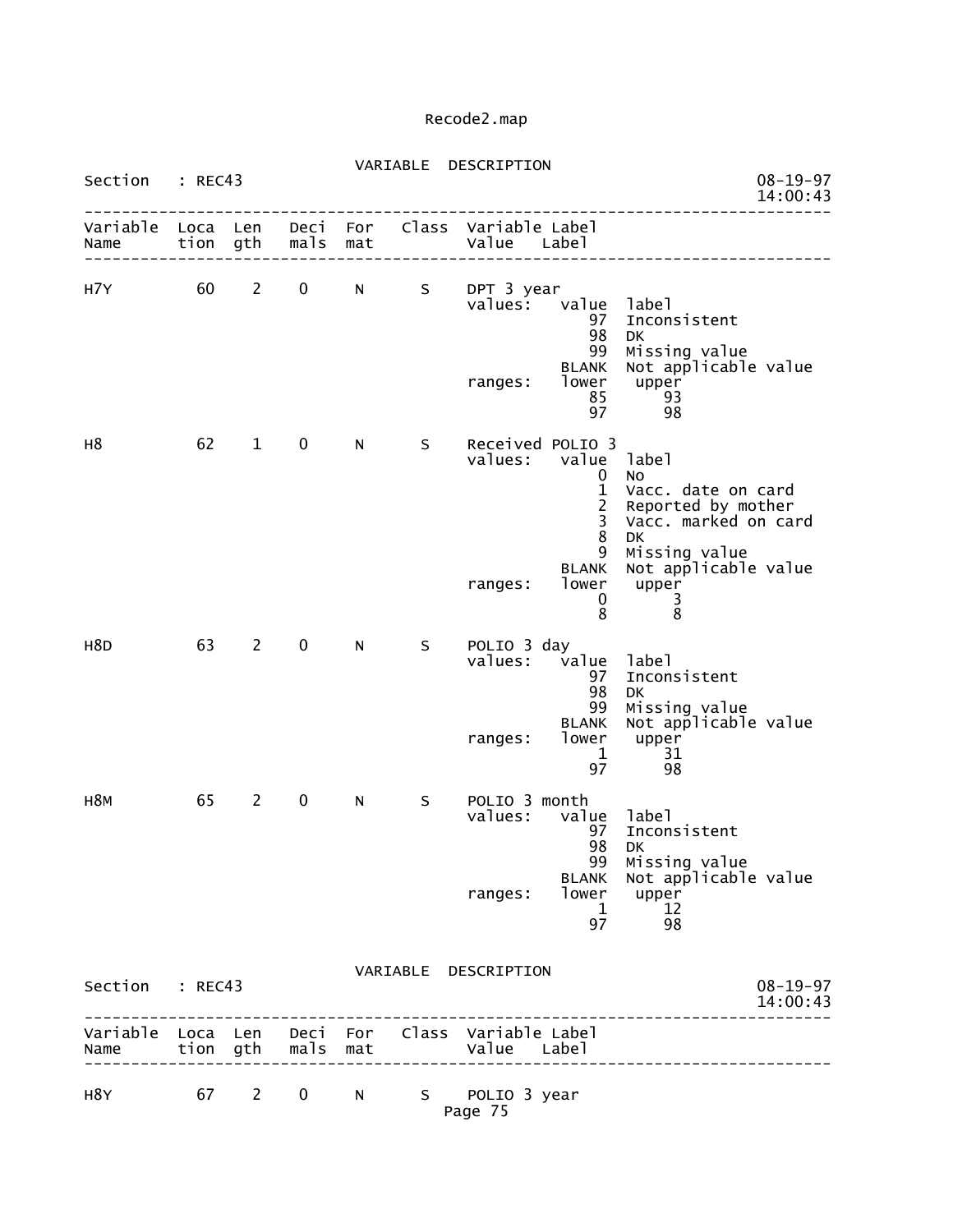|                  |         |                |                   |              |             | Recode2.map                                                    |                                                                           |                                                                                                                      |
|------------------|---------|----------------|-------------------|--------------|-------------|----------------------------------------------------------------|---------------------------------------------------------------------------|----------------------------------------------------------------------------------------------------------------------|
|                  |         |                |                   |              |             | values:<br>ranges:                                             | value<br>97<br>98<br>99<br><b>BLANK</b><br>lower<br>85<br>97              | label<br>Inconsistent<br>DK.<br>Missing value<br>Not applicable value<br>upper<br>93<br>98                           |
| н9               | 69      | $\mathbf{1}$   | $\mathbf 0$       | N            | S           | values:                                                        | Received MEASLES<br>value<br>0<br>$\mathbf{1}$<br>$\frac{2}{3}$<br>8<br>9 | label<br><b>NO</b><br>Vacc. date on card<br>Reported by mother<br>Vacc. marked on card<br><b>DK</b><br>Missing value |
|                  |         |                |                   |              |             | ranges:                                                        | <b>BLANK</b><br>lower<br>0<br>8                                           | Not applicable value<br>upper<br>3<br>8                                                                              |
| H <sub>9</sub> D | 70      | $\overline{2}$ | $\mathbf 0$       | N            | S           | MEASLES day<br>values:                                         | value<br>97<br>98<br>99                                                   | label<br>Inconsistent<br>DK<br>Missing value                                                                         |
|                  |         |                |                   |              |             | ranges:                                                        | <b>BLANK</b><br>lower<br>1<br>97                                          | Not applicable value<br>upper<br>31<br>98                                                                            |
| <b>H9M</b>       | 72      | $\overline{2}$ | 0                 | N            | S           | MEASLES month<br>values:                                       | value<br>97<br>98<br>99                                                   | label<br>Inconsistent<br>DK<br>Missing value                                                                         |
|                  |         |                |                   |              |             | ranges:                                                        | <b>BLANK</b><br>lower<br>1<br>97                                          | Not applicable value<br>upper<br>12<br>98                                                                            |
| Section          | : REC43 |                |                   |              | VARIABLE    | DESCRIPTION                                                    |                                                                           | $08 - 19 - 97$<br>14:00:43                                                                                           |
| Name             |         |                | tion gth mals mat |              |             | Variable Loca Len Deci For Class Variable Label<br>Value Label |                                                                           |                                                                                                                      |
| H9Y 74 2         |         |                | $\mathbf 0$       | N            | $S_{\perp}$ | MEASLES year<br>values:                                        | value<br>97<br>98<br>99                                                   | 1abe1<br>Inconsistent<br><b>DK</b><br>Missing value                                                                  |
|                  |         |                |                   |              |             | ranges:                                                        | <b>BLANK</b><br>lower<br>85<br>97                                         | Not applicable value<br>upper<br>93<br>98                                                                            |
| H <sub>10</sub>  | 76      | $\overline{1}$ | $\mathbf 0$       | $\mathsf{N}$ | S           | Ever had vaccination<br>Page 76                                | values: value label                                                       |                                                                                                                      |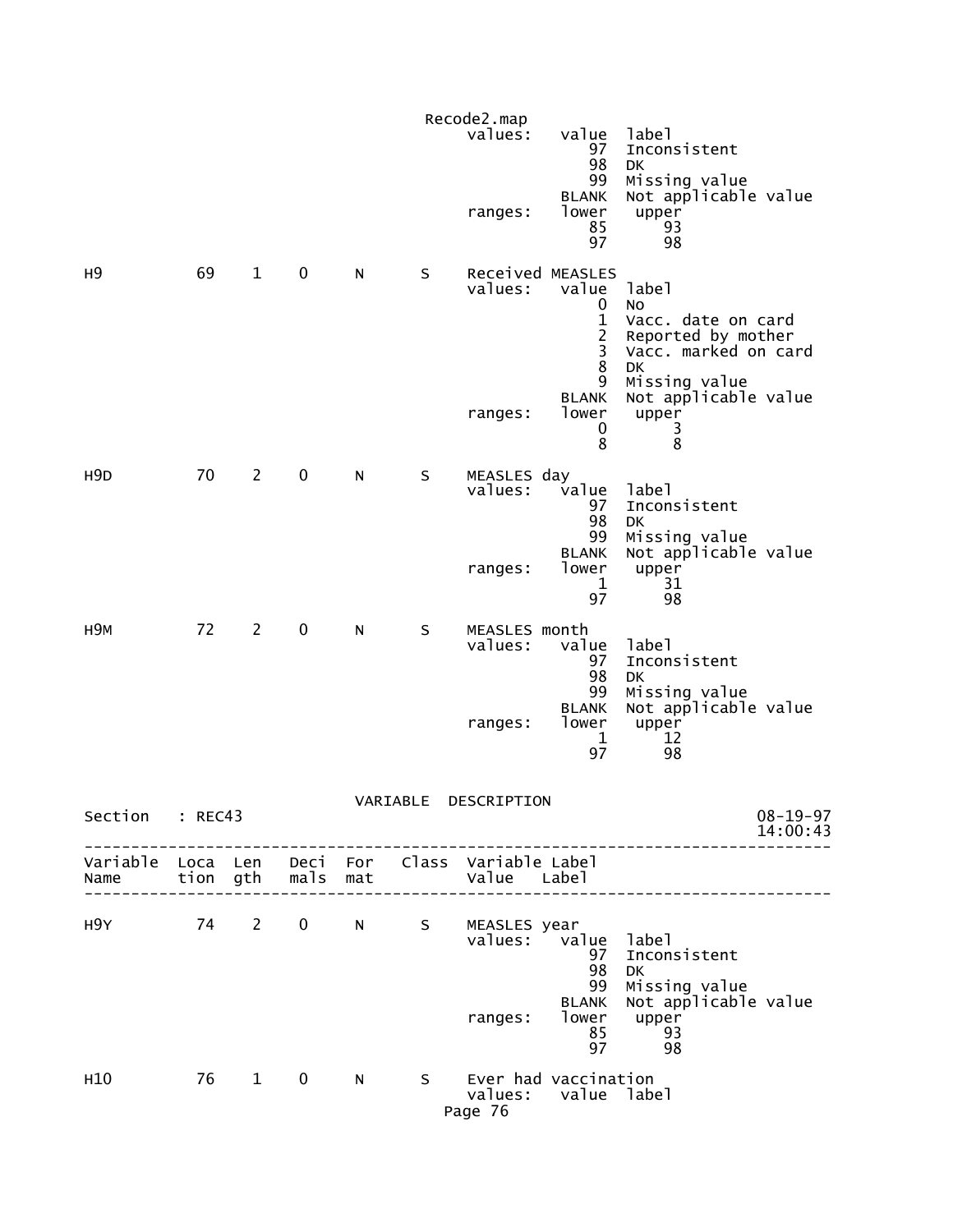|                                    |      |                        |              |     |    | Recode2.map                                           |                                                                                                |                                                                                                                                      |
|------------------------------------|------|------------------------|--------------|-----|----|-------------------------------------------------------|------------------------------------------------------------------------------------------------|--------------------------------------------------------------------------------------------------------------------------------------|
|                                    |      |                        |              |     |    | ranges:                                               | 0<br>$\mathbf{1}$<br>8<br>9<br><b>BLANK</b><br>lower<br>0<br>8                                 | <b>NO</b><br>Yes<br>Don't know<br>Missing value<br>Not applicable value<br>upper<br>1<br>8                                           |
| H11                                | 77 1 |                        | $\mathbf 0$  | N   | S. | Had diarrhea recently<br>values:<br>ranges:           | value<br>$\mathbf 0$<br>$\mathbf{1}$<br>$\overline{2}$<br>8<br>9<br><b>BLANK</b><br>lower<br>0 | label<br><b>NO</b><br>Yes, last 24 hours<br>Yes, last 2-14 days<br>Don't know<br>Missing value<br>Not applicable value<br>upper<br>2 |
| H11A                               | 78 2 |                        | $\mathbf{0}$ | N.  | S  | How long diarrhea lasted<br>values: value<br>ranges:  | 8<br>$\overline{0}$<br>90<br>99<br>BLANK<br>lower<br>$\Omega$                                  | 8<br>label<br>Less than 1 day<br>$90+$<br>Missing value<br>Not applicable value<br>upper<br>90                                       |
| Section : REC43                    |      |                        |              |     |    | VARIABLE DESCRIPTION                                  |                                                                                                | $08 - 19 - 97$<br>14:00:43                                                                                                           |
| Variable Loca Len Deci For<br>Name |      | tion gth               | mals         | mat |    | Class Variable Label<br>Value Label                   |                                                                                                |                                                                                                                                      |
| H11B                               | 80   | $1 \quad \blacksquare$ | $\mathbf{0}$ | N   | S  | Blood in the stools<br>values: value label<br>ranges: | $\mathbf 0$<br>$\mathbf{1}$<br>8<br>9<br><b>BLANK</b><br>lower<br>0<br>8                       | No<br>Yes<br>DK<br>Missing value<br>Not applicable value<br>upper<br>ı<br>8                                                          |
| H12A                               | 81   | $\mathbf{1}$           | $\mathbf 0$  | N   | S  | values:<br>ranges:                                    | value<br>$\mathbf 0$<br>$\mathbf{1}$<br>9<br><b>BLANK</b><br>lower<br>0                        | Diarrhea: government hosp.<br>label<br><b>NO</b><br>Government hospital<br>Missing value<br>Not applicable value<br>upper<br>1       |
| H12B                               | 82   | $\mathbf{1}$           | 0            | N   | S  | values:                                               | value<br>0<br>$\mathbf{1}$                                                                     | Diarrhea: govt health center<br>label<br><b>NO</b><br>Govt. health center                                                            |
|                                    |      |                        |              |     |    | Page 77                                               |                                                                                                |                                                                                                                                      |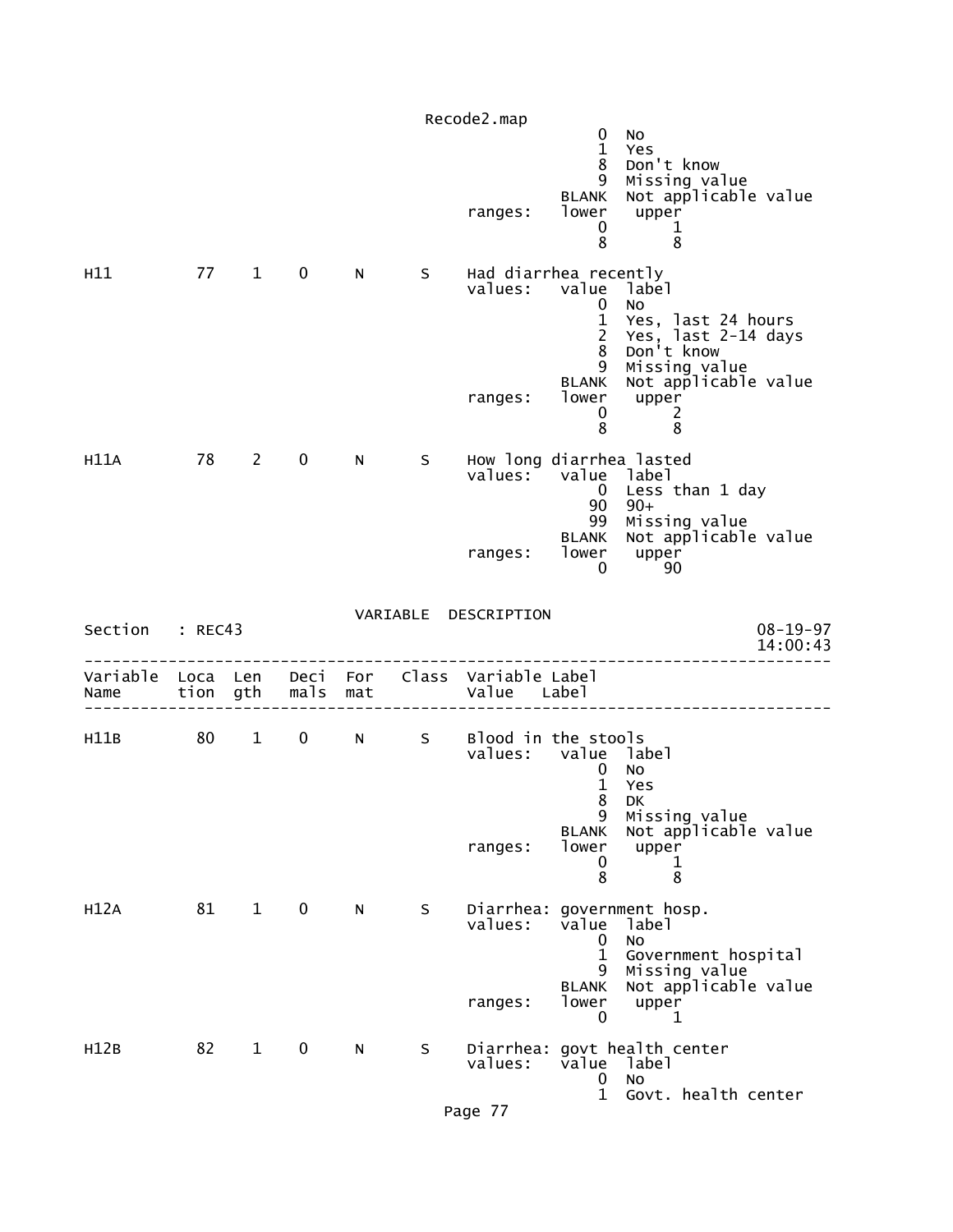|                  | Recode2.map      |                        |              |            |    |                                     |                                                                     |                                                                                                                     |                            |  |  |
|------------------|------------------|------------------------|--------------|------------|----|-------------------------------------|---------------------------------------------------------------------|---------------------------------------------------------------------------------------------------------------------|----------------------------|--|--|
|                  |                  |                        |              |            |    | ranges:                             | 9<br><b>BLANK</b><br>lower<br>$\mathbf 0$                           | Missing value<br>Not applicable value<br>upper<br>1                                                                 |                            |  |  |
| H12C             | 83               | $\mathbf{1}$           | $\mathbf 0$  | N.         | S. | values:<br>ranges:                  | value label<br>0<br>$\mathbf{1}$<br>9<br><b>BLANK</b><br>lower<br>0 | Diarrhea: govt health post<br><b>NO</b><br>Govt. health post<br>Missing value<br>Not applicable value<br>upper<br>1 |                            |  |  |
| H12D             | 84               | $\mathbf{1}$           | $\mathbf 0$  | N.         | S. | Diarrhea: mobile clinic<br>values:  | value label<br>0                                                    | No                                                                                                                  |                            |  |  |
|                  |                  |                        |              |            |    | ranges:                             | $\mathbf{1}$<br>9<br><b>BLANK</b><br>lower<br>0                     | Public mobile clinic<br>Missing value<br>Not applicable value<br>upper<br>1                                         |                            |  |  |
| Section          | : REC43          |                        |              |            |    | VARIABLE DESCRIPTION                |                                                                     |                                                                                                                     | $08 - 19 - 97$<br>14:00:43 |  |  |
| Variable<br>Name | Loca Len<br>tion | gth                    | Deci<br>mals | For<br>mat |    | Class Variable Label<br>Value Label |                                                                     |                                                                                                                     |                            |  |  |
| H12E             | 85               | $1 \quad$              | $\mathbf 0$  | N          | S  | values:                             | value label<br>0<br>$\mathbf{1}$<br>9                               | Diarrhea: comm.health worker<br>No.<br>Community health wrk                                                         |                            |  |  |
|                  |                  |                        |              |            |    | ranges:                             | <b>BLANK</b><br>lower<br>$\mathbf 0$                                | Missing value<br>Not applicable value<br>upper<br>1                                                                 |                            |  |  |
| H12F             | 86               | $\mathbf{1}$           | 0            | N          | S  | values:                             | value label<br>$\mathbf{0}$<br>1<br>9<br><b>BLANK</b>               | Diarrhea: CS public sector<br>No<br>CS public sector<br>Missing value<br>Not applicable value                       |                            |  |  |
|                  |                  |                        |              |            |    | ranges:                             | lower<br>0                                                          | upper<br>1                                                                                                          |                            |  |  |
| H12G             | 87               | $1 \quad \blacksquare$ | $\mathbf 0$  | N.         | S. | values:                             | value<br>0<br>$\mathbf{1}$<br>9<br><b>BLANK</b>                     | Diarrhea: CS public sector<br>label<br>No<br>CS public sector<br>Missing value<br>Not applicable value              |                            |  |  |
|                  |                  |                        |              |            |    | ranges:                             | lower<br>0                                                          | upper<br>1                                                                                                          |                            |  |  |
| H12H             | 88               | $\mathbf{1}$           | $\mathbf 0$  | N          | S  | values:                             | value<br>0                                                          | Diarrhea: CS public sector<br>label<br>No                                                                           |                            |  |  |
|                  |                  |                        |              |            |    | Page 78                             | $\mathbf{1}$                                                        | CS public sector                                                                                                    |                            |  |  |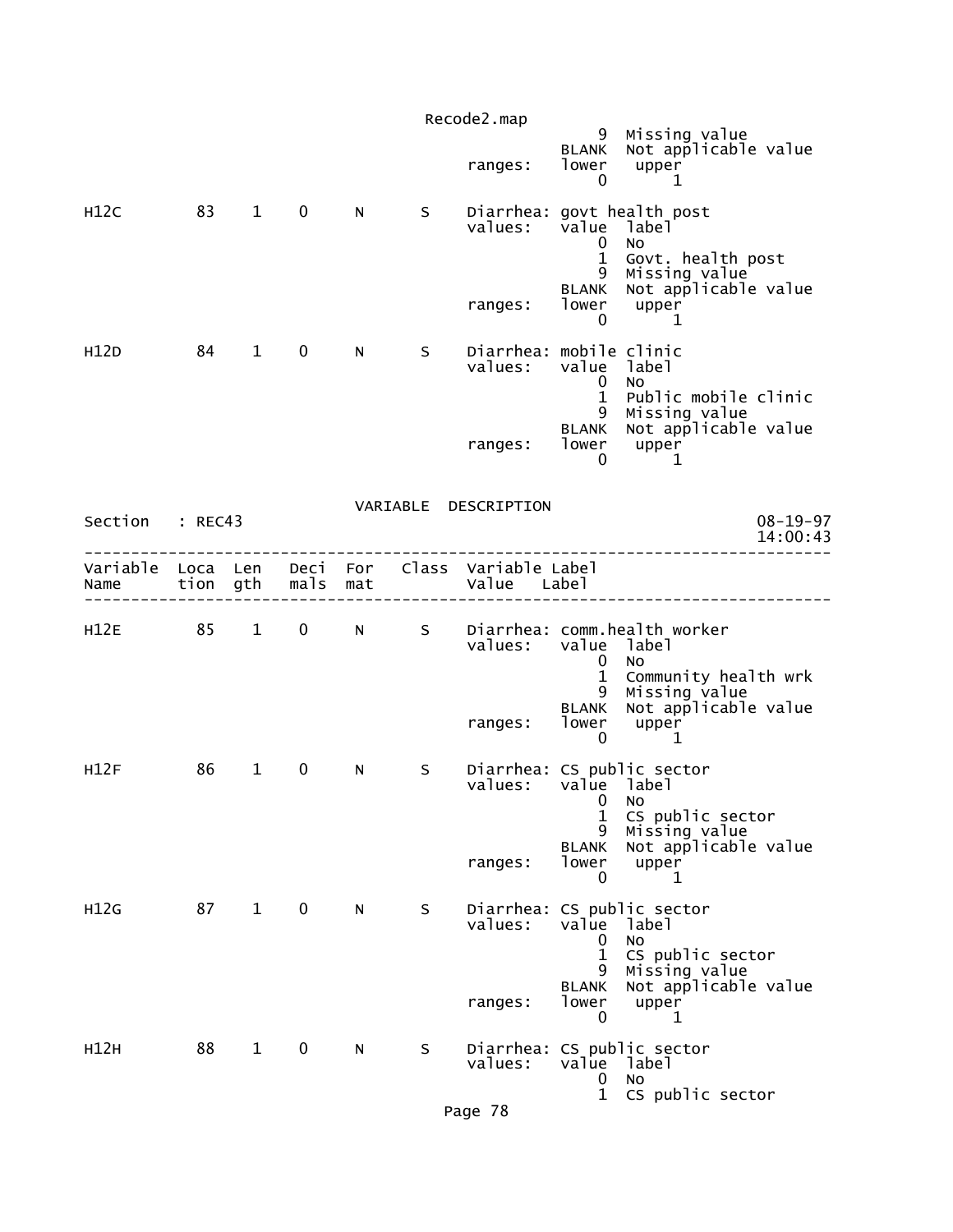|                  |    |                        |                   |   |     | Recode2.map                                       |                                             | 9 Missing value                                                                       |                            |
|------------------|----|------------------------|-------------------|---|-----|---------------------------------------------------|---------------------------------------------|---------------------------------------------------------------------------------------|----------------------------|
|                  |    |                        |                   |   |     | ranges:                                           | lower<br>0                                  | BLANK Not applicable value<br>upper<br>1                                              |                            |
| H12I             | 89 | $1 \quad \blacksquare$ | $\mathbf 0$       | N | S   | Diarrhea: CS public sector<br>values: value label | 0<br>$\mathbf{1}$                           | No<br>CS public sector                                                                |                            |
|                  |    |                        |                   |   |     | ranges:                                           | 9<br>0                                      | Missing value<br>BLANK Not applicable value<br>lower upper<br>1                       |                            |
|                  |    |                        |                   |   |     | VARIABLE DESCRIPTION                              |                                             |                                                                                       |                            |
| Section : REC43  |    |                        |                   |   |     |                                                   |                                             |                                                                                       | $08 - 19 - 97$<br>14:00:43 |
| Variable<br>Name |    | Loca Len               | tion gth mals mat |   |     | Deci For Class Variable Label<br>Value Label      |                                             |                                                                                       |                            |
| H12J             | 90 | $1 \quad \blacksquare$ |                   |   |     | values: value label                               | 0                                           | 0 N S Diarrhea: private hosp/clin.<br>No                                              |                            |
|                  |    |                        |                   |   |     | ranges:                                           | <b>BLANK</b><br>0                           | 1 Private hosp./clinic<br>9 Missing value<br>Not applicable value<br>lower upper<br>1 |                            |
| H12K             | 91 | $\mathbf 1$            | $\mathbf 0$       | N | S - | values:                                           | value label<br>$\mathbf{0}$<br>$\mathbf{1}$ | Diarrhea: private pharmacy<br>No<br>Private pharmacy                                  |                            |
|                  |    |                        |                   |   |     | ranges:                                           | $\mathbf 0$                                 | 9 Missing value<br>BLANK Not applicable value<br>lower upper<br>1                     |                            |
| H12L             | 92 | $\mathbf{1}$           | 0                 | N | S   | Diarrhea: private doctor<br>values:               | value label<br>$\mathbf{0}$<br>$\mathbf{1}$ | No<br>Private doctor                                                                  |                            |
|                  |    |                        |                   |   |     | ranges:                                           | 9<br><b>BLANK</b><br>lower<br>0             | Missing value<br>Not applicable value<br>upper<br>1                                   |                            |
| H12M             | 93 | $1 \quad \blacksquare$ | $\mathbf 0$       | N | S   | values:                                           | value<br>0<br>$\mathbf{1}$                  | Diarrhea: private mobile cln<br>label<br>No                                           |                            |
|                  |    |                        |                   |   |     | ranges:                                           | 9<br><b>BLANK</b><br>lower<br>0             | Private mobile clin.<br>Missing value<br>Not applicable value<br>upper<br>1           |                            |
| <b>H12N</b>      | 94 | $\mathbf{1}$           | 0                 | N | S   | values:                                           | value<br>0<br>$\mathbf{1}$                  | Diarrhea: comm.health worker<br>label<br>No<br>Community health wrk                   |                            |
|                  |    |                        |                   |   |     |                                                   |                                             |                                                                                       |                            |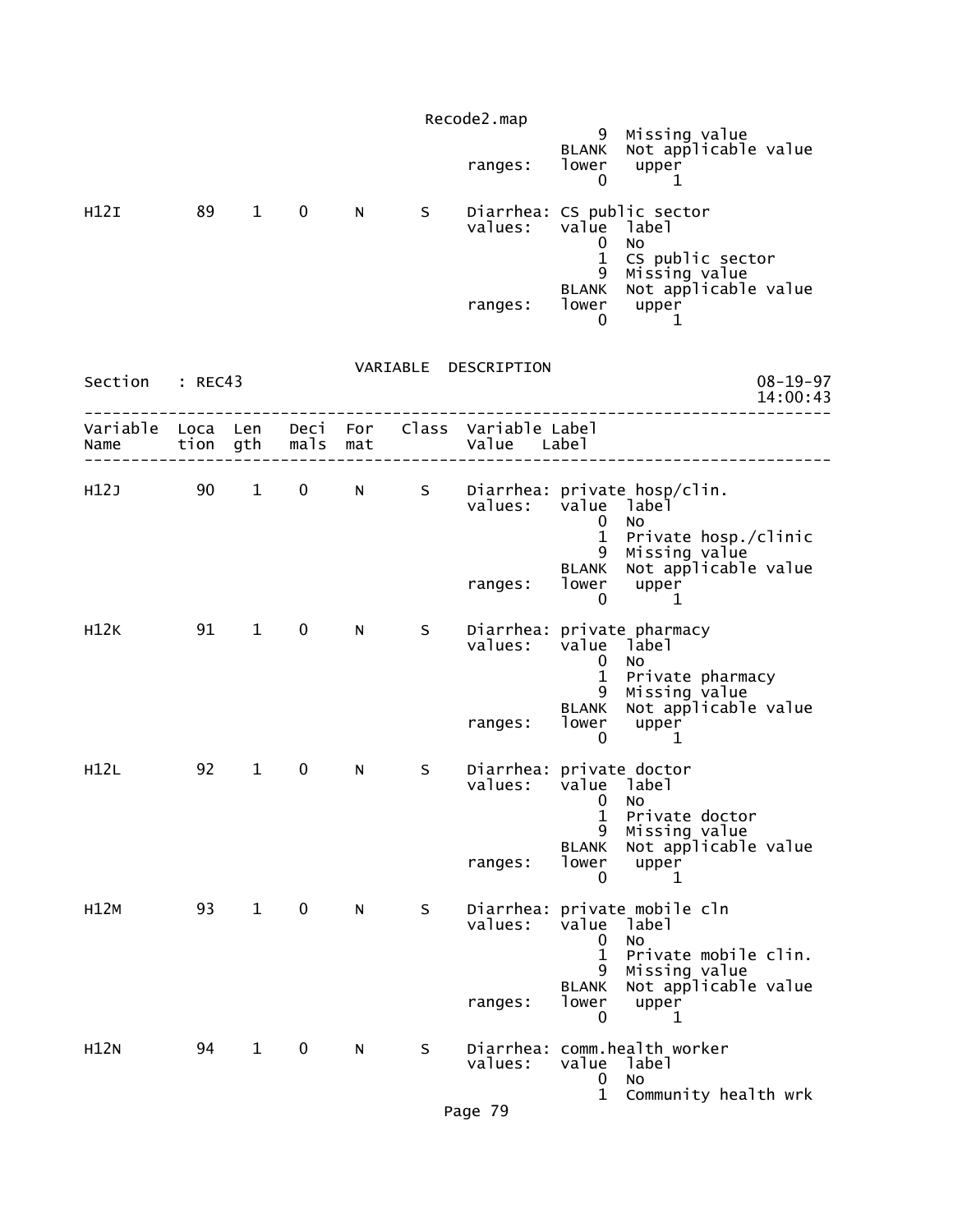|         |       | 9 Missing value            |  |
|---------|-------|----------------------------|--|
|         |       | BLANK Not applicable value |  |
| ranges: | lower | upper                      |  |
|         |       |                            |  |
|         |       |                            |  |

| Section : REC43     |      |                        |                   |   |             | VARIABLE DESCRIPTION                                               |                                                                  |                                                                                                                                                       | $08 - 19 - 97$<br>14:00:43 |
|---------------------|------|------------------------|-------------------|---|-------------|--------------------------------------------------------------------|------------------------------------------------------------------|-------------------------------------------------------------------------------------------------------------------------------------------------------|----------------------------|
| Name                |      |                        | tion gth mals mat |   |             | Variable Loca Len Deci For Class Variable Label<br>Value Label     |                                                                  |                                                                                                                                                       |                            |
| H <sub>120</sub> 95 |      | $1 \quad \blacksquare$ | $0 \qquad \qquad$ |   |             | N S Diarrhea: CS med.priv sector<br>values:<br>ranges: lower upper | value label<br>$\bf{0}$<br>$\mathbf{1}$                          | No<br>CS med. priv. sector<br>9 Missing value<br>BLANK Not applicable value                                                                           |                            |
| H12P                | 96 — | $\mathbf{1}$           | $\mathbf{0}$      | N | $S_{\perp}$ | values: value label<br>ranges:                                     | 0<br>$\mathbf{0}$<br>$\mathbf{1}$<br>0                           | $\mathbf 1$<br>Diarrhea: CS med.priv sector<br><b>NO</b><br>CS med. priv. sector<br>9 Missing value<br>BLANK Not applicable value<br>lower upper<br>1 |                            |
| H12Q                | 97   | $1 \quad$              | $\mathbf 0$       | N | S           | values:<br>ranges:                                                 | value label<br>$\mathbf{0}$<br>$\mathbf{1}$<br>$\mathbf{0}$      | Diarrhea: CS med.priv sector<br>NO<br>CS med. priv. sector<br>9 Missing value<br>BLANK Not applicable value<br>lower upper<br>1                       |                            |
| H12R                | 98   | $1 \quad \blacksquare$ | $0 \qquad \qquad$ | N | S           | values:<br>ranges:                                                 | value label<br>$\mathbf{0}$<br>$\mathbf{1}$<br>lower<br>$\Omega$ | Diarrhea: CS med.priv sector<br><b>NO</b><br>CS med. priv. sector<br>9 Missing value<br>BLANK Not applicable value<br>upper<br>1                      |                            |
| H12S                | 99   |                        | 1 0 N             |   |             | S Diarrhea: shop<br>values:<br>ranges:                             | value<br>0<br>$\mathbf 1$<br>9<br><b>BLANK</b><br>lower<br>0     | label<br>No<br>Shop<br>Missing value<br>Not applicable value<br>upper<br>1                                                                            |                            |
|                     |      |                        |                   |   | VARIABLE    | DESCRIPTION                                                        |                                                                  |                                                                                                                                                       |                            |

Section : REC43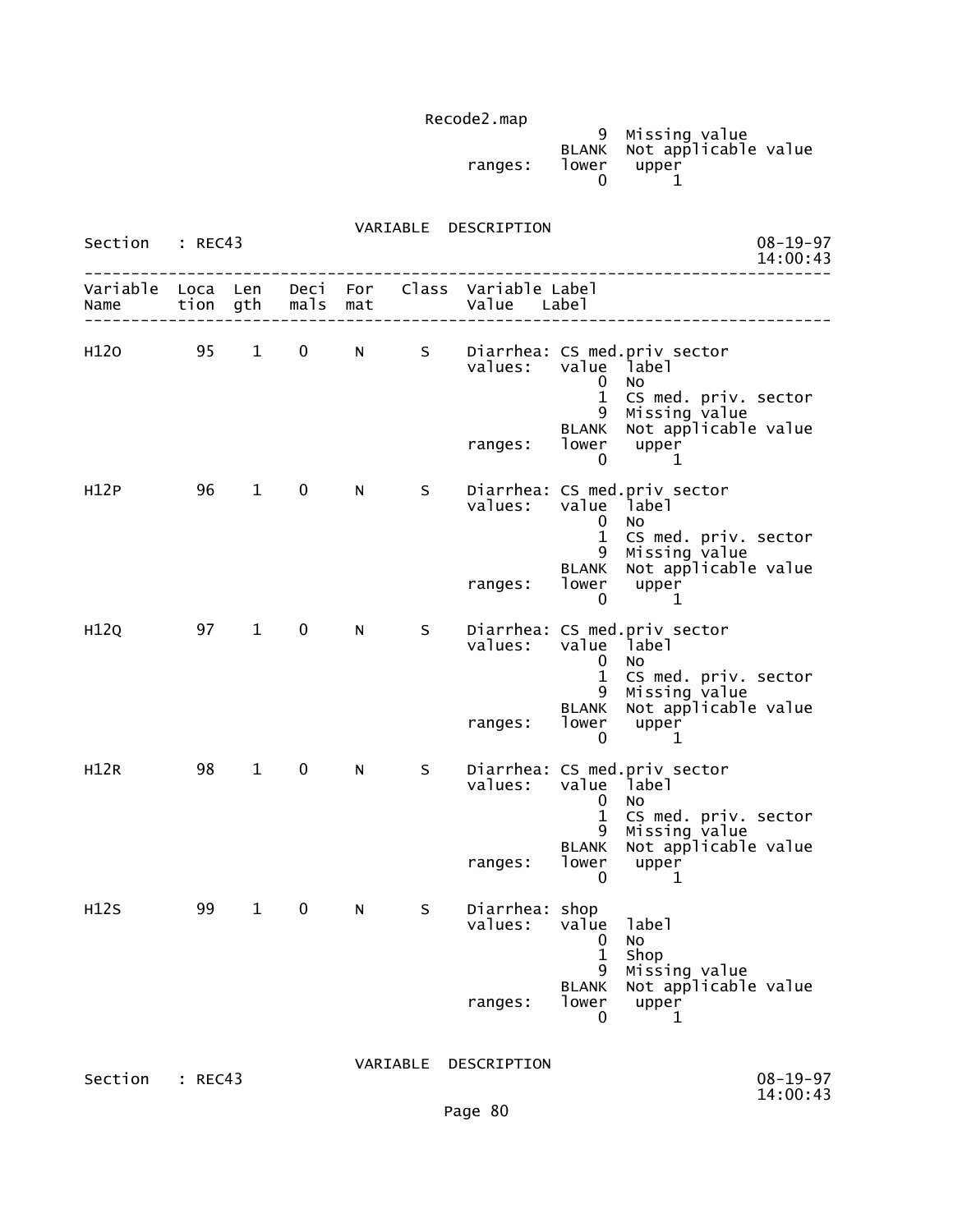| Recode2.map      |              |              |                   |            |    |                                                                |                                              |                                                                                      |  |  |
|------------------|--------------|--------------|-------------------|------------|----|----------------------------------------------------------------|----------------------------------------------|--------------------------------------------------------------------------------------|--|--|
| Variable<br>Name | Loca<br>tion | Len<br>gth   | Deci<br>mals      | For<br>mat |    | Class Variable Label<br>Value Label                            |                                              |                                                                                      |  |  |
| H12T             | 100          | $\mathbf{1}$ | 0                 | N          | S  | values:                                                        | value<br>0<br>$\mathbf{1}$<br>9              | Diarrhea: traditional pract.<br>label<br>No<br>Traditional pract.<br>Missing value   |  |  |
|                  |              |              |                   |            |    | ranges:                                                        | <b>BLANK</b><br>lower<br>0                   | Not applicable value<br>upper<br>1                                                   |  |  |
| H12U             | 101          | $\mathbf{1}$ | 0                 | N          | S. | values:                                                        | value<br>0<br>$\mathbf{1}$                   | Diarrhea: CS oth.priv sector<br>label<br>No<br>CS oth. priv. sector                  |  |  |
|                  |              |              |                   |            |    | ranges:                                                        | 9<br><b>BLANK</b><br>lower<br>0              | Missing value<br>Not applicable value<br>upper<br>1                                  |  |  |
| H12V             | 102          | $\mathbf{1}$ | 0                 | N          | S  | values:                                                        | value<br>$\mathbf 0$<br>1                    | Diarrhea: CS oth.priv sector<br>label<br><b>NO</b><br>CS oth. priv. sector           |  |  |
|                  |              |              |                   |            |    | ranges:                                                        | 9<br><b>BLANK</b><br>lower<br>$\overline{0}$ | Missing value<br>Not applicable value<br>upper<br>1                                  |  |  |
| H12W             | 103          | $\mathbf{1}$ | 0                 | N          | S  | values:                                                        | value<br>0<br>1<br>9                         | Diarrhea: CS oth.priv sector<br>label<br>No<br>CS oth. priv. sector<br>Missing value |  |  |
|                  |              |              |                   |            |    | ranges:                                                        | <b>BLANK</b><br>lower<br>0                   | Not applicable value<br>upper<br>1                                                   |  |  |
| H12X             | 104          | $\mathbf 1$  | 0                 | N          | S  | Diarrhea: Other<br>values:                                     | value<br>$0$ No<br>1                         | label<br>Other                                                                       |  |  |
|                  |              |              |                   |            |    | ranges:                                                        | 9<br><b>BLANK</b><br>lower<br>0              | Missing value<br>Not applicable value<br>upper<br>1                                  |  |  |
| Section : REC43  |              |              |                   |            |    | VARIABLE DESCRIPTION                                           |                                              | $08 - 19 - 97$<br>14:00:43                                                           |  |  |
| Name             |              |              | tion gth mals mat |            |    | Variable Loca Len Deci For Class Variable Label<br>Value Label |                                              |                                                                                      |  |  |
| H12Y 105         |              | 1            | $\mathbf 0$       | N i        | S  | Diarrhea: no treatment<br>values:                              | value label<br>$\mathbf{1}$                  | 0 No: received treatm.<br>Yes: no treatment                                          |  |  |
|                  |              |              |                   |            |    | Page 81                                                        |                                              |                                                                                      |  |  |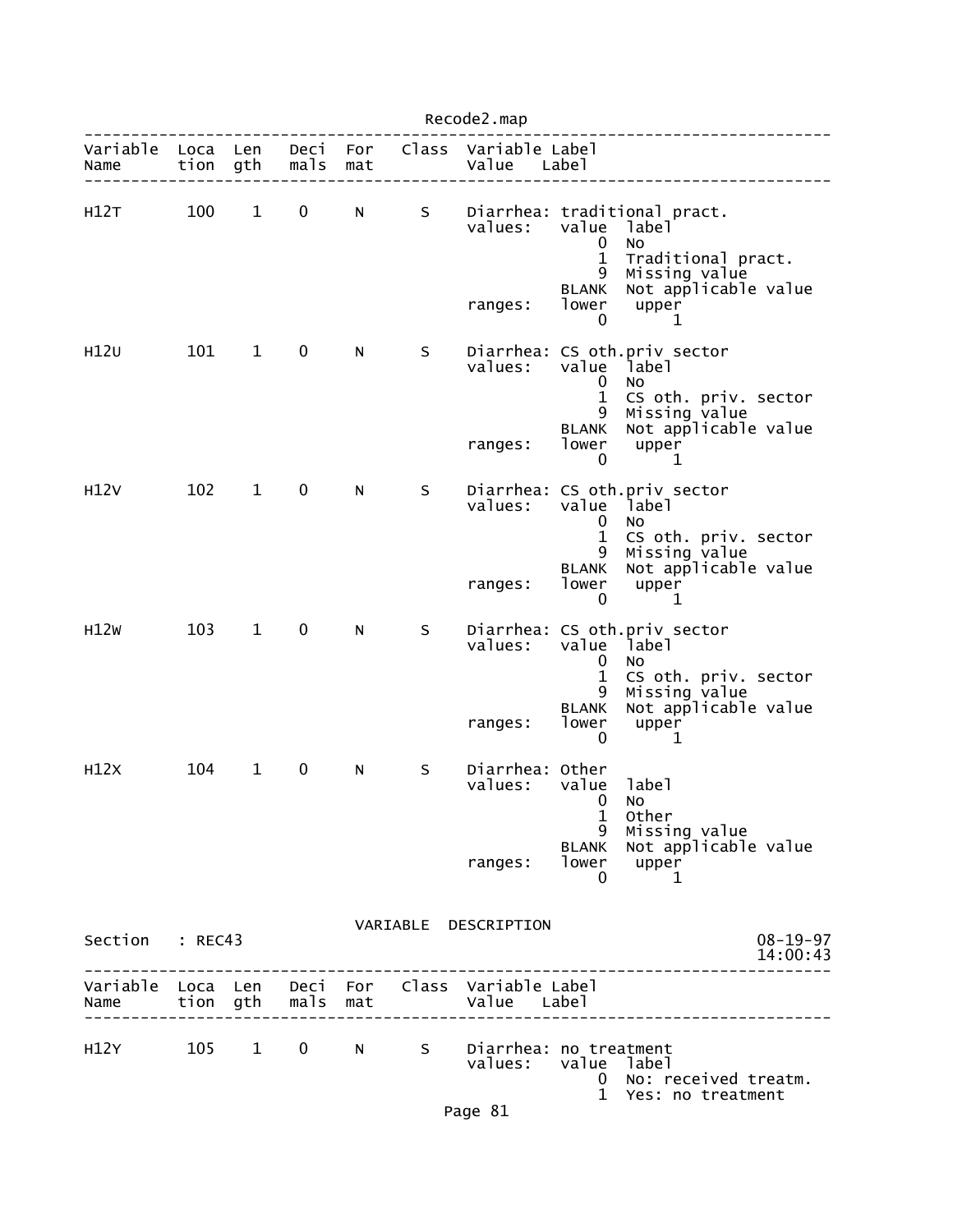|                 |     |                |             |   |   | Recode2.map                       | 9                                                                               | Missing value                                                                                                             |                            |
|-----------------|-----|----------------|-------------|---|---|-----------------------------------|---------------------------------------------------------------------------------|---------------------------------------------------------------------------------------------------------------------------|----------------------------|
|                 |     |                |             |   |   | ranges:                           | <b>BLANK</b><br>lower<br>0                                                      | Not applicable value<br>upper<br>1                                                                                        |                            |
| H12Z            | 106 | $\mathbf{1}$   | $\mathbf 0$ | N | S | values:                           | value<br>0<br>$\mathbf{1}$<br>9<br><b>BLANK</b>                                 | Diarrhea: medical treatment<br>label<br>No<br>Yes: medical treatm.<br>Missing value<br>Not applicable value               |                            |
|                 |     |                |             |   |   | ranges:                           | lower<br>0                                                                      | upper<br>1                                                                                                                |                            |
| H13             | 107 | $\mathbf{1}$   | $\mathbf 0$ | N | S | values:                           | Given oral rehydration<br>value<br>0<br>$\mathbf 1$<br>$\overline{2}$<br>8<br>9 | label<br>No<br>Yes: ORS - spontan.<br>Yes: ORS - probed<br>Don't know<br>Missing value                                    |                            |
|                 |     |                |             |   |   | ranges:                           | <b>BLANK</b><br>lower<br>0<br>8                                                 | Not applicable value<br>upper<br>2<br>8                                                                                   |                            |
| H13A            | 108 | $\overline{2}$ | $\mathbf 0$ | N | S | Days given ORS<br>values:         | value<br>98<br>99                                                               | label<br>DK<br>Missing value                                                                                              |                            |
|                 |     |                |             |   |   | ranges:                           | <b>BLANK</b><br>lower<br>0<br>98                                                | Not applicable value<br>upper<br>20<br>98                                                                                 |                            |
| H <sub>14</sub> | 110 | $\mathbf{1}$   | $\mathbf 0$ | N | S | values:                           | value<br>0<br>1<br>$\overline{c}$<br>8<br>9                                     | Given recommend. home solution<br>label<br>No.<br>Yes: RHS - spontan.<br>Yes: RHS - probed<br>Don't know<br>Missing value |                            |
|                 |     |                |             |   |   | ranges:                           | <b>BLANK</b><br>lower<br>0<br>8                                                 | Not applicable value<br>upper<br>$\overline{2}$<br>8                                                                      |                            |
| Section : REC43 |     |                |             |   |   | VARIABLE DESCRIPTION              |                                                                                 |                                                                                                                           | $08 - 19 - 97$<br>14:00:43 |
|                 |     |                |             |   |   |                                   |                                                                                 | ______________________                                                                                                    |                            |
|                 |     |                |             |   |   | H14A 111 2 0 N S Days given fluid | values: value label<br>98                                                       | DK                                                                                                                        |                            |
|                 |     |                |             |   |   | ranges:                           | 99<br><b>BLANK</b><br>lower<br>$\mathbf{0}$                                     | Missing value<br>Not applicable value<br>upper<br>20                                                                      |                            |
|                 |     |                |             |   |   | Page 82                           |                                                                                 |                                                                                                                           |                            |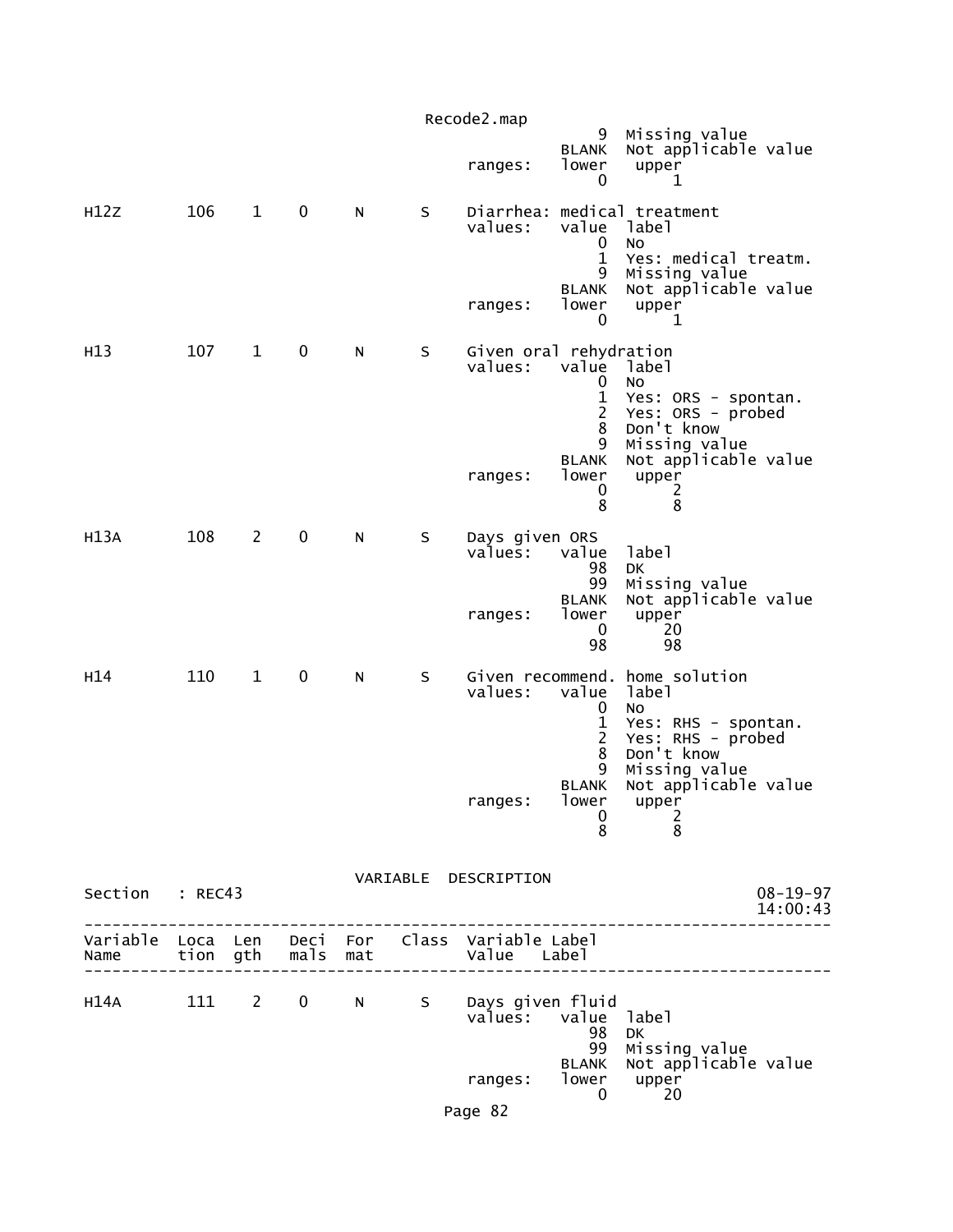|                   |                  |              |              |            |       | Recode2.map                         |                                                           |                                                                                   |                            |
|-------------------|------------------|--------------|--------------|------------|-------|-------------------------------------|-----------------------------------------------------------|-----------------------------------------------------------------------------------|----------------------------|
|                   |                  |              |              |            |       |                                     | 98                                                        | 98                                                                                |                            |
| H <sub>15</sub>   | 113              | $\mathbf{1}$ | $\mathbf 0$  | N          | S     | values:                             | value<br>0<br>$\mathbf{1}$                                | Given other pills or syrups<br>label<br>NO                                        |                            |
|                   |                  |              |              |            |       | ranges:                             | 9<br><b>BLANK</b><br>lower<br>0                           | Yes: oth pill, syrup<br>Missing value<br>Not applicable value<br>upper<br>1       |                            |
| H15A              | 114              | $\mathbf{1}$ | $\mathbf 0$  | N          | S     | Given antibiotics<br>values:        | value<br>0<br>$\mathbf{1}$                                | label<br>No<br>Yes: antibiotics                                                   |                            |
|                   |                  |              |              |            |       | ranges:                             | 9<br><b>BLANK</b><br>lower<br>0                           | Missing value<br>Not applicable value<br>upper<br>1                               |                            |
| H15B              | 115              | $\mathbf{1}$ | $\mathbf 0$  | N          | S     | Given an injection<br>values:       | value<br>0<br>$\mathbf{1}$                                | label<br>No<br>Yes: injection                                                     |                            |
|                   |                  |              |              |            |       | ranges:                             | 9<br><b>BLANK</b><br>lower<br>0                           | Missing value<br>Not applicable value<br>upper<br>1                               |                            |
| H <sub>15</sub> C | 116              | $\mathbf{1}$ | 0            | N          | S     | values:                             | value<br>0<br>1<br>9                                      | Given an intravenous (IV)<br>label<br>No<br>Yes: intravenous (IV<br>Missing value |                            |
|                   |                  |              |              |            |       | ranges:                             | <b>BLANK</b><br>lower<br>0                                | Not applicable value<br>upper<br>1                                                |                            |
| Section           | : REC43          |              |              |            |       | VARIABLE DESCRIPTION                |                                                           |                                                                                   | $08 - 19 - 97$<br>14:00:43 |
| Variable<br>Name  | Loca<br>tion gth | Len          | Deci<br>mals | For<br>mat | Class | Variable Label<br>Value             | Labe]                                                     |                                                                                   |                            |
| H15D              | 117              | $\mathbf{1}$ | $\mathbf 0$  | N          | S     | values:                             | value<br>0                                                | Given home remedy, herbal med.<br><sup>1</sup> abel<br><b>NO</b>                  |                            |
|                   |                  |              |              |            |       | ranges:                             | $\mathbf{1}$<br>9<br><b>BLANK</b><br>lower<br>$\mathbf 0$ | Yes: home rem, herb.<br>Missing value<br>Not applicable value<br>upper<br>1       |                            |
| <b>H15E</b>       | 118              | $\mathbf{1}$ | $\mathbf 0$  | N          | S     | Given CS other treatment<br>values: | value<br>0                                                | ]abe]<br><b>NO</b>                                                                |                            |
|                   |                  |              |              |            |       | ranges:<br>Page 83                  | $\mathbf{1}$<br>9<br>BLANK<br>lower                       | Yes: CS other treatm<br>Missing value<br>Not applicable value<br>upper            |                            |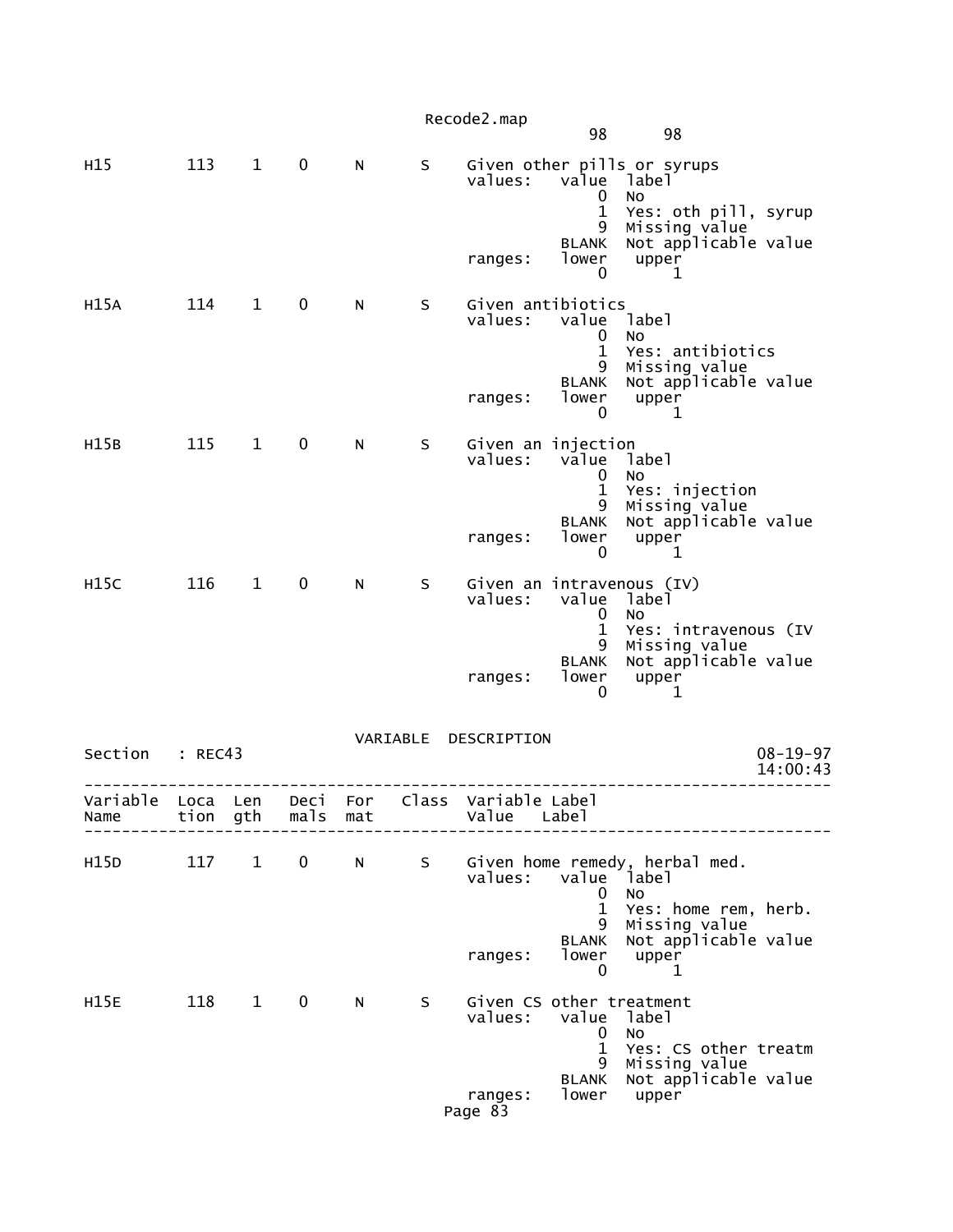|                  |                  |                |              |            |    | Recode2.map                                    | 0                                                                                              | $\mathbf{1}$                                                                                                                             |                            |
|------------------|------------------|----------------|--------------|------------|----|------------------------------------------------|------------------------------------------------------------------------------------------------|------------------------------------------------------------------------------------------------------------------------------------------|----------------------------|
| H15F             | 119              | $\mathbf{1}$   | $\mathbf 0$  | N          | S. | Given CS other treatment<br>values:<br>ranges: | value label<br>$\mathbf 0$<br>$\mathbf{1}$<br>9<br>BLANK<br>lower<br>$\mathbf 0$               | No<br>Yes: CS other treatm<br>Missing value<br>Not applicable value<br>upper<br>1                                                        |                            |
| H15G             | 120              | $\overline{1}$ | $\mathbf 0$  | N          | S  | Given CS other treatment<br>values:<br>ranges: | value<br>$\mathbf 0$<br>$\mathbf{1}$<br>9<br><b>BLANK</b><br>lower<br>$\mathbf 0$              | label<br><b>NO</b><br>Yes: CS other treatm<br>Missing value<br>Not applicable value<br>upper<br>1                                        |                            |
| H15H             | 121              | $\mathbf{1}$   | $\mathbf 0$  | N          | S  | Given CS other treatment<br>values:<br>ranges: | value label<br>0<br>$\mathbf{1}$<br>9<br><b>BLANK</b><br>lower<br>$\mathbf 0$                  | <b>NO</b><br>Yes: CS other treatm<br>Missing value<br>Not applicable value<br>upper<br>1                                                 |                            |
| Section          | : REC43          |                |              |            |    | VARIABLE DESCRIPTION                           |                                                                                                |                                                                                                                                          | $08 - 19 - 97$<br>14:00:43 |
| Variable<br>Name | Loca Len<br>tion | gth            | Deci<br>mals | For<br>mat |    | Class Variable Label<br>Value                  | Label                                                                                          |                                                                                                                                          |                            |
| H16              |                  |                |              |            |    |                                                |                                                                                                |                                                                                                                                          |                            |
|                  | 122              | $\mathbf{1}$   | $\mathbf 0$  | N          | S  | values:<br>ranges:                             | value label<br>0<br>$\mathbf 1$<br>$\overline{2}$<br>8<br>9<br><b>BLANK</b><br>lower<br>0<br>8 | Increase or decrease fluids<br>Same<br>Increase<br>Decrease<br>DK<br>Missing value<br>Not applicable value<br>upper<br>2<br>8            |                            |
| H18              | 123              | $\mathbf{1}$   | $\mathbf 0$  | N          | S. | values:<br>ranges:                             | value<br>0<br>$\mathbf 1$<br>$\overline{2}$<br>8<br>9<br><b>BLANK</b><br>lower<br>0<br>8       | Increase or decrease in foods<br>label<br>Same<br>Increase<br>Decrease<br>DK<br>Missing value<br>Not applicable value<br>upper<br>2<br>8 |                            |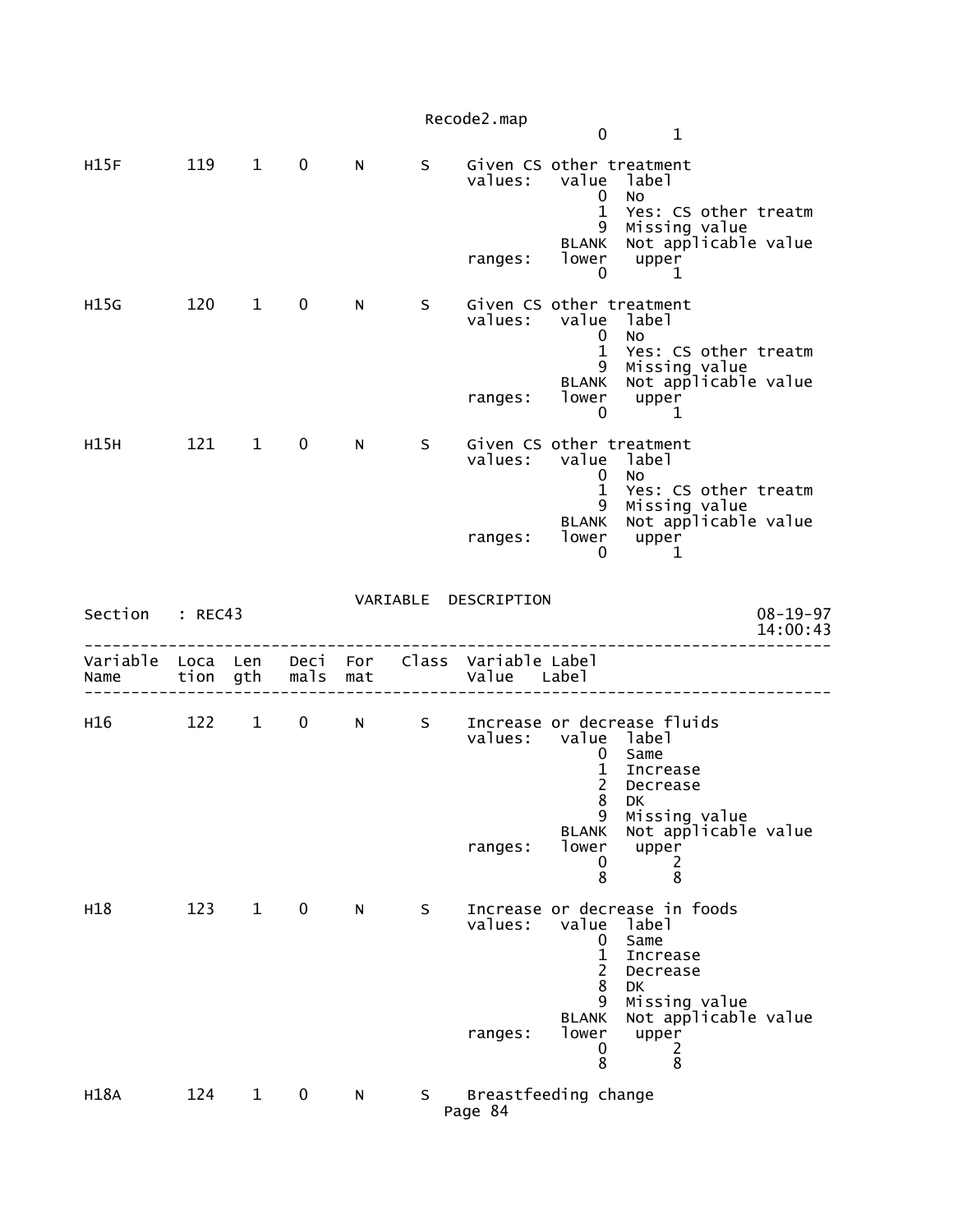| H <sub>20</sub>        |     | 125 1        | $\mathbf 0$ | N        | S. | Recode2.map<br>values:<br>ranges:<br>Given other treatment<br>values: | value<br>$\mathbf{0}$<br>$\mathbf{1}$<br>$\overline{2}$<br>3<br>9<br><b>BLANK</b><br>lower<br>$\mathbf 0$<br>value | 1abe1<br>Unchanged<br>Increased<br>Reduced<br>Stopped completely<br>Missing value<br>Not applicable value<br>upper<br>3<br>label |
|------------------------|-----|--------------|-------------|----------|----|-----------------------------------------------------------------------|--------------------------------------------------------------------------------------------------------------------|----------------------------------------------------------------------------------------------------------------------------------|
|                        |     |              |             |          |    | ranges:                                                               | $\bf{0}$<br>$\mathbf{1}$<br>9<br><b>BLANK</b><br>0                                                                 | No<br>Yes<br>Missing value<br>Not applicable value<br>lower upper<br>1                                                           |
| Section : REC43        |     |              |             |          |    | VARIABLE DESCRIPTION                                                  |                                                                                                                    | $08 - 19 - 97$<br>14:00:43                                                                                                       |
| Name tion gth mals mat |     |              |             |          |    | Variable Loca Len Deci For Class Variable Label<br>Value Label        |                                                                                                                    |                                                                                                                                  |
| H21A 126 1 0           |     |              |             | $N \sim$ | S  | Given no treatment<br>values: value label<br>ranges:                  | $\mathbf{0}$<br>$\mathbf{1}$<br>8<br>9<br><b>BLANK</b><br>lower<br>$\mathbf 0$<br>8                                | No: received treatm.<br>Yes: no treatment<br>DK<br>Missing value<br>Not applicable value<br>upper<br>$\mathbf{1}$<br>8           |
| H <sub>21</sub>        | 127 | $\mathbf{1}$ | 0           | N -      | S. | Received any treatment<br>values: value<br>ranges:                    | $\mathbf{0}$<br>$\mathbf{1}$<br>q<br><b>BLANK</b><br>lower<br>0                                                    | label<br>No<br>Yes<br>Missing value<br>Not applicable value<br>upper<br>1                                                        |
| H <sub>2</sub>         | 128 | $\mathbf 1$  | $\mathbf 0$ | N        | S  | values:<br>ranges:                                                    | value<br>0<br>$\mathbf{1}$<br>8<br>9<br><b>BLANK</b><br>lower<br>0<br>8                                            | Had fever in last two weeks<br>label<br>No<br>Yes<br>DK<br>Missing value<br>Not applicable value<br>upper<br>1<br>8              |
| H31                    | 129 | $\mathbf{1}$ | $\mathbf 0$ | N.       | S. | values:<br>Page 85                                                    | value<br>0<br>$\mathbf{1}$                                                                                         | Had cough in last two weeks<br>label<br>No<br>Yes, last 24 hours                                                                 |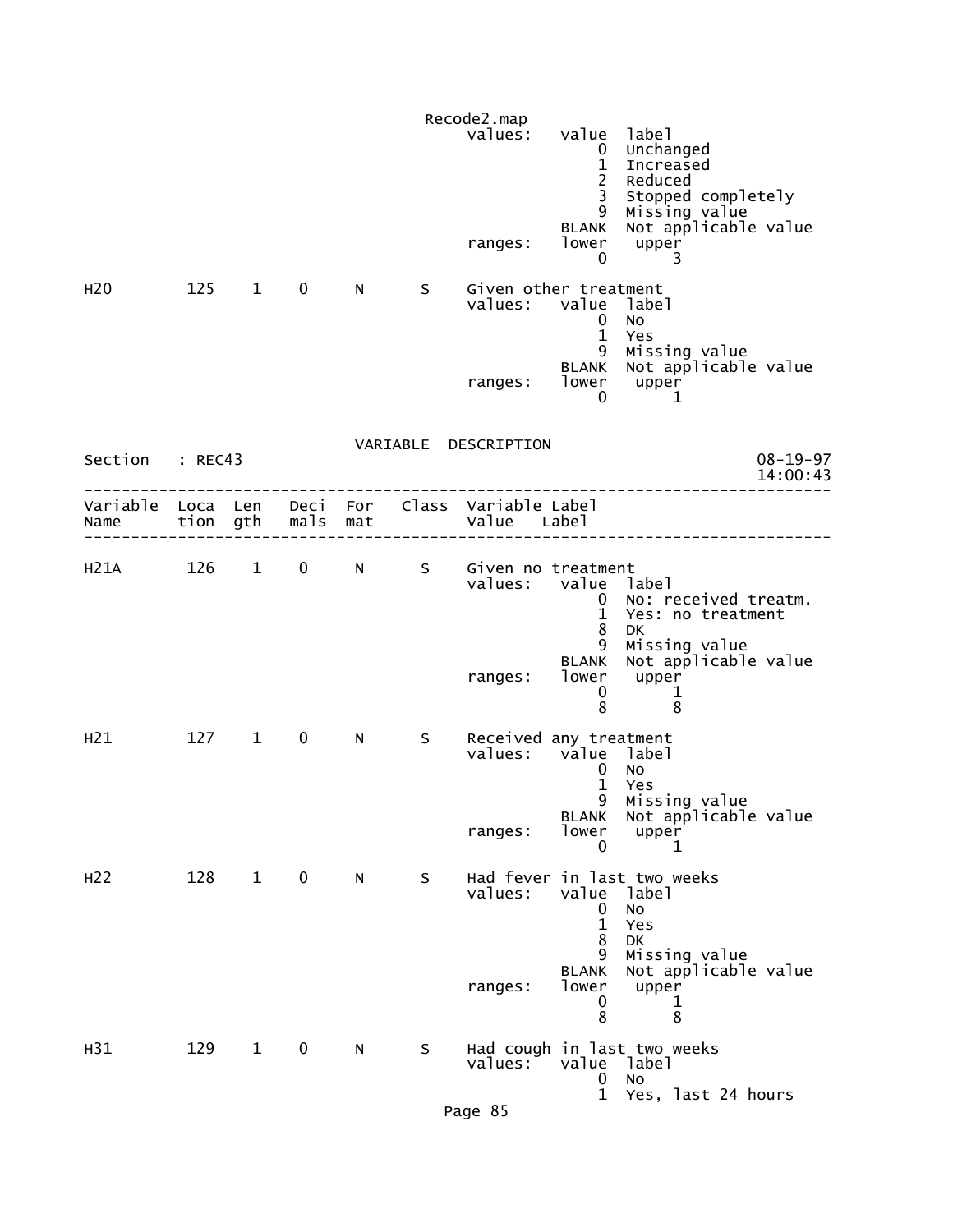| Recode2.map                |                     |  |
|----------------------------|---------------------|--|
|                            | Yes, last 2-14 days |  |
|                            | Don't know          |  |
| 9                          | Missing value       |  |
| BLANK Not applicable value |                     |  |
| lower<br>ranges:<br>upper  |                     |  |
|                            |                     |  |
|                            |                     |  |

VARIABLE DESCRIPTION

| Section<br>: REC43        |          |              |             | $08 - 19 - 97$<br>14:00:43 |    |                                                  |                                                                             |                                                                                                                                        |  |
|---------------------------|----------|--------------|-------------|----------------------------|----|--------------------------------------------------|-----------------------------------------------------------------------------|----------------------------------------------------------------------------------------------------------------------------------------|--|
| Variable Loca Len<br>Name | tion gth |              | mals        | Deci For<br>mat            |    | Class Variable Label<br>Value Label              |                                                                             |                                                                                                                                        |  |
| H31A 130 2                |          |              | $0 \qquad$  | N                          | S  | How long cough lasted<br>values:<br>ranges:      | val̃ue label<br>$\bf{0}$<br>90<br>98<br>99<br>BLANK<br>lower<br>$\mathbf 0$ | Less than 1 day<br>$90+$<br>DK<br>Missing value<br>Not applicable value<br>upper<br>90                                                 |  |
|                           |          |              |             |                            |    |                                                  | 98                                                                          | 98                                                                                                                                     |  |
| H31B                      | 132      | $\mathbf{1}$ | 0           | N                          | S. | Short, rapid breaths<br>values: value<br>ranges: | $\mathbf 0$<br>$\mathbf{1}$<br>8<br>9<br>lower<br>0<br>8                    | label<br>No<br>Yes<br>DK<br>Missing value<br>BLANK Not applicable value<br>upper<br>1<br>8                                             |  |
| H32A                      | 133      | $\mathbf{1}$ | $\mathbf 0$ | N                          | S. | values: value label<br>ranges:                   | 0<br>$\mathbf{1}$<br>lower<br>0                                             | Fever/cough: government hosp.<br>No<br>Government hospital<br>9 Missing value<br>BLANK Not applicable value<br>upper<br>1              |  |
| H32B                      | 134      | $\mathbf{1}$ | $\mathbf 0$ | N                          | S. | values: value label<br>ranges:                   | 0<br>$\mathbf 1$<br>$\mathbf 0$                                             | Fever/cough: govt health cntr<br><b>NO</b><br>Govt. health center<br>9 Missing value<br>BLANK Not applicable value<br>lower upper<br>1 |  |
| <b>H32C</b>               | 135      | $\mathbf{1}$ | $\mathbf 0$ | N                          | S  | values:<br>Page 86                               | value<br>U<br>$\mathbf 1$<br>9<br><b>BLANK</b>                              | Fever/cough: govt health post<br>label<br>No<br>Govt. health post<br>Missing value<br>Not applicable value                             |  |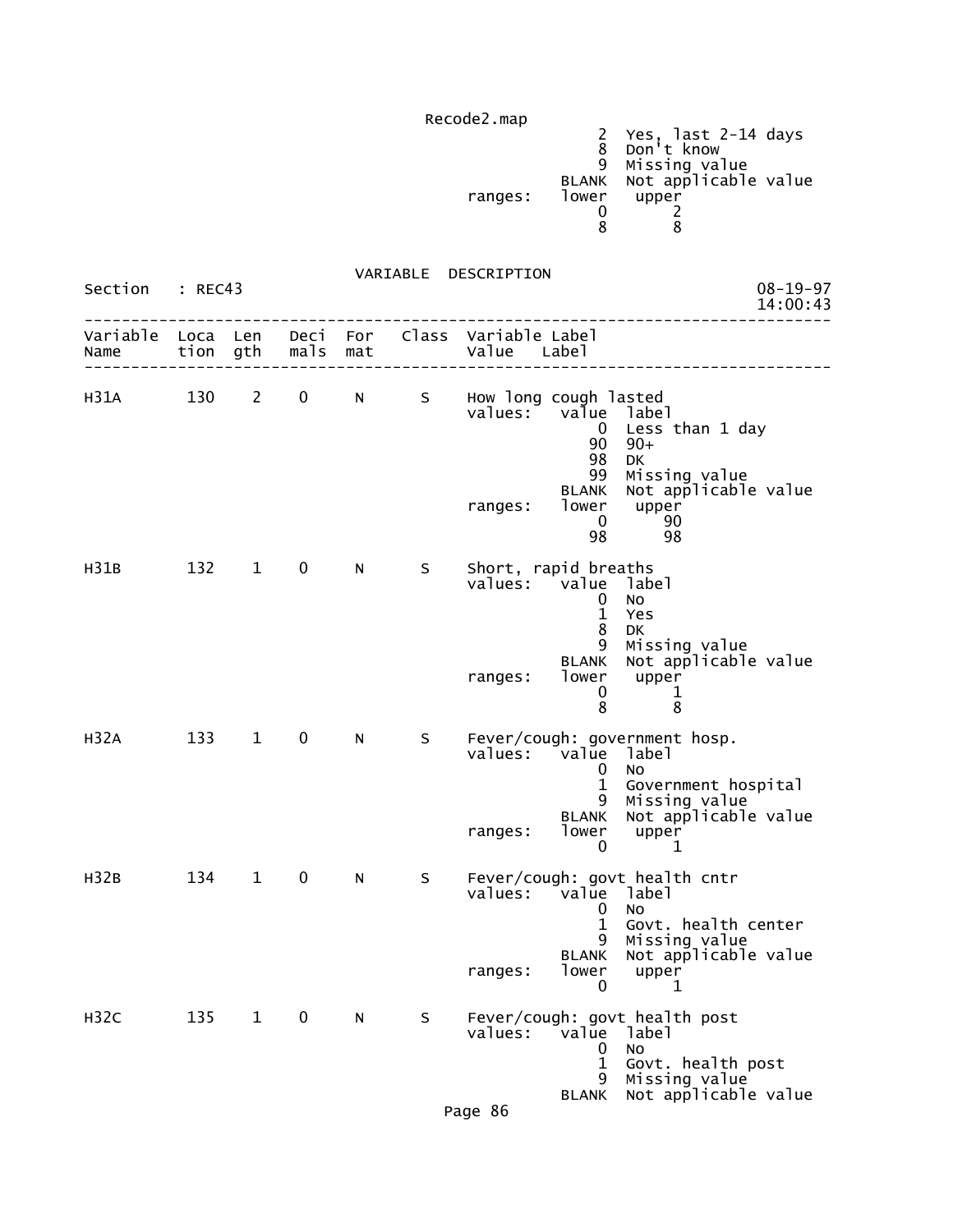Recode2.map ranges: lower upper  $\begin{bmatrix} 1$ ower upper<br>0  $\end{bmatrix}$ 

| Section          | : REC43          |              |              |            | VARIABLE | DESCRIPTION                                       |                                                                      | $08 - 19 - 97$<br>14:00:43                                                                                                         |  |
|------------------|------------------|--------------|--------------|------------|----------|---------------------------------------------------|----------------------------------------------------------------------|------------------------------------------------------------------------------------------------------------------------------------|--|
| Variable<br>Name | Loca Len<br>tion | gth          | Deci<br>mals | For<br>mat |          | Class Variable Label<br>Value Label               |                                                                      |                                                                                                                                    |  |
| H32D             | 136              | $\mathbf{1}$ | 0            | N          | S        | values:                                           | value<br>0<br>$\mathbf{1}$<br>9<br><b>BLANK</b>                      | Fever/cough: mobile clinic<br>label<br>No.<br>Public mobile clinic<br>Missing value<br>Not applicable value                        |  |
|                  |                  |              |              |            |          | ranges:                                           | lower<br>$\mathbf 0$                                                 | upper<br>1                                                                                                                         |  |
| <b>H32E</b>      | 137              | $\mathbf{1}$ | 0            | N          | S.       | values:<br>ranges:                                | value<br>0<br>$\mathbf{1}$<br>9<br><b>BLANK</b><br>lower<br>0        | Fever/cough: comm.health wrkr<br>label<br><b>NO</b><br>Community health wrk<br>Missing value<br>Not applicable value<br>upper<br>1 |  |
| H32F             | 138              | $\mathbf{1}$ | $\mathbf 0$  | N          | S        | values:<br>ranges:                                | value<br>0<br>$\mathbf{1}$<br>9<br><b>BLANK</b><br>lower<br>$\bf{0}$ | Fever/cough: CS public sector<br>label<br>No<br>CS public sector<br>Missing value<br>Not applicable value<br>upper<br>1            |  |
| H32G             | 139              | $\mathbf{1}$ | 0            | N          | S        | values:<br>ranges:                                | value<br>0<br>$\mathbf{1}$<br>9<br><b>BLANK</b><br>lower<br>0        | Fever/cough: CS public sector<br>label<br>No<br>CS public sector<br>Missing value<br>Not applicable value<br>upper<br>1            |  |
| H32H             | 140              | 1            | 0            | N          | S        | values:                                           | value<br>0<br>$\mathbf{1}$<br>9<br><b>BLANK</b>                      | Fever/cough: CS public sector<br>label<br>No<br>CS public sector<br>Missing value<br>Not applicable value                          |  |
|                  |                  |              |              |            |          | ranges:                                           | 0                                                                    | lower upper<br>1                                                                                                                   |  |
| Section : REC43  |                  |              |              |            |          | VARIABLE DESCRIPTION                              |                                                                      | $08 - 19 - 97$<br>14:00:43                                                                                                         |  |
| Variable         |                  |              |              |            |          | Loca Len Deci For Class Variable Label<br>Page 87 |                                                                      |                                                                                                                                    |  |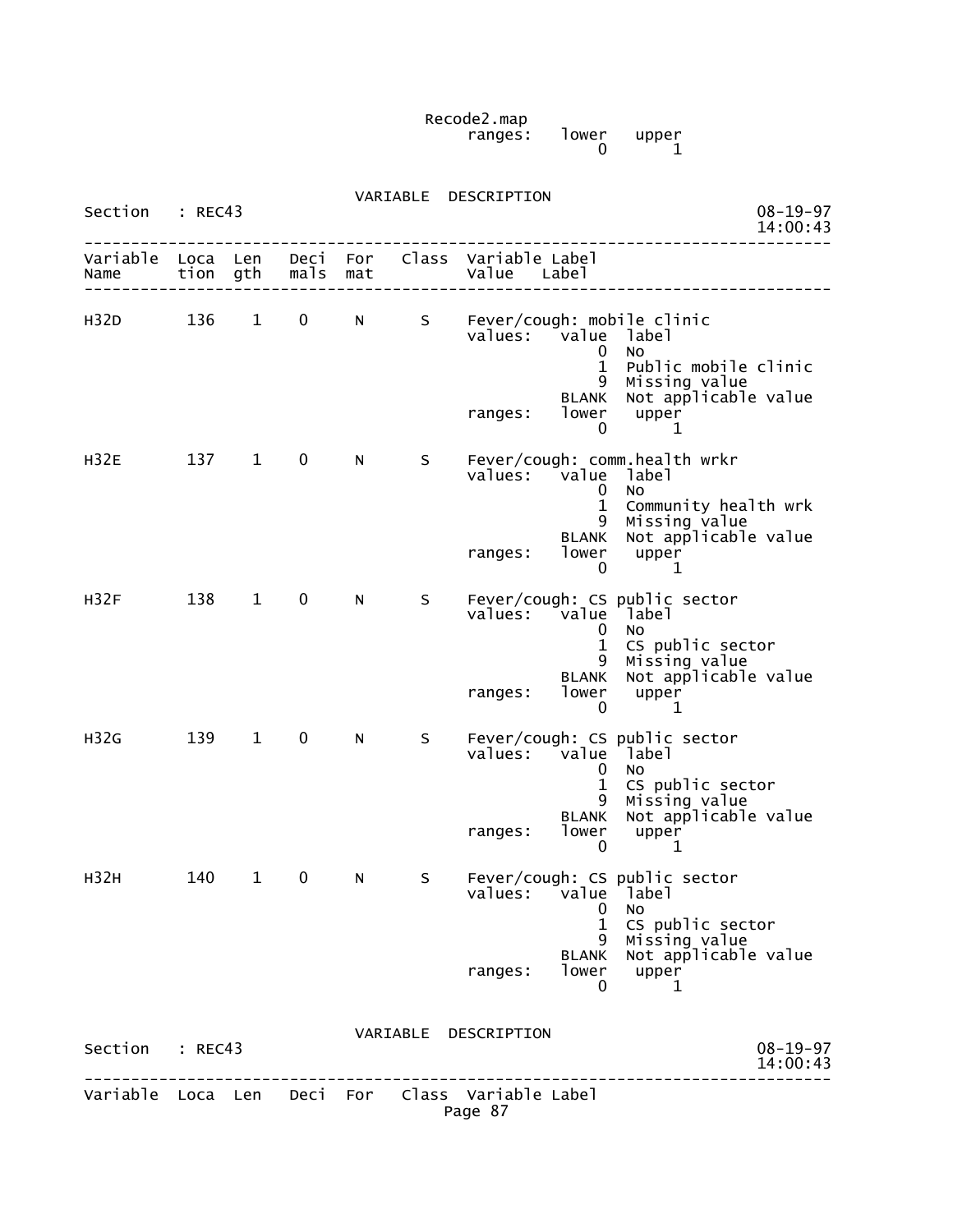| Name                                            | tion gth |              | mals | mat |   | Recode2.map<br>Value | Labe]                                                                |                                                                                                                              |                            |
|-------------------------------------------------|----------|--------------|------|-----|---|----------------------|----------------------------------------------------------------------|------------------------------------------------------------------------------------------------------------------------------|----------------------------|
| H <sub>32I</sub>                                | 141      | $\mathbf{1}$ | 0    | N   | S | values:              | value<br>0<br>1<br>9                                                 | Fever/cough: CS public sector<br>label<br>No<br>CS public sector<br>Missing value                                            |                            |
|                                                 |          |              |      |     |   | ranges:              | <b>BLANK</b><br>lower<br>0                                           | Not applicable value<br>upper<br>1                                                                                           |                            |
| H32J                                            | 142      | 1            | 0    | N   | S | values:              | value<br>0<br>1<br>9                                                 | Fever/cough: private hosp/clin<br>label<br>No<br>Private hosp./clinic<br>Missing value                                       |                            |
|                                                 |          |              |      |     |   | ranges:              | <b>BLANK</b><br>lower<br>0                                           | Not applicable value<br>upper<br>1                                                                                           |                            |
| <b>H32K</b>                                     | 143      | $\mathbf{1}$ | 0    | N   | S | values:              | value<br>0<br>1<br>9                                                 | Fever/cough: private pharmacy<br>label<br>No<br>Private pharmacy<br>Missing value                                            |                            |
|                                                 |          |              |      |     |   | ranges:              | <b>BLANK</b><br>lower<br>0                                           | Not applicable value<br>upper<br>1                                                                                           |                            |
| H32L                                            | 144      | $\mathbf 1$  | 0    | N   | S | values:<br>ranges:   | value<br>0<br>1<br>9<br><b>BLANK</b><br>lower                        | Fever/cough: private doctor<br>label<br>No<br>Private doctor<br>Missing value<br>Not applicable value<br>upper               |                            |
| <b>H32M</b>                                     | 145      | $\mathbf{1}$ | 0    | N   | S | values:              | 0<br>value<br>0<br>1                                                 | 1<br>Fever/cough: private mobile cl<br>label<br>No<br>Private mobile clin.<br>9 Missing value                                |                            |
|                                                 |          |              |      |     |   | ranges:              | BLANK<br>lower<br>0                                                  | Not applicable value<br>upper<br>1                                                                                           |                            |
| Section : REC43                                 |          |              |      |     |   | VARIABLE DESCRIPTION |                                                                      | ____________________                                                                                                         | $08 - 19 - 97$<br>14:00:43 |
| Variable Loca Len Deci For Class Variable Label |          |              |      |     |   |                      |                                                                      |                                                                                                                              |                            |
|                                                 |          |              |      |     |   |                      | values: value label<br>$\bf{0}$<br>$\mathbf{1}$<br>9<br><b>BLANK</b> | H32N 146 1 0 N S Fever/cough: comm.health wrkr<br><b>NO</b><br>Community health wrk<br>Missing value<br>Not applicable value |                            |
|                                                 |          |              |      |     |   | Page 88              |                                                                      |                                                                                                                              |                            |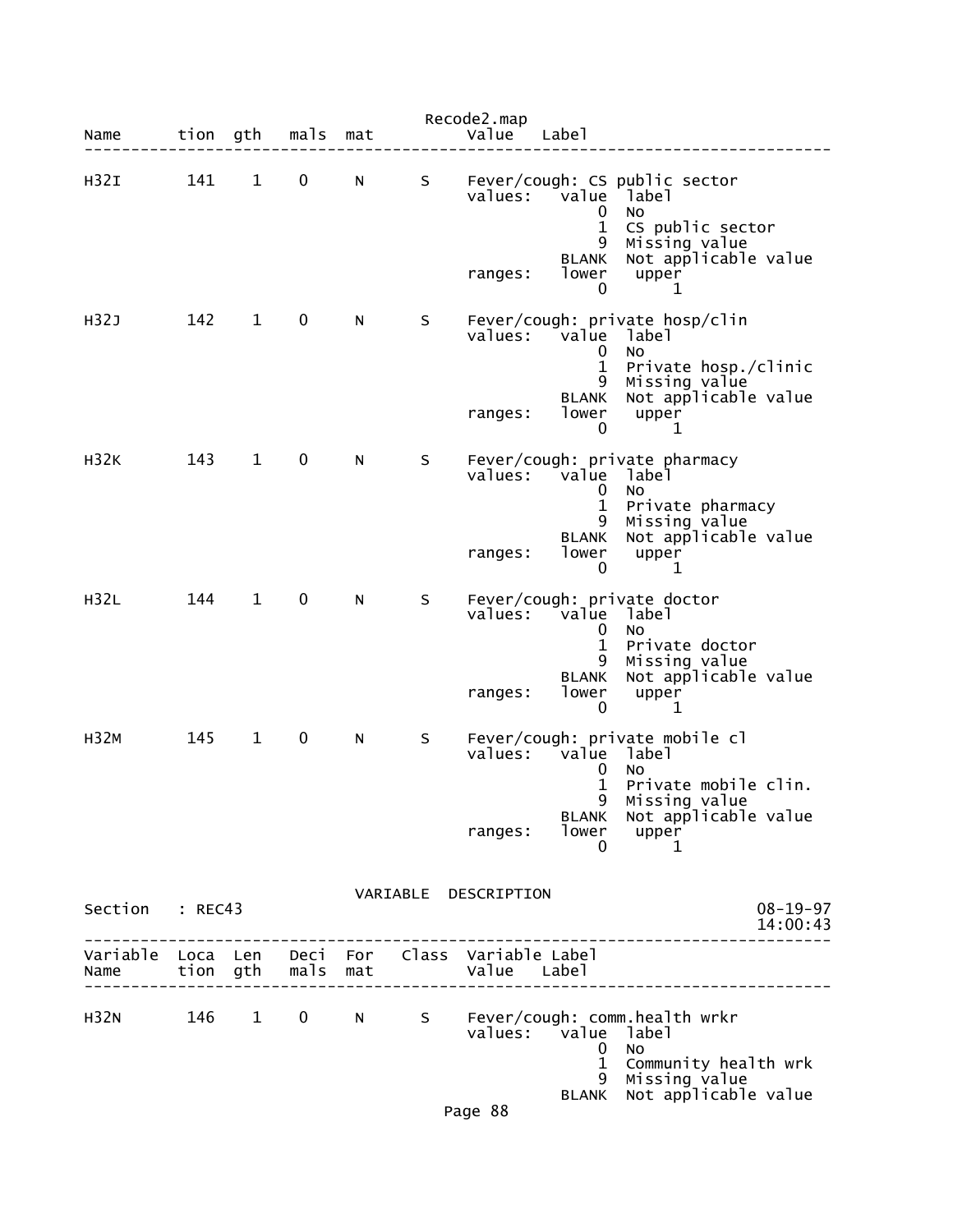|                  |              |              |              |            |          | Recode2.map<br>ranges:  | lower<br>0                                              | upper<br>1                                                                  |                            |
|------------------|--------------|--------------|--------------|------------|----------|-------------------------|---------------------------------------------------------|-----------------------------------------------------------------------------|----------------------------|
| H320             | 147          | $\mathbf{1}$ | $\mathbf 0$  | N          | S        | values:                 | value<br>0                                              | Fever/cough: CS med.priv sect<br>label<br><b>NO</b>                         |                            |
|                  |              |              |              |            |          | ranges:                 | $\mathbf 1$<br>9<br><b>BLANK</b><br>lower<br>0          | CS med. priv. sector<br>Missing value<br>Not applicable value<br>upper<br>1 |                            |
| H32P             | 148          | $\mathbf{1}$ | 0            | N          | S.       | values:                 | value<br>0<br>1                                         | Fever/cough: CS med.priv sect<br>label<br>No<br>CS med. priv. sector        |                            |
|                  |              |              |              |            |          | ranges:                 | 9<br><b>BLANK</b><br>lower<br>0                         | Missing value<br>Not applicable value<br>upper<br>1                         |                            |
| H32Q             | 149          | $\mathbf{1}$ | $\mathbf 0$  | N          | S        | values:                 | value<br>0<br>$\mathbf 1$                               | Fever/cough: CS med.priv sect<br>label<br>NO<br>CS med. priv. sector        |                            |
|                  |              |              |              |            |          | ranges:                 | 9<br><b>BLANK</b><br>lower<br>0                         | Missing value<br>Not applicable value<br>upper<br>1                         |                            |
| <b>H32R</b>      | 150          | $\mathbf{1}$ | $\mathbf 0$  | N          | S        |                         | values: value<br>0                                      | Fever/cough: CS med.priv sect<br>label<br>NO                                |                            |
|                  |              |              |              |            |          | ranges:                 | $\mathbf{1}$<br>9<br><b>BLANK</b><br>lower<br>0         | CS med. priv. sector<br>Missing value<br>Not applicable value<br>upper<br>1 |                            |
| Section          | : REC43      |              |              |            | VARIABLE | DESCRIPTION             |                                                         |                                                                             | $08 - 19 - 97$<br>14:00:43 |
| Variable<br>Name | Loca<br>tion | Len<br>gth   | Deci<br>mals | For<br>mat | Class    | Variable Label<br>Value | Label                                                   |                                                                             |                            |
| H <sub>325</sub> | 151          | $\mathbf{1}$ | $\mathbf 0$  | N          | S.       |                         | Fever/cough: shop<br>values: value<br>0<br>$\mathbf{1}$ | label<br>No<br>Shop                                                         |                            |
|                  |              |              |              |            |          | ranges:                 | 9<br><b>BLANK</b><br>lower<br>0                         | Missing value<br>Not applicable value<br>upper<br>1                         |                            |
| H <sub>32T</sub> | 152          | $\mathbf{1}$ | $\mathbf 0$  | N          | S        | values:                 | value<br>0<br>$\mathbf{1}$                              | Fever/cough: traditional pract<br>label<br>No<br>Traditional pract.         |                            |
|                  |              |              |              |            |          | Page 89                 | 9<br>BLANK                                              | Missing value<br>Not applicable value                                       |                            |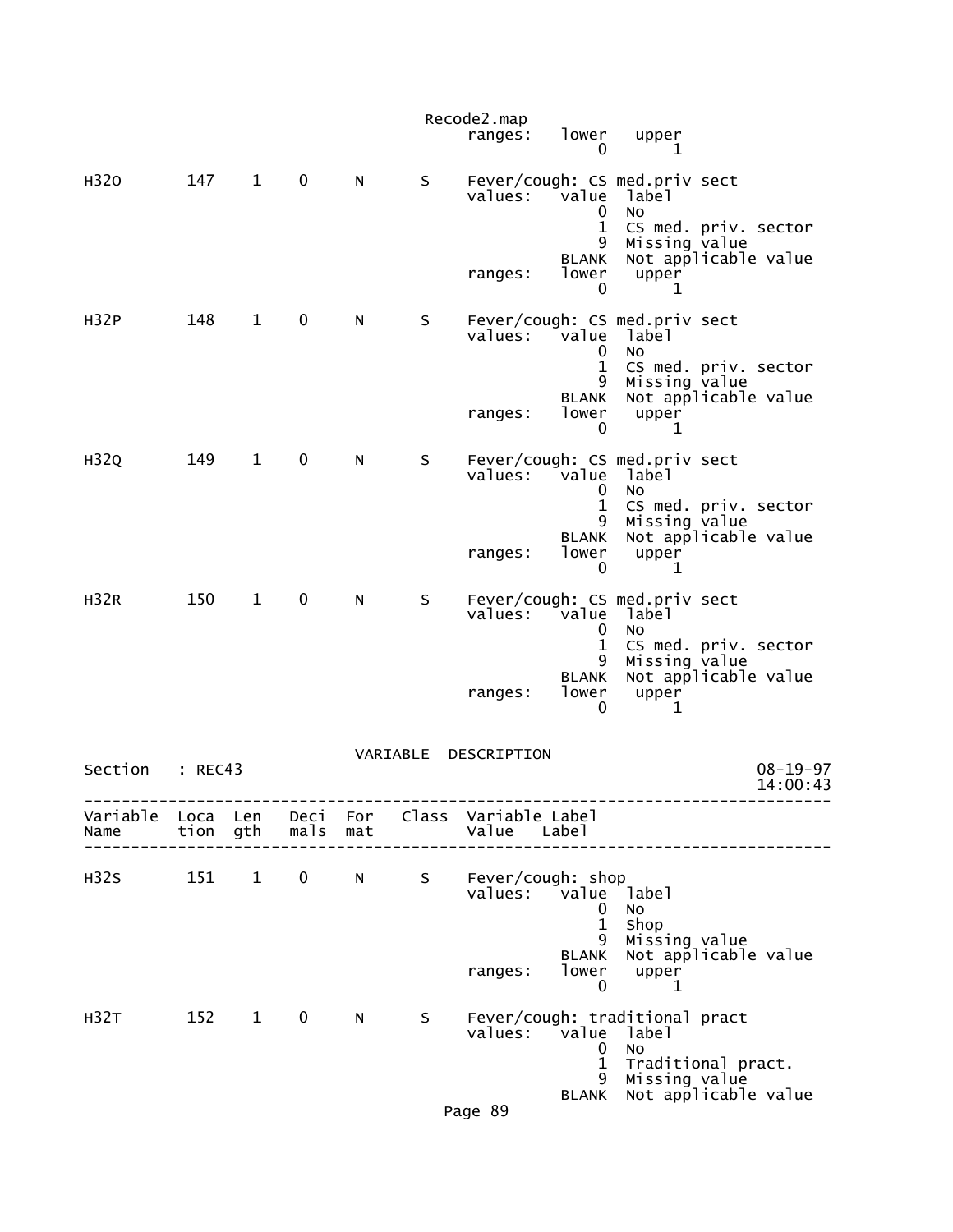|                  |                  |                        |              |            |    | Recode2.map<br>ranges:              | lower<br>0                                                | upper<br>1                                                                             |                            |
|------------------|------------------|------------------------|--------------|------------|----|-------------------------------------|-----------------------------------------------------------|----------------------------------------------------------------------------------------|----------------------------|
| H32U             | 153              | $\mathbf{1}$           | $\mathbf 0$  | N          | S  | values:                             | value<br>0                                                | Fever/cough: CS oth.priv sect<br>label<br><b>NO</b>                                    |                            |
|                  |                  |                        |              |            |    | ranges:                             | $\mathbf{1}$<br>9<br><b>BLANK</b><br>lower<br>$\mathbf 0$ | CS oth. priv. sector<br>Missing value<br>Not applicable value<br>upper<br>1            |                            |
| H <sub>32V</sub> | 154              | $\mathbf{1}$           | $\mathbf 0$  | N          | S. | values:                             | value label<br>0<br>$\mathbf{1}$                          | Fever/cough: CS oth.priv sect<br><b>NO</b><br>CS oth. priv. sector                     |                            |
|                  |                  |                        |              |            |    | ranges:                             | 9<br><b>BLANK</b><br>lower<br>$\mathbf{0}$                | Missing value<br>Not applicable value<br>upper<br>1                                    |                            |
| H32W             | 155              | $\mathbf{1}$           | $\mathbf 0$  | N          | S  | values:                             | value<br>0                                                | Fever/cough: CS oth.priv sect<br>label<br>No                                           |                            |
|                  |                  |                        |              |            |    | ranges:                             | $\mathbf 1$<br>9<br><b>BLANK</b><br>lower<br>0            | CS oth. priv. sector<br>Missing value<br>Not applicable value<br>upper<br>1            |                            |
|                  |                  |                        |              |            |    | VARIABLE DESCRIPTION                |                                                           |                                                                                        |                            |
| Section          | : REC43          |                        |              |            |    |                                     |                                                           |                                                                                        | $08 - 19 - 97$<br>14:00:43 |
| Variable<br>Name | Loca Len<br>tion | gth                    | Deci<br>mals | For<br>mat |    | Class Variable Label<br>Value Label |                                                           |                                                                                        |                            |
| H32X             | 156              | $\mathbf{1}$           | $\mathbf 0$  | N          | S  | Fever/cough: Other<br>values: value | 0<br>$\mathbf 1$                                          | label<br>No<br>Other                                                                   |                            |
|                  |                  |                        |              |            |    | ranges:                             | BLANK<br>lower<br>0                                       | 9 Missing value<br>Not applicable value<br>upper<br>1                                  |                            |
| H32Y             | 157              | $1 \quad \blacksquare$ | $\mathbf 0$  | N.         | S  | values:                             | <i>v</i> alue<br>0<br>1                                   | Fever/cough: no treatment<br>label<br>No: received treatm.<br>Yes: no treatment        |                            |
|                  |                  |                        |              |            |    | ranges:                             | 9<br><b>BLANK</b><br>lower<br>0                           | Missing value<br>Not applicable value<br>upper<br>1                                    |                            |
| H <sub>32Z</sub> | 158              | $\mathbf{1}$           | $\mathbf 0$  | N          | S  | values:                             | value<br>0<br>$\mathbf{1}$<br>9                           | Fever/cough: medical treatment<br>label<br>No<br>Yes: medical treatm.<br>Missing value |                            |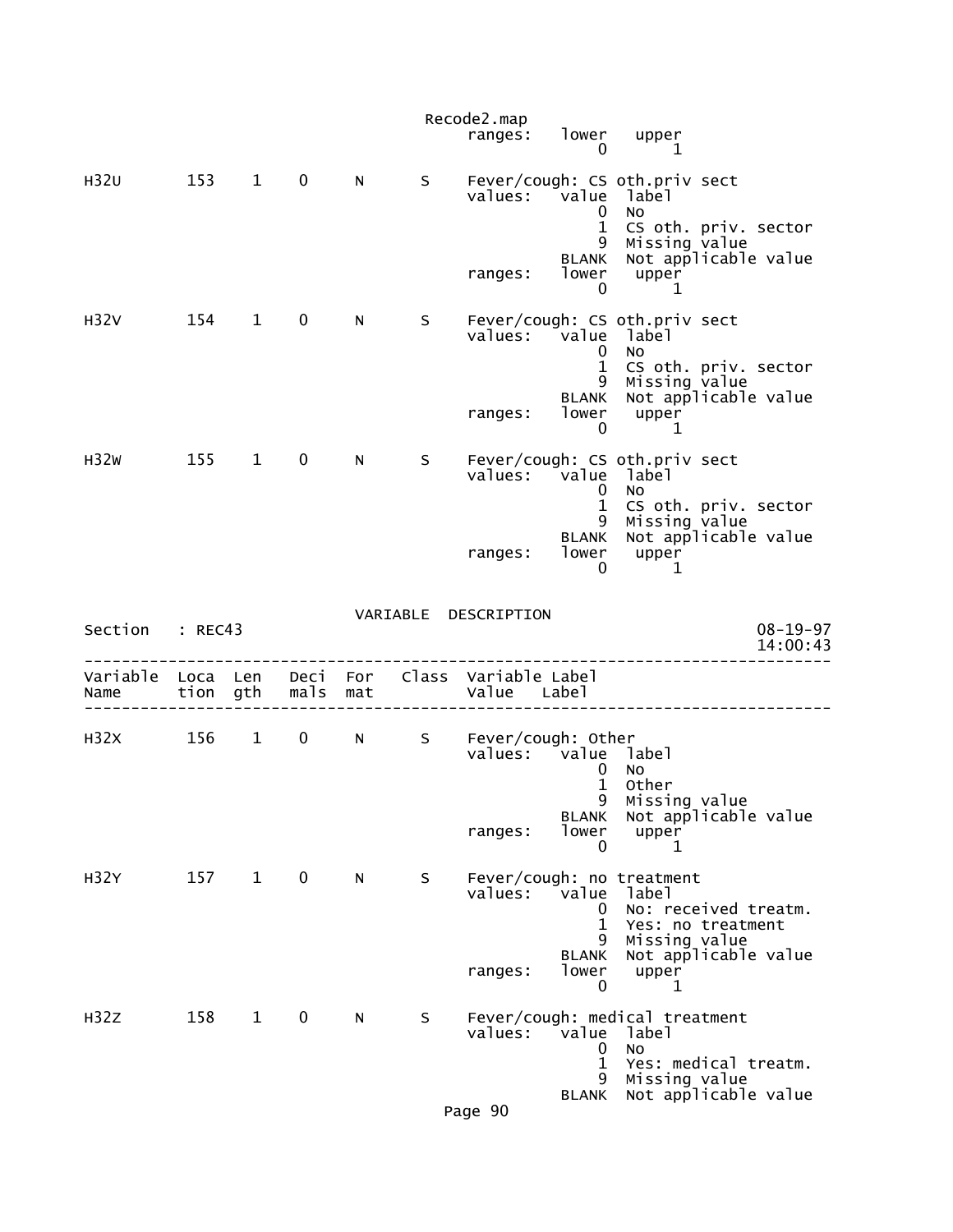|                                                                                           |         |              |              |   |   | Recode2.map                    | ranges: lower upper                                           |                                                                              |                            |
|-------------------------------------------------------------------------------------------|---------|--------------|--------------|---|---|--------------------------------|---------------------------------------------------------------|------------------------------------------------------------------------------|----------------------------|
|                                                                                           |         |              |              |   |   |                                | 0                                                             | 1                                                                            |                            |
| H33                                                                                       | 159 1 0 |              |              | N | S |                                | Given antibiotics<br>values: value label<br>0<br>$\mathbf{1}$ | No<br>Yes: antibiotics                                                       |                            |
|                                                                                           |         |              |              |   |   |                                | 9<br><b>BLANK</b><br>ranges: lower upper<br>0 1               | Missing value<br>Not applicable value                                        |                            |
| H33A                                                                                      | $160$ 1 |              | $\mathbf{0}$ | N | S | Given antimalarials<br>values: | value label<br>$\mathbf{0}$<br>$\mathbf{1}$<br>9              | No<br>Yes: antimalarials<br>Missing value                                    |                            |
|                                                                                           |         |              |              |   |   |                                |                                                               | BLANK Not applicable value<br>ranges: lower upper<br>0 1                     |                            |
| Section : REC43                                                                           |         |              |              |   |   | VARIABLE DESCRIPTION           |                                                               |                                                                              | $08 - 19 - 97$<br>14:00:43 |
| Variable Loca Len Deci For Class Variable-Label<br>Name tion gth mals mat and Value Label |         |              |              |   |   |                                |                                                               |                                                                              |                            |
| H34 161 1 0 N S Given cough syrup                                                         |         |              |              |   |   |                                | values: value label<br>$\overline{0}$<br>$\mathbf{1}$         | No.<br>Yes: cough syrup                                                      |                            |
|                                                                                           |         |              |              |   |   |                                | ranges: lower upper<br>0                                      | 9 Missing value<br>BLANK Not applicable value<br>$\mathbf{1}$                |                            |
| H35                                                                                       |         | 162 1        | $\mathbf{0}$ | N | S |                                | values: value label<br>$\mathbf 0$<br>$\mathbf{1}$<br>9       | Given other pills or syrups<br>No<br>Yes: oth pill, syrup<br>Missing value   |                            |
|                                                                                           |         |              |              |   |   | ranges:                        | <b>BLANK</b><br>lower<br>0                                    | Not applicable value<br>upper<br>ı                                           |                            |
| <b>H35A</b>                                                                               | 163     | $\mathbf{1}$ | $\mathbf 0$  | N | S | values:                        | value<br>0                                                    | Given unknown pills or syrups<br>label<br>NO                                 |                            |
|                                                                                           |         |              |              |   |   | ranges:                        | 1<br>9<br><b>BLANK</b><br>lower<br>0                          | Yes: unkn.pill, syrup<br>Missing value<br>Not applicable value<br>upper<br>1 |                            |
| H36                                                                                       | 164     | $\mathbf{1}$ | 0            | N | S | Given injection<br>values:     | value<br>0<br>1                                               | label<br>NO<br>Yes: injection                                                |                            |
|                                                                                           |         |              |              |   |   | Page 91                        | 9<br><b>BLANK</b>                                             | Missing value<br>Not applicable value                                        |                            |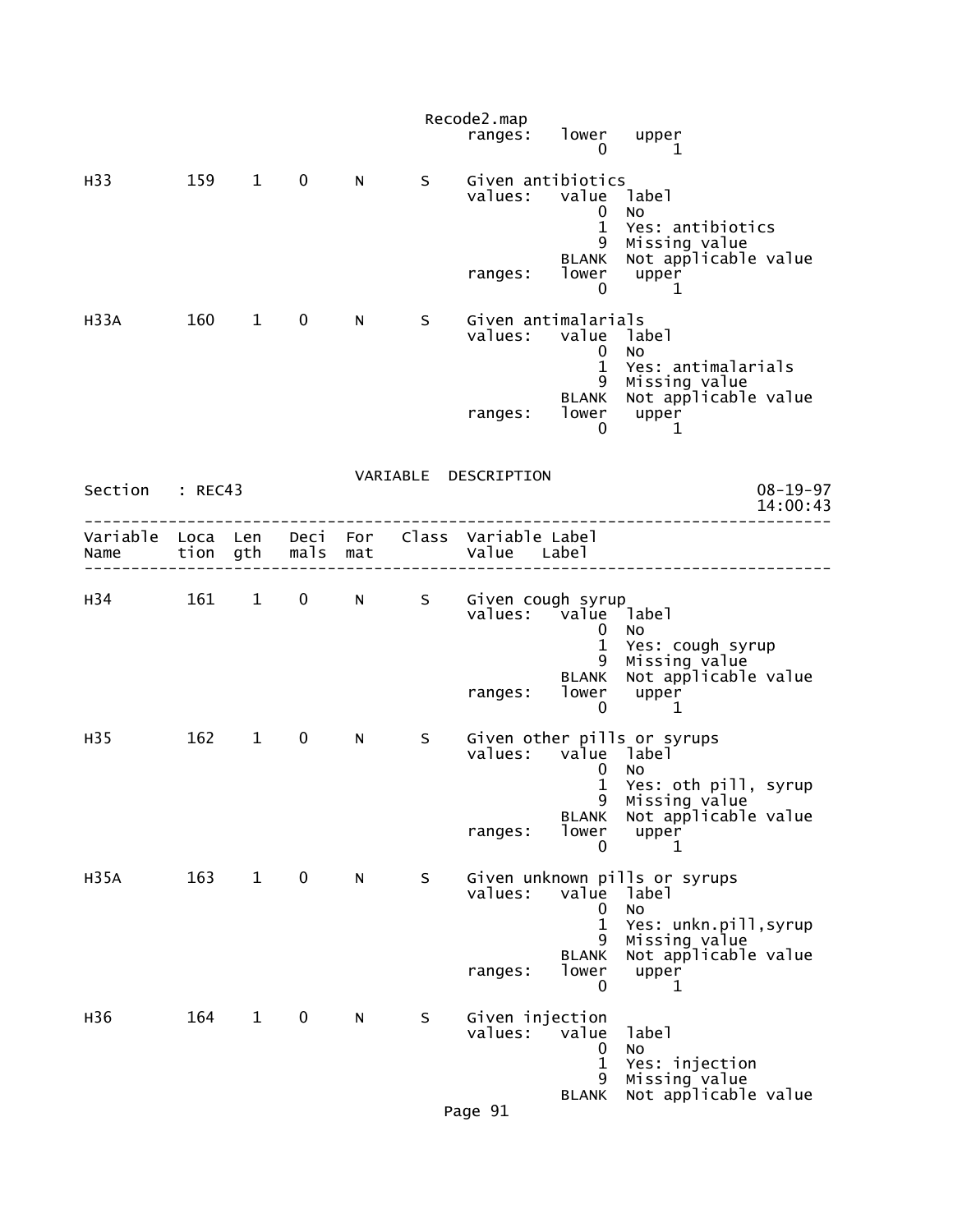|                  |                      |              |              |            |    | Recode2.map<br>ranges:                          | lower<br>$\bf{0}$                                                  | upper<br>1                                                                                                       |  |
|------------------|----------------------|--------------|--------------|------------|----|-------------------------------------------------|--------------------------------------------------------------------|------------------------------------------------------------------------------------------------------------------|--|
| H36A             | 165                  | 1            | $\mathbf 0$  | N          | S  | values:                                         | value <sup>1</sup> abel<br>0                                       | Given home remedy, herbal med.<br>No                                                                             |  |
|                  |                      |              |              |            |    | ranges:                                         | $\mathbf{1}$<br>9<br><b>BLANK</b><br>lower<br>0                    | Yes: home rem, herb.<br>Missing value<br>Not applicable value<br>upper<br>1                                      |  |
| Section          | : REC43              |              |              |            |    | VARIABLE DESCRIPTION                            |                                                                    | $08 - 19 - 97$<br>14:00:43                                                                                       |  |
| Variable<br>Name | Loca Len<br>tion gth |              | Deci<br>mals | For<br>mat |    | Class Variable Label<br>Value Label             |                                                                    |                                                                                                                  |  |
| H37A             | 166                  | $1 \quad$    | $\mathbf 0$  | N          | S  | Given CS other treatment<br>values: value label | 0<br>$\mathbf{1}$<br>9                                             | No<br>Yes: CS other treatm<br>Missing value                                                                      |  |
|                  |                      |              |              |            |    | ranges:                                         | <b>BLANK</b><br>lower<br>0                                         | Not applicable value<br>upper<br>1                                                                               |  |
| H37B             | 167                  | $1 \quad$    | $\mathbf 0$  | N          | S. | Given CS other treatment<br>values:<br>ranges:  | value label<br>0<br>$\mathbf 1$<br>9<br><b>BLANK</b><br>lower<br>0 | No<br>Yes: CS other treatm<br>Missing value<br>Not applicable value<br>upper<br>1                                |  |
| <b>H37C</b>      | 168                  | $\mathbf{1}$ | 0            | N          | S  | Given CS other treatment<br>values:             | value<br>U<br>$\mathbf 1$<br><b>BLANK</b>                          | label<br>No<br>Yes: CS other treatm<br>9 Missing value<br>Not applicable value                                   |  |
|                  |                      |              |              |            |    | ranges:                                         | lower<br>0                                                         | upper<br>1                                                                                                       |  |
| H37D             | 169                  | $\mathbf{1}$ | $\mathbf 0$  | N          | S  | Given CS other treatment<br>values:             | value<br>$\mathbf 0$<br>$\mathbf{1}$<br>9<br><b>BLANK</b>          | label<br><b>NO</b><br>Yes: CS other treatm<br>Missing value<br>Not applicable value                              |  |
|                  |                      |              |              |            |    | ranges:                                         | lower<br>0                                                         | upper<br>1                                                                                                       |  |
| H37              | 170                  | $\mathbf{1}$ | 0            | N          | S. | values:<br>Page 92                              | value<br>0<br>$\mathbf{1}$<br>9<br>BLANK                           | Other treatment for cough<br>label<br><b>NO</b><br>Yes: other treatment<br>Missing value<br>Not applicable value |  |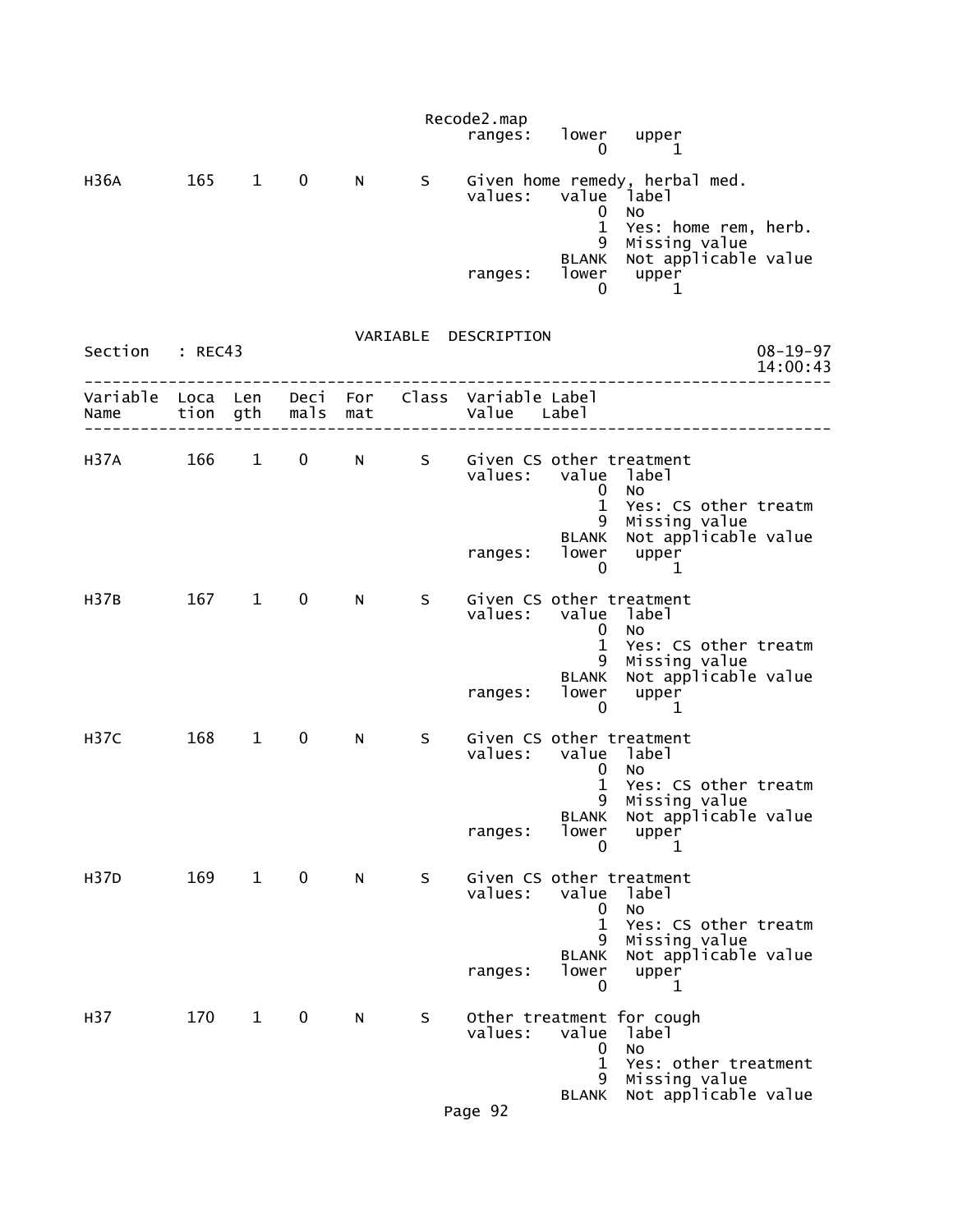Recode2.map ranges: lower upper  $\begin{bmatrix} 1$ ower upper<br>0  $\end{bmatrix}$ 

| Section          | : REC43  |              |             |                 |     | VARIABLE DESCRIPTION<br>$08 - 19 - 97$<br>14:00:43                                                                                             |  |
|------------------|----------|--------------|-------------|-----------------|-----|------------------------------------------------------------------------------------------------------------------------------------------------|--|
| Variable<br>Name | Loca Len | tion gth     | mals        | Deci For<br>mat |     | Class Variable Label<br>Value Label                                                                                                            |  |
| H38A             | 171      | $\mathbf{1}$ | $\mathbf 0$ | N               | S   | Given no treatment<br>value<br>values:<br>label<br>No: received treatm.<br>$\mathbf{0}$<br>$\mathbf{1}$<br>Yes: no treatment<br>8<br><b>DK</b> |  |
|                  |          |              |             |                 |     | 9<br>Missing value<br>Not applicable value<br><b>BLANK</b><br>lower<br>upper<br>ranges:<br>0<br>1<br>8<br>8                                    |  |
| H38              | 172 1    |              | $\mathbf 0$ | N               | S – | Given any treatment for cough<br>values:<br>value<br>label<br>No<br>0<br>$\mathbf{1}$<br>Yes                                                   |  |
|                  |          |              |             |                 |     | 9<br>Missing value<br>Not applicable value<br><b>BLANK</b><br>lower<br>upper<br>ranges:<br>0<br>1                                              |  |
| Section : REC44  |          |              |             |                 |     | VARIABLE DESCRIPTION<br>$08 - 19 - 97$<br>14:00:43                                                                                             |  |
| Variable<br>Name | Loca Len | tion gth     | mals        | Deci For<br>mat |     | Class Variable Label<br>Value Label                                                                                                            |  |
| <b>HWIDX</b>     | 18       | $\mathbf{1}$ | 0           | N               | S   | Index to birth history<br>ranges: lower<br>upper<br>$\mathbf 1$<br>6                                                                           |  |
| HW1              | 19       | 2            | $\mathbf 0$ | N               | S.  | Age in months<br>values: valu<br>value<br>label<br>Not applicable value<br><b>BLANK</b>                                                        |  |
| HW <sub>2</sub>  | 21       | 3            | 0           | N               | S   | Weight in kilograms (1 dec.)<br>values:<br>label<br>value<br>Missing value<br>999<br>Not applicable value<br><b>BLANK</b>                      |  |
| HW <sub>3</sub>  | 24       | 4            | $\pmb{0}$   | N               | S   | Height in centimeters (1 dec.)<br>values:<br>value<br>label<br>9999<br>Missing value<br>Not applicable value<br><b>BLANK</b>                   |  |
| HW4              | 28       | 4            | 0           | N               | S   | Ht/A Percentile<br>label<br>value<br>values:<br>9998<br>Flagged cases<br>9999<br>Missing value                                                 |  |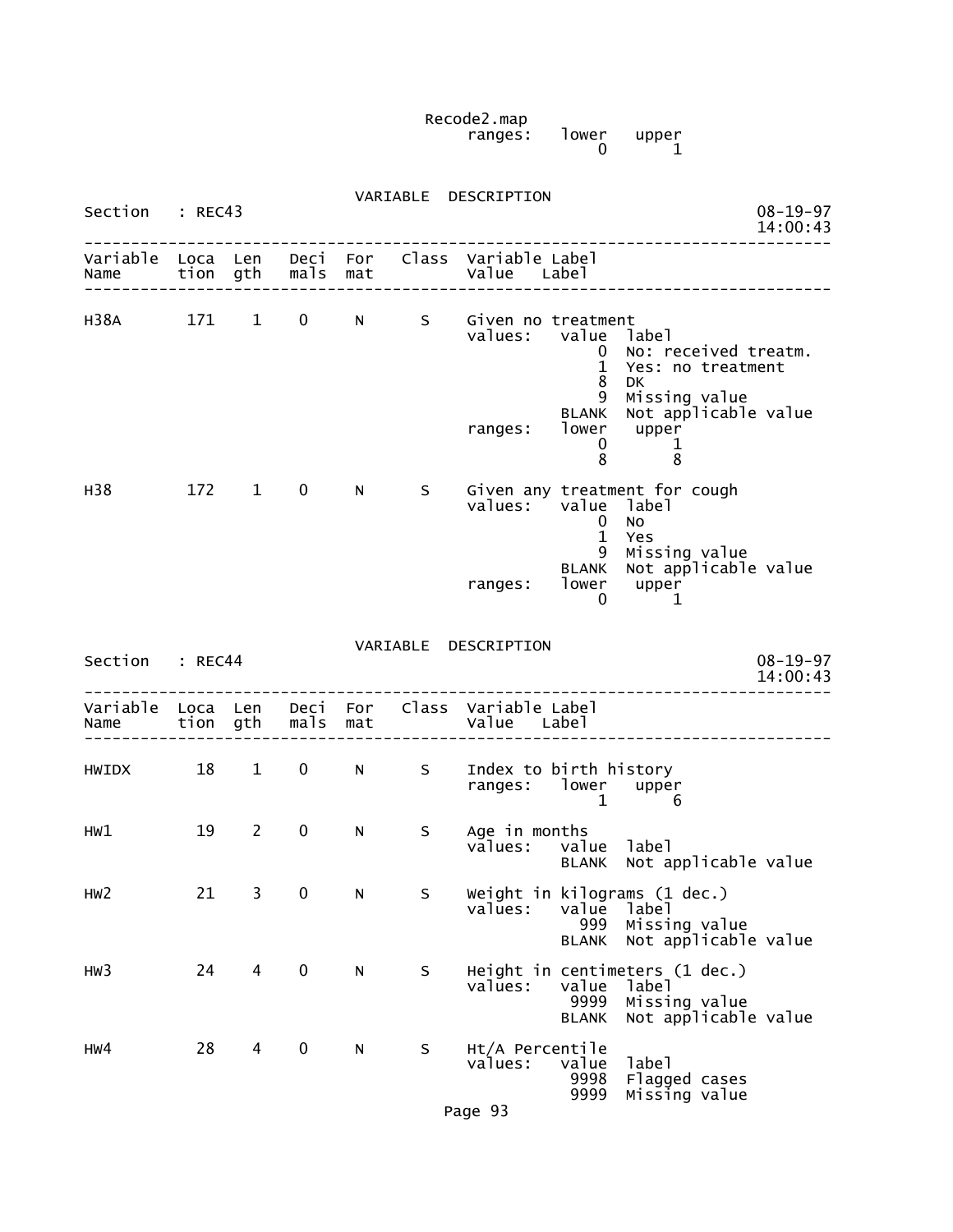|                 |    |                |             |   |      | Recode2.map<br>BLANK Not applicable value                                                                                                                    |                            |
|-----------------|----|----------------|-------------|---|------|--------------------------------------------------------------------------------------------------------------------------------------------------------------|----------------------------|
| HW <sub>5</sub> | 32 | $\overline{4}$ | $\mathbf 0$ | N | S in | Ht/A Standard deviations<br>values:<br>value label<br>9998<br>Flagged cases<br>Missing value<br>9999<br>Not applicable value<br><b>BLANK</b>                 |                            |
| HW6             | 36 | $5^{\circ}$    | 0           | N |      | S Ht/A Percent of ref. median<br>values:<br>value label<br>99998<br>Flagged cases<br>Missing value<br>99999<br>Not applicable value<br><b>BLANK</b>          |                            |
| HW7             | 41 | 4              | 0           | N | S –  | Wt/A Percentile<br>values: value<br>label<br>Flagged cases<br>Missing value<br>9998<br>9999<br>Not applicable value<br><b>BLANK</b>                          |                            |
| HW8             | 45 | $\overline{4}$ | $\mathbf 0$ | N |      | S Wt/A Standard deviations<br>values: value label<br>9998<br>9998 Flagged cases<br>9999 Missing value<br><b>BLANK</b><br>Not applicable value                |                            |
| Section : REC44 |    |                |             |   |      | VARIABLE DESCRIPTION                                                                                                                                         | $08 - 19 - 97$<br>14:00:43 |
| Name            |    |                |             |   |      | Variable Loca Len Deci For Class Variable Label<br>tion gth mals mat and value Label                                                                         |                            |
| HW9             |    |                |             |   |      | 49 5 O N S Wt/A Percent of ref. median<br>values:<br>value label<br>Flagged cases<br>99998<br>Missing value<br>Not applicable value<br>99999<br><b>BLANK</b> |                            |
| HW10            | 54 | 4              | 0           | N | S    | Wt/Ht Percentile<br>values: value label<br>9998  Flagged cases<br>9999  Missing value<br>Not applicable value<br>BLANK                                       |                            |
| HW11            | 58 | $\overline{4}$ | $\mathbf 0$ | N | S.   | Wt/Ht Standard deviations<br>values:<br>value<br>label<br>9998<br>Flagged cases<br>9999<br>Missing value<br>Not applicable value<br><b>BLANK</b>             |                            |
| HW12            | 62 | 5              | 0           | N | S    | Wt/Ht Percent of ref. median<br>label<br>values:<br>value<br>99998<br>Flagged cases<br>99999<br>Missing value<br>Not applicable value<br><b>BLANK</b>        |                            |
| HW13            | 67 | $\mathbf{1}$   | 0           | N | S    | Reason not measured<br>values:<br>value<br>label<br>Measured<br>0<br>$\mathbf{1}$<br>Dead                                                                    |                            |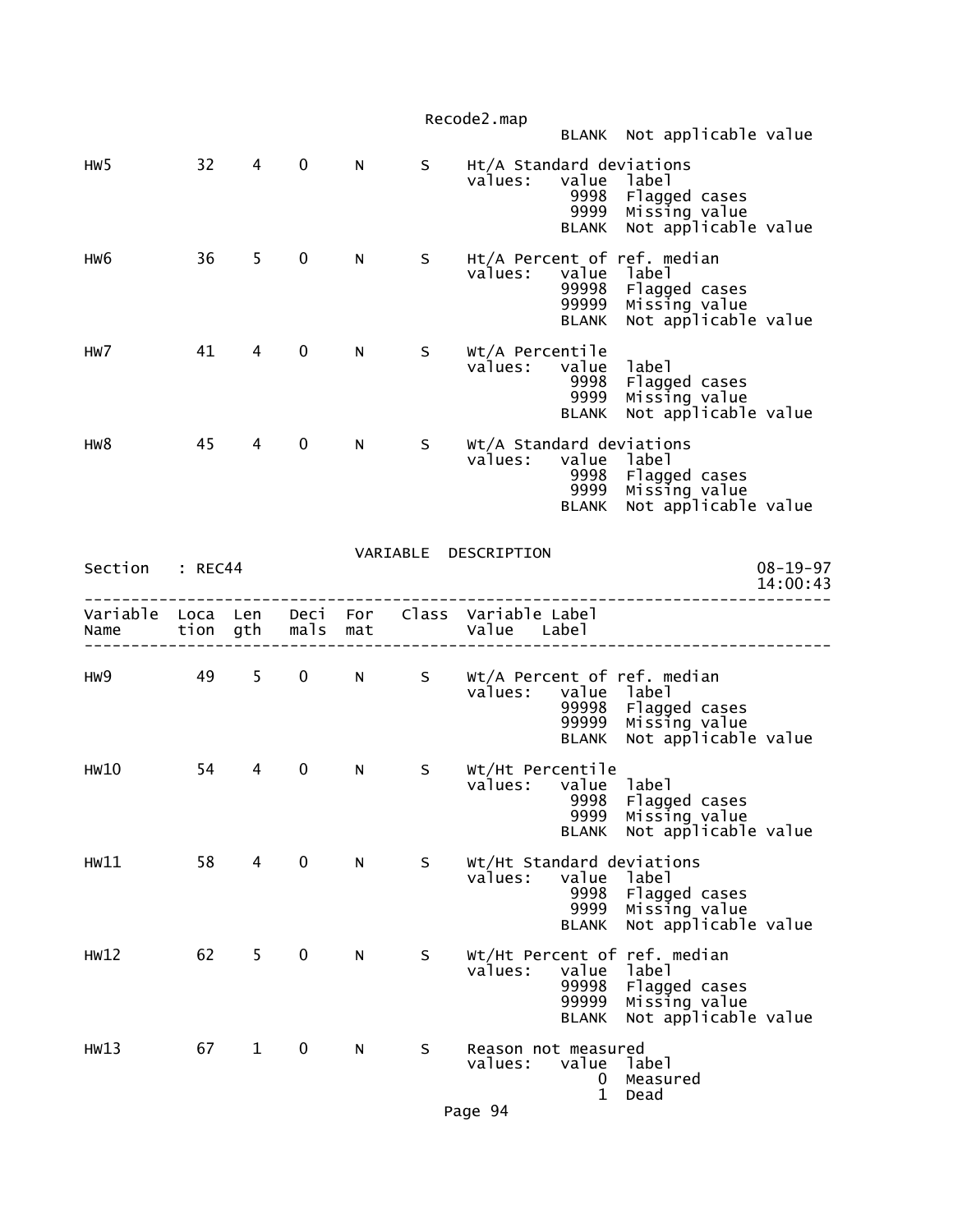|                                                         |    |                        |               |                                                                                                                                                                                                                                |   | Recode2.map                                 | $\overline{c}$<br>3                                                   | Sick<br>Not present                                                                     |                            |
|---------------------------------------------------------|----|------------------------|---------------|--------------------------------------------------------------------------------------------------------------------------------------------------------------------------------------------------------------------------------|---|---------------------------------------------|-----------------------------------------------------------------------|-----------------------------------------------------------------------------------------|----------------------------|
|                                                         |    |                        |               |                                                                                                                                                                                                                                |   | ranges:                                     | $\frac{4}{5}$<br>$\,$ 6<br>9<br>lower<br>0                            | Refused<br>Mother refused<br>Other<br>Missing value<br>upper<br>6                       |                            |
| HW14                                                    | 68 | $\mathbf{1}$           | $\mathbf 0$   | N                                                                                                                                                                                                                              | S | values:                                     | value<br>$\mathbf 0$<br>$\mathbf 1$<br>9                              | BCG scar on arm or shoulder<br>label<br>No scar<br>Scar seen<br>Missing value           |                            |
|                                                         |    |                        |               |                                                                                                                                                                                                                                |   | ranges:                                     | <b>BLANK</b><br>lower<br>0                                            | Not applicable value<br>upper<br>1                                                      |                            |
| Section : REC44                                         |    |                        |               |                                                                                                                                                                                                                                |   | VARIABLE DESCRIPTION                        |                                                                       |                                                                                         | $08 - 19 - 97$<br>14:00:43 |
| Variable Loca Len Deci For Class Variable Label<br>Name |    |                        | tion gth mals | mat                                                                                                                                                                                                                            |   | Value Label                                 |                                                                       |                                                                                         |                            |
| HW15 69                                                 |    | $1 \quad \blacksquare$ | $\mathbf{0}$  | N and the set of the set of the set of the set of the set of the set of the set of the set of the set of the set of the set of the set of the set of the set of the set of the set of the set of the set of the set of the set | S | values: value label                         | $\mathbf{1}$<br>$2^{\circ}$<br>9<br><b>BLANK</b>                      | Height: lying or standing<br>Lying<br>Standing<br>Missing value<br>Not applicable value |                            |
| HW16                                                    | 70 | $2^{\sim}$             | $\mathbf 0$   | N                                                                                                                                                                                                                              | S | ranges:<br>Day of birth of child<br>values: | lower<br>1                                                            | upper<br>2                                                                              |                            |
|                                                         |    |                        |               |                                                                                                                                                                                                                                |   | ranges:                                     | value label<br>97<br>98<br>99<br>BLANK<br>lower<br>$\mathbf{1}$<br>97 | Inconsistent<br><b>DK</b><br>Missing value<br>Not applicable value<br>upper<br>31<br>98 |                            |
| HW17                                                    | 72 | $2^{\sim}$             | $\mathbf 0$   | N                                                                                                                                                                                                                              | S | Date measured (day)<br>values:<br>ranges:   | value<br><b>BLANK</b><br>lower<br>$\mathbf 1$                         | label<br>Not applicable value<br>upper<br>31                                            |                            |
| HW18                                                    | 74 | $2^{\circ}$            | $\mathbf 0$   | N                                                                                                                                                                                                                              | S | Date measured (month)<br>values:<br>ranges: | value<br><b>BLANK</b><br>lower<br>1                                   | label<br>Not applicable value<br>upper<br>12                                            |                            |
| HW19                                                    | 76 | $\overline{2}$         | $\mathbf 0$   | N                                                                                                                                                                                                                              | S | Date measured (year)<br>values:<br>ranges:  | value<br><b>BLANK</b><br>lower<br>90                                  | label<br>Not applicable value<br>upper<br>93                                            |                            |
|                                                         |    |                        |               |                                                                                                                                                                                                                                |   | Page 95                                     |                                                                       |                                                                                         |                            |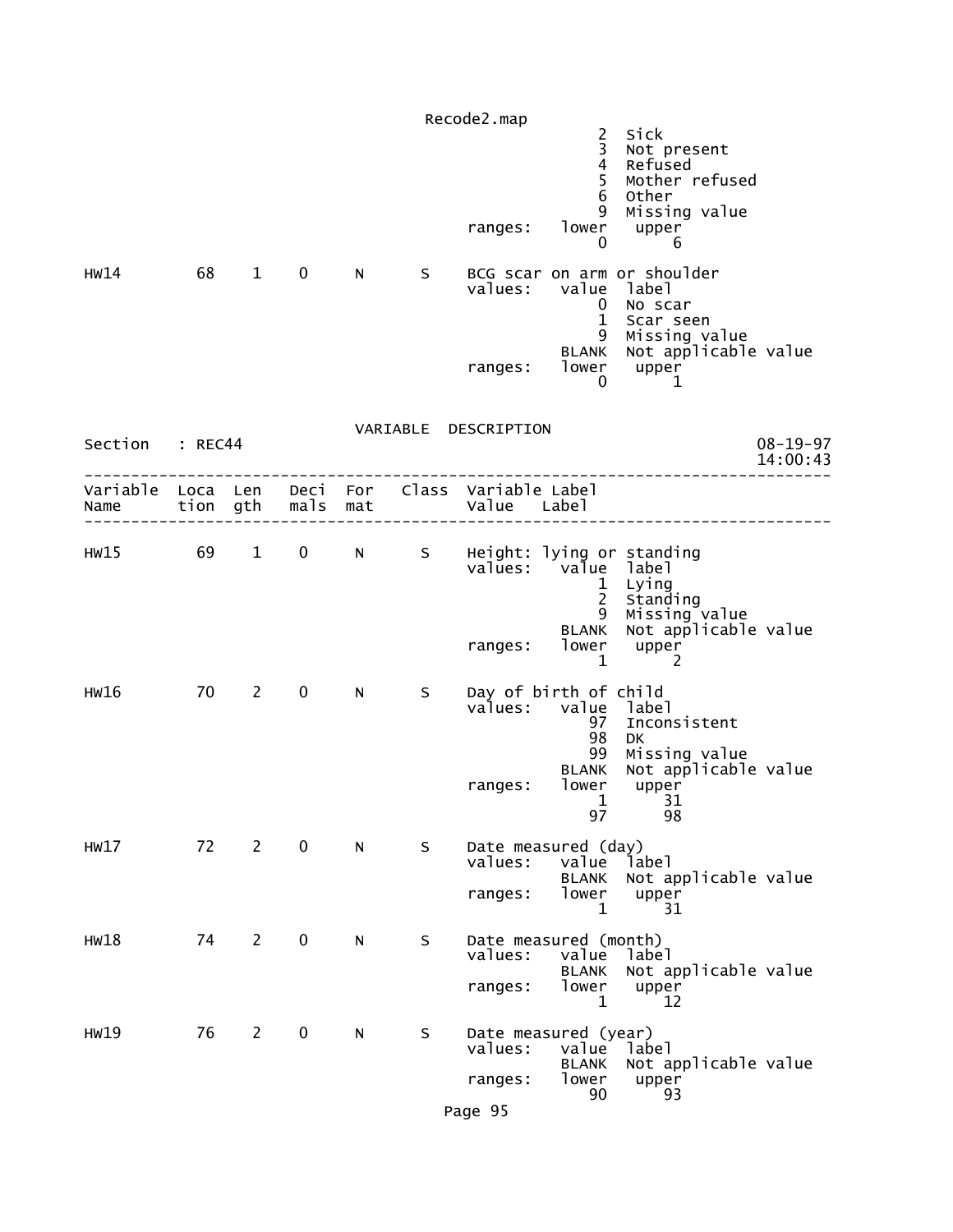|                                    |          |                        |                   |     |          | Recode2.map                                                                          |                                                                       |                            |
|------------------------------------|----------|------------------------|-------------------|-----|----------|--------------------------------------------------------------------------------------|-----------------------------------------------------------------------|----------------------------|
| <b>HW20</b>                        | 78       | $3^{\circ}$            | $\mathbf 0$       | N.  | S        | Arm circumference (cms - 1d)<br>values:<br>value<br>999<br><b>BLANK</b>              | label<br>Missing value<br>Not applicable value                        |                            |
| HW21                               | 81       | 4                      | $\mathbf 0$       | N   | S        | Arm circ/A Percentile<br>values:<br>9998<br>9999<br><b>BLANK</b>                     | value label<br>Flagged cases<br>Missing value<br>Not applicable value |                            |
| Section                            | : REC44  |                        |                   |     |          | VARIABLE DESCRIPTION                                                                 |                                                                       | $08 - 19 - 97$<br>14:00:43 |
| Variable Loca Len Deci For<br>Name | tion gth |                        | mals              | mat |          | Class Variable Label<br>Value Label                                                  |                                                                       |                            |
| HW22                               | 85       | $4 \quad$              | $0 \qquad \qquad$ | N a | S        | Arm circ/A Standard deviations<br>values:<br>value<br>9998<br>9999<br><b>BLANK</b>   | label<br>Flagged cases<br>Missing value<br>Not applicable value       |                            |
| HW23                               | 89       | 5                      | 0                 | N.  | S.       | Arm c/A Percent of ref. median<br>value<br>values:<br>99998<br>99999<br><b>BLANK</b> | label<br>Flagged cases<br>Missing value<br>Not applicable value       |                            |
| HW24                               | 94       | 4                      | $\mathbf 0$       | N.  | S        | Arm circ/Ht Percentile<br>value<br>values:<br>9998<br>9999<br><b>BLANK</b>           | label<br>Flagged cases<br>Missing value<br>Not applicable value       |                            |
| HW25                               | 98       | 4                      | $\mathbf 0$       | N   | S        | Arm cir/Ht Standard deviations<br>values:<br>value<br>9998<br>9999                   | label<br>Flagged cases<br>Missing value<br>BLANK Not applicable value |                            |
| HW26                               | 102      | 5.                     | $\mathbf 0$       | N   | S        | Arm cir/Ht Percent ref. median<br>values:<br>value<br>99998<br>99999<br><b>BLANK</b> | label<br>Flagged cases<br>Missing value<br>Not applicable value       |                            |
| Section                            | : REC51  |                        |                   |     | VARIABLE | DESCRIPTION                                                                          |                                                                       | $08 - 19 - 97$<br>14:00:43 |
| Name                               |          |                        | tion gth mals     | mat |          | Variable Loca Len Deci For Class Variable Label<br>Value Label                       |                                                                       |                            |
| V501                               | 18       | $1 \quad \blacksquare$ | $\mathbf{0}$      | N - | S –      | Current marital status<br>value<br>values:<br>$\Omega$                               | label<br>Never married                                                |                            |

Page 96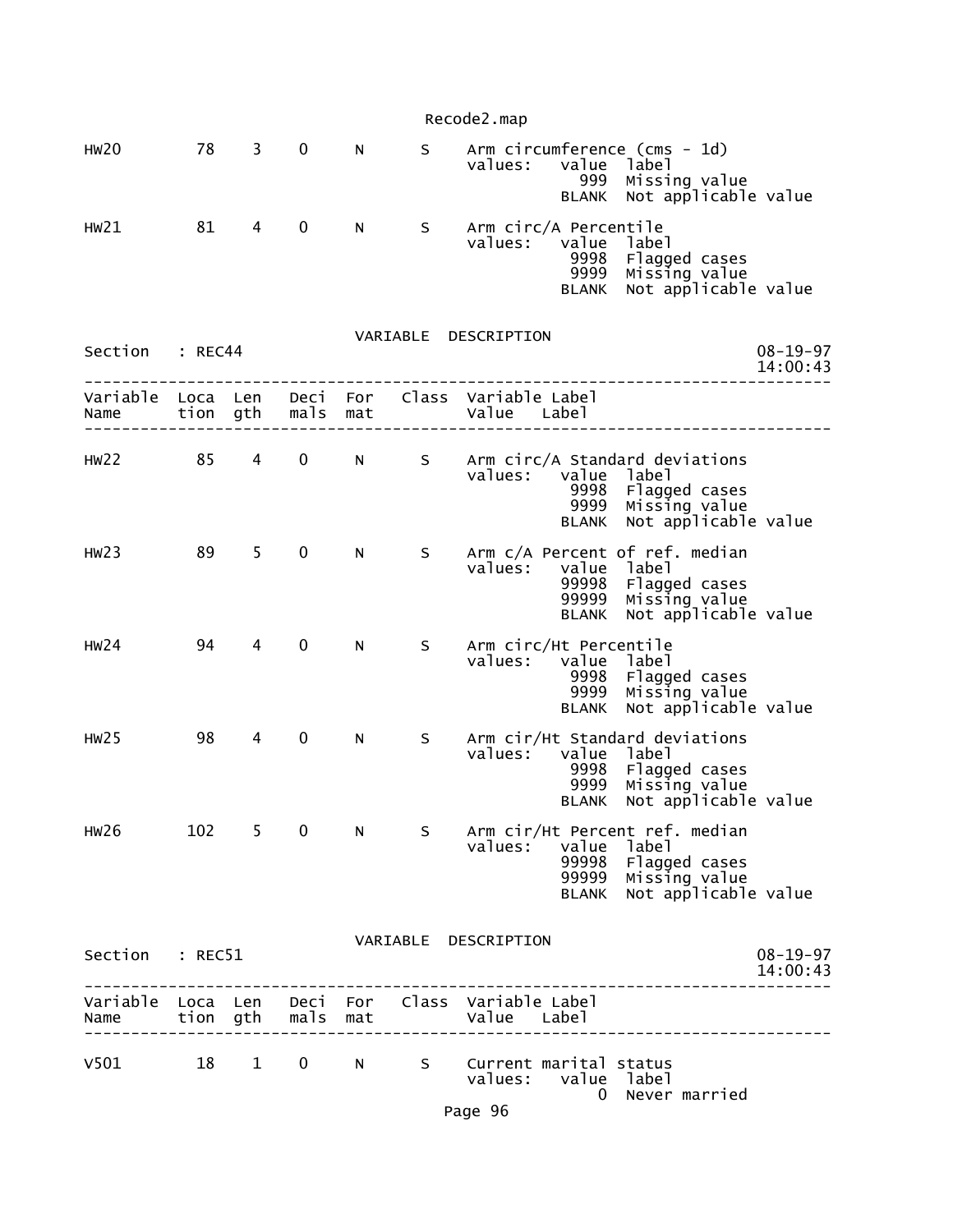| V <sub>503</sub><br>V504 | 20<br>21 | $\mathbf{1}$<br>$\mathbf{1}$ | $\pmb{0}$<br>0 | N<br>N | S<br>S | ranges:<br>Number of unions<br>values:<br>ranges:<br>Husband lives in house<br>values: | 0<br>1<br>$\overline{2}$<br>9<br>lower<br>0<br>value<br>1<br>2<br>9<br><b>BLANK</b><br>lower<br>1<br>value | Never married<br>Currently married<br>Formerly married<br>Missing value<br>upper<br>2<br>label<br>Once<br>More than once<br>Missing value<br>Not applicable value<br>upper<br>2<br>label |
|--------------------------|----------|------------------------------|----------------|--------|--------|----------------------------------------------------------------------------------------|------------------------------------------------------------------------------------------------------------|------------------------------------------------------------------------------------------------------------------------------------------------------------------------------------------|
|                          |          |                              |                |        |        | ranges:                                                                                | $\mathbf 1$<br>$\overline{c}$<br>9<br><b>BLANK</b><br>lower<br>$\mathbf{1}$                                | Living with her<br>Staying elsewhere<br>Missing value<br>Not applicable value<br>upper<br>2                                                                                              |
| V <sub>505</sub>         | 22       | $\overline{2}$               | 0              | N      | S      | Number of other wives<br>values:<br>ranges:                                            | value<br>$\overline{0}$<br>98<br>99<br><b>BLANK</b><br>lower<br>0<br>98                                    | label<br>No other wives<br>Don't know<br>Missing value<br>Not applicable value<br>upper<br>20<br>98                                                                                      |
| Section : REC51          |          |                              |                |        |        | VARIABLE DESCRIPTION                                                                   |                                                                                                            | $08 - 19 - 97$<br>14:00:43                                                                                                                                                               |
| Name tion gth mals mat   |          |                              |                |        |        | Variable Loca Len Deci For Class Variable Label<br>Value Label                         |                                                                                                            |                                                                                                                                                                                          |
|                          |          |                              |                |        |        | V506 24 2 0 N S Wife rank number<br>values: value label<br>ranges:                     | <b>BLANK</b><br>1<br>98                                                                                    | 98 Don't know<br>99 Missing value<br>Not applicable value<br>$1$ ower upper<br>20<br>98                                                                                                  |

Page 97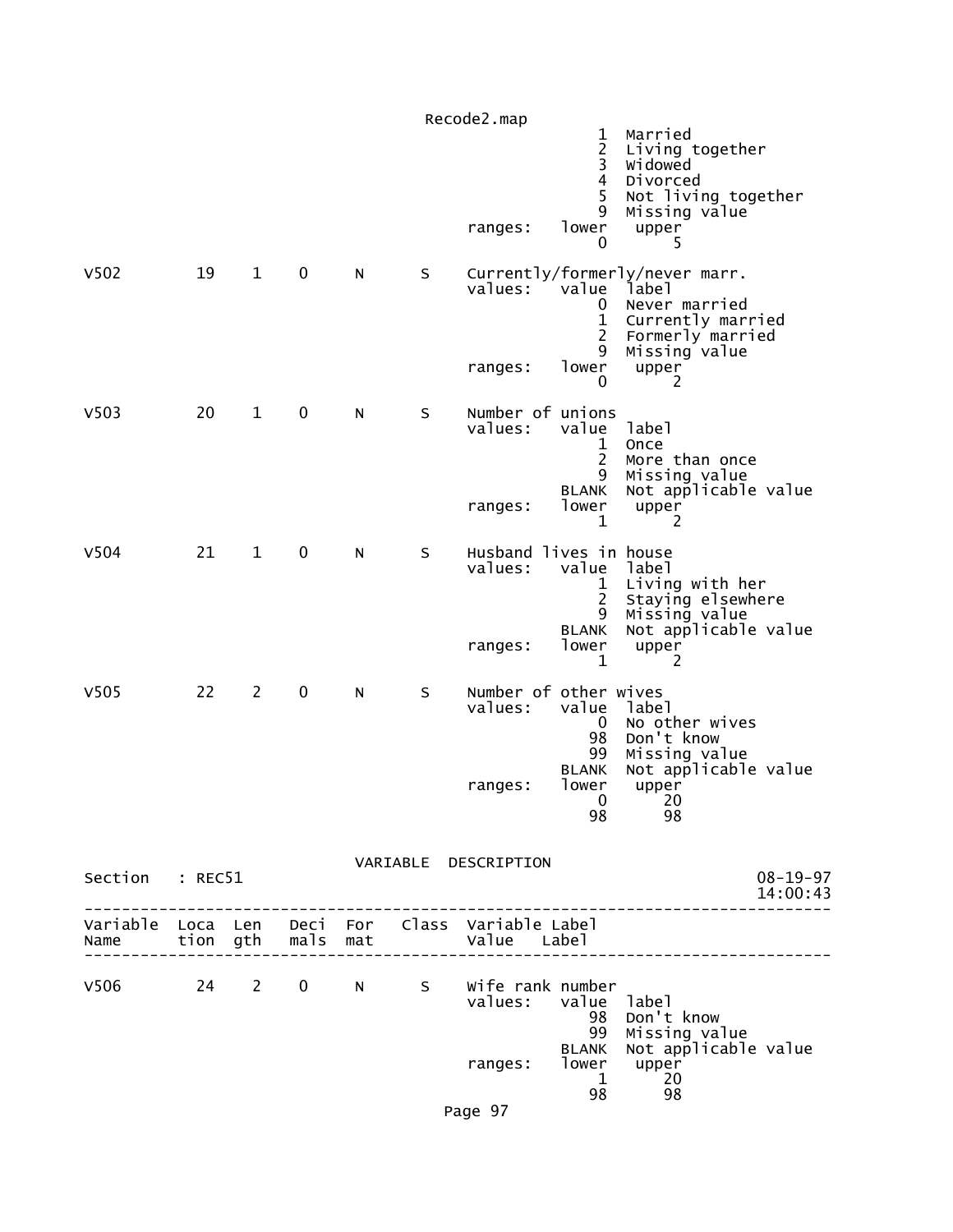|                                                         |         |                |                   |           |          | Recode2.map                   |                                                                                                                      |                                                                                                                                                                                                                                 |                            |
|---------------------------------------------------------|---------|----------------|-------------------|-----------|----------|-------------------------------|----------------------------------------------------------------------------------------------------------------------|---------------------------------------------------------------------------------------------------------------------------------------------------------------------------------------------------------------------------------|----------------------------|
| V507                                                    | 26      | $2^{\circ}$    | $\mathbf 0$       | N         | S        | values:                       | Month of first marriage<br>value<br><b>BLANK</b>                                                                     | label                                                                                                                                                                                                                           |                            |
|                                                         |         |                |                   |           |          | ranges:                       | lower<br>1                                                                                                           | Not applicable value<br>upper<br>12                                                                                                                                                                                             |                            |
| V508                                                    | 28      | $\overline{2}$ | $\mathbf 0$       | N         | S        | values:<br>ranges:            | Year of first marriage<br>value<br><b>BLANK</b><br>lower<br>44                                                       | label<br>Not applicable value<br>upper<br>93                                                                                                                                                                                    |                            |
| V <sub>509</sub>                                        | 30      | 4              | $\mathbf 0$       | N         | S        | values:                       | value<br><b>BLANK</b>                                                                                                | Date of first marriage (CMC)<br>label<br>Not applicable value                                                                                                                                                                   |                            |
| V510                                                    | 34      | $\mathbf 1$    | $\pmb{0}$         | ${\sf N}$ | S        | values:<br>ranges:            | value<br>1<br>$\begin{array}{c}\n2 \\ 3 \\ 5 \\ 6\n\end{array}$<br>$\overline{7}$<br>8<br><b>BLANK</b><br>lower<br>1 | Completeness of date inform.<br>label<br>Month and year<br>Month and age -y imp<br>Year and age - m imp<br>Year - a, m imp<br>Age - $y$ , m imp<br>Month $-$ a, $y$ imp<br>None - all imp<br>Not applicable value<br>upper<br>8 |                            |
| V511                                                    | 35      | $2^{\circ}$    | $\pmb{0}$         | N         | S        | values:<br>ranges:            | Age at first marriage<br>value<br><b>BLANK</b><br>lower<br>8                                                         | label<br>Not applicable value<br>upper<br>49                                                                                                                                                                                    |                            |
| V <sub>512</sub>                                        | 37      | $\overline{2}$ | $\pmb{0}$         | N         | S        | values:<br>ranges:            | value<br><b>BLANK</b><br>lower<br>0                                                                                  | Years since first marriage<br>label<br>Not applicable value<br>upper<br>39                                                                                                                                                      |                            |
| Section                                                 | : REC51 |                |                   |           | VARIABLE | DESCRIPTION                   |                                                                                                                      |                                                                                                                                                                                                                                 | $08 - 19 - 97$<br>14:00:43 |
| Variable Loca Len Deci For Class Variable Label<br>Name |         |                | tion gth mals mat |           |          | Value Label                   |                                                                                                                      |                                                                                                                                                                                                                                 |                            |
| V513 39 1                                               |         |                |                   |           |          | values:<br>ranges:<br>Page 98 | value label<br>0<br>$\frac{1}{2}$<br>3<br>$\overline{\mathbf{4}}$<br>5<br>6<br>$\overline{7}$<br>lower<br>0          | 0 N S Marital duration (grouped)<br>Never married<br>$0 - 4$<br>$5 - 9$<br>$10 - 14$<br>$15 - 19$<br>$20 - 24$<br>$25 - 29$<br>$30+$<br>upper<br>7                                                                              |                            |
|                                                         |         |                |                   |           |          |                               |                                                                                                                      |                                                                                                                                                                                                                                 |                            |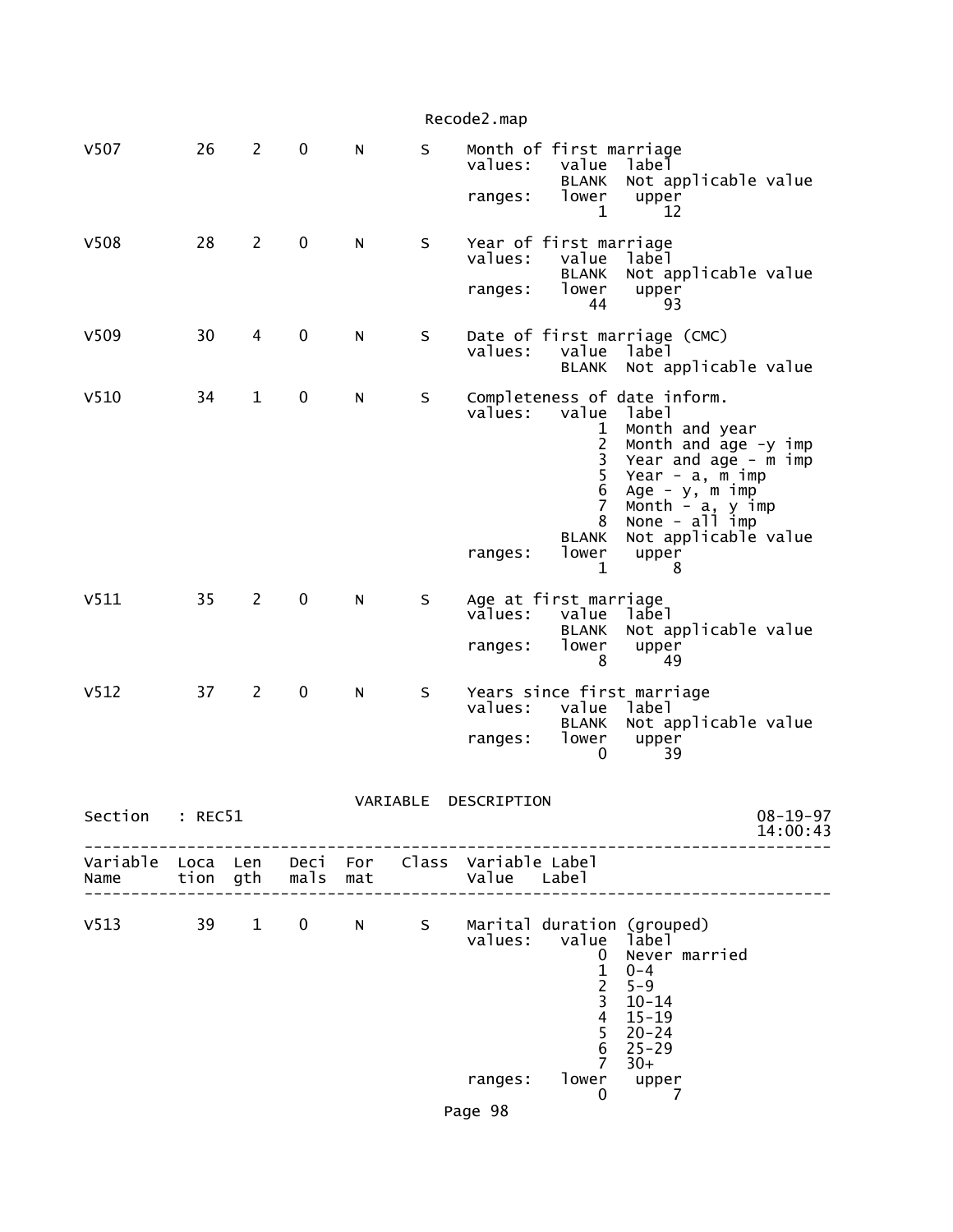|                  |          |              |               |     |    | Recode2.map                                                                                                                       |                                                                                                                                                          |
|------------------|----------|--------------|---------------|-----|----|-----------------------------------------------------------------------------------------------------------------------------------|----------------------------------------------------------------------------------------------------------------------------------------------------------|
| V <sub>525</sub> | 40       | 2            | $\mathbf 0$   | N   |    | S Age at first intercourse<br>values:<br>value<br>$\bf{0}$<br>96<br>97<br>98<br>99<br><b>BLANK</b><br>lower<br>ranges:<br>0<br>96 | label<br>Not had intercourse<br>At first union<br>Inconsistent<br>Don't know<br>Missing value<br>Not applicable value<br>upper<br>49<br>98               |
| V <sub>526</sub> | 42       | $\mathbf{2}$ | 0             | N   | S  | Frequency of intercourse<br>values:<br>value<br>$\mathbf{0}$<br>98<br>99<br><b>BLANK</b><br>lower<br>ranges:<br>0<br>98           | label<br>No intercourse<br>Don't know<br>Missing value<br>Not applicable value<br>upper<br>90<br>98                                                      |
| V527             | 44       | 3            | 0             | N   | S. | Time since last intercourse<br>values:<br>value<br>995<br>996<br>997<br>998<br>999<br><b>BLANK</b>                                | label<br>Within last 4 weeks<br>Before last birth<br>Inconsistent<br>Don't know<br>Missing value<br>Not applicable value                                 |
| Section : REC51  |          |              |               |     |    | VARIABLE DESCRIPTION                                                                                                              | $08 - 19 - 97$<br>14:00:43                                                                                                                               |
| Variable<br>Name | Loca Len |              | tion gth mals | mat |    | Deci For Class Variable Label<br>Value Label                                                                                      |                                                                                                                                                          |
| V <sub>528</sub> |          | 47 2         | $\mathbf 0$   | N   | S  | Time since last intercourse(g)<br>values: value label<br>96<br>97<br>98<br>99<br><b>BLANK</b><br>lower<br>ranges:<br>0<br>95      | 31  31+ days<br>95  within last 4 weeks<br>Before last birth<br>Inconsistent<br>Don't know<br>Missing value<br>Not applicable value<br>upper<br>31<br>98 |
| V <sub>529</sub> | 49       | 3            | 0             | N   | S  | Time since last intercourse(im<br>values:<br>value<br>995<br>996<br>997<br>998<br>999                                             | label<br>Within last 4 weeks<br>Before last birth<br>Inconsistent<br>Don't know<br>Missing value                                                         |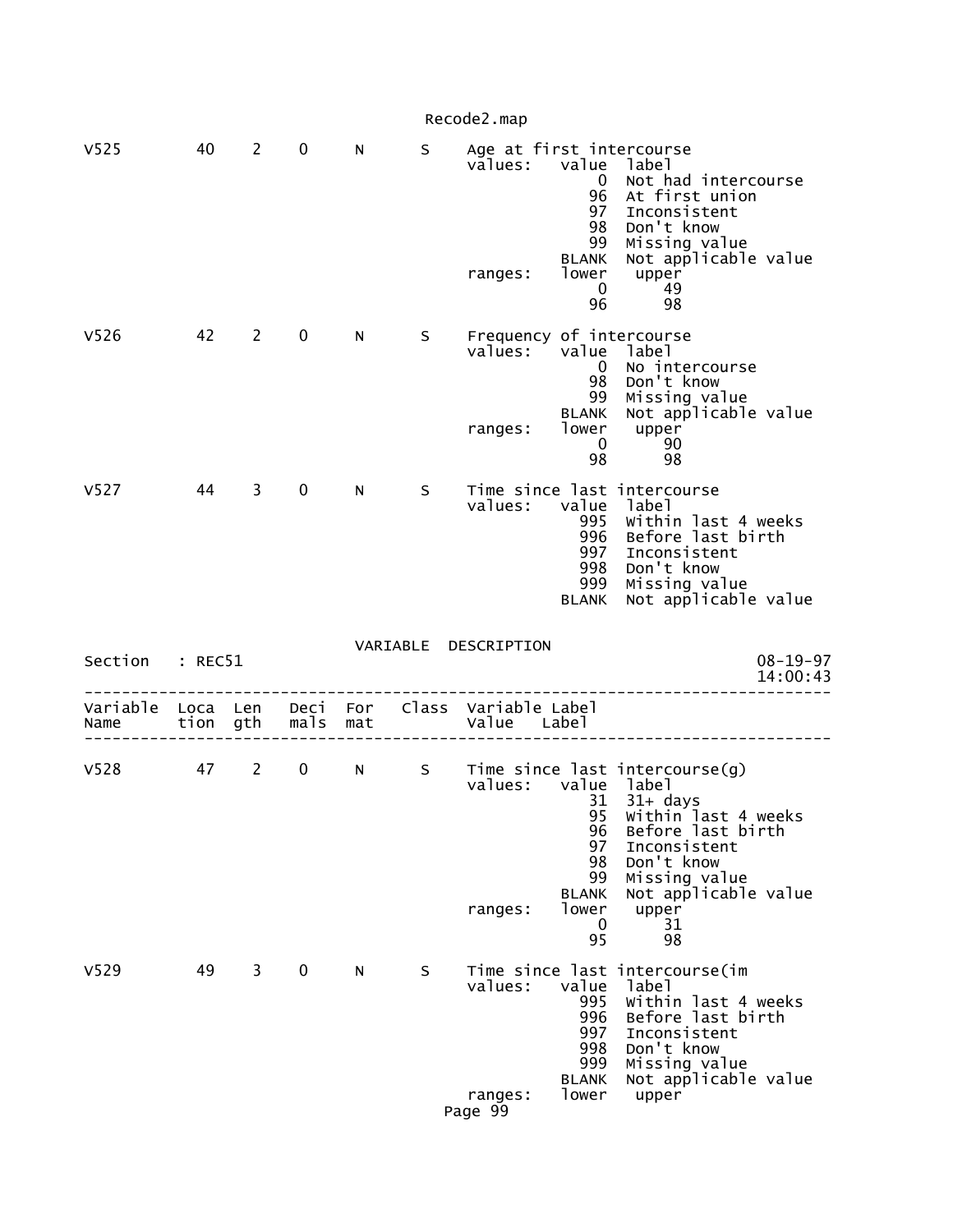|                                    |    |                |                   |     |          | Recode2.map                                 |                                                                                                                                      |                                                                                                                                                                                                                                                                           |
|------------------------------------|----|----------------|-------------------|-----|----------|---------------------------------------------|--------------------------------------------------------------------------------------------------------------------------------------|---------------------------------------------------------------------------------------------------------------------------------------------------------------------------------------------------------------------------------------------------------------------------|
|                                    |    |                |                   |     |          |                                             | $\mathbf 0$<br>995                                                                                                                   | 500<br>998                                                                                                                                                                                                                                                                |
| V <sub>530</sub>                   | 52 | $\mathbf{1}$   | 0                 | N   | S.       | Flag for V529<br>values:<br>ranges:         | value<br>0<br>$\frac{1}{2}$<br>$\overline{3}$<br>4<br>5<br>$\,6$<br>$\overline{7}$<br>8<br>9<br><b>BLANK</b><br>lower<br>$\mathbf 0$ | label<br>No flag<br>$N > int.$ since birth<br>$N + abst. > interval$<br>N, but sex not res.<br>96, but no birth<br>96, but curr.preg.<br>96, but resumed sex<br>N, last sex bef preg<br>N, inconsis 4 weeks<br>N, sex bef last birt<br>Not applicable value<br>upper<br>9 |
| V531                               | 53 | $\overline{2}$ | 0                 | N   | S        | values:<br>ranges:                          | value<br>$\mathbf 0$<br>97<br>98<br>99<br>BLANK<br>lower<br>$\Omega$<br>97                                                           | Age at first intercourse (imp)<br>label<br>Not had intercourse<br>Inconsistent<br>Don't know<br>Missing value<br>Not applicable value<br>upper<br>49<br>98                                                                                                                |
| Section : REC51                    |    |                |                   |     | VARIABLE | DESCRIPTION                                 |                                                                                                                                      | $08 - 19 - 97$<br>14:00:43                                                                                                                                                                                                                                                |
| Variable Loca Len Deci For<br>Name |    | tion gth       | mals              | mat |          | Class Variable Label<br>Value Label         |                                                                                                                                      |                                                                                                                                                                                                                                                                           |
| V532 55                            |    | 1              | $0 \qquad \qquad$ | N   |          | S Flag for V531<br>values: value<br>ranges: | $\mathbf 0$<br>1<br>2<br>3<br>4<br>5<br>6<br><b>BLANK</b><br>lower<br>0                                                              | label<br>No flag<br>After interview<br>After concep $>= 1$ yr<br>After concep $<$ 1 yr<br>At marr, never marr<br>At marr, after concep<br>After marriage<br>Not applicable value<br>upper<br>6                                                                            |
| V <sub>533</sub>                   | 56 | $\overline{2}$ | 0                 | N   | S        | values:                                     | value<br>0<br>98<br>99<br><b>BLANK</b>                                                                                               | Usual frequency of intercourse<br>label<br>No intercourse<br>Don't know<br>Missing value<br>Not applicable value                                                                                                                                                          |
|                                    |    |                |                   |     |          | ranges:                                     | lower<br>0<br>98                                                                                                                     | upper<br>90<br>98                                                                                                                                                                                                                                                         |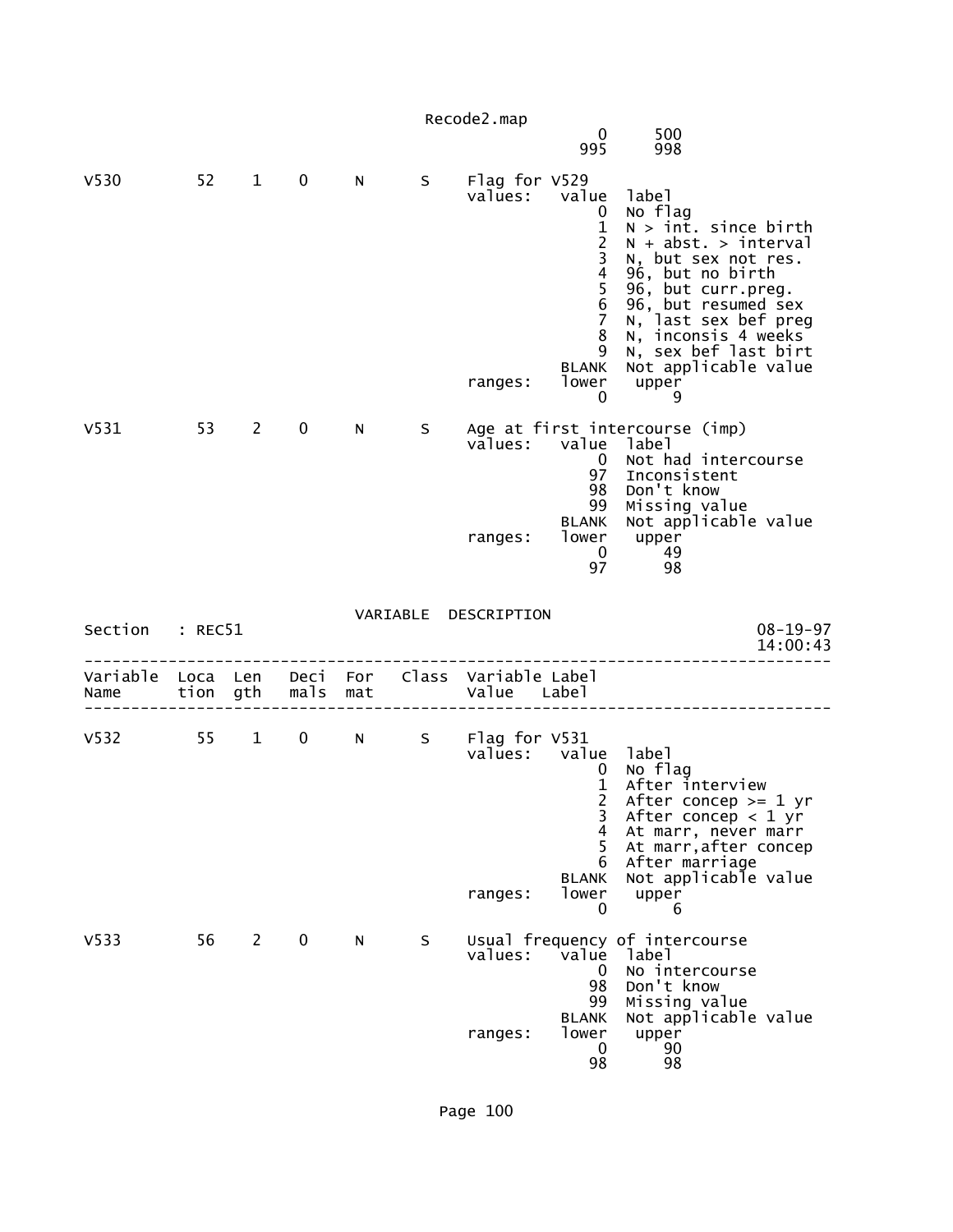| Section                   | : REC61      |                        |                   |            | VARIABLE | DESCRIPTION                                     |                                                                                                 | $08 - 19 - 97$                                                                                                                                                                                                            |
|---------------------------|--------------|------------------------|-------------------|------------|----------|-------------------------------------------------|-------------------------------------------------------------------------------------------------|---------------------------------------------------------------------------------------------------------------------------------------------------------------------------------------------------------------------------|
| Variable<br>Name          | Loca<br>tion | Len<br>gth             | Deci<br>mals      | For<br>mat | Class    | Variable Label<br>Value Label                   |                                                                                                 | 14:00:43                                                                                                                                                                                                                  |
| V602                      | 18           | $\mathbf{1}$           | 0                 | N          | S        | Fertility preference<br>values:<br>ranges:      | value<br>1<br>$\frac{2}{3}$<br>$\overline{4}$<br>5<br>9<br><b>BLANK</b><br>lower<br>$\mathbf 1$ | label<br>Have another<br>Undecided<br>No more<br>Sterilized<br>Declared infecund<br>Missing value<br>Not applicable value<br>upper<br>5                                                                                   |
| V603                      | 19           | 3                      | $\mathbf 0$       | N          | S        | Preferred waiting time<br>values:<br>ranges:    | value<br>994<br>996<br>997<br>998<br>999<br><b>BLANK</b><br>lower<br>100<br>200<br>994          | dabel <sup>1</sup><br>Soon, now<br>Other, Non-numeric<br>Inconsistent<br>Don't know<br>Missing value<br>Not applicable value<br>upper<br><b>199</b><br>299<br>998                                                         |
| V604                      | 22           | $\mathbf{1}$           | $\mathbf 0$       | N          | S        | values:<br>ranges:                              | 0<br>1<br>2<br>3<br>4<br>$\overline{5}$<br>$\,$ 6<br>7<br>8<br>9<br>lower<br>0                  | Preferred waiting time (grpd)<br>value label<br>$<$ 12 months<br>1 year<br>2 years<br>3 years<br>4 years<br>5 years<br>6+ years<br>Non-numeric<br>Don't know<br>Missing value<br>BLANK Not applicable value<br>upper<br>8 |
| Section                   | : REC61      |                        |                   |            |          | VARIABLE DESCRIPTION                            |                                                                                                 | $08 - 19 - 97$<br>14:00:43                                                                                                                                                                                                |
| Variable Loca Len<br>Name | tion gth     |                        | Deci For<br>mals  | mat        |          | Class Variable Label<br>Value Label             |                                                                                                 |                                                                                                                                                                                                                           |
| V605                      | 23           | $1 \quad \blacksquare$ | $0 \qquad \qquad$ | N          | S        | Desire for more children<br>values: value label | 1.<br>$2^{\circ}$<br>3                                                                          | Wants within 2 years<br>Wants after 2+ years<br>Wants, unsure timing                                                                                                                                                      |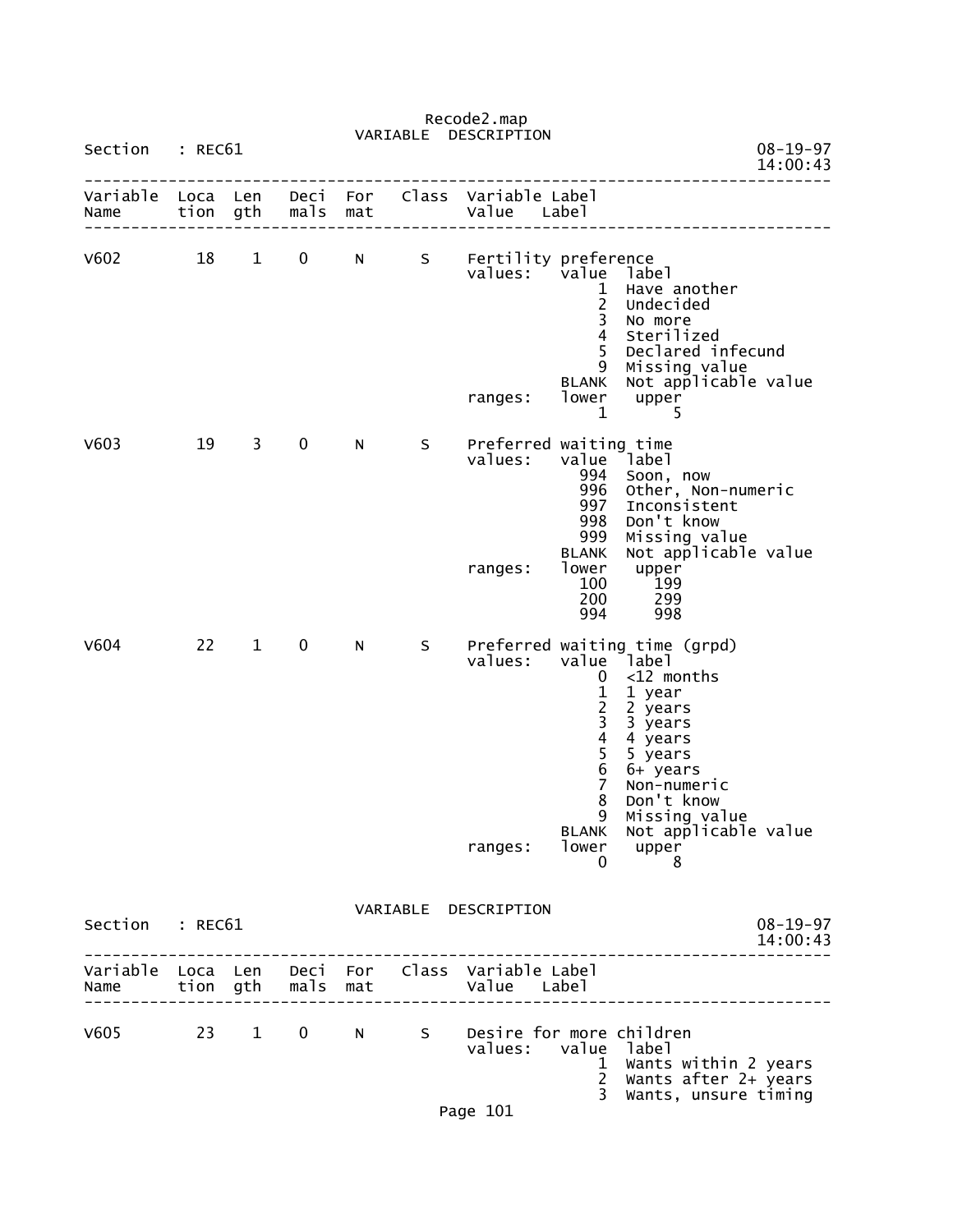|                 |    |              |               |             |   | Recode2.map                                                    | 4<br>5<br>6                                           | Undecided<br>Wants no more<br>Sterilized                                                                 |                            |
|-----------------|----|--------------|---------------|-------------|---|----------------------------------------------------------------|-------------------------------------------------------|----------------------------------------------------------------------------------------------------------|----------------------------|
|                 |    |              |               |             |   | ranges:                                                        | $\overline{7}$<br>9<br><b>BLANK</b><br>lower<br>1     | Declared infecund<br>Missing value<br>Not applicable value<br>upper<br>7                                 |                            |
| V608            | 24 | 3            | 0             | N           | S | values:                                                        | value<br>996<br>999<br><b>BLANK</b>                   | Ideal post-partum abst. period<br>label<br>Non-numeric response<br>Missing value<br>Not applicable value |                            |
| V609            | 27 | $\mathbf{1}$ | 0             | N           | S | Sex while breastfeeding<br>values:                             | value<br>1<br>2<br>8<br>9<br><b>BLANK</b>             | label<br>Wait<br>Doesn't matter<br>Don't know<br>Missing value<br>Not applicable value                   |                            |
|                 |    |              |               |             |   | ranges:                                                        | lower<br>1<br>8                                       | upper<br>2<br>8                                                                                          |                            |
| V610            | 28 | $\mathbf 1$  | 0             | N           | S | Husband approves FP<br>values:                                 | value<br>0<br>1<br>8<br>9                             | label<br>Disapproves<br>Approves<br>Don't know<br>Missing value                                          |                            |
|                 |    |              |               |             |   | ranges:                                                        | <b>BLANK</b><br>lower<br>0<br>8                       | Not applicable value<br>upper<br>1<br>8                                                                  |                            |
| V611            | 29 | $\mathbf{1}$ | $\pmb{0}$     | N           | S | values:                                                        | value<br>0<br>$\mathbf 1$<br>$\overline{2}$<br>9      | Discussed FP with partner<br>label<br>Never<br>Once or twice<br>More often<br>Missing value              |                            |
|                 |    |              |               |             |   | ranges:                                                        | <b>BLANK</b><br>lower<br>0                            | Not applicable value<br>upper<br>2                                                                       |                            |
|                 |    |              |               |             |   | VARIABLE DESCRIPTION                                           |                                                       |                                                                                                          |                            |
| Section : REC61 |    |              |               |             |   |                                                                |                                                       |                                                                                                          | $08 - 19 - 97$<br>14:00:43 |
| Name            |    |              | tion gth mals | mat         |   | Variable Loca Len Deci For Class Variable Label<br>Value Label |                                                       |                                                                                                          |                            |
| V612 30 1       |    |              |               | $0 \quad N$ |   | S Respondent approves FP<br>values:                            | value label<br>$\mathbf{0}$<br>$\mathbf{1}$<br>8<br>9 | Disapproves<br>Approves<br>Don't know<br>Missing value                                                   |                            |
|                 |    |              |               |             |   | Page 102                                                       | <b>BLANK</b>                                          | Not applicable value                                                                                     |                            |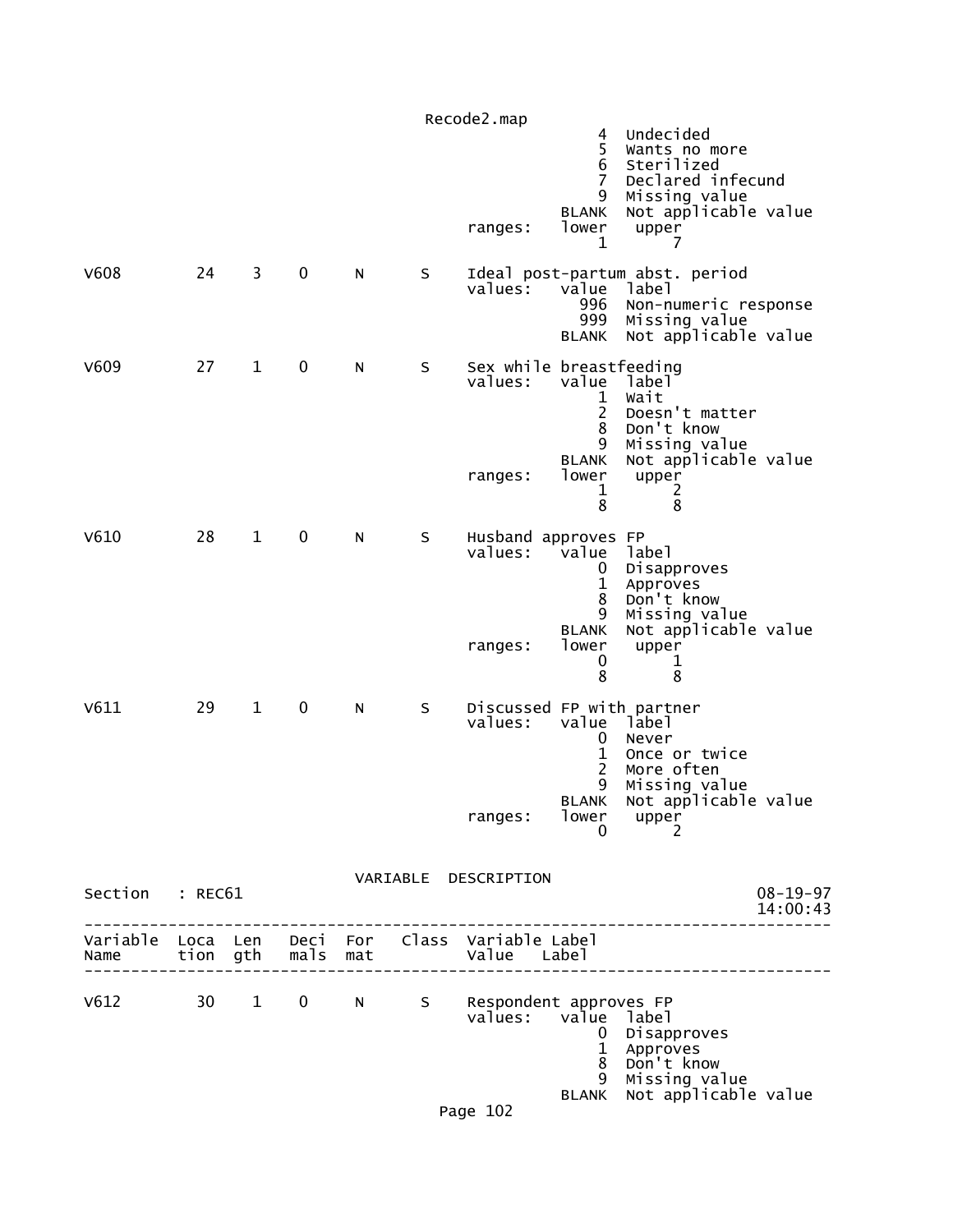|                 |      |                |              |              |                   | Recode2.map<br>ranges:               | lower<br>0<br>8                                   | upper<br>1<br>8                                                                                                             |
|-----------------|------|----------------|--------------|--------------|-------------------|--------------------------------------|---------------------------------------------------|-----------------------------------------------------------------------------------------------------------------------------|
| V613            | 31   | $\overline{2}$ | $\mathbf 0$  | N            | S                 | values:<br>ranges:                   | value<br>96<br>98<br>99<br>lower                  | Ideal number of children<br>label<br>Non-numeric response<br>DK<br>Missing value<br>upper                                   |
|                 |      |                |              |              |                   |                                      | 0<br>96<br>98                                     | 20<br>96<br>98                                                                                                              |
| V614            | 33   | $\mathbf{1}$   | $\mathbf 0$  | N            | S                 | values:                              | value<br>6                                        | Ideal number of children (grp)<br>label<br>$6+$                                                                             |
|                 |      |                |              |              |                   | ranges:                              | $\overline{7}$<br>lower<br>0                      | Non-numeric response<br>upper<br>7                                                                                          |
| V615            | 34   | $\overline{3}$ | $\pmb{0}$    | N            | S                 | Best birth interval<br>values:       | value<br>996<br>999                               | label<br>Other<br>Missing value                                                                                             |
|                 |      |                |              |              |                   | ranges:                              | <b>BLANK</b><br>lower<br>100<br>996               | Not applicable value<br>upper<br>299<br>996                                                                                 |
| V616            | 37   | 3              | $\pmb{0}$    | N            | S                 | Time for future birth<br>values:     | value<br>994<br>995<br>996<br>998                 | label<br>Soon/now<br>Can't get pregnant<br>Other<br>DK                                                                      |
|                 |      |                |              |              |                   | ranges:                              | 999<br><b>BLANK</b><br>lower<br>100<br>994<br>998 | Missing value<br>Not applicable value<br>upper<br>299<br>996<br>998                                                         |
| Section : REC61 |      |                |              |              |                   | VARIABLE DESCRIPTION                 |                                                   | $08 - 19 - 97$                                                                                                              |
|                 |      |                |              |              |                   |                                      |                                                   | 14:00:43<br>. _ _ _ _ _ _ _ _ _ _ _ _ _ _ _                                                                                 |
|                 |      |                |              |              |                   |                                      |                                                   |                                                                                                                             |
|                 |      |                |              |              |                   | values: value<br>ranges: lower upper | 97<br>98<br>99<br><b>BLANK</b>                    | V617 40 2 0 N S Age youngest at future birth<br>1abe1<br>Inconsistent<br><b>DK</b><br>Missing value<br>Not applicable value |
|                 |      |                |              |              |                   |                                      | 97                                                | $\begin{bmatrix} 0 & 20 \\ 20 & 20 \end{bmatrix}$<br>98                                                                     |
| V618            | 42 1 |                | $\mathbf{0}$ | $\mathsf{N}$ | $S \qquad \qquad$ | Page 103                             |                                                   | Reason regrets sterilization                                                                                                |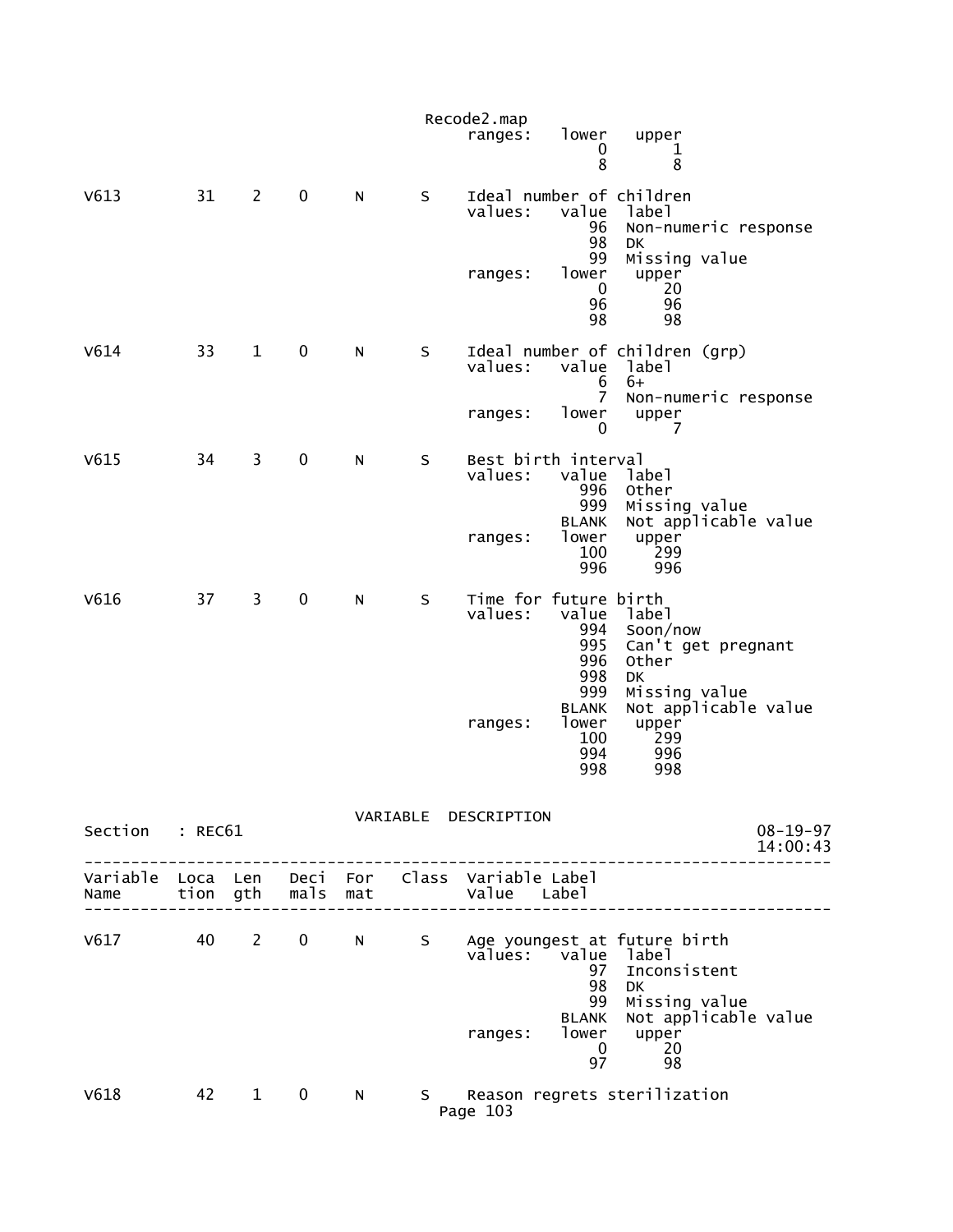|           |         |              |               |     |          | Recode2.map                                                    |                                                                                      |                                                                                                                   |  |
|-----------|---------|--------------|---------------|-----|----------|----------------------------------------------------------------|--------------------------------------------------------------------------------------|-------------------------------------------------------------------------------------------------------------------|--|
|           |         |              |               |     |          | values:                                                        | value<br>$\mathbf{0}$<br>$\mathbf{1}$<br>2<br>3<br>4                                 | label<br>No regret<br>Resp. wants another<br>Part. wants another<br>Side effects<br>Other reason                  |  |
|           |         |              |               |     |          | ranges:                                                        | 9<br><b>BLANK</b><br>lower<br>0                                                      | Missing value<br>Not applicable value<br>upper<br>4                                                               |  |
| V619      | 43      | $\mathbf{1}$ | 0             | N   | S        | values:                                                        | value label<br>0<br>$\mathbf{1}$<br>9                                                | Think would have sterilization<br><b>NO</b><br>Yes<br>Missing value                                               |  |
|           |         |              |               |     |          | ranges:                                                        | <b>BLANK</b><br>lower<br>$\mathbf{0}$                                                | Not applicable value<br>upper<br>1                                                                                |  |
| V620      | 44      | $\mathbf{1}$ | $\mathbf 0$   | N   | S        | values:                                                        | value<br>0<br>$\mathbf{1}$<br>9                                                      | Discussed number of children<br>label<br><b>NO</b><br>Yes                                                         |  |
|           |         |              |               |     |          | ranges:                                                        | <b>BLANK</b><br>lower<br>0                                                           | Missing value<br>Not applicable value<br>upper<br>1                                                               |  |
| V621      | 45      | $\mathbf{1}$ | $\mathbf 0$   | N   | S        | values:                                                        | value<br>1<br>$\overline{2}$<br>3<br>$\bf 8$                                         | Husbands desire for children<br>1abe1<br>Both want same<br>Husband wants more<br>Husband wants fewer<br><b>DK</b> |  |
|           |         |              |               |     |          | ranges:                                                        | 9<br><b>BLANK</b><br>lower<br>1<br>8                                                 | Missing value<br>Not applicable value<br>upper<br>3<br>8                                                          |  |
| Section   | : REC61 |              |               |     | VARIABLE | DESCRIPTION                                                    |                                                                                      | $08 - 19 - 97$<br>14:00:43                                                                                        |  |
| Name      |         |              | tion gth mals | mat |          | Variable Loca Len Deci For Class Variable Label<br>Value Label |                                                                                      |                                                                                                                   |  |
| $V623$ 46 |         | $\mathbf{1}$ | $\mathbf 0$   | N a | S        | Exposure<br>values:                                            | value label<br>$\mathbf{0}$<br>$\mathbf{1}$<br>$\overline{2}$<br>$\overline{3}$<br>9 | Fecund<br>Pregnant<br>Amenorrheic<br>Infecund, menopausal<br>Missing value                                        |  |
|           |         |              |               |     |          | ranges:                                                        | <b>BLANK</b><br>lower<br>$\mathbf 0$                                                 | Not applicable value<br>upper<br>3                                                                                |  |
| V624      | 47      | $\mathbf{1}$ | $\mathbf 0$   | N   | S –      | Unmet need<br>values: value label<br>Page 104                  |                                                                                      |                                                                                                                   |  |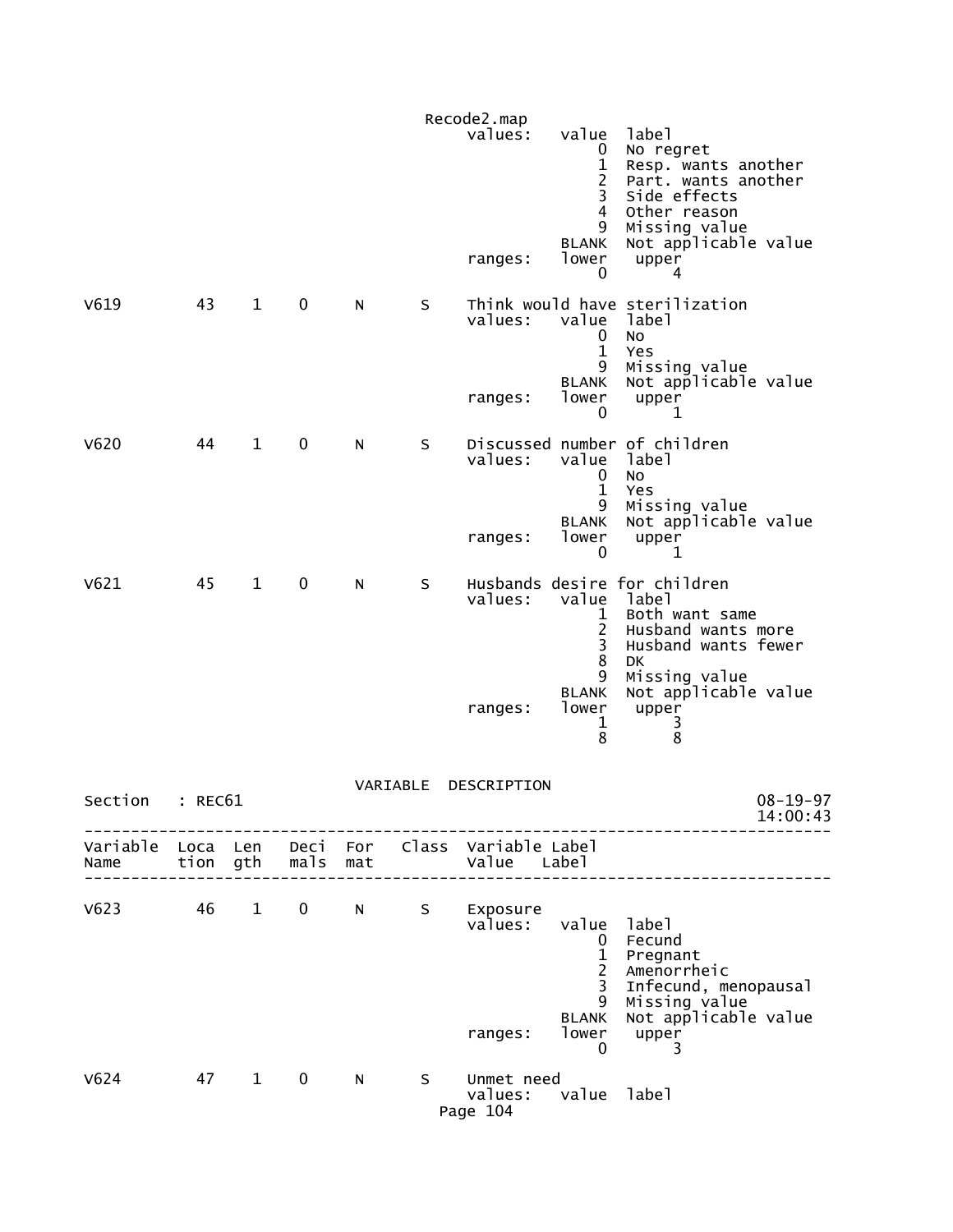|                  |                  |              |              |            |          | Recode2.map                                   |                                                                                                                            |                                                                                                                                                                                                                                                                      |
|------------------|------------------|--------------|--------------|------------|----------|-----------------------------------------------|----------------------------------------------------------------------------------------------------------------------------|----------------------------------------------------------------------------------------------------------------------------------------------------------------------------------------------------------------------------------------------------------------------|
|                  |                  |              |              |            |          | ranges:                                       | 1<br>$\begin{array}{c} 2 \\ 3 \\ 4 \end{array}$<br>$\frac{5}{6}$<br>$\overline{7}$<br>8<br>9<br><b>BLANK</b><br>lower<br>1 | Unmet need to space<br>Unmet need to limit<br>Using to space<br>Using to limit<br>Spacing failure<br>Limiting failure<br>Desire $\bar{b}$ irth < 2 yrs<br>Infecund, menopausal<br>Missing value<br>Not applicable value<br>upper<br>8                                |
| V625             | 48               | $\mathbf 1$  | 0            | N          | S        | Exposure (definition 2)<br>values:<br>ranges: | value<br>0<br>$\mathbf 1$<br>$\overline{c}$<br>3<br>9<br><b>BLANK</b><br>lower<br>0                                        | label<br>Fecund<br>Pregnant<br>Amenorrheic<br>Infecund, menopausal<br>Missing value<br>Not applicable value<br>upper<br>3                                                                                                                                            |
| V626             | 49               | $\mathbf{1}$ | 0            | N          | S        | values:<br>ranges:                            | value<br>1<br>$\frac{2}{3}$<br>$\frac{4}{5}$<br>$\overline{6}$<br>$\overline{7}$<br>8<br>9<br><b>BLANK</b><br>lower<br>1   | Unmet need (definition 2)<br>label<br>Unmet need to space<br>Unmet need to limit<br>Using to space<br>Using to limit<br>Spacing failure<br>Limiting failure<br>Desire $birth < 2$ yrs<br>Infecund, menopausal<br>Missing value<br>Not applicable value<br>upper<br>8 |
| Section          | : REC71          |              |              |            | VARIABLE | DESCRIPTION                                   |                                                                                                                            | $08 - 19 - 97$<br>14:00:43                                                                                                                                                                                                                                           |
| Variable<br>Name | Loca Len<br>tion | gth          | Deci<br>mals | For<br>mat |          | Class Variable Label<br>Value                 | Label                                                                                                                      |                                                                                                                                                                                                                                                                      |
| V701             | 18               | $\mathbf{1}$ | $\mathbf 0$  | N          | S        | values:<br>ranges:                            | value<br>$\mathbf{0}$<br>$\mathbf{1}$<br>$\overline{c}$<br>3<br>8<br>9<br><b>BLANK</b><br>lower<br>0<br>8                  | Partner's education level<br>label<br>No education<br>Primary<br>Secondary<br>Higher<br>Don't know<br>Missing value<br>Not applicable value<br>upper<br>3<br>8                                                                                                       |
| V702             | 19               | $2^{\circ}$  | $\mathbf 0$  | N          | S.       | values:<br>Page 105                           |                                                                                                                            | Highest year of education<br>value label                                                                                                                                                                                                                             |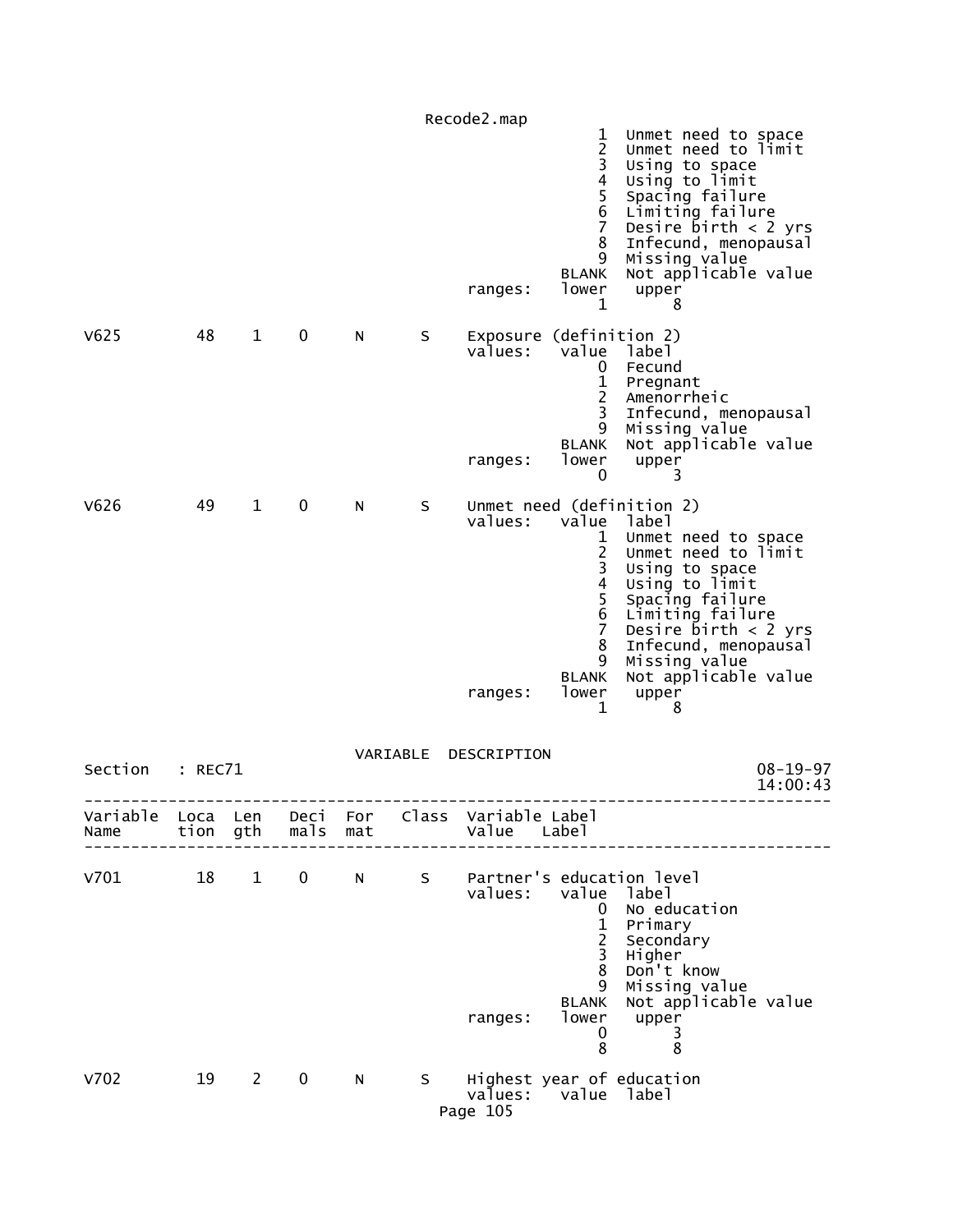|                  |          |                        |             |                 |    | Recode2.map                                                |                                                                                                                                                                                    |                                                                                                                                                                                                                                                                   |
|------------------|----------|------------------------|-------------|-----------------|----|------------------------------------------------------------|------------------------------------------------------------------------------------------------------------------------------------------------------------------------------------|-------------------------------------------------------------------------------------------------------------------------------------------------------------------------------------------------------------------------------------------------------------------|
|                  |          |                        |             |                 |    | ranges:                                                    | 98<br>99<br>BLANK<br>lower<br>$\mathbf 0$<br>98                                                                                                                                    | Don't know<br>Missing value<br>Not applicable value<br>upper<br>90<br>98                                                                                                                                                                                          |
| v704             | 21       | 3                      | $\mathbf 0$ | N               | S  | Partner's occupation<br>values:                            | value<br>999<br><b>BLANK</b>                                                                                                                                                       | label<br>Missing value<br>Not applicable value                                                                                                                                                                                                                    |
| V705             | 24       | $\overline{2}$         | $\mathbf 0$ | N               | S  | Partner's occupation<br>values:<br>ranges:                 | value<br>0<br>$\frac{1}{2}$<br>$\overline{3}$<br>$\overline{4}$<br>$\overline{5}$<br>$\,$ 6<br>$\overline{7}$<br>8<br>9<br>98<br>99<br><b>BLANK</b><br>lower<br>$\mathbf{0}$<br>98 | label<br>Never worked<br>Prof., Tech., Manag.<br>Clerical<br>Sales<br>Agric-self employed<br>Agric-employee<br>Household & domestic<br>Services<br>Skilled manual<br>Unskilled manual<br>Don't know<br>Missing value<br>Not applicable value<br>upper<br>-9<br>98 |
| Section          | : REC71  |                        |             |                 |    | VARIABLE DESCRIPTION                                       |                                                                                                                                                                                    | $08 - 19 - 97$<br>14:00:43                                                                                                                                                                                                                                        |
| Variable<br>Name | Loca Len | tion gth               | mals        | Deci For<br>mat |    | Class Variable Label<br>Value Label                        |                                                                                                                                                                                    |                                                                                                                                                                                                                                                                   |
| v707             | 26       | $1 \quad \blacksquare$ | $\mathbf 0$ | N               | S  | Type of land where works<br>values: value label<br>ranges: | $\mathbf{1}$<br>$\overline{2}$<br>3<br>8<br>9<br><b>BLANK</b><br>lower<br>$\mathbf 1$<br>8                                                                                         | His/family land<br>Someone else's land<br>Rented land<br>Don't know<br>Missing value<br>Not applicable value<br>upper<br>3<br>8                                                                                                                                   |
| V714             | 27       | $\mathbf{1}$           | 0           | N.              | S  | values:<br>ranges:                                         | value<br>0<br>$\mathbf{1}$<br>9<br><b>BLANK</b><br>lower<br>0                                                                                                                      | Respondent currently working<br>label<br>No<br>Yes<br>Missing value<br>Not applicable value<br>upper<br>1                                                                                                                                                         |
| V715             | 28       | $2^{\circ}$            | $\mathbf 0$ | N               | S. |                                                            |                                                                                                                                                                                    | Husbands education-single yrs                                                                                                                                                                                                                                     |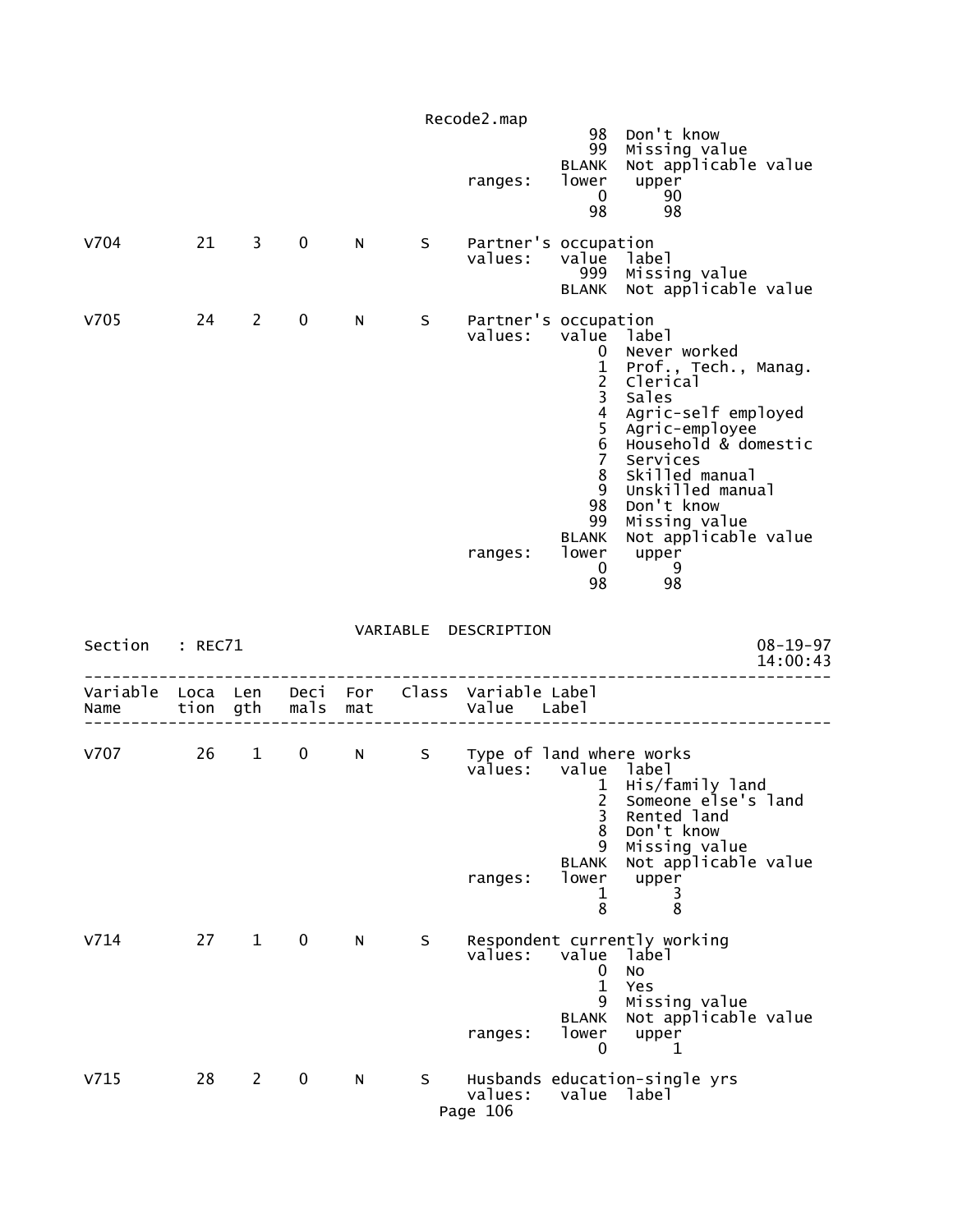| V716                                                             | 30 <sup>7</sup> | 3            | $\mathbf 0$       | N. | S. | Recode2.map<br>ranges:<br>values: value           | 97<br>98<br>99<br><b>BLANK</b><br>lower<br>$\mathbf 0$<br>97<br>Respondent's occupation<br>$\overline{0}$<br>999<br><b>BLANK</b>                                                                | Inconsistent<br>Don't know<br>Missing value<br>Not applicable value<br>upper<br>20<br>98<br>label<br>Not working<br>Missing value<br>Not applicable value                                                                                              |
|------------------------------------------------------------------|-----------------|--------------|-------------------|----|----|---------------------------------------------------|-------------------------------------------------------------------------------------------------------------------------------------------------------------------------------------------------|--------------------------------------------------------------------------------------------------------------------------------------------------------------------------------------------------------------------------------------------------------|
| Section : REC71                                                  |                 |              |                   |    |    | VARIABLE DESCRIPTION                              |                                                                                                                                                                                                 | $08 - 19 - 97$<br>14:00:43                                                                                                                                                                                                                             |
| Variable Loca Len Deci For Class Variable Label<br>Name tion gth |                 |              | mals mat          |    |    | Value Label                                       |                                                                                                                                                                                                 |                                                                                                                                                                                                                                                        |
| $V717$ 33                                                        |                 | $2^{\circ}$  | $0 \qquad \qquad$ |    |    | N S Respondent's occupation<br>values:<br>ranges: | value label<br>$\mathbf{0}$<br>$\mathbf{1}$<br>$\overline{2}$<br>$\overline{3}$<br>$\frac{4}{5}$<br>$6\phantom{1}6$<br>$\overline{7}$<br>8<br>9<br>98<br>99<br><b>BLANK</b><br>lower<br>0<br>98 | Not working<br>Prof., Tech., Manag.<br>Clerical<br>Sales<br>Agric-self employed<br>Agric-employee<br>Household & domestic<br>Services<br>Skilled manual<br>Unskilled manual<br>Don't know<br>Missing value<br>Not applicable value<br>upper<br>9<br>98 |
| V718                                                             | 35              | 1            | 0                 | N  | S. | ranges:                                           | values: value label<br>0<br>1<br>2<br>3<br>4<br>5<br>6<br>9<br><b>BLANK</b><br>lower<br>0                                                                                                       | Current type of employment<br>Did not work<br>Paid employee, away<br>Paid employee, home<br>Self-employed, away<br>Self-employed, home<br>Unpaid worker, away<br>Unpaid worker, home<br>Missing value<br>Not applicable value<br>upper<br>6            |
| V719                                                             | 36              | $\mathbf{1}$ | 0                 | N  | S  | values:<br>Page 107                               | value<br>1<br>2<br>3<br>9<br><b>BLANK</b>                                                                                                                                                       | Work for family, others, self<br>label<br>For family member<br>For someone else<br>Self-employed<br>Missing value<br>Not applicable value                                                                                                              |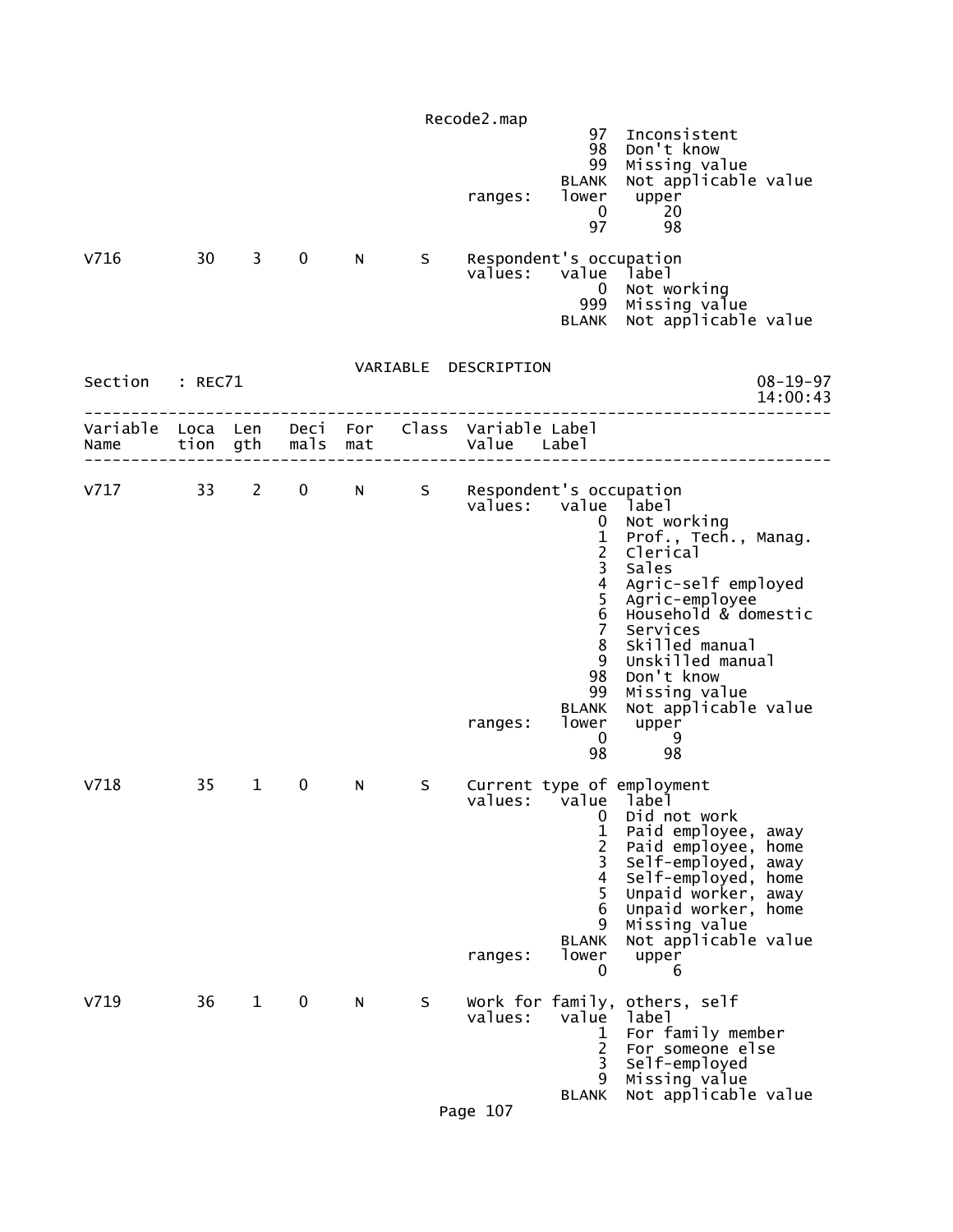|                           |    |                        |                   |          |         | Recode2.map<br>ranges:                          | $\mathbf{1}$                                                                                                     | lower upper<br>3                                                                                                                                                                                   |
|---------------------------|----|------------------------|-------------------|----------|---------|-------------------------------------------------|------------------------------------------------------------------------------------------------------------------|----------------------------------------------------------------------------------------------------------------------------------------------------------------------------------------------------|
| v720                      | 37 | $\mathbf{1}$           | $\mathbf 0$       | N        | S.      | Earns cash for work<br>values: value            | 0<br>$\mathbf{1}$                                                                                                | label<br><b>NO</b><br>Yes                                                                                                                                                                          |
|                           |    |                        |                   |          |         | ranges:                                         | 9<br><b>BLANK</b><br>lower<br>0                                                                                  | Missing value<br>Not applicable value<br>upper<br>1                                                                                                                                                |
| Section : REC71           |    |                        |                   |          |         | VARIABLE DESCRIPTION                            |                                                                                                                  | $08 - 19 - 97$<br>14:00:43                                                                                                                                                                         |
| Variable Loca Len<br>Name |    |                        | tion gth mals mat | Deci For |         | Class Variable Label<br>Value Label             |                                                                                                                  |                                                                                                                                                                                                    |
| V721                      | 38 | $1 \quad$              | $\mathbf 0$       | N        |         | S Works at home or away<br>values: value label  | $\mathbf{1}$<br>$2^{\circ}$<br>9                                                                                 | At home<br>Away<br>Missing value                                                                                                                                                                   |
|                           |    |                        |                   |          |         | ranges:                                         | <b>BLANK</b><br>lower<br>1                                                                                       | Not applicable value<br>upper<br>2                                                                                                                                                                 |
| V722                      | 39 | $1 \quad \blacksquare$ | $\mathbf 0$       | N        | S       | Child with resp. at work<br>values: value label | $\mathbf{1}$<br>$\overline{2}$<br>3<br>9                                                                         | Usually<br>Sometimes<br>Never<br>Missing value                                                                                                                                                     |
|                           |    |                        |                   |          |         | ranges:                                         | <b>BLANK</b><br>lower<br>$\mathbf{1}$                                                                            | Not applicable value<br>upper<br>3                                                                                                                                                                 |
| V723                      | 40 | $\mathbf{2}$           | $\mathbf 0$       | N        | S.      | Child minder<br>values:                         | value<br>$\mathbf{0}$<br>$\overline{\mathbf{c}}$<br>3<br>4<br>5<br>$\,$ 6 $\,$<br>$\overline{7}$<br>8<br>9<br>99 | 1abe1<br>Respondent<br>1 Husband/partner<br>older children<br>Other relatives<br>Neighbors<br>Friends<br>Servants/hired help<br>Child is in school<br>Institutional care<br>Other<br>Missing value |
|                           |    |                        |                   |          |         | ranges:                                         | <b>BLANK</b><br>lower<br>0                                                                                       | Not applicable value<br>upper<br>9                                                                                                                                                                 |
| V724                      | 42 | $\mathbf{1}$           | $\pmb{0}$         | N        | $\sf S$ | values:                                         | value<br>0<br>$\mathbf 1$<br>9<br><b>BLANK</b>                                                                   | Ever worked since Jan. 198?<br>label<br><b>NO</b><br>Yes<br>Missing value<br>Not applicable value                                                                                                  |
|                           |    |                        |                   |          |         | Page 108                                        |                                                                                                                  |                                                                                                                                                                                                    |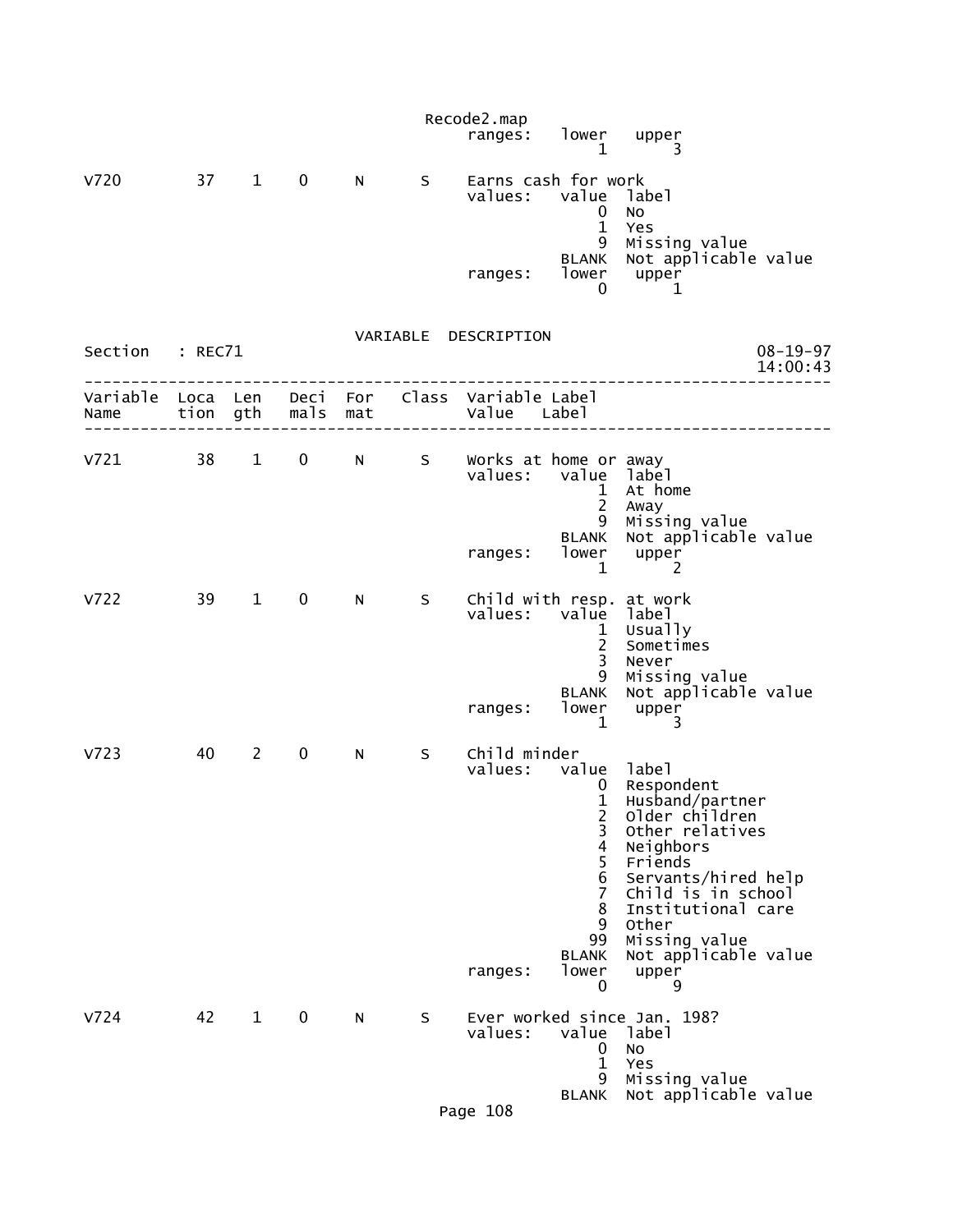Recode2.map ranges: lower upper  $\begin{bmatrix} 1$ ower upper<br>0  $\end{bmatrix}$ 

| Variable Loca Len<br>Name | tion    | gth          | Deci<br>mals | For<br>mat |          | Class Variable Label<br>Value                | Label                                                                    |                                                                                                                                      |                            |
|---------------------------|---------|--------------|--------------|------------|----------|----------------------------------------------|--------------------------------------------------------------------------|--------------------------------------------------------------------------------------------------------------------------------------|----------------------------|
| Section                   | : REC71 |              |              |            | VARIABLE | DESCRIPTION                                  |                                                                          |                                                                                                                                      | $08 - 19 - 97$<br>14:00:43 |
|                           |         |              |              |            |          | values: value label<br>ranges:               | $\mathbf{0}$<br>97<br>98<br>99<br><b>BLANK</b><br>lower<br>0<br>50<br>97 | No prior job<br>Inconsistent<br>DK year<br>Missing value<br>Not applicable value<br>upper<br>$\bf{0}$<br>87<br>98                    |                            |
| V728                      | 49      | $\mathbf{2}$ | $\mathbf 0$  | N          | S        | ranges:                                      | 99<br><b>BLANK</b><br>lower<br>$\mathbf 0$<br>97                         | Missing value<br>Not applicable value<br>upper<br>12<br>98<br>Year job prior to 8? ended                                             |                            |
| V727                      | 47      | $\mathbf{2}$ | $\mathbf 0$  | N          | S        | values:                                      | value<br>$\mathbf{0}$<br>97<br>98                                        | Month job prior to 8? ended<br>label<br>No prior job<br>Inconsistent<br>DK month                                                     |                            |
|                           |         |              |              |            |          | values:<br>ranges:                           | 97<br>98<br>99<br><b>BLANK</b><br>lower<br>50<br>97                      | value label<br>Inconsistent<br>DK year<br>Missing value<br>Not applicable value<br>upper<br>88<br>98                                 |                            |
| V726                      | 45      | $2^{\sim}$   | $\mathbf 0$  | N          | S.       | values:<br>ranges:                           | 97<br>98<br>99<br>BLANK<br>lower<br>$\mathbf{1}$<br>97                   | value label<br>Inconsistent<br>DK month<br>Missing value<br>Not applicable value<br>upper<br>12<br>98<br>Year started work before 8? |                            |
| V <sub>725</sub>          | 43      | $\mathbf{2}$ | $\mathbf 0$  | N          | S        |                                              |                                                                          | Month started work before 8?                                                                                                         |                            |
| Variable Loca Len<br>Name |         | tion gth     | mals         | mat        |          | Deci For Class Variable Label<br>Value Label |                                                                          |                                                                                                                                      |                            |
| Section : REC71           |         |              |              |            |          | VARIABLE DESCRIPTION                         |                                                                          |                                                                                                                                      | $08 - 19 - 97$<br>14:00:43 |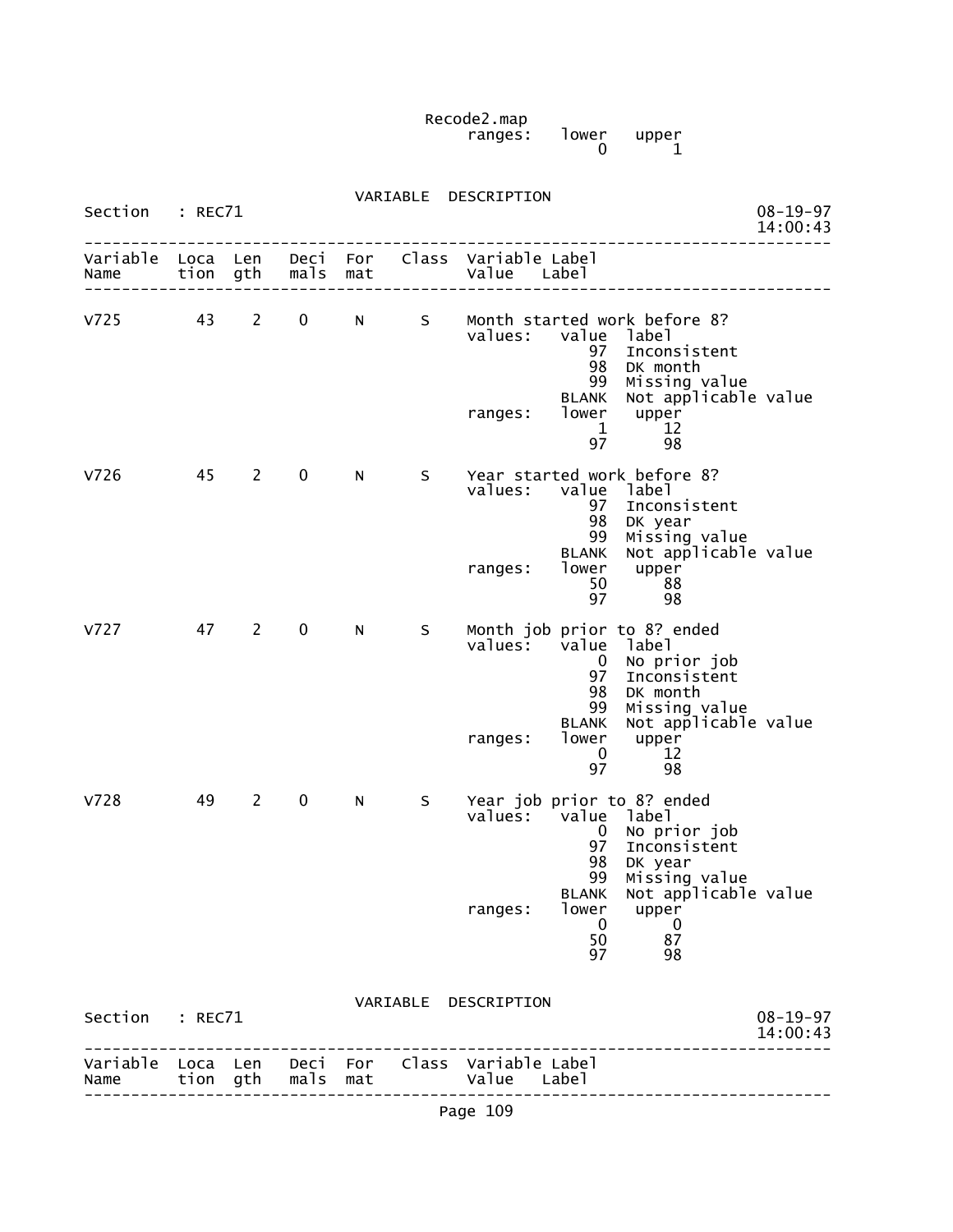Recode2.map

| v729        | 51      | 1              | 0                 | N | S. | Partner's educational attainm.<br>value<br>values:<br>label<br>No education<br>0<br>$\mathbf{1}$<br>Incomplete primary<br>$\overline{2}$<br>Complete primary<br>3<br>Incomplete secondary<br>$\overline{4}$<br>Complete secondary<br>5<br>Higher<br>Don't know<br>8<br>9<br>Missing value<br>Not applicable value<br><b>BLANK</b><br>lower<br>ranges:<br>upper<br>0<br>5<br>8<br>8 |
|-------------|---------|----------------|-------------------|---|----|------------------------------------------------------------------------------------------------------------------------------------------------------------------------------------------------------------------------------------------------------------------------------------------------------------------------------------------------------------------------------------|
| Section     | : REC81 |                |                   |   |    | VARIABLE DESCRIPTION<br>$08 - 19 - 97$<br>14:00:43                                                                                                                                                                                                                                                                                                                                 |
| Name        |         |                | tion gth mals mat |   |    | Variable Loca Len Deci For Class Variable Label<br>Value Label                                                                                                                                                                                                                                                                                                                     |
| V801        | 18      | $\overline{4}$ | $\mathbf 0$       | N | S  | Time interview started<br>values: value label<br>9999 Missing value                                                                                                                                                                                                                                                                                                                |
| <b>V802</b> | 22      | 4              | 0                 | N | S  | Time interview ended<br>values:<br>value label<br>9999 Missing value                                                                                                                                                                                                                                                                                                               |
| V803        | 26      | 2              | 0                 | N | S  | Length of interview in minutes<br>values:<br>value<br>label<br>95<br>$95+$<br>96<br>2+ visits<br>Inconsistent<br>97<br>99<br>Missing value                                                                                                                                                                                                                                         |
| V804        | 28      | $\mathbf{1}$   | $\mathbf 0$       | N | S  | Number of visits<br>ranges: lower<br>upper<br>$\mathbf 1$<br>4                                                                                                                                                                                                                                                                                                                     |
| <b>V805</b> | 29      | 3              | 0                 | N | S  | Interviewer identification<br>values: value label<br>Missing value<br>999                                                                                                                                                                                                                                                                                                          |
| <b>V806</b> | 32      | $\overline{2}$ | $\pmb{0}$         | N | S  | Keyer identification<br>values:<br>value<br>label<br>99<br>Missing value                                                                                                                                                                                                                                                                                                           |
| V811        | 34      | $\mathbf{1}$   | $\pmb{0}$         | N | S  | Pres. children $<$ 10 (sec 5)<br>values:<br>value label<br>0<br>No<br>$\mathbf{1}$<br>Yes<br>9<br>Missing value<br>ranges:<br>lower<br>upper<br>0<br>1                                                                                                                                                                                                                             |
| V812        | 35      | $\mathbf{1}$   | $\mathbf 0$       | N | S  | Pres. husband (sec 5)<br>values:<br>value<br>label<br>No<br>0                                                                                                                                                                                                                                                                                                                      |

Page 110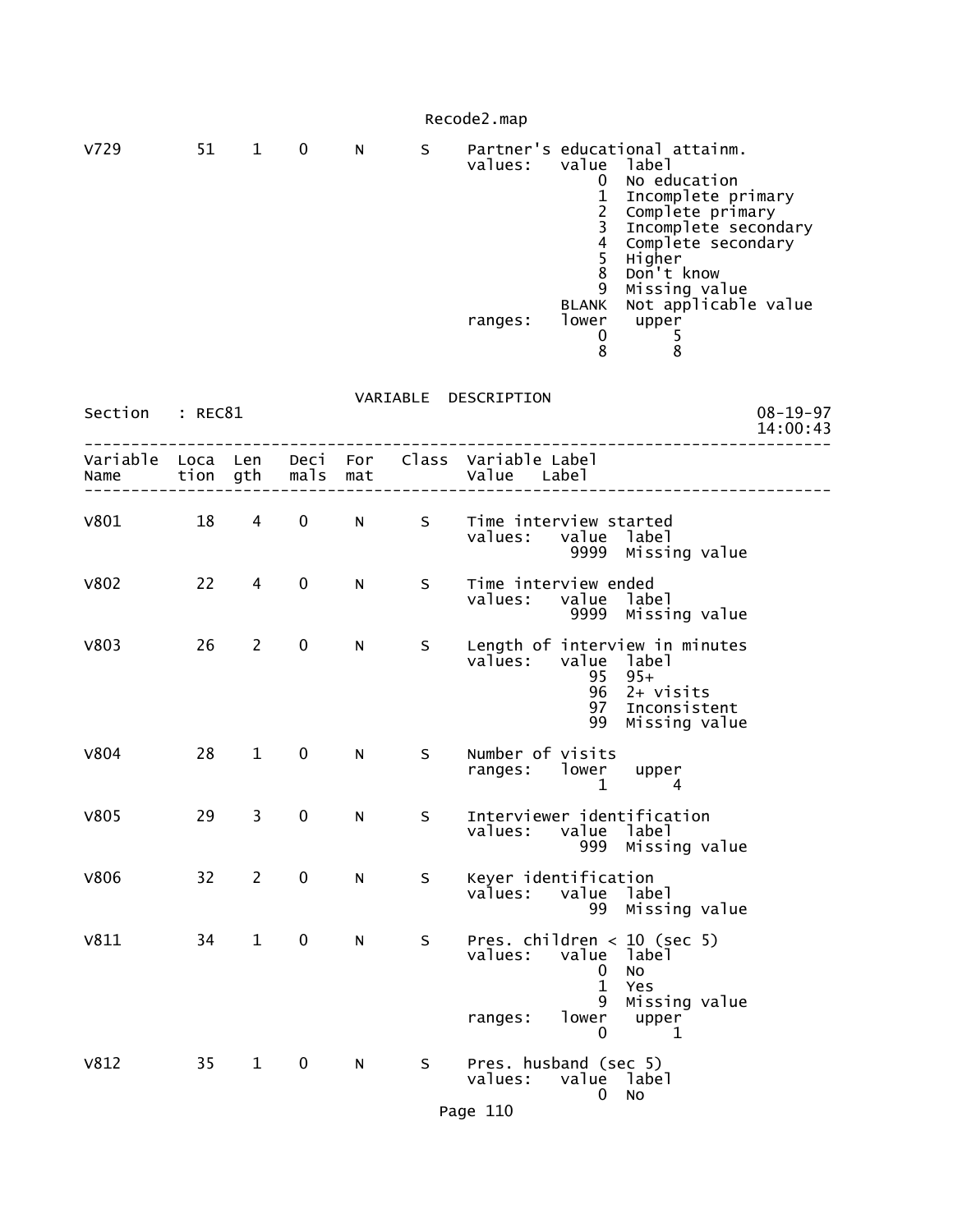|                 |         |    |          |     |   | Recode2.map                                                                           |                                |                                                                                                                                                                                              |                            |
|-----------------|---------|----|----------|-----|---|---------------------------------------------------------------------------------------|--------------------------------|----------------------------------------------------------------------------------------------------------------------------------------------------------------------------------------------|----------------------------|
|                 |         |    |          |     |   | ranges:                                                                               | 0                              | 1 Yes<br>9 Missing value<br>lower upper<br>$\blacksquare$                                                                                                                                    |                            |
| V813 36 1 0     |         |    |          | N   |   | S Pres. other males (sec 5)<br>values: value label                                    | $\mathbf{0}$                   | <b>NO</b>                                                                                                                                                                                    |                            |
|                 |         |    |          |     |   |                                                                                       | $\mathbf{1}$                   | Yes<br>$\frac{9}{9}$ Missing value<br>ranges: lower upper<br>0 1                                                                                                                             |                            |
| Section : REC81 |         |    |          |     |   | VARIABLE DESCRIPTION                                                                  |                                |                                                                                                                                                                                              | $08 - 19 - 97$<br>14:00:43 |
|                 |         |    |          |     |   | Variable Loca Len Deci For Class Variable Label<br>Name tion gth mals mat value Label |                                |                                                                                                                                                                                              |                            |
|                 |         |    |          |     |   | values: value label                                                                   | $\overline{0}$<br>$\mathbf{1}$ | V814 37 1 0 N S Pres. other females (sec 5)<br><b>NO</b><br>Yes                                                                                                                              |                            |
|                 |         |    |          |     |   | ranges: lower upper                                                                   | 0                              | 9 Missing value<br>1                                                                                                                                                                         |                            |
| Section : REC82 |         |    |          |     |   | VARIABLE DESCRIPTION                                                                  |                                |                                                                                                                                                                                              | $08 - 19 - 97$<br>14:00:43 |
|                 |         |    |          |     |   |                                                                                       |                                |                                                                                                                                                                                              |                            |
|                 |         |    |          |     |   |                                                                                       |                                |                                                                                                                                                                                              |                            |
|                 |         |    |          |     |   | VCOL 18 1 0 N S Calendar column number<br>values: value                               | 4<br>5<br>6<br>7<br>8          | label<br>1 Pregs & contracept.<br>2 Reason for discont.<br>3 Postpart. amenorrhea<br>Postpart. abstinence<br>Breastfeeding<br>Marriage & unions<br>Moves & communities<br>Type of employment |                            |
|                 |         |    |          |     |   | ranges:                                                                               | 9<br>lower<br>1                | Country specific<br>upper<br>9                                                                                                                                                               |                            |
| <b>VCAL</b>     | 19      | 80 | 0        | A   | S | Calendar                                                                              |                                |                                                                                                                                                                                              |                            |
| Section         | : REC83 |    |          |     |   | VARIABLE DESCRIPTION                                                                  |                                |                                                                                                                                                                                              | $08 - 19 - 97$<br>14:00:43 |
| Name            | tion    |    | gth mals | mat |   | Variable Loca Len Deci For Class Variable Label<br>Value Label                        |                                | ----------------                                                                                                                                                                             |                            |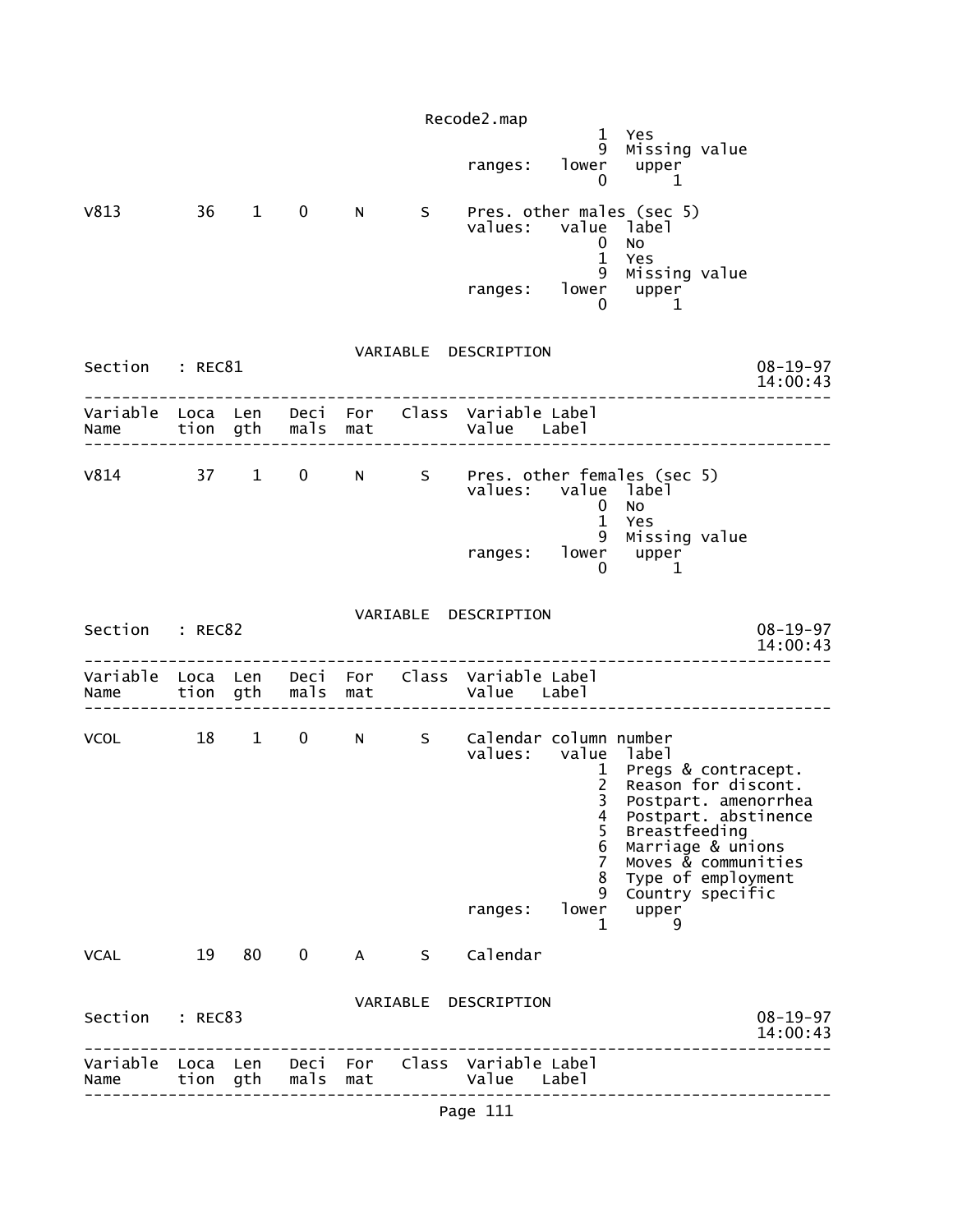|                 |    |                |                   |             |         | Recode2.map                                                    |                                                              |                                                                                          |                            |
|-----------------|----|----------------|-------------------|-------------|---------|----------------------------------------------------------------|--------------------------------------------------------------|------------------------------------------------------------------------------------------|----------------------------|
| MMIDX           | 18 | $\overline{2}$ | $\mathbf 0$       | N           | $\sf S$ | Maternal mortality index<br>ranges:                            | lower<br>1                                                   | upper<br>20                                                                              |                            |
| MM1             | 20 | $\mathbf{1}$   | 0                 | N           | $\sf S$ | Sex of sibling<br>values:                                      | value<br>1<br>$\overline{c}$<br>8<br>9                       | label<br>Male<br>Female<br>DK<br>Missing value                                           |                            |
|                 |    |                |                   |             |         | ranges:                                                        | lower<br>1<br>8                                              | upper<br>2<br>8                                                                          |                            |
| MM <sub>2</sub> | 21 | $\mathbf{1}$   | 0                 | N           | S       | Sibling's survival status<br>values:                           | value<br>0<br>$\mathbf{1}$<br>8<br>9                         | label<br>Dead<br>Alive<br><b>DK</b><br>Missing value                                     |                            |
|                 |    |                |                   |             |         | ranges:                                                        | <b>BLANK</b><br>lower<br>0<br>8                              | Not applicable value<br>upper<br>1<br>8                                                  |                            |
| MM3             | 22 | $\overline{2}$ | $\mathbf 0$       | ${\sf N}$   | $\sf S$ | Sibling's current age<br>values:                               | value<br>97<br>98<br>99<br><b>BLANK</b>                      | label<br>$97+$<br>Don't know<br>Missing value<br>Not applicable value                    |                            |
| MM4             | 24 | 4              | 0                 | N           | S       |                                                                |                                                              | CMC date of birth of sibling                                                             |                            |
| MM <sub>5</sub> | 28 | $\mathbf 1$    | $\mathbf 0$       | N           | $\sf S$ | Sibling's marital status<br>values:                            | value<br>0<br>$\mathbf 1$<br>8<br>9<br><b>BLANK</b><br>lower | label<br>Never married<br>Ever married<br>DK<br>Missing value<br>Not applicable value    |                            |
|                 |    |                |                   |             |         | ranges:                                                        | $\overline{\mathbf{0}}$<br>8                                 | upper<br>$\mathbf{1}$<br>8                                                               |                            |
| MM <sub>6</sub> |    | 29 2           | $\mathbf 0$       | $N$ and $N$ |         | S Years ago sibling died<br>values:                            | value<br>97<br>98<br>99                                      | Iabel <sup>-</sup><br>$97+$<br>Don't know<br>Missing value<br>BLANK Not applicable value |                            |
| Section : REC83 |    |                |                   |             |         | VARIABLE DESCRIPTION                                           |                                                              | ------------                                                                             | $08 - 19 - 97$<br>14:00:43 |
| Name            |    |                | tion gth mals mat |             |         | Variable Loca Len Deci For Class Variable Label<br>Value Label |                                                              | _______________________                                                                  |                            |
| MM7             |    |                |                   |             |         | 31 2 0 N S Sibling's age at death<br>Page 112                  |                                                              |                                                                                          |                            |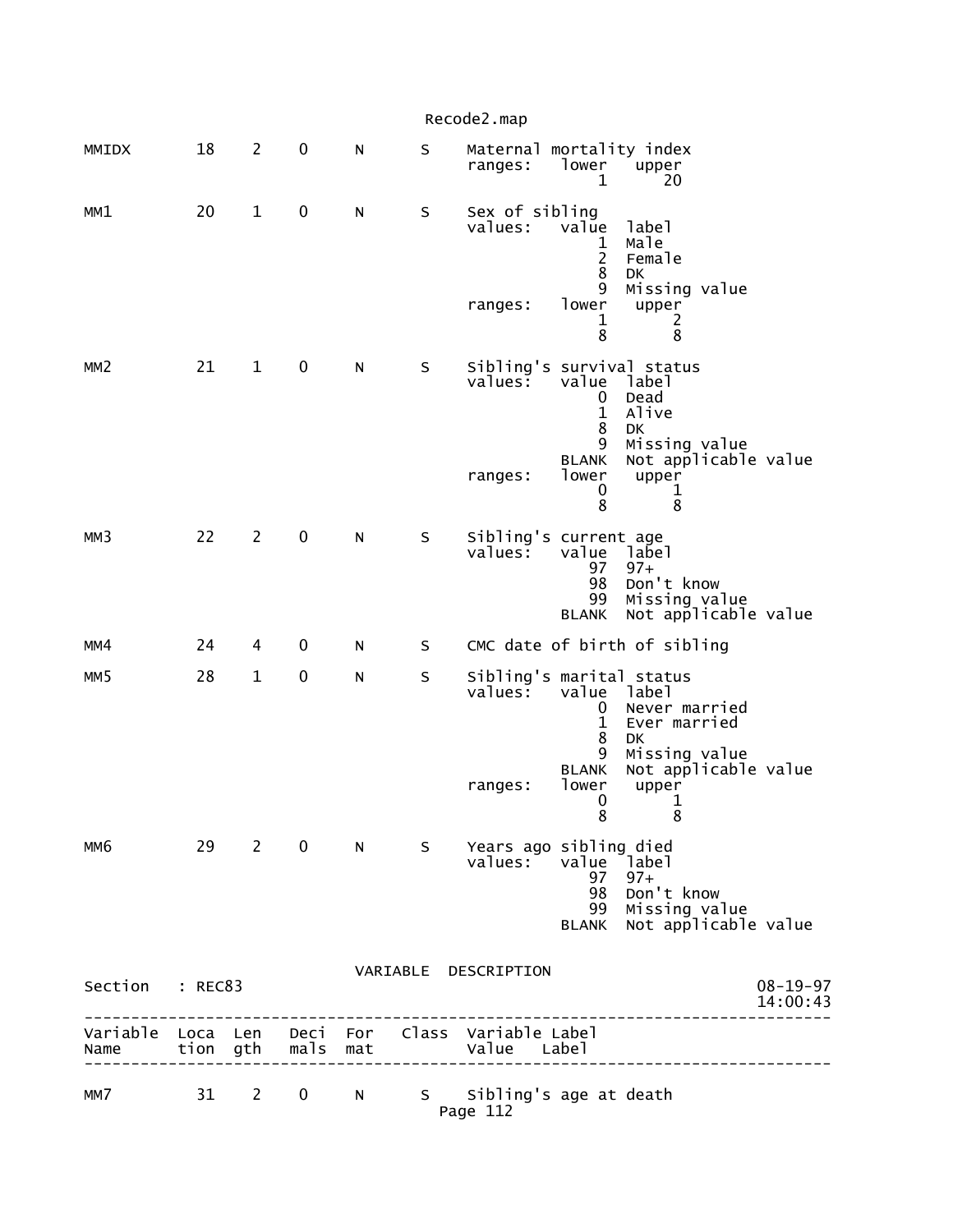|    |                |                 |           |                                           | values:            | value<br>97<br>98<br>99<br><b>BLANK</b>                                                                                              | label<br>$97+$<br>Don't know<br>Missing value                                                                |                                                                                                                                                                                                                                                                                                                                                                                                                                                                                                                                                         |
|----|----------------|-----------------|-----------|-------------------------------------------|--------------------|--------------------------------------------------------------------------------------------------------------------------------------|--------------------------------------------------------------------------------------------------------------|---------------------------------------------------------------------------------------------------------------------------------------------------------------------------------------------------------------------------------------------------------------------------------------------------------------------------------------------------------------------------------------------------------------------------------------------------------------------------------------------------------------------------------------------------------|
| 33 | $\overline{4}$ | $\mathbf 0$     | N         | S                                         | values:            | value<br><b>BLANK</b>                                                                                                                | label                                                                                                        |                                                                                                                                                                                                                                                                                                                                                                                                                                                                                                                                                         |
| 37 | $\overline{c}$ | 0               | N         | S                                         | values:<br>ranges: | value<br>$\mathbf 0$<br>$\mathbf 1$<br>$\frac{2}{3}$<br>$\overline{4}$<br>5<br>6<br>98<br>99<br><b>BLANK</b><br>lower<br>$\mathbf 0$ | label<br>Don't know<br>upper<br>6                                                                            |                                                                                                                                                                                                                                                                                                                                                                                                                                                                                                                                                         |
| 39 | $\mathbf{1}$   | 0               | N         | S                                         | values:<br>ranges: | 0<br>$\mathbf{1}$<br>8<br>9<br><b>BLANK</b><br>lower<br>0                                                                            | <sup>1</sup> abel<br>No<br>Yes<br>Don't know<br>Missing value<br>upper<br>1                                  |                                                                                                                                                                                                                                                                                                                                                                                                                                                                                                                                                         |
| 40 | $\overline{2}$ | 0               | N         | S                                         | values:            | value<br>0<br>99<br><b>BLANK</b>                                                                                                     | label<br>Missing value                                                                                       |                                                                                                                                                                                                                                                                                                                                                                                                                                                                                                                                                         |
|    |                |                 |           |                                           |                    |                                                                                                                                      |                                                                                                              | $08 - 19 - 97$<br>14:00:43                                                                                                                                                                                                                                                                                                                                                                                                                                                                                                                              |
|    |                |                 |           |                                           |                    |                                                                                                                                      |                                                                                                              |                                                                                                                                                                                                                                                                                                                                                                                                                                                                                                                                                         |
|    |                | $\overline{0}$  |           | S                                         | ranges:            | 101<br>201<br>301<br>998<br><b>BLANK</b><br>lower<br>100                                                                             | 1 day<br>1 month<br>1 year<br>Inconsistent<br>Don't know<br>Missing value<br>upper<br>399                    |                                                                                                                                                                                                                                                                                                                                                                                                                                                                                                                                                         |
|    |                | Section : REC83 | MM12 42 3 | tion gth mals mat<br>-------------------- | N                  | Recode2.map<br>Page 113                                                                                                              | 98<br>8<br>VARIABLE DESCRIPTION<br>Variable Loca Len Deci For Class Variable Label<br>Value Label<br>values: | Not applicable value<br>CMC date of death of sibling<br>Not applicable value<br>Sibling's death & pregnancy<br>Never pregnant<br>Death not related<br>Died while pregnant<br>Died during delivery<br>Since delivery<br>6 weeks after Deliv.<br>2 months after Deliv<br>Missing value<br>Not applicable value<br>98<br>Death & pregnancy are related<br>value<br>Not applicable value<br>8<br>Sibling's cause of death<br>Country specific<br>Not applicable value<br>Time between delivery & death<br>value label<br>997<br>999<br>Not applicable value |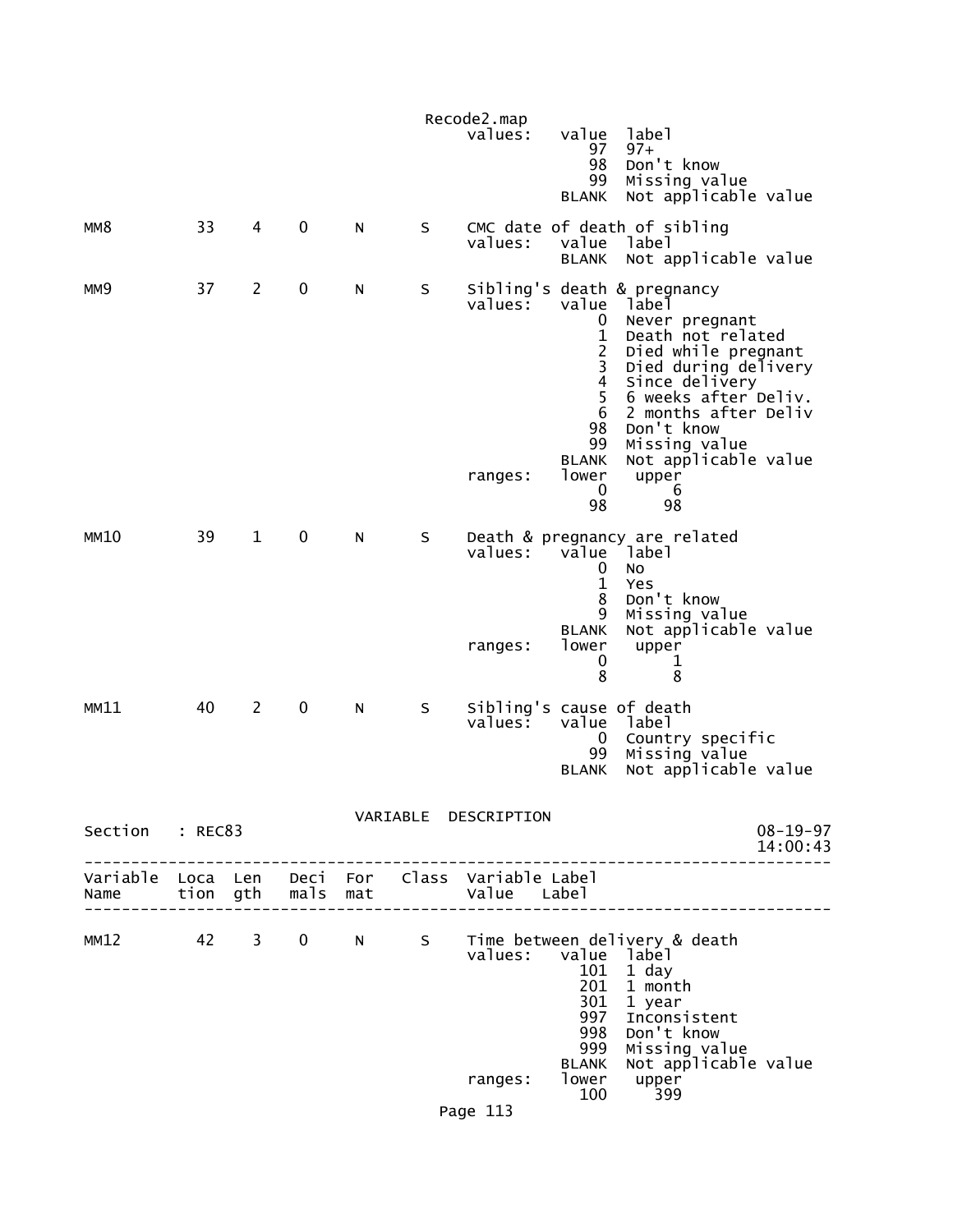|                 |         |                                |             |             |                     | Recode2.map<br>997                                                                                          | 998                                                                               |
|-----------------|---------|--------------------------------|-------------|-------------|---------------------|-------------------------------------------------------------------------------------------------------------|-----------------------------------------------------------------------------------|
| MM13            | 45      | $\mathbf{2}$                   | $\mathbf 0$ | N.          | S                   | Place of death<br>values: value<br>$\bf{0}$<br>99<br><b>BLANK</b>                                           | label<br>Country specific<br>Missing value<br>Not applicable value                |
| MM14            | 47      | 2                              | $\mathbf 0$ | N           | S                   | Number of sibling's children<br>values:<br>value label<br>ranges:<br>0                                      | 99 Missing value<br>BLANK Not applicable value<br>lower upper<br>24               |
| Section : REC84 |         |                                |             |             |                     | VARIABLE DESCRIPTION                                                                                        | $08 - 19 - 97$<br>14:00:43                                                        |
| Name            |         |                                |             |             | tion gth  mals  mat | Variable Loca Len Deci For Class Variable Label<br>Value Label                                              |                                                                                   |
| MMC1            |         | 18 2                           | $\mathbf 0$ | $N$ and $N$ | S                   | Occurrences of REC83<br>ranges: lower upper<br>0                                                            | -20                                                                               |
| MMC2            | 20      | 2                              | $\mathbf 0$ | N           | S                   | Preceeding births before resp.<br>values: value label<br>99<br><b>BLANK</b><br>ranges: lower<br>$\mathbf 0$ | Missing value<br>Not applicable value<br>upper<br>20                              |
| MMC3            |         | $22 \t 2$                      | $\mathbf 0$ | N           | S.                  | Sister's reporting<br>values: value label<br>$\overline{0}$<br>99<br>lower<br>ranges:<br>0                  | Respondent reported<br>Missing value<br>BLANK Not applicable value<br>upper<br>90 |
| MMC4            | 24      | <sup>2</sup>                   | $0$ N       |             | M                   | Eligibly sisters line numbers<br>value label<br>values:<br>99<br><b>BLANK</b><br>lower<br>ranges:<br>0      | Missing value<br>Not applicable value<br>upper<br>90                              |
| MMC5            | 36      | $2 \left( \frac{1}{2} \right)$ | $\mathbf 0$ | N.          | S.                  | Cut off age<br>values:<br>value<br>10<br>13<br>15 <sub>1</sub><br><b>BLANK</b>                              | label<br>10 years<br>13 years<br>15 years<br>Not applicable value                 |
| Section         | : REC92 |                                |             |             |                     | VARIABLE DESCRIPTION                                                                                        | $08 - 19 - 97$<br>14:00:43                                                        |
|                 |         |                                |             |             |                     | Variable Loca Len Deci For Class Variable Label<br>Page 114                                                 |                                                                                   |